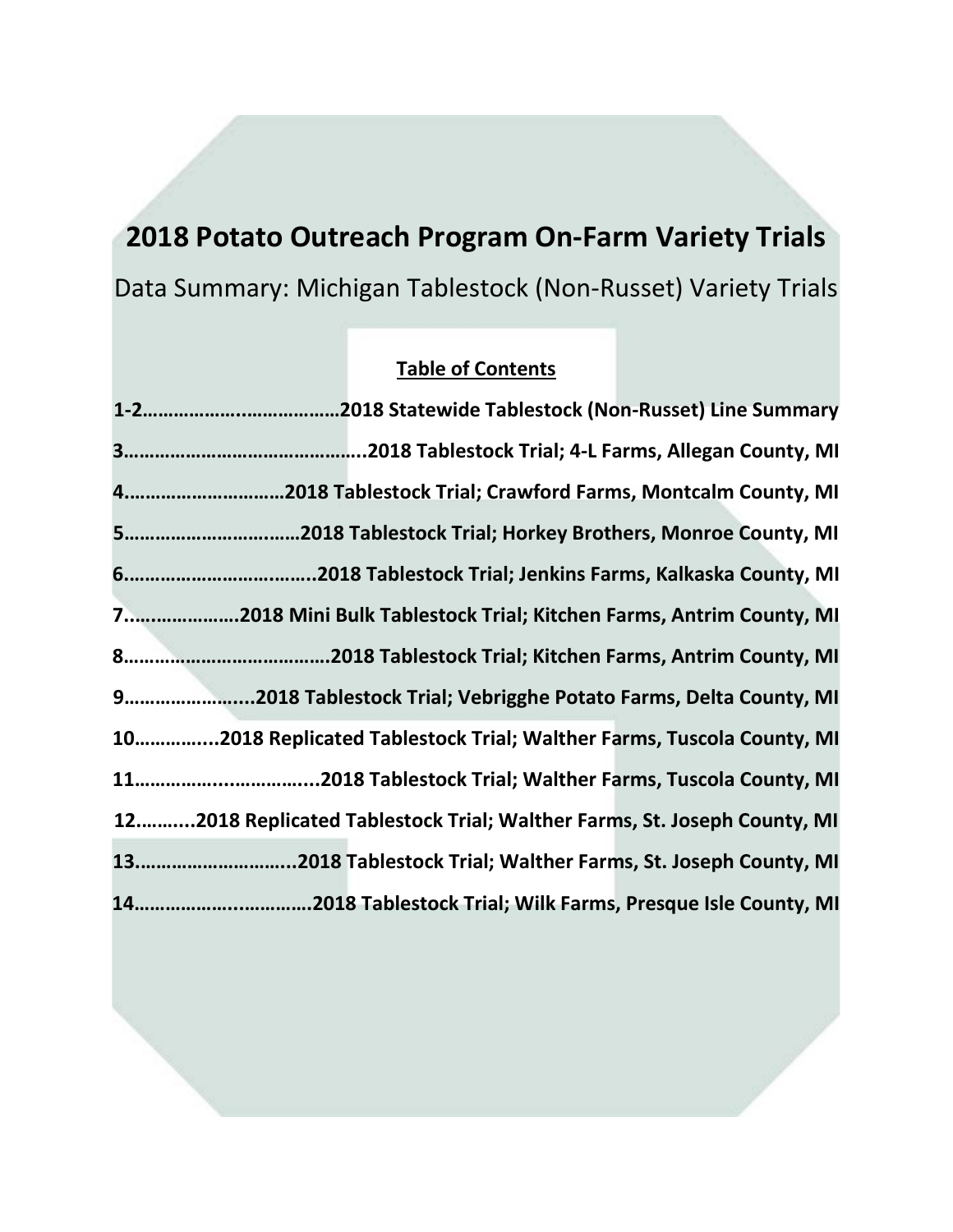### **2018 Michigan Statewide Tablestock Potato Variety Trials Overall Averages- Nine Locations**

|                  |                                    | CWT/A       |              |                |              | PERCENT OF TOTAL |                          |                          |                      |                         | RAW TUBER QUALITY <sup>4</sup> (%) |                         |                |                                               |                                   |                                            | YELLOW FLESH          |                                           |     |     | <b>RED SKIN</b>                                                        |                                      |                                                            |
|------------------|------------------------------------|-------------|--------------|----------------|--------------|------------------|--------------------------|--------------------------|----------------------|-------------------------|------------------------------------|-------------------------|----------------|-----------------------------------------------|-----------------------------------|--------------------------------------------|-----------------------|-------------------------------------------|-----|-----|------------------------------------------------------------------------|--------------------------------------|------------------------------------------------------------|
|                  | LINE                               | <b>US#1</b> | <b>TOTAL</b> | <b>US#1</b>    | <b>Bs</b>    | As               | ov                       | PO                       | $SP$ GR <sup>2</sup> | HH                      | VD                                 | <b>IBS</b>              | BC             | <b>COMMON</b><br><b>SCAB</b><br><b>RATING</b> | <b>VINE</b><br>VIGOR <sup>7</sup> | <b>VINE</b><br><b>MATURITY<sup>8</sup></b> | WAXINESS <sup>7</sup> | <b>FLESH</b><br><b>COLOR</b> <sup>8</sup> |     |     | WAXINESS <sup>7</sup> SKIN COLOR <sup>9</sup> UNIFORMITY <sup>10</sup> | <b>SILVER</b><br>SCURE <sup>11</sup> | <b>COMMENTS</b>                                            |
|                  | Actrice <sup>er</sup>              | 716         | 782          | 92             | $\mathbf{3}$ | 91               | $\mathbf{1}$             | -5                       | 1.057                | $\Omega$                | 20                                 | $\Omega$                | $^{\circ}$     | 0.3                                           | 3.0                               | 2.5                                        | 2.3                   | 3.3                                       |     |     |                                                                        |                                      | misshapen POs                                              |
|                  | Jelly <sup>c</sup>                 | 462         | 602          | 77             | 13           | 77               | $\Omega$                 | 10                       | 1.064                | $\Omega$                | 70                                 | $\Omega$                | $\mathbf{0}$   | 0.5                                           | 3.5                               | 4.5                                        | 2.0                   | 3.5                                       |     |     |                                                                        |                                      | pear shaped tubers in POs                                  |
|                  | MSX156-1Y <sup>abcegh</sup>        | 444         | 480          | 79             | 18           | 77               | $\overline{2}$           | $\overline{\mathbf{3}}$  | 1.063                | $\overline{2}$          | $\overline{1}$                     | $\overline{9}$          | $\mathsf 0$    | 1.1                                           | 2.7                               | 3.6                                        | 2.1                   | 2.4                                       |     |     |                                                                        |                                      | round tuber type, netted skin, sl alligator hide           |
|                  | NY149 <sup>abcdeghi</sup>          | 388         | 477          | 73             | 24           | 73               | $^{\circ}$               | 3                        | 1.072                | $\Omega$                | 22                                 | $^{\circ}$              | $\overline{1}$ | 0.5                                           | 3.6                               | 3.5                                        | 2.1                   | 2.7                                       |     |     |                                                                        |                                      | pink eyes, tr alligator hide, sl skinning                  |
|                  | Laperla <sup>abcdefgh</sup>        | 374         | 477          | 73             |              | 69               | $\Delta$                 |                          | 1.05                 |                         |                                    |                         | $\Omega$       |                                               | 3.7                               | 2.0                                        | 3.1                   | 2.1                                       |     |     |                                                                        |                                      | non uniform tuber type, pear shaped pickouts               |
|                  | $W9576 - 11Y^{abcdef}$             | 363         | 456          | 75             | 19           | 75               | $^{\circ}$               | -6                       | 1.058                | $\Omega$                | $\overline{7}$                     | $^{\circ}$              | $\mathbf 0$    | 0.3                                           | 3.2                               | 2.4                                        | 2.9                   | 3.1                                       |     |     |                                                                        |                                      | larger tubers, mod alligator hide, netted skin             |
|                  | Orlena <sup>abcdefghi</sup>        | 353         | 458          | 71             | 11           | 69               | $\overline{2}$           | 18                       | 1.058                | $\Omega$                | $\overline{7}$                     | $\Omega$                | $\overline{4}$ | 1.0                                           | 2.6                               | 2.6                                        | 3.1                   | 3.5                                       |     |     |                                                                        |                                      | GC and pear shapes in POs                                  |
|                  | AC10376-1W/Y <sup>e</sup>          | 343         | 542          | 63             | 31           | 63               | $\Omega$                 | -6                       | 1.066                | $\Omega$                | 23                                 | $\Omega$                | $\Omega$       | 1.6                                           | 3.0                               | 2.5                                        | 2.3                   | 3.3                                       |     |     |                                                                        |                                      | misshapen POs                                              |
|                  | MSV093-1Y                          | 335         | 445          | 74             | 13           | 73               | $\mathbf{1}$             | 13                       | 1.06:                | $\Omega$                | 20                                 | $\Omega$                | $\Omega$       | 0.5                                           | 2.0                               | 5.0                                        | 2.0                   | 3.0                                       |     |     |                                                                        |                                      | mod alligator hide                                         |
|                  | Wendy <sup>abcdegh</sup>           | 334         | 494          | 60             | 36           | 60               | $^{\circ}$               | $\overline{4}$           | 1.061                | $\Omega$                | 6                                  | $^{\circ}$              | $^{\circ}$     | 1.3                                           | 2.9                               | 3.5                                        | 3.0                   | 3.2                                       |     |     |                                                                        |                                      | pointed tubers in POs, oval to oblong tubers               |
|                  | Alegria <sup>abcdeghi</sup>        | 333         | 433          | 73             | 18           | 73               | $\Omega$                 | 9                        | 1.072                | $\Omega$                | 8                                  | $\mathbf{1}$            | $\Omega$       | 0.6                                           | 3.3                               | 3.3                                        | 2.1                   | 2.8                                       |     |     |                                                                        |                                      | GC in POs, sl alligator hide, tr powdery scab, netted skin |
|                  | Soraya <sup>abcdegh</sup>          | 330         | 458          | 64             | 21           | 64               | $\Omega$                 | 15                       | 1.059                | $\Omega$                | 8                                  | $\overline{2}$          | $\Omega$       | 0.2                                           | 3.1                               | 3.1                                        | 2.5                   | 3.6                                       |     |     |                                                                        |                                      | mod alligator hide, misshapen POs                          |
| YELLOW           | Yukon Gold <sup>abcdefghi</sup>    | 321         | 376          | 84             | $\mathbf{q}$ | 80               | $\overline{a}$           | $\overline{7}$           | 1.078                | 10                      | 10                                 | $\mathbf 0$             | $\overline{2}$ | 1.3                                           | 3.0                               | 2.8                                        | 2.6                   | 3.0                                       |     |     |                                                                        |                                      | misshapen POs, sl alligator hide                           |
| <b>SKIN TYPE</b> | Lady Terra <sup>eg</sup>           | 315         | 463          | 64             | 31           | 64               | $\Omega$                 | $\overline{a}$           | 1.078                | -C                      | 10                                 | $\overline{\mathbf{z}}$ | $\Omega$       | 1.2                                           | 3.5                               | 4.0                                        | 1.8                   | 2.1                                       |     |     |                                                                        |                                      | sl alligator hide and powdery scab, oval tuber shape       |
|                  | MSZ407-2Ycegr                      | 309         | 377          | 77             | -8           | 76               | $\overline{1}$           | 15                       | 1.075                | $\Omega$                | $\overline{2}$                     | $\Omega$                | $^{\circ}$     | 0.3                                           | 2.7                               | 2.7                                        | 1.8                   | 2.0                                       |     |     |                                                                        |                                      | mod alligator hide, non uniform tuber type, skinning       |
|                  | CO10097-2W/Y <sup>8</sup>          | 304         | 415          | 73             | 24           | 73               | $\Omega$                 | $\overline{\mathbf{3}}$  | 1.067                | $\Omega$                | 20                                 | $\Omega$                | 5              | 2.9                                           | 2.8                               | 3.3                                        | 1.3                   | 3.0                                       |     |     |                                                                        |                                      | mod alligator hide                                         |
|                  | Bonnata <sup>abcdefghi</sup>       | 283         | 418          | 58             | 31           | 58               | $^{\circ}$               | $11\,$                   | 1.070                | -1                      | 21                                 | $\mathbf{1}$            | $^{\circ}$     | 1.5                                           | 3.3                               | 2.9                                        | 3.1                   | 1.9                                       |     |     |                                                                        |                                      | bottlenecking in POs, oblong, bright skin                  |
|                  | MST252-1Yabcdefghi                 | 281         | 370          | 70             | 22           | 68               | $\overline{\phantom{a}}$ | $\mathbf{8}$             | 1.070                | $\Omega$                | $\mathbf{8}$                       | $\Omega$                | $\mathbf{1}$   | 0.7                                           | 2.4                               | 2.8                                        | 2.4                   | 1.8                                       |     |     |                                                                        |                                      | mod alligator hide, GC in POs, sl powdery scab             |
|                  | Queen Anne <sup>abcdefghi</sup>    | 278         | 430          | 58             | 39           | 58               | $\Omega$                 | $\overline{2}$           | 1.059                | $\Omega$                | 12                                 | $\Omega$                | $\Omega$       | 0.4                                           | 2.8                               | 2.7                                        | 3.5                   | 3.4                                       |     |     |                                                                        |                                      | uniform oval tuber type, smooth skin                       |
|                  | Lady Anna <sup>eg</sup>            | 226         | 404          | 50             | 41           | 50               | $^{\circ}$               | 9                        | 1.07                 | $\mathbf{3}$            | 17                                 | $^{\circ}$              | $^{\circ}$     | 1.2                                           | 2.8                               | 4.1                                        | 2.7                   | 2.4                                       |     |     |                                                                        |                                      | bright appearance, sl alligator hide, long tuber type      |
|                  | Lady Claire <sup>egr</sup>         | 224         | 390          | 55             | 39           | 55               | $^{\circ}$               | -6                       | 1.080                | $\Omega$                | $\mathbf{1}$                       | $^{\circ}$              | $^{\circ}$     | 1.0                                           | 2.8                               | 2.7                                        | 1.4                   | 3.0                                       |     |     |                                                                        |                                      | tr powdery scab, skin flaking, pointed POs                 |
|                  | Rock <sup>gh</sup>                 | 154         | 350          | 42             | 55           | 42               | $^{\circ}$               | $\overline{3}$           | 1.074                | $\Omega$                | $\overline{3}$                     | 25                      | $\Omega$       | 2.0                                           | 3.0                               | 4.8                                        | 2.8                   | 2.0                                       |     |     |                                                                        |                                      | non uniform tuber type                                     |
|                  | CO10064-1W/Y <sup>6</sup>          | 153         | 290          | $\Delta\Delta$ | 47           | 44               | $\Omega$                 | $\mathbf{q}$             | 1.084                | $\Omega$                | 10                                 | 15                      | $\mathbf{0}$   | 1.4                                           | 3.3                               | 4.1                                        | 1.5                   | 3.3                                       |     |     |                                                                        |                                      | netted skin                                                |
|                  | CO10098-4W/Y <sup>6</sup>          | 130         | 306          | 36             | 60           | 36               | $\Omega$                 |                          | 1.08                 |                         |                                    |                         | $\Omega$       | 2.5                                           | 3.7                               | 3.7                                        | 2.3                   | 3.5                                       |     |     |                                                                        |                                      | small uniform tuber type                                   |
|                  | Jazzy <sup>abcdefgh</sup>          | 57          | 255          | 17             | 68           | 17               | $^{\circ}$               | 15                       | 1.063                | $^{\circ}$              | 20                                 | $^{\circ}$              | $^{\circ}$     | 0.7                                           | 3.1                               | 2.5                                        | 3.3                   | 2.6                                       |     |     |                                                                        |                                      | long tubers, tr alligator hide, pear shaped POs            |
|                  | CO10098-5W/Y <sup>8</sup>          | 50          | 223          | 21             | 67           | 21               | $\Omega$                 | 12                       | 1.087                |                         | 3                                  | $\Omega$                | $\Omega$       | 2.5                                           | 3.3                               | 2.8                                        | 1.4                   | 4.5                                       |     |     |                                                                        |                                      | mod alligator hide, rough skin                             |
|                  | <b>MEAN</b>                        | 302         | 430          | 62             | 30           | 62               | $\mathbf{1}$             | -8                       | 1.069                | $\mathbf{1}$            | 13                                 | 3                       | $\mathbf{1}$   | 1.1                                           | 3.0                               | 3.2                                        | 2.4                   | 2.9                                       |     |     |                                                                        |                                      |                                                            |
|                  | Cerata <sup>abcdefghi</sup>        | 439         | 512          | 79             | 17           | 75               | $\overline{4}$           | $\Delta$                 | 1.063                | $\Omega$                | 5                                  | $\overline{1}$          | $\circ$        | 0.9                                           | 3.3                               | 4.1                                        |                       |                                           | 2.7 | 2.7 | 3.6                                                                    | 1.9                                  | mod silver scurf, skin flaking                             |
|                  | AF4831-2Rabcdefghi                 | 416         | 541          | 72             | 25           | 72               | $^{\circ}$               | 3                        | 1.061                | $\Omega$                | 10                                 | $\overline{\mathbf{3}}$ | $^{\circ}$     | 1.5                                           | 2.9                               | 3.1                                        |                       |                                           | 3.3 | 3.0 | 3.3                                                                    | 2.1                                  | mod silver scurf, oval to oblong tuber type                |
|                  | Red Marker #2 <sup>abcdefghi</sup> | 381         | 454          | 79             | 18           | 79               | $^{\circ}$               | 3                        | 1.075                | $\Omega$                | $\overline{7}$                     | $^{\circ}$              | $^{\circ}$     | 0.9                                           | 3.5                               | 3.5                                        |                       |                                           | 2.4 | 2.5 | 3.1                                                                    | 2.0                                  | light skin color, mod skinning                             |
|                  | $AF5806-1^8$                       | 357         | 455          | 79             | 14           | 79               | $\mathbf 0$              | $\overline{7}$           | 1.063                | $\Omega$                | $\mathbf 0$                        | $^{\circ}$              | $^{\circ}$     | 0.0                                           | 4.0                               | 4.0                                        |                       |                                           | 3.0 | 1.0 | 3.0                                                                    | 0.0                                  | light pink skin, mod skinning                              |
|                  | QSNDSU07-4R <sup>gr</sup>          | 338         | 430          | 78             | 11           | 78               | $\Omega$                 | 11                       | $1.06^{\circ}$       |                         | 13                                 | 45                      | $\Omega$       | 2.0                                           | 3.3                               | 2.5                                        |                       |                                           | 2.3 | 2.6 | 3.0                                                                    | 1.4                                  | smooth light red skin                                      |
|                  | W8405-1Rabcdefgh                   | 334         | 425          | 73             | 23           | 72               | $\mathbf{1}$             | $\Delta$                 | 1.060                | $\Omega$                | 10                                 | 9                       | $\Omega$       | 0.4                                           | 3.4                               | 3.2                                        |                       |                                           | 3.0 | 2.7 | 3.2                                                                    | 1.9                                  | sl silver scurf, oval to oblong tuber type                 |
|                  | W8890-1Rabcdefghi                  | 313         | 396          | 72             | 25           | 72               | $^{\circ}$               | 3                        | 1.063                | -2                      | 25                                 | $\mathbf{1}$            | $\mathbf{1}$   | 1.3                                           | 3.5                               | 2.5                                        |                       |                                           | 2.8 | 3.7 | 3.9                                                                    | 2.0                                  | mod silver scurf, attractive appearance                    |
|                  | CO98012-5Rabcdefgh                 | 311         | 415          | 66             | 31           | 65               | $\mathbf{1}$             | $\overline{\mathbf{3}}$  | 1.070                | $^{\circ}$              | $\overline{\mathbf{3}}$            | $^{\circ}$              | $^{\circ}$     | 1.9                                           | 3.2                               | 3.5                                        |                       |                                           | 3.3 | 3.6 | 3.7                                                                    | 2.1                                  | attractive tuber type and size profile                     |
|                  | Dark Red Norland <sup>at</sup>     | 289         | 346          | 81             | 15           | 80               | $\mathbf{1}$             | $\overline{a}$           | 1.059                | $\overline{\mathbf{1}}$ | 8                                  | $\overline{2}$          | $\Omega$       | 0.4                                           | 3.5                               | 1.8                                        |                       |                                           | 2.5 | 2.9 | 2.9                                                                    | 1.9                                  | mod powdery scab and silver scurf                          |
|                  | NDAF1134884B-1                     | 272         | 402          | 68             | 13           | 68               | $\Omega$                 | 19                       | 1.058                | $\cap$                  | 10                                 | $\Omega$                | $\Omega$       | 0.0                                           | 3.0                               | 2.0                                        |                       |                                           | 2.5 | 3.0 | 4.0                                                                    | 0.0                                  | light skin netting                                         |
|                  | $\textsf{NDTX4784-7R}^8$           | 254         | 313          | 81             | 15           | 81               | $^{\circ}$               | $\overline{a}$           | 1.061                | $\Omega$                | 10                                 | $^{\circ}$              | $^{\circ}$     | 0.0                                           | 2.0                               | $1.5\,$                                    |                       |                                           | 3.0 | 3.5 | 4.0                                                                    | 0.0                                  | mod skinning                                               |
| <b>RED SKIN</b>  | AF5831-2 <sup>8</sup>              | 248         | 334          | 74             | 19           | 74               | $\mathbf 0$              | $\overline{7}$           | 1.078                | $\circ$                 | $\mathbf 0$                        | $^{\circ}$              | $\mathbf 0$    | 0.5                                           | 3.5                               | 3.0                                        |                       |                                           | 2.5 | 2.5 | 3.0                                                                    | 0.0                                  | sl skinning                                                |
| TYPF             | CO06215-2R <sup>6</sup>            | 236         | 374          | 63             | 33           | 63               | $\Omega$                 | $\overline{a}$           | 1.074                | $\Omega$                | 10                                 | $\Omega$                | $\Omega$       | 0.0                                           | 3.0                               | 4.5                                        |                       |                                           | 2.0 | 3.5 | 4.0                                                                    | 1.0                                  | attractive round tuber type, mod skinning                  |
|                  | W8893-1R <sup>gh</sup>             | 225         | 327          | 65             | 30           | 65               | $^{\circ}$               | 5                        | 1.058                | $\Omega$                | $\overline{7}$                     | $\Omega$                | $^{\circ}$     | 0.4                                           | 3.6                               | 1.8                                        |                       |                                           | 3.3 | 3.4 | 2.7                                                                    | 1.7                                  | sl alligator hide                                          |
|                  | NDAF102696C-5                      | 224         | 344          | 65             | 33           | 65               | $\Omega$                 | $\overline{\phantom{a}}$ | 1.06                 | - C                     | $\Omega$                           | $\Omega$                | $\circ$        | 0.0                                           | 3.0                               | $1.5\,$                                    |                       |                                           | 2.5 | 3.0 | 3.0                                                                    | 0.0                                  | attractive round tuber type, severe skinning               |
|                  | CO99076-6 <sup>Rg</sup>            | 214         | 298          | 72             | 15           | 72               | $\Omega$                 | 13                       | 1.068                | $\Omega$                | $\mathbf 0$                        | $\Omega$                | $\mathbf{0}$   | 0.0                                           | 3.0                               | 4.0                                        |                       |                                           | 3.0 | 3.5 | 3.5                                                                    | 0.0                                  |                                                            |
|                  | NDAF12129-6 <sup>8</sup>           | 198         | 354          | 56             | 32           | 56               | $^{\circ}$               | 12                       | 1.070                | $^{\circ}$              | 20                                 | $^{\circ}$              | $^{\circ}$     | 0.0                                           | 3.0                               | 3.0                                        |                       |                                           | 3.0 | 3.5 | 4.0                                                                    | 0.0                                  | sl skinning                                                |
|                  | NDAF12143-1                        | 195         | 295          | 66             | 25           | 66               | $^{\circ}$               | 9                        | 1.063                | $\Omega$                | 20                                 | $^{\circ}$              | $^{\circ}$     | 0.0                                           | 3.0                               | 3.0                                        |                       |                                           | 2.0 | 3.5 | 3.0                                                                    | 1.5                                  |                                                            |
|                  | CO04159-1R <sup>8</sup>            | 186         | 280          | 66             | 30           | 66               | $^{\circ}$               | $\overline{4}$           | 1.063                | $\Omega$                | $\mathbf 0$                        | $^{\circ}$              | $\mathbf 0$    | 1.5                                           | 2.5                               | 2.0                                        |                       |                                           | 3.0 | 3.0 | 3.5                                                                    | 0.5                                  | round tuber type                                           |
|                  | NDAF12198B-5                       | 162         | 292          | 55             | 38           | 55               | $\Omega$                 |                          | 1.052                |                         | $\Omega$                           | $\Omega$                | $\Omega$       | 1.5                                           | 3.0                               | 2.0                                        |                       |                                           | 2.0 | 3.0 | 2.0                                                                    | 0.5                                  |                                                            |
|                  | COTX02293-4R                       | 158         | 286          | 55             | 38           | 55               | $^{\circ}$               | $\overline{7}$           | 1.061                | $\Omega$                | 20                                 | $^{\circ}$              | $^{\circ}$     | 0.0                                           | 3.0                               | 2.5                                        |                       |                                           | 3.0 | 4.0 | 4.0                                                                    | 0.0                                  |                                                            |
|                  | CO99256-2R <sup>8</sup>            | 133         | 229          | 58             | 19           | 58               | $^{\circ}$               | 23                       | 1.066                | $\Omega$                | 40                                 | $^{\circ}$              | $^{\circ}$     | $0.0\,$                                       | 3.0                               | 4.5                                        |                       |                                           | 3.0 | 4.0 | 4.0                                                                    | 0.0                                  | sl skinning, attractive skin color                         |
|                  | NDTX071258BS-1R <sup>8</sup>       | 108         | 281          | 39             | 35           | 39               | $\Omega$                 | 26                       | 1.06                 |                         | 20                                 | $\Omega$                | $\Omega$       | 1.5                                           | 3.3                               | 1.5                                        |                       |                                           | 2.5 | 3.7 | 3.5                                                                    | 0.3                                  | attractive round shape and skin finish                     |
|                  | COTX00104-6R <sup>8</sup>          | 82          | 119          | 78             | 14           | 69               | q                        |                          | 1.063                |                         | 20                                 | $\Omega$                | $\Omega$       | 0.0                                           | 1.5                               | 3.0                                        |                       |                                           | 1.0 | 4.0 | 4.0                                                                    | 0.0                                  |                                                            |
|                  | $M$ SX569-1 $R^8$                  | 62          | 119          | 52             | 42           | 52               | $\Omega$                 | -6                       | 1.061                | $\Omega$                | $\Omega$                           | $\Omega$                | $\Omega$       | 0.0                                           | 2.0                               | 3.0                                        |                       |                                           | 3.0 | 4.0 | 3.0                                                                    | 0.0                                  | red color in vascular ring                                 |
|                  | <b>MEAN</b>                        | 245         | 345          | 68             | 24           | 67               |                          |                          | 1.064                | $\Omega$                | 10                                 |                         | $\Omega$       | 0.6                                           | 3.0                               | 2.8                                        |                       |                                           | 2.7 | 3.2 | 3.4                                                                    | 0.8                                  |                                                            |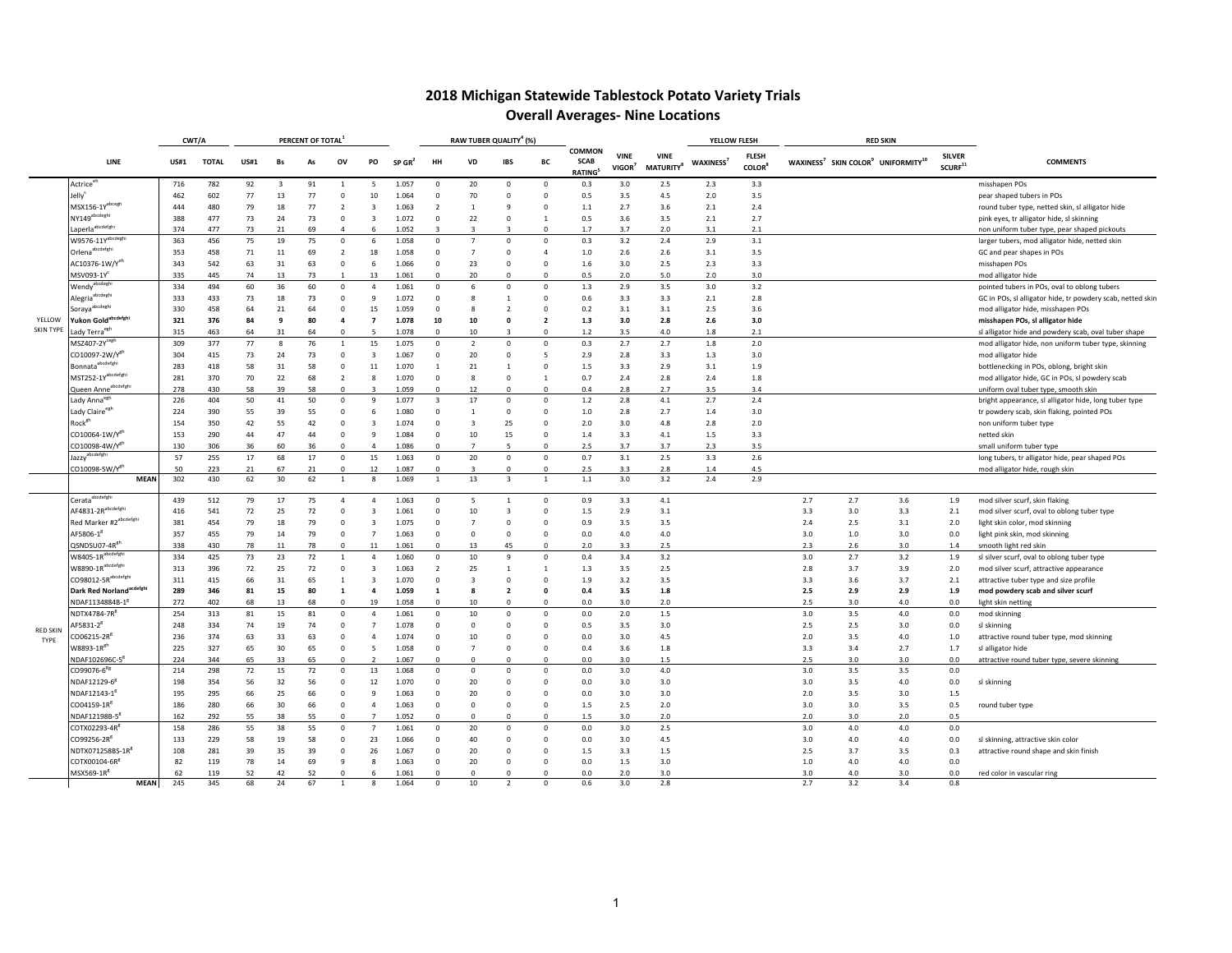|            | White Beauty <sup>e</sup>  |             | 562              | 608 | 92       |          | 92       |          | .071            |                 |    | 10       | $\Omega$   | 0.0 | 3.5        | 5.0                      |     |            |            |     |     | sl powdery scab                                 |
|------------|----------------------------|-------------|------------------|-----|----------|----------|----------|----------|-----------------|-----------------|----|----------|------------|-----|------------|--------------------------|-----|------------|------------|-----|-----|-------------------------------------------------|
|            | Harmony®                   |             | 551              | 648 | 85       |          | 85       |          | .067            |                 | 20 |          | U          | 0.0 | 2.5        | 3.5                      |     |            |            |     |     | misshapen POs                                   |
|            | Rebaabcdei                 |             | 462              | 507 | 87       | 10       | 85       |          | .069            |                 |    |          |            | 0.3 | 2.9        | 2.8                      |     |            |            |     |     | flattened tuber shape, sl powdery scab          |
|            | Libertie <sup>e</sup>      |             | 407              | 625 | 65       | 14       | 65       | 21       | .055            | 10 <sup>1</sup> |    |          | 20         | 0.0 | 3.0        | 4.0                      |     |            |            |     |     | mod powdery scab, non uniform tuber type        |
|            | Moonlight <sup>e</sup>     |             | 387              | 454 | 85       | 13       | 85       |          | .072            |                 | 10 |          | $\Omega$   | 0.0 | 4.5        | 4.5                      |     |            |            |     |     | severe alligator hide, surface cracking         |
| ROUND      | MSY111-1 <sup>abcdei</sup> |             | 384              | 446 | 78       | 17       | 76       |          | .064            | $\Omega$        | 10 |          | $\Omega$   | 0.8 | 3.1        | 3.2                      |     |            |            |     |     | tr powdery scab, round tuber shape, netted skin |
| WHITE TYPE | MSX497-6 <sup>bci</sup>    |             | 375              | 409 | 92       |          |          |          | .067            |                 | 10 |          | U          | 1.7 | 2.7        | 3.0                      |     |            |            |     |     | larger tuber type, sl alligator hide            |
|            | AF4138-8 <sup>abcdei</sup> |             | 345              | 410 | 77       | 22       |          |          | .065            |                 | 23 |          | $\Omega$   | 1.1 | 2.9        | 2.8                      |     |            |            |     |     | uniform round tuber type                        |
|            | AF5280-5 <sup>abcdei</sup> |             | 336              | 398 | 81       | 16       |          |          | .062            |                 | 18 |          | U          | 0.3 | 3.3        | 1.6                      |     |            |            |     |     | oval to oblong tuber type, light skin netting   |
|            | Rocke                      |             | 308              | 507 | 61       | 39       | 61       |          | .075            | $\Omega$        |    | 10       |            | 0.5 | 3.0        | 3.0                      |     |            |            |     |     | oval tuber type, poor skin finish               |
|            | Nadine <sup>ei</sup>       |             | 305              | 388 | 77       | 22       | 77       |          | .057            | $\Omega$        |    |          | $\Omega$   | 0.5 | 3.3        | 2.8                      |     |            |            |     |     | bright skin color and appearance                |
|            | Superiorde                 |             | 300              | 385 | 78       |          | 78       |          | .071            | 10              |    |          | n          | 0.0 | 3.3        | 1.3                      |     |            |            |     |     | flat oval tuber type, non uniform               |
|            | Onaway <sup>®</sup>        |             | 287              | 386 | 74       | 14       | 73       | 12       | .068            |                 | 15 |          | $\sqrt{2}$ | 1.3 | 3.5        | 2.3                      |     |            |            |     |     | deep stem ends, blocky tuber type               |
|            |                            | <b>MEAN</b> | 385              | 475 | 79       | 16       | 79       |          | .066            | n,              |    |          |            | 0.5 | 3.2        | 3.0                      |     |            |            |     |     |                                                 |
|            | MSV443-1PP <sup>ae</sup>   |             | 293              | 375 | 50       | 46       | 50       |          | .054            |                 |    |          | $\Omega$   | 0.3 | 2.3        | 3.5                      |     | 3.5        | 3.5        | 4.0 | 3.8 | mod silver scurf, misshapen POs                 |
|            | MSW148-1Pabcdefi           |             | 291              | 385 | 69       | 27       | 69       |          | .077            |                 |    |          |            |     |            |                          |     | 2.8        | 3.1        | 3.5 | 2.5 | small tuber size profile, mod silver scurf      |
|            | AF5245-1Pabcdefghi         |             |                  |     |          |          |          |          | 07 <sub>2</sub> |                 |    |          |            | 1.5 | 3.3        | 3.5                      |     |            |            | 3.7 |     |                                                 |
|            | MSX324-1Pabcdfghi          |             | 246              | 330 | 68<br>65 | 28<br>29 | 66<br>63 |          |                 | 10              | 11 |          |            | 0.5 | 3.4<br>2.9 | 2.1                      |     | 3.0<br>2.8 | 4.0<br>3.3 |     | 2.4 | mod silver scurf                                |
| NOVELTY    | MSZ413-6P <sup>abg</sup>   |             | 238              | 330 |          |          |          |          | .075            |                 |    |          |            | 0.9 |            | 2.1                      |     | 2.8        |            | 3.1 | 2.3 | variable skin color and tuber shape             |
| TYPE       |                            |             | 153              | 271 | 47       | 50       |          |          | .062            |                 |    |          |            | 0.2 | 2.8        | 3.3                      |     |            | 4.3        | 3.7 | 2.0 | sl silver scurf                                 |
|            | MSV235-2PY <sup>ar</sup>   |             | 106              | 222 | 33       | 65       | 33       |          | .076            |                 |    |          | $\Omega$   | 0.0 | 3.0        | 1.0                      | 1.0 | 3.3        | 4.8        | 4.3 | 4.0 | cream colored flesh                             |
|            | MSW316-3PY <sup>a</sup>    |             | $\boldsymbol{8}$ | 69  | 12       | 74       | 12       | 14       | .043            |                 |    |          | $\Omega$   | 0.0 | 1.5        | $\overline{\phantom{a}}$ | 2.0 | 3.0        | 5.0        | 4.0 | 4.5 | deep purple skin color                          |
|            | MS7107-6PP <sup>a</sup>    |             |                  | 27  |          | 90       |          |          | .063            |                 |    |          | U          | 0.5 | 1.5        | - 11                     |     | 4.5        | 5.0        | 4.5 | 5.0 |                                                 |
|            | MSZ109-5RR <sup>a</sup>    |             | $\Omega$         | 110 |          | 100      |          | $\Omega$ | .042            |                 |    |          |            | 0.5 | 1.0        | $\sim$                   |     | 3.0        | 4.0        | 4.5 | 3.5 | very small tubers                               |
|            |                            | <b>MEAN</b> | 149              | 236 | 39       | 57       | 38       |          | 1.063           |                 |    | $\Omega$ | $\Omega$   | 0.5 | 2.4        | 2.6                      | 1.5 | 3.2        | 4.1        | 3.9 | 3.3 |                                                 |

TRIALMEAN 279 385 64 29 64 1 7 1.066 1 10 2 1 0.7 3.0 3.0 2.4 2.8 2.8 3.4 3.5 1.5

**2018 TABLESTOCK VARIETY TRIAL SITES <sup>1</sup>** <sup>a</sup>4-L Farms, Allegan County <sup>b</sup>Crawford Farms, Montcalm County "Horkey Brothers, Monroe County Jenkins Farms, Kalkaska County <sup>e</sup>Kitchen Farms, Antrim County <sup>f</sup>Verbrigghe Potato Farms, Delta County g Walther Farms, Tuscola County **Walther Farms, St. Joseph County 7** Wilk Farms, Presque Isle County

**SIZE**<br>**Non-russet tablestock** Data not replicated **WAXINESS RATING** <sup>8</sup>**FLESH COLOR** <sup>9</sup>**SKIN COLOR**<br>1: Heavy netting, buff 1: White 1: With 1: Ught pink

**SPECIFIC GRAVITY <sup>3</sup> RAW <sup>4</sup> (percent of tubers out of 10)** Crawford Farms, Montcalm County Bs: < 1 7/8" HH: Hollow Heart 1.0: Presence of surface lesions Rating 1-5 Rating 1-5 Rating 1-5 Horkey Brothers, Monroe County As: 1 7/8" - 3 1/4"<br>As: 1 7/8" - 3 1/4" Vines completely dead)<br>OV: > 3 1/4" (Discoloration 2.0: Pitted lesions on tubers, though coverage is low 1: Slow emergence 1: Early (vines completely d **8 FLESH COLOR**

### Wilk Farms, Presque Isle County 1: Heavy netting, buff 1: White 1: Light pink 1: Highly variable, non-uniform 0: No incidence of silver scurf 5: Waxy, smooth 5: Dark red 5: Highly uniform, color throughout 5: High incidence of silver scurf 5: Dark yellow

OV: > 3 1/4" 
BS: Internal Brown Spot 3.0: Pitted lesions common on tubers Starms, Starms, Starms, Starms, Starms, Starms, Starms, Starms, Starms, Starms, Starms, Starms, Starms, Starms, Starms, Starms, Starms, Starms, Sta 4.0: Pitted lesions severe on tubers 5.0: More than 50% of tuber surface area covered in pitted lesions **SKIN COLOR 10**<br> **10UNIFORMITY OF SKIN COLOR**<br> **1**: Highly variable, non-uniform

### **COMMON SCAB RATING**<br> **COMMON SCAB RATING**<br> **COMMON SCAB RATING**<br> **5** Date: Variable **VINE VIGOR RATING 6**<br>Date: Variable **blue** Date: Variable **VINE MATURITY RATING** external Face of the County of the County of the County of the County of the County of the County of the County of the County of the County of the County of the County of the County of the County of the County of the Count

2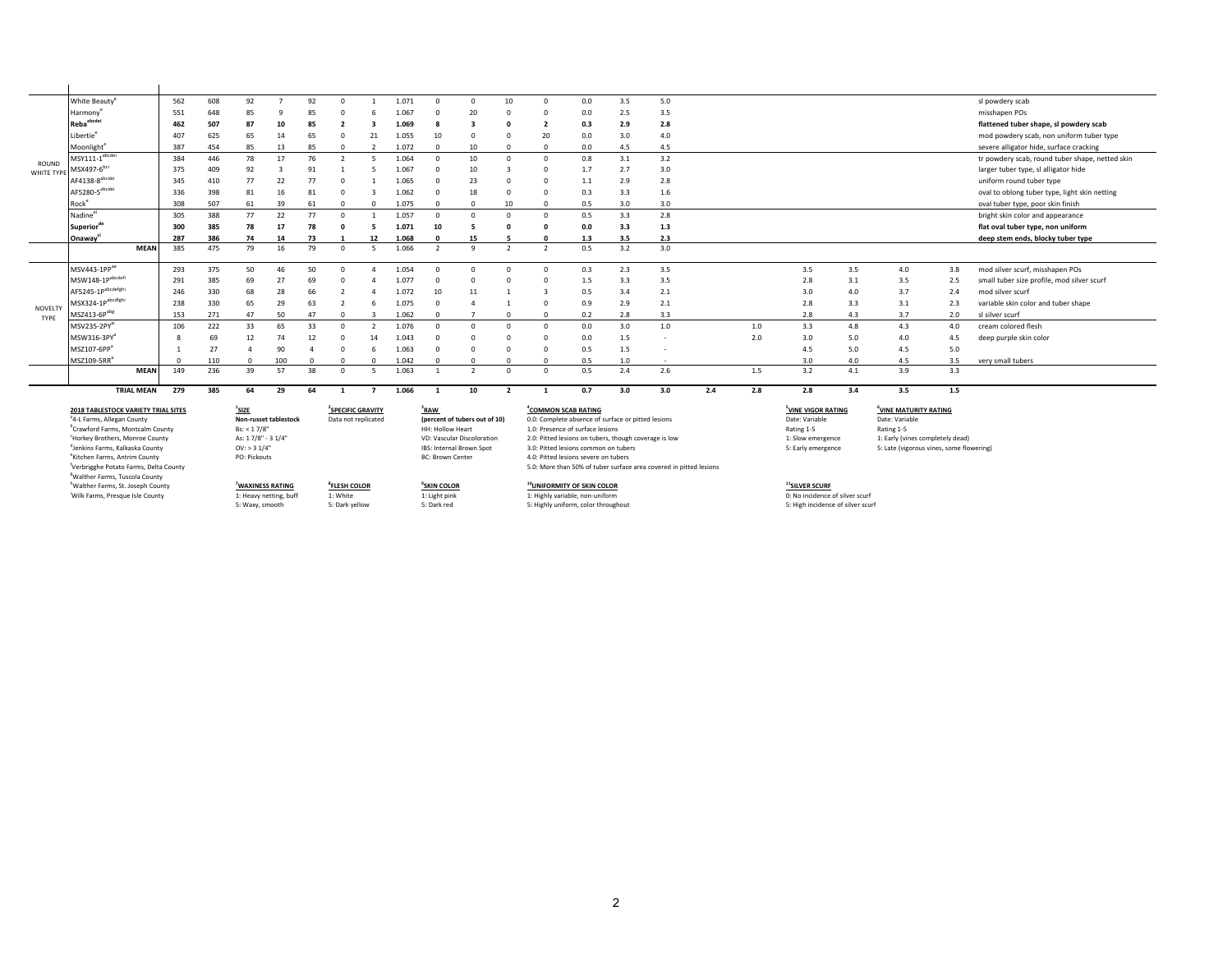### **2018 Tablestock Variety Trial**

### **4-L Farms**

**Planting: 5/7/18 Vine Kill: 7/16/18 Harvest: 8/15/18 GDD40: 2044**

|                            |                          |                   | CWT/A<br>PERCENT OF TOTAL     |              |                |          |                               |                |            |                         |                                        | RAW TUBER QUALITY <sup>3</sup> (%) |                                                       |                      |                                                                    |                                               |                             |                                             | YELLOW FLESH          |                                   |                                          | <b>RED SKIN</b> |                                                                        |                                        |                                            |
|----------------------------|--------------------------|-------------------|-------------------------------|--------------|----------------|----------|-------------------------------|----------------|------------|-------------------------|----------------------------------------|------------------------------------|-------------------------------------------------------|----------------------|--------------------------------------------------------------------|-----------------------------------------------|-----------------------------|---------------------------------------------|-----------------------|-----------------------------------|------------------------------------------|-----------------|------------------------------------------------------------------------|----------------------------------------|--------------------------------------------|
|                            | LINE                     |                   | <b>US#1</b>                   | <b>TOTAL</b> | <b>US#1</b>    | Cs       | <b>Bs</b>                     | As             | ov         | PO                      | $SP$ GR <sup>2</sup>                   | HH                                 | VD                                                    | <b>IBS</b>           | BC                                                                 | <b>COMMON</b><br><b>SCAB</b><br><b>RATING</b> | <b>VINE</b><br><b>VIGOR</b> | <b>VINE</b><br><b>MATURITY</b> <sup>b</sup> | WAXINESS <sup>7</sup> | <b>FLESH</b><br><b>COLOR</b>      |                                          |                 | WAXINESS <sup>7</sup> SKIN COLOR <sup>9</sup> UNIFORMITY <sup>10</sup> | <b>SILVER</b><br>$\mathsf{SCURF}^{11}$ | <b>COMMENTS</b>                            |
|                            | <b>Yukon Gold</b>        |                   | 120                           | 173          | 69             | 10       | 16                            | 69             | $\Omega$   | 5                       | 1.069                                  | $\Omega$                           | 10                                                    | $\mathbf{0}$         | 20                                                                 | 0.5                                           | 1.5                         | not taken                                   | 3.0                   | 3.0                               |                                          |                 |                                                                        |                                        |                                            |
|                            | Alegria                  |                   | 76                            | 181          | 42             | 18       | 36                            | 42             | $\Omega$   | $\Delta$                | 1.063                                  | $\Omega$                           | $\Omega$                                              | $\mathbf 0$          | $\Omega$                                                           | 0.5                                           | 1.5                         |                                             | 2.5                   | 2.0                               |                                          |                 |                                                                        |                                        |                                            |
|                            | Laperla                  |                   | 69                            | 172          | 40             | 28       | 27                            | 40             | $\Omega$   | 5                       | 1.038                                  | $\overline{0}$                     | 0                                                     | $\mathbf 0$          | $\Omega$                                                           | 0.5                                           | 2.0                         |                                             | 2.5                   | 2.0                               |                                          |                 |                                                                        |                                        |                                            |
|                            | W9576-11Y                |                   | 52                            | 149          | 35             | 19       | 33                            | 35             | $\Omega$   | 13                      | 1.054                                  | $^{\circ}$                         | $\Omega$                                              | $\Omega$             | $^{\circ}$                                                         | 0.5                                           | 1.5                         |                                             | 2.0                   | 3.0                               |                                          |                 |                                                                        |                                        | larger tuber size profile                  |
|                            | Orlena                   |                   | 15                            | 80           | 19             | 15       | 14                            | 19             | $^{\circ}$ | 52                      | 1.035                                  | $\overline{0}$                     | $\mathbf 0$                                           | $\mathbf 0$          | 20                                                                 | 1.5                                           | 1.0                         |                                             | 2.0                   | 3.5                               |                                          |                 |                                                                        |                                        | GC and pear shapes                         |
|                            | Jazzy                    |                   | 10                            | 107          | -9             | 61       | 22                            | 9              | $\Omega$   | 8                       | 1.056                                  | $^{\circ}$                         | 0                                                     | $\mathbf 0$          | $\Omega$                                                           | 0.5                                           | 2.0                         |                                             | 4.0                   | 2.5                               |                                          |                 |                                                                        |                                        | oblong to long tuber type, tr heat sprouts |
| YELLOW<br><b>SKIN TYPE</b> | MST252-1Y                |                   | 8                             | 49           | 17             | 43       | 32                            | 17             | $\Omega$   | 8                       | 1.056                                  | $^{\circ}$                         | $\Omega$                                              | $\mathbf 0$          | $\Omega$                                                           | 3.0                                           | 1.0                         |                                             | 2.5                   | 2.0                               |                                          |                 |                                                                        |                                        |                                            |
|                            | NY149                    |                   | 8                             | 88           | -9             | 45       | 42                            | 9              | $\Omega$   | $\Delta$                | 1.057                                  | $\Omega$                           | 0                                                     | $\Omega$             | $\Omega$                                                           | 1.0                                           | 2.5                         |                                             | 3.0                   | 3.0                               |                                          |                 |                                                                        |                                        | pink eyes                                  |
|                            | Queen Anne               |                   |                               | 83           | $\overline{7}$ | 59       | 30                            |                |            | $\Delta$                | 1.042                                  | $\Omega$                           | $\Omega$                                              | $\Omega$             | $\Omega$                                                           | $1.0$                                         | 1.5                         |                                             | 3.0                   | 3.5                               |                                          |                 |                                                                        |                                        | oblong tuber type                          |
|                            | Soraya                   |                   | $\mathbf{B}$                  | 52           | -5             | 57       | 33                            | 5              | $\Omega$   | 5                       | 1.036                                  | $\Omega$                           | $\Omega$                                              | $\Omega$             | $\Omega$                                                           | 0.5                                           | 1.5                         |                                             | 2.0                   | 3.0                               |                                          |                 |                                                                        |                                        |                                            |
|                            | Bonnata                  |                   |                               | 61           | $\overline{4}$ | 65       | 29                            | $\overline{4}$ |            |                         | 1.061                                  | $\Omega$                           | O                                                     | $\Omega$             | $\Omega$                                                           | 0.5                                           | 2.0                         |                                             | 4.0                   | 2.0                               |                                          |                 |                                                                        |                                        | attractive appearance, oval tuber shape    |
|                            | MSX156-1Y                |                   |                               | 46           | $\mathbf{3}$   | 61       | 30                            | $\overline{3}$ | $\Omega$   | 6                       | 1.043                                  | $\overline{0}$                     | $\Omega$                                              | $\Omega$             | $\Omega$                                                           | 3.0                                           | 1.0                         |                                             | 2.5                   | 2.5                               |                                          |                 |                                                                        |                                        | nice round tuber type                      |
|                            | Wendy                    |                   | $\Omega$                      | 14           | $\Omega$       | 98       | $\Omega$                      | $\Omega$       | $\Omega$   | $\mathfrak{p}$          | 1.037                                  | $\Omega$                           | $\Omega$                                              | $\Omega$             | $\Omega$                                                           | 1.0                                           | 1.0                         |                                             | 3.5                   | 2.5                               |                                          |                 |                                                                        |                                        | nice oval shape                            |
|                            |                          | <b>MEAN</b>       | 29                            | 97           | 20             | 45       | 26                            | 20             | $\Omega$   | $\mathbf{q}$            | 1.050                                  | $\Omega$                           | $\mathbf{1}$                                          | $\Omega$             | $\overline{\mathbf{3}}$                                            | $1.1\,$                                       | $1.5$                       |                                             | 2.8                   | 2.7                               |                                          |                 |                                                                        |                                        |                                            |
|                            | <b>Dark Red Norland</b>  |                   | 55                            | 161          | 34             | 20       | 41                            | 34             | $\Omega$   | 5                       | 1.052                                  | $\Omega$                           | $\Omega$                                              | $\Omega$             | 0                                                                  | 0.5                                           | 2.5                         |                                             |                       |                                   | 3.0                                      | 2.5             | 2.0                                                                    | 3.0                                    |                                            |
|                            | Red Marker #2            |                   | 45                            | 121          | 37             | 24       | 37                            | 37             | $\Omega$   | $\mathcal{P}$           | 1.057                                  | $\Omega$                           | 20                                                    | $^{\circ}$           | $\Omega$                                                           | 0.5                                           | 2.0                         |                                             |                       |                                   | 2.0                                      | 2.0             | 2.0                                                                    | 3.0                                    | lighter red skin color                     |
|                            | AF4831-2R                |                   | 32                            | 98           | 32             | 30       | 30                            | 32             | $\Omega$   | 8                       | 1.043                                  | $\Omega$                           | 10                                                    | $\Omega$             | $\Omega$                                                           | 0.0                                           | 1.5                         |                                             |                       |                                   | 4.0                                      | 3.5             | 4.0                                                                    | 4.0                                    | oval to oblong tuber type                  |
| <b>RED SKIN</b>            | Cerata                   |                   | 24                            | 82           | 29             | 25       | 40                            | 29             | $\Omega$   | 6                       | 1.042                                  | $\Omega$                           | 10                                                    | $\Omega$             | $\Omega$                                                           | 0.5                                           | 2.0                         |                                             |                       |                                   | 2.5                                      | 3.5             | 2.5                                                                    | 3.5                                    | white eyes, uniform round tuber type       |
| TYPE                       | W8890-1R                 |                   | 12                            | 106          | 11             | 39       | 40                            | 11             | $\Omega$   | 10                      | 1.053                                  | $\Omega$                           | $\Omega$                                              | $\Omega$             | $\Omega$                                                           | 0.5                                           | 2.5                         |                                             |                       |                                   | 3.0                                      | 4.5             | 4.5                                                                    | 4.5                                    |                                            |
|                            | W8405-1R                 |                   | -8                            | 101          | $\mathcal{R}$  | 49       | 39                            | 8              | $\Omega$   | $\Delta$                | 1.042                                  | $\overline{0}$                     | $\Omega$                                              | $\Omega$             | $\Omega$                                                           | 0.5                                           | 2.0                         |                                             |                       |                                   | 3.5                                      | 2.5             | 4.0                                                                    | 4.5                                    |                                            |
|                            | CO98012-5R               |                   |                               | 51           | $\mathbf{R}$   | 76       | 17                            | $\mathbf{R}$   | $\Omega$   | $\Delta$                | 1.059                                  | $\overline{0}$                     | $\Omega$                                              | $\Omega$             | $\Omega$                                                           | 1.0                                           | 2.0                         |                                             |                       |                                   | 4.0                                      | 4.0             | 4.5                                                                    | 4.5                                    |                                            |
|                            |                          | <b>MEAN</b>       | 25                            | 103          | 22             | 38       | 35                            | 22             | $\Omega$   | 6                       | 1.050                                  | $\Omega$                           | 6                                                     | $\Omega$             | $\Omega$                                                           | 0.5                                           | 2.1                         |                                             |                       |                                   | 3.1                                      | 3.2             | 3.4                                                                    | 3.9                                    |                                            |
|                            |                          |                   |                               |              |                |          |                               |                |            |                         |                                        |                                    |                                                       |                      |                                                                    |                                               |                             |                                             |                       |                                   |                                          |                 |                                                                        |                                        |                                            |
| ROUND                      | AF5280-5                 |                   | 103                           | 190          | 54             | 11       | 31                            | 54             | $\Omega$   | $\Delta$                | 1.058                                  | $^{\circ}$                         | $\Omega$                                              | $\Omega$             | $\Omega$                                                           | 0.5                                           | 2.5                         |                                             |                       |                                   |                                          |                 |                                                                        |                                        |                                            |
| WHITE                      | Reba                     |                   | 88                            | 135          | 66             | - 8      | 23                            | 66             | $\Omega$   | 3                       | 1.063                                  | $\Omega$                           | $\mathbf{0}$                                          | $\Omega$             | $\Omega$                                                           | 0.0                                           | 1.5                         |                                             |                       |                                   |                                          |                 |                                                                        |                                        |                                            |
| TYPE                       | AF4138-8                 |                   | 26                            | 89           | 30             | 30       | 40                            | 30             | $\Omega$   | $\Omega$                | 1.054                                  | $\mathbf 0$                        | 30                                                    | $\Omega$             | $\Omega$                                                           | 0.5                                           | 1.5                         |                                             |                       |                                   |                                          |                 |                                                                        |                                        |                                            |
|                            | MSY111-1                 |                   | 18                            | 66           | 28             | 37       | 32                            | 28             | $\Omega$   |                         | 1.045                                  | $\Omega$                           | $\Omega$                                              | $\Omega$             | $\Omega$                                                           | 1.0                                           | 2.5                         |                                             |                       |                                   |                                          |                 |                                                                        |                                        |                                            |
|                            |                          | <b>MEAN</b>       | 59                            | 120          | 45             | 22       | 32                            | 45             | $\Omega$   | $\overline{\mathbf{3}}$ | 1.055                                  | $\Omega$                           | 8                                                     | $\Omega$             | $\Omega$                                                           | 0.5                                           | 2.0                         |                                             |                       |                                   |                                          |                 |                                                                        |                                        |                                            |
|                            | AF5245-1P                |                   | 41                            | 104          | 39             | 18       | 41                            | 39             | $\Omega$   | $\mathcal{P}$           | 1.055                                  | $\Omega$                           | 10                                                    | $\Omega$             | $\Omega$                                                           | 0.5                                           | 2.0                         |                                             |                       |                                   | 3.5                                      | 5.0             | 4.0                                                                    | 4.5                                    | severe heat sprouts                        |
|                            | MSZ413-6P                |                   | 17                            | 88           | 20             | 30       | 49                            | 20             | $\Omega$   |                         | 1.042                                  | $\Omega$                           | 20                                                    | $\Omega$             | $\Omega$                                                           | 0.5                                           | 2.0                         |                                             |                       |                                   | 2.5                                      | 5.0             | 4.0                                                                    | 4.0                                    |                                            |
|                            | MSW148-1P                |                   | 13                            | 72           | 17             | 30       | 44                            | 17             | $\Omega$   | 9                       | 1.059                                  | $^{\circ}$                         | $\Omega$                                              | $\Omega$             | $\Omega$                                                           | $1.0$                                         | 1.5                         |                                             |                       |                                   | 3.0                                      | 4.0             | 4.0                                                                    | 4.0                                    | small tuber size                           |
| NOVELTY                    | MSV443-1PP               |                   | 11                            | 105          | 10             | 40       | 44                            | 10             | $\Omega$   | 6                       | 1.041                                  | $^{\circ}$                         | $\mathbf 0$                                           | $\mathbf 0$          | $\Omega$                                                           | 0.5                                           | 1.5                         |                                             |                       |                                   | 3.5                                      | 4.0             | 4.0                                                                    | 4.5                                    |                                            |
| TYPE                       | MSX324-1P                |                   | 10                            | 106          | 9              | 47       | 31                            | 9              | $\Omega$   | 13                      | 1.073                                  | $\Omega$<br>$\Omega$               | $\Omega$<br>$\Omega$                                  | $\Omega$<br>$\Omega$ | $\Omega$<br>$\Omega$                                               | 3.5                                           | 2.0                         |                                             |                       |                                   | 3.0                                      | 4.0             | 3.5                                                                    | 4.0                                    |                                            |
|                            | MSV235-2PY<br>MSW316-3PY |                   | 8<br>$\mathcal{R}$            | 69<br>69     | $11\,$<br>12   | 53<br>48 | 33<br>26                      | 11<br>12       | $\Omega$   | 3<br>14                 | 1.073<br>1.043                         | $\overline{0}$                     | $\Omega$                                              | $\Omega$             | $\Omega$                                                           | 0.0<br>0.0                                    | 2.5<br>1.5                  |                                             |                       | 2.0<br>2.0                        | 4.0<br>3.0                               | 5.0<br>5.0      | 4.5<br>4.0                                                             | 5.0<br>4.5                             | cream colored flesh                        |
|                            | MSZ107-6PP               |                   |                               | 27           | $\overline{4}$ | 79       | 11                            | $\overline{4}$ | $\Omega$   | 6                       | 1.063                                  | $\Omega$                           | $\Omega$                                              | $\Omega$             | $\Omega$                                                           | 0.5                                           | 1.5                         |                                             |                       |                                   | 4.5                                      | 5.0             | 4.5                                                                    | 5.0                                    | purple skin color                          |
|                            | MSZ109-5RR               |                   | $\Omega$                      | 110          | $\Omega$       | 100      | $\Omega$                      | $\Omega$       | $\Omega$   | $\Omega$                | 1.042                                  | $\Omega$                           | $\Omega$                                              | $\Omega$             | $\Omega$                                                           | 0.5                                           | 1.0                         |                                             |                       |                                   | 3.0                                      | 4.0             | 4.5                                                                    | 3.5                                    | very small tubers, about grape size        |
|                            |                          | <b>MEAN</b>       | 12                            | 83           | 14             | 49       | 31                            | 14             | $\Omega$   | 6                       | 1.054                                  | $\Omega$                           | $\overline{\mathbf{3}}$                               | $\Omega$             | $\Omega$                                                           | 0.8                                           | 1.7                         |                                             |                       | 2.0                               | 3.3                                      | 4.6             | 4.1                                                                    | 4.3                                    |                                            |
|                            |                          | <b>TRIAL MEAN</b> | 27                            | 97           | 22             | 42       | 30                            | 22             | $\Omega$   |                         | 1.052                                  | $\Omega$                           | 3                                                     | $\Omega$             | $\mathbf{1}$                                                       | 0.8                                           | 1.8                         |                                             | 2.8                   | 2.6                               | 3.3                                      | 4.0             | 3.8                                                                    | 4.1                                    |                                            |
| <sup>1</sup> SIZE          |                          |                   | <sup>2</sup> SPECIFIC GRAVITY |              |                |          | RAW TUBER QUALITY             |                |            |                         | <sup>4</sup> COMMON SCAB RATING        |                                    |                                                       |                      |                                                                    |                                               |                             | <sup>5</sup> VINE VIGOR RATING              |                       | <sup>6</sup> VINE MATURITY RATING |                                          |                 | <b>FIELD DATA</b>                                                      |                                        |                                            |
|                            | Non-russet tablestock    |                   | Data not replicated           |              |                |          | (percent of tubers out of 10) |                |            |                         |                                        |                                    | 0.0: Complete absence of surface or pitted lesions    |                      |                                                                    |                                               | Date: 6/25/18               |                                             |                       | Date: Not taken                   |                                          |                 | <b>Planting Date</b>                                                   |                                        | 5/7/18                                     |
| Cs: < 11/2"                |                          |                   |                               |              |                |          | <b>HH: Hollow Heart</b>       |                |            |                         | 1.0: Presence of surface lesions       |                                    |                                                       |                      |                                                                    |                                               | Rating 1-5                  |                                             |                       | Rating 1-5                        |                                          |                 | Vine Kill Date                                                         |                                        | 7/16/18                                    |
| Bs: 1 1/2" - 1 7/8'        |                          |                   |                               |              |                |          | VD: Vascular Discoloration    |                |            |                         |                                        |                                    | 2.0: Pitted lesions on tubers, though coverage is low |                      |                                                                    |                                               | 1: Slow emergence           |                                             |                       |                                   | 1: Early (vines completely dead)         |                 | Harvest Date                                                           |                                        | 8/15/18                                    |
| As: 17/8" - 31/4"          |                          |                   |                               |              |                |          | IBS: Internal Brown Spot      |                |            |                         |                                        |                                    | 3.0: Pitted lesions common on tubers                  |                      |                                                                    |                                               | 5: Early emergence          |                                             |                       |                                   | 5: Late (vigorous vines, some flowering) |                 | Days (planting to vine kill)                                           |                                        | 70                                         |
| $OV:$ > 3 $1/4"$           |                          |                   |                               |              |                |          | <b>BC: Brown Center</b>       |                |            |                         |                                        |                                    | 4.0: Pitted lesions severe on tubers                  |                      |                                                                    |                                               |                             |                                             |                       |                                   |                                          |                 | Days (planting to harvest)                                             |                                        | 100                                        |
| PO: Pickouts               |                          |                   |                               |              |                |          |                               |                |            |                         |                                        |                                    |                                                       |                      | 5.0: More than 50% of tuber surface area covered in pitted lesions |                                               |                             |                                             |                       |                                   |                                          |                 | <b>GDD<sub>40</sub> MAWN Station</b>                                   |                                        | Allegan                                    |
|                            |                          |                   |                               |              |                |          |                               |                |            |                         |                                        |                                    |                                                       |                      |                                                                    |                                               |                             |                                             |                       |                                   |                                          |                 | GDD <sub>40</sub> (planting to vine kill)                              |                                        | 2044                                       |
| <b>WAXINESS RATING</b>     |                          |                   | <sup>8</sup> FLESH            |              |                |          | <sup>9</sup> SKIN COLOR       |                |            |                         | <sup>10</sup> UNIFORMITY OF SKIN COLOR |                                    |                                                       |                      |                                                                    |                                               | <sup>11</sup> SILVER SCURF  |                                             |                       |                                   |                                          |                 | Seed Spacing                                                           |                                        | $10"$                                      |
|                            | 1: Heavy netting, buff   |                   | 1: White                      |              |                |          | 1: Light pink                 |                |            |                         | 1: Highly variable, non-uniform        |                                    |                                                       |                      |                                                                    |                                               |                             | 0: No incidence of silver scurf             |                       |                                   |                                          |                 | Row Width                                                              |                                        | 34"                                        |
| 5: Waxy, smooth            |                          |                   | 5: Dark yellow                |              |                |          | 5: Dark red                   |                |            |                         |                                        |                                    | 5: Highly uniform, color throughout                   |                      |                                                                    |                                               |                             | 5: High incidene of silver scurf            |                       |                                   |                                          |                 | Harvest Length                                                         |                                        | 23'                                        |

### 3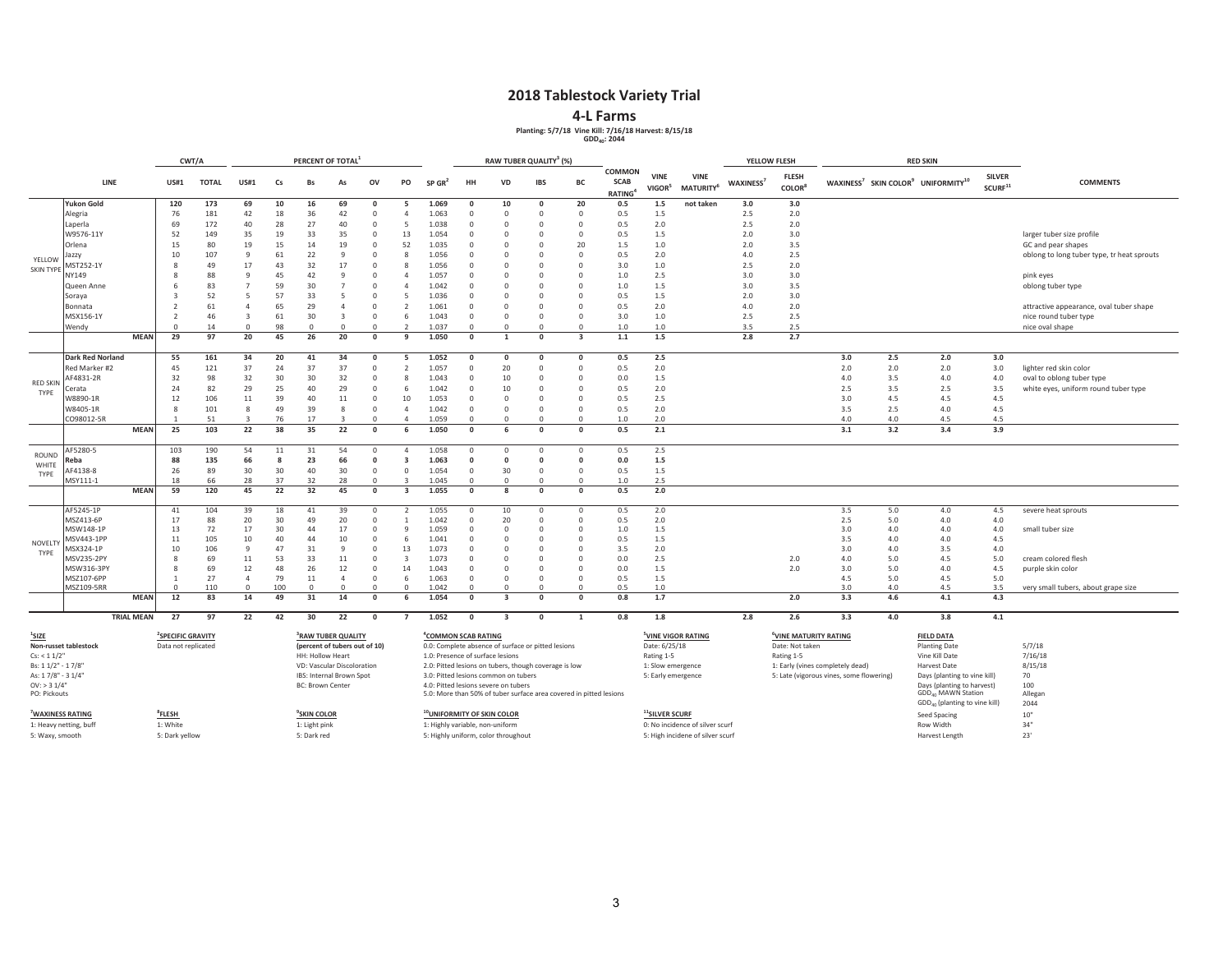### **Crawford Farms**

### **Planting: 5/29/18 Vine Kill: 9/6/18 Harvest: 10/26/18**

**GDD40: 2945**

|                            |                       |                   |                                                      | CWT/A        |              |                                                                                     | PERCENT OF TOTAL |                          |                          |                                                                                         |                | RAW TUBER QUALITY <sup>4</sup> (%)                                 |                         |                    |                                               |                                                               |                                             |                       | YELLOW FLESH                              |                                          |     | <b>RED SKIN</b>                                                        |                                      |                                            |
|----------------------------|-----------------------|-------------------|------------------------------------------------------|--------------|--------------|-------------------------------------------------------------------------------------|------------------|--------------------------|--------------------------|-----------------------------------------------------------------------------------------|----------------|--------------------------------------------------------------------|-------------------------|--------------------|-----------------------------------------------|---------------------------------------------------------------|---------------------------------------------|-----------------------|-------------------------------------------|------------------------------------------|-----|------------------------------------------------------------------------|--------------------------------------|--------------------------------------------|
|                            | LINE                  |                   | <b>US#1</b>                                          | <b>TOTAL</b> | <b>US#1</b>  | Bs                                                                                  | As               | ov                       | PO                       | $SP$ GR <sup>2</sup>                                                                    | HH             | <b>VD</b>                                                          | <b>IBS</b>              | BC                 | <b>COMMON</b><br><b>SCAB</b><br><b>RATING</b> | <b>VINE</b><br>VIGOR <sup>7</sup>                             | <b>VINE</b><br><b>MATURITY</b> <sup>8</sup> | WAXINESS <sup>7</sup> | <b>FLESH</b><br><b>COLOR</b> <sup>8</sup> |                                          |     | WAXINESS <sup>7</sup> SKIN COLOR <sup>9</sup> UNIFORMITY <sup>10</sup> | <b>SILVER</b><br>SCURE <sup>11</sup> | <b>COMMENTS</b>                            |
|                            | MSX156-1Y             |                   | 535                                                  | 565          | 94           | $\overline{4}$                                                                      | 92               | $\overline{\phantom{a}}$ | $\overline{\phantom{a}}$ | 1.082                                                                                   | 10             | $\Omega$                                                           | $\Omega$                | $\Omega$           | 0.5                                           | 2.5                                                           | 4.0                                         | 2.0                   | 2.0                                       |                                          |     |                                                                        |                                      | larger tuber type                          |
|                            | W9576-11Y             |                   | 512                                                  | 634          | 81           | 17                                                                                  | 81               | $\Omega$                 | $\overline{2}$           | 1.060                                                                                   | $\mathsf{C}$   | $\mathbf{0}$                                                       | $\Omega$                | $\Omega$           | 0.5                                           | 3.0                                                           | 2.5                                         | 3.5                   | 3.5                                       |                                          |     |                                                                        |                                      | sl alligator hide, good general appearance |
|                            | Soraya                |                   | 458                                                  | 574          | 80           | 6                                                                                   | 80               | $\Omega$                 | 14                       | 1.073                                                                                   | $\Omega$       | $\mathbf{0}$                                                       | $\Omega$                | $\Omega$           | 0.0                                           | 2.5                                                           | 3.5                                         | 2.0                   | 4.0                                       |                                          |     |                                                                        |                                      | mod alligator hide                         |
|                            | Orlena                |                   | 381                                                  | 473          | 81           | 10                                                                                  | 81               | $\Omega$                 | 9                        | 1.064                                                                                   | $\Omega$       | 20                                                                 | $\Omega$                | 10                 | 0.5                                           | 2.5                                                           | 3.5                                         | 3.5                   | 3.0                                       |                                          |     |                                                                        |                                      | GC and pear shaped tubers in POs           |
|                            | Wendy                 |                   | 376                                                  | 525          | 72           | 27                                                                                  | 71               |                          | 1                        | 1.069                                                                                   | $\mathsf{C}$   | 40                                                                 | $\Omega$                | $\Omega$           | 1.0                                           | 2.5                                                           | 3.5                                         | 3.0                   | 3.0                                       |                                          |     |                                                                        |                                      |                                            |
| YELLOW                     | Yukon Gold            |                   | 346                                                  | 443          | 78           | 10                                                                                  | 78               | $\Omega$                 | 12                       | 1.085                                                                                   | 20             | 50                                                                 | $\Omega$                | $\mathbf{0}$       | 1.5                                           | 3.0                                                           | 2.5                                         | 2.5                   | 3.0                                       |                                          |     |                                                                        |                                      |                                            |
| <b>SKIN TYPE</b>           | NY149                 |                   | 342                                                  | 445          | 77           | 20                                                                                  | 77               | $\Omega$                 | 3                        | 1.078                                                                                   | $\Omega$       | 30                                                                 | $\Omega$                | $\Omega$           | 0.0                                           | 3.0                                                           | 3.0                                         | 3.0                   | 2.5                                       |                                          |     |                                                                        |                                      | tr alligator hide                          |
|                            | Alegria               |                   | 261                                                  | 483          | 54           | 23                                                                                  | 54               | $\Omega$                 | 23                       | 1.076                                                                                   | c              | 50                                                                 | $\Omega$                | $\Omega$           | 0.0                                           | 3.0                                                           | 3.0                                         | 3.0                   | 3.0                                       |                                          |     |                                                                        |                                      | GC in POs                                  |
|                            | Queen Anne            |                   | 252                                                  | 401          | 63           | 31                                                                                  | 63               | $\Omega$                 | 6                        | 1.068                                                                                   | $\mathsf{C}$   | 20                                                                 | $\Omega$                | $\Omega$           | 0.5                                           | 2.5                                                           | 3.0                                         | 4.0                   | 3.5                                       |                                          |     |                                                                        |                                      |                                            |
|                            | MST252-1Y             |                   | 228                                                  | 284          | 80           | 10                                                                                  | 80               | $\Omega$                 | 10                       | 1.078                                                                                   | $\mathbf 0$    | 10                                                                 | $\Omega$                | $\Omega$           | 0.0                                           | 2.0                                                           | 2.0                                         | 3.0                   | 0.5                                       |                                          |     |                                                                        |                                      | severe alligator hide, GC                  |
|                            | Laperla               |                   | 190                                                  | 375          | 51           | 38                                                                                  | 51               | $\Omega$                 | 11                       | 1.052                                                                                   | 10             | $\Omega$                                                           | $\Omega$                | $\Omega$           | 1.5                                           | 3.5                                                           | 1.0                                         | 3.0                   | 2.0                                       |                                          |     |                                                                        |                                      | non uniform tuber type                     |
|                            | Bonnata               |                   | 142                                                  | 327          | 43           | 35                                                                                  | 42               | $\overline{1}$           | 22                       | 1.079                                                                                   | $\Omega$       | 80                                                                 | $\Omega$                | $\Omega$           | 3.0                                           | 2.5                                                           | 2.5                                         | 2.5                   | 1.5                                       |                                          |     |                                                                        |                                      |                                            |
|                            | Jazzv                 |                   | -6                                                   | 210          | $\mathbf{R}$ | 86                                                                                  | $\mathbf{R}$     | $\Omega$                 | 11                       | 1.064                                                                                   | $\Omega$       | 70                                                                 | $\Omega$                | $\Omega$           | 1.0                                           | 3.0                                                           | 1.5                                         | 3.5                   | 2.5                                       |                                          |     |                                                                        |                                      | very long and tubular                      |
|                            |                       | <b>MEAN</b>       | 310                                                  | 442          | 66           | 24                                                                                  | 66               | $\Omega$                 | 10                       | 1.071                                                                                   | $\overline{3}$ | 28                                                                 | $\mathbf{0}$            | $\overline{1}$     | 0.8                                           | 2.7                                                           | 2.7                                         | 3.0                   | 2.6                                       |                                          |     |                                                                        |                                      |                                            |
|                            | Cerata                |                   | 560                                                  | 603          | 93           | -5                                                                                  | 93               | $\Omega$                 | 2                        | 1.072                                                                                   | $\Omega$       | 20                                                                 | $\Omega$                | $\Omega$           | 0.0                                           | 2.5                                                           | 4.0                                         |                       |                                           | 4.0                                      | 3.0 | 3.5                                                                    | 1.0                                  | oval tuber type, GC in POs                 |
|                            | Red Marker #2         |                   | 411                                                  | 463          | 89           | 11                                                                                  | 89               | $\Omega$                 | $\Omega$                 | 1.079                                                                                   | $\Omega$       | 30                                                                 | $\Omega$                | $\Omega$           | 0.0                                           | 3.0                                                           | 3.5                                         |                       |                                           | 2.0                                      | 2.5 | 3.0                                                                    | 1.0                                  | mod silver scurf                           |
| <b>RED SKIN</b>            | CO98012-5R            |                   | 338                                                  | 415          | 82           | 18                                                                                  | 82               | $\Omega$                 | $\mathbf 0$              | 1.072                                                                                   | -C             | $\mathbf{0}$                                                       | $\mathbf{0}$            | $\Omega$           | 1.5                                           | 3.0                                                           | 4.0                                         |                       |                                           | 3.0                                      | 3.5 | 4.0                                                                    | 3.0                                  | mod silver scurf                           |
| TYPE                       | W8405-1R              |                   | 330                                                  | 451          | 73           | 21                                                                                  | 73               | $\Omega$                 | 6                        | 1.061                                                                                   | $\Omega$       | 20                                                                 | $\Omega$                | $\Omega$           | 0.0                                           | 3.0                                                           | 3.0                                         |                       |                                           | 3.5                                      | 2.5 | 2.0                                                                    | 2.5                                  | mod silver scurf, oblong tuber type        |
|                            | W8890-1R              |                   | 328                                                  | 457          | 72           | 24                                                                                  | 72               | $\Omega$                 | $\Delta$                 | 1.070                                                                                   | $\mathsf{C}$   | 40                                                                 | 10                      | $\Omega$           | 2.0                                           | 3.0                                                           | 1.5                                         |                       |                                           | 3.5                                      | 3.5 | 4.0                                                                    | 2.5                                  | mod silver scurf                           |
|                            | AF4831-2R             |                   | 321                                                  | 438          | 73           | 26                                                                                  | 73               | $\Omega$                 |                          | 1.065                                                                                   | $\Omega$       | 20                                                                 | 10                      | $\Omega$           | 0.5                                           | 2.5                                                           | 3.0                                         |                       |                                           | 3.0                                      | 2.5 | 3.5                                                                    | 2.5                                  | mod silver scurf and rhizoctonia           |
|                            |                       | <b>MEAN</b>       | 381                                                  | 471          | 80           | 18                                                                                  | 80               | $\Omega$                 | $\overline{\phantom{a}}$ | 1.070                                                                                   | $^{\circ}$     | 22                                                                 | $\overline{\mathbf{3}}$ | $\Omega$           | 0.7                                           | 2.8                                                           | 3.2                                         |                       |                                           | 3.2                                      | 2.9 | 3.3                                                                    | 2.1                                  |                                            |
|                            | AF5280-5              |                   | 426                                                  | 492          | 87           | 12                                                                                  | 87               | $\Omega$                 |                          | 1.065                                                                                   | $\Omega$       | 60                                                                 | $\Omega$                | $\Omega$           | 0.5                                           | 3.0                                                           | 1.5                                         |                       |                                           |                                          |     |                                                                        |                                      | oblong tuber type                          |
| <b>ROUND</b>               | MSX497-6              |                   | 407                                                  | 428          | 95           | $\overline{3}$                                                                      | 94               | $\overline{1}$           | $\overline{\phantom{a}}$ | 1.074                                                                                   | $\Omega$       | $\mathbf 0$                                                        | $\Omega$                | $\Omega$           | 2.0                                           | 2.5                                                           | 3.0                                         |                       |                                           |                                          |     |                                                                        |                                      | larger tuber type                          |
| WHITE                      | AF4138-8              |                   | 362                                                  | 403          | 90           | -9                                                                                  | 90               | $\Omega$                 | 1                        | 1.075                                                                                   | 0              | 70                                                                 | $\Omega$                | $\Omega$           | 1.5                                           | 3.0                                                           | 3.0                                         |                       |                                           |                                          |     |                                                                        |                                      | tr rhizoctonia                             |
| TYPE                       | Reba                  |                   | 349                                                  | 409          | 85           | 9                                                                                   | 85               | $\Omega$                 | 6                        | 1.074                                                                                   | 30             | 10                                                                 | $\Omega$                | $\mathbf{0}$       | 0.0                                           | 3.0                                                           | 2.0                                         |                       |                                           |                                          |     |                                                                        |                                      | sl alligator hide                          |
|                            | MSY111-1              |                   | 342                                                  | 418          | 82           | 13                                                                                  | 82               | $\Omega$                 | 5                        | 1.067                                                                                   | $\Omega$       | 40                                                                 | $\Omega$                | $\Omega$           | 0.0                                           | 2.5                                                           | 3.5                                         |                       |                                           |                                          |     |                                                                        |                                      | very severe alligator hide                 |
|                            |                       | <b>MEAN</b>       | 377                                                  | 430          | 88           | q                                                                                   | 88               | $\Omega$                 | $\mathbf{3}$             | 1.071                                                                                   | -6             | 36                                                                 | $\Omega$                | $\Omega$           | 0.8                                           | 2.8                                                           | 2.6                                         |                       |                                           |                                          |     |                                                                        |                                      |                                            |
|                            | MSW148-1P             |                   | 339                                                  | 477          | 71           | 25                                                                                  | 71               | $\Omega$                 | $\Delta$                 | 1.083                                                                                   | $^{\circ}$     | $\mathbf 0$                                                        | $\mathbf{0}$            | $\Omega$           | 2.5                                           | 2.5                                                           | 3.5                                         |                       |                                           | 3.5                                      | 3.5 | 4.0                                                                    | 3.0                                  | mod silver scurf                           |
| <b>NOVELTY</b>             | MSX324-1P             |                   | 258                                                  | 354          | 73           | 20                                                                                  | 73               | $\Omega$                 | $\overline{7}$           | 1.079                                                                                   | $\Omega$       | 30                                                                 | $\Omega$                | $\Omega$           | 0.0                                           | 3.0                                                           | 2.0                                         |                       |                                           | 2.0                                      | 3.0 | 3.5                                                                    | 1.5                                  |                                            |
| TYPE                       | MSZ413-6P             |                   | 248                                                  | 393          | 63           | 35                                                                                  | 63               | $\Omega$                 | $\overline{2}$           | 1.075                                                                                   | $\Omega$       | $\Omega$                                                           | $\mathbf{0}$            | $\Omega$           | 0.0                                           | 3.0                                                           | 3.0                                         |                       |                                           | 3.0                                      | 4.0 | 3.0                                                                    | 2.0                                  | sl silver scurf                            |
|                            | AF5245-1P             |                   | 84                                                   | 212          | 40           | 53                                                                                  | 40               |                          |                          | 1.076                                                                                   | 20             | 10                                                                 | 10                      | 30                 | 0.0                                           | 3.0                                                           | 1.0                                         |                       |                                           | 3.0                                      | 3.0 | 3.5                                                                    | 2.5                                  | mod silver scurf                           |
|                            |                       | <b>MEAN</b>       | 232                                                  | 359          | 62           | 33                                                                                  | 62               | $\Omega$                 | 5                        | 1.078                                                                                   | 5              | 10                                                                 | $\overline{\mathbf{z}}$ | $\mathbf{\hat{z}}$ | 0.6                                           | 2.9                                                           | 2.4                                         |                       |                                           | 2.9                                      | 3.4 | 3.5                                                                    | 2.3                                  |                                            |
|                            |                       | <b>TRIAL MEAN</b> | 326                                                  | 434          | 72           | 21                                                                                  | 72               | $\Omega$                 | 6                        | 1.072                                                                                   | 3              | 26                                                                 | 1                       | $\mathbf{1}$       | 0.7                                           | 2.8                                                           | 2.8                                         | 3.0                   | 2.6                                       | 3.1                                      | 3.1 | 3.4                                                                    | 2.2                                  |                                            |
| $^{1}$ SIZE<br>Bs: < 17/8" | Non-russet tablestock |                   | <sup>2</sup> SPECIFIC GRAVITY<br>Data not replicated |              |              | <sup>3</sup> RAW TUBER QUALITY<br>(percent of tubers out of 10)<br>HH: Hollow Heart |                  |                          |                          | <b><i><u><sup>4</sup>COMMON SCAB RATING</u></i></b><br>1.0: Presence of surface lesions |                | 0.0: Complete absence of surface or pitted lesions                 |                         |                    |                                               | <sup>5</sup> VINE VIGOR RATING<br>Date: 6/26/18<br>Rating 1-5 |                                             |                       | Date: 8/20/18<br>Rating 1-5               | <sup>6</sup> VINE MATURITY RATING        |     | <b>FIELD DATA</b><br><b>Planting Date</b><br>Vine Kill Date            |                                      | 5/29/18<br>9/6/18                          |
| As: 17/8" - 31/4"          |                       |                   |                                                      |              |              | VD: Vascular Discoloration                                                          |                  |                          |                          |                                                                                         |                | 2.0: Pitted lesions on tubers, though coverage is low              |                         |                    |                                               | 1: Slow emergence                                             |                                             |                       |                                           | 1: Early (vines completely dead)         |     | Harvest Date                                                           |                                      | 10/26/18                                   |
| OV: > 31/4"                |                       |                   |                                                      |              |              | IBS: Internal Brown Spot                                                            |                  |                          |                          |                                                                                         |                | 3.0: Pitted lesions common on tubers                               |                         |                    |                                               | 5: Early emergence                                            |                                             |                       |                                           | 5: Late (vigorous vines, some flowering) |     | Days (planting to vine kill)                                           |                                      | 100                                        |
| PO: POs                    |                       |                   |                                                      |              |              | <b>BC: Brown Center</b>                                                             |                  |                          |                          |                                                                                         |                | 4.0: Pitted lesions severe on tubers                               |                         |                    |                                               |                                                               |                                             |                       |                                           |                                          |     | Days (planting to harvest)                                             |                                      | 150                                        |
|                            |                       |                   |                                                      |              |              |                                                                                     |                  |                          |                          |                                                                                         |                | 5.0: More than 50% of tuber surface area covered in pitted lesions |                         |                    |                                               |                                                               |                                             |                       |                                           |                                          |     | GDD <sub>40</sub> MAWN Station                                         |                                      | Entrican                                   |
|                            |                       |                   |                                                      |              |              |                                                                                     |                  |                          |                          |                                                                                         |                |                                                                    |                         |                    |                                               |                                                               |                                             |                       |                                           |                                          |     | GDD <sub>40</sub> (planting to vine kill)                              |                                      | 2945                                       |

**7 WAXINESS RATING <sup>9</sup> 8 FLESH COLOR** 5: Dark yellow

 $\overline{GDD}_{40}$  MAWN Station Entri<br>  $\overline{GDD}_{40}$  (planting to vine kill) 2945<br>
Seed Spacing 10" **SKIN COLOR 10UNIFORMITY OF SKIN COLOR 11SILVER SCURF** Seed Spacing 10" 1: Heavy netting, buff the state of the state of the state of the state of the state of the state of the state of the state of the state of the state of the state of the state of the state of the state of the state of the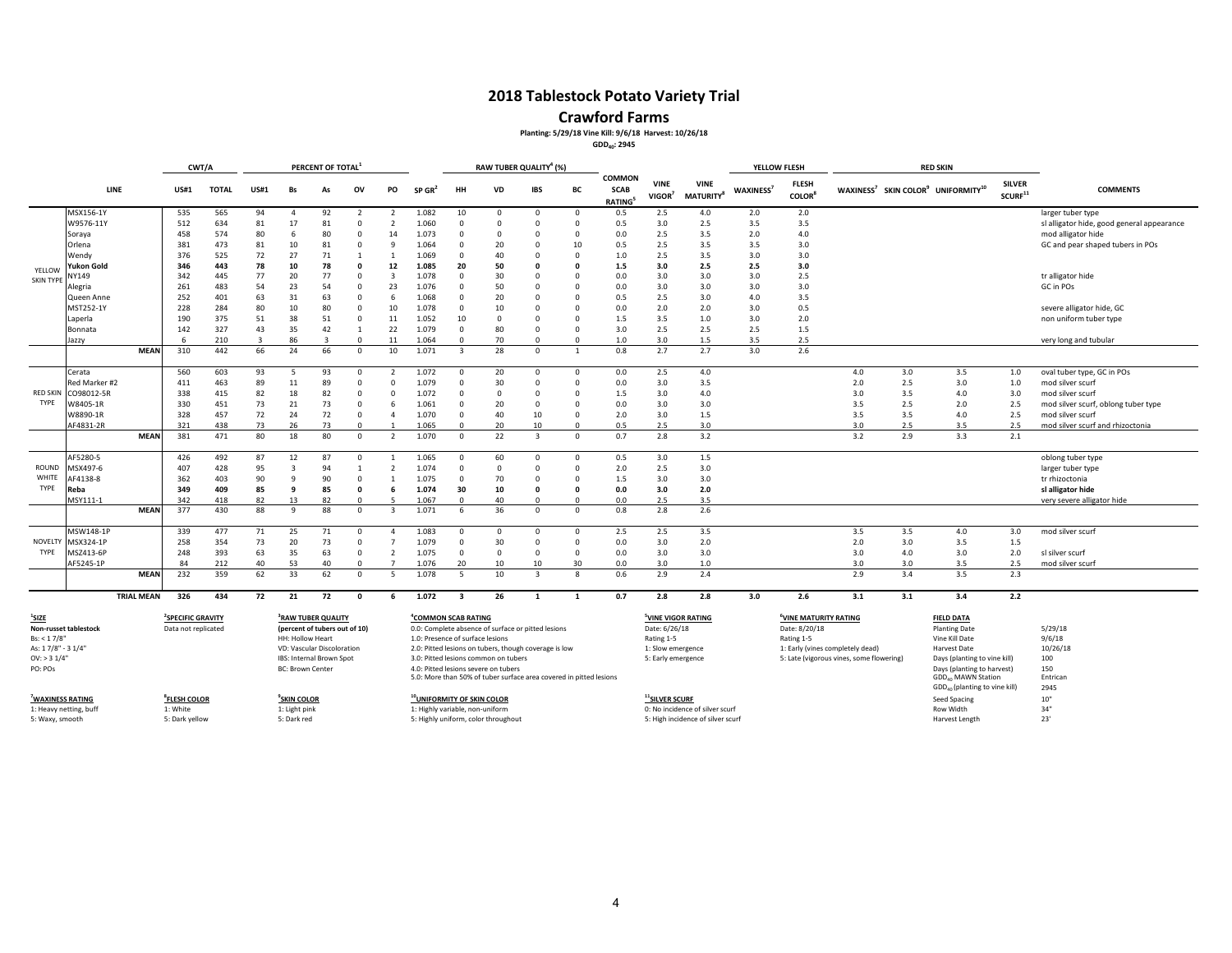**Horkey Brothers Farms**<br>Planting: 5/1/18 Vine Kill: 8/27/18 Harvest: 9/22/18<br><sup>GDD<sub>40</sub>: 3580</sup>

| COMMON<br><b>VINE</b><br><b>VINE</b><br><b>FLESH</b><br><b>SILVER</b><br>WAXINESS <sup>7</sup> SKIN COLOR <sup>9</sup> UNIFORMITY <sup>10</sup><br><b>SCAB</b><br>WAXINESS <sup>7</sup><br>LINE<br><b>US#1</b><br><b>TOTAL</b><br><b>US#1</b><br>Bs<br>ov<br>PO<br>HH<br><b>VD</b><br><b>IBS</b><br>BC<br><b>COMMENTS</b><br>As<br>SP GR'<br>$\mathsf{SCURF}^{11}$<br>VIGOR <sup>7</sup><br><b>MATURITY</b> <sup>8</sup><br><b>COLOR</b> <sup>8</sup><br><b>RATING</b><br>MSX156-1Y<br>1.061<br>3.0<br>3.0<br>2.5<br>3.0<br>574<br>603<br>95<br>93<br>$\mathbf{0}$<br>50<br>$\mathbf 0$<br>$1.0$<br>round tuber type<br>$\Omega$<br>$\overline{4}$<br>2<br>$\overline{1}$<br>462<br>602<br>77<br>13<br>77<br>10<br>1.064<br>70<br>$\Omega$<br>$\circ$<br>3.5<br>4.5<br>2.0<br>3.5<br>Jelly<br>$\Omega$<br>$\circ$<br>0.5<br>pear shaped tubers in POs<br>29<br>68<br>2.5<br>398<br>68<br>2.0<br>4.0<br>Wendy<br>584<br>1.058<br>$\Omega$<br>$\Omega$<br>$\Omega$<br>0.5<br>3.0<br>pointed tubers in POs<br>$\Omega$<br>3<br>$\Omega$<br>361<br>458<br>79<br>9<br>79<br>12<br>1.067<br>1.0<br>3.5<br>1.5<br>2.5<br>4.0<br>sl aligator hide, points and bottlenecking in PC<br>Alegria<br>$\Omega$<br>$\Omega$<br>$\Omega$<br>$\Omega$<br>$\Omega$<br>MSV093-1Y<br>335<br>445<br>75<br>12<br>73<br>13<br>1.061<br>20<br>$\Omega$<br>$\Omega$<br>0.5<br>2.0<br>5.0<br>2.0<br>3.0<br>mod alligator hide<br>$\overline{2}$<br>$\circ$<br>326<br>438<br>20<br>74<br>3.0<br>3.5<br>74<br>1.052<br>$\Omega$<br>$\Omega$<br>1.5<br>1.5<br>Orlena<br>$\Omega$<br>6<br>$\Omega$<br>$\Omega$<br>1.5<br>89<br>Yukon Gold<br>298<br>334<br>89<br>8<br>1.069<br>$\Omega$<br>$\Omega$<br>1.0<br>2.5<br>1.0<br>2.5<br>3.0<br>mod alligator hide<br>$\Omega$<br>$\Omega$<br>$\Omega$<br>YELLOW<br>403<br>72<br>27<br>72<br>70<br>4.0<br>NY149<br>291<br>1.063<br>$\Omega$<br>$\Omega$<br>1.0<br>3.0<br>2.0<br>3.0<br>round to oval tuber shape<br>$\Omega$<br>$\Omega$<br><b>SKIN TYPE</b><br>MSZ407-2Y<br>269<br>327<br>82<br>14<br>80<br>1.063<br>$\Omega$<br>$\Omega$<br>1.0<br>2.0<br>2.0<br>2.0<br>2.5<br>$\overline{\phantom{a}}$<br>4<br>$\Omega$<br>$\Omega$<br>423<br>12<br>49<br>39<br>1.053<br>20<br>2.5<br>4.5<br>207<br>49<br>10<br>$\Omega$<br>0.5<br>2.0<br>4.0<br>misshapen tubers and second growth in POs<br>0<br>$\mathbf{0}$<br>Soraya<br>30<br>67<br>W9576-11Y<br>204<br>303<br>67<br>1.054<br>10<br>$\Omega$<br>$\Omega$<br>0.0<br>3.0<br>1.0<br>4.0<br>4.0<br>$\Omega$<br>$\overline{3}$<br>$\Omega$<br>mod alligator hide<br>38<br>58<br>3.5<br>Laperla<br>184<br>316<br>58<br>1.043<br>$\Omega$<br>$\Omega$<br>4.0<br>1.0<br>3.5<br>3.5<br>large scab lesions<br>$\Omega$<br>Δ<br>$\Omega$<br>$\Omega$<br>306<br>54<br>40<br>54<br>1.063<br>80<br>$\Omega$<br>$1.0$<br>3.5<br>3.5<br>3.0<br>164<br>6<br>$\Omega$<br>1.0<br>bottlenecking in POs<br>Bonnata<br>$\Omega$<br>$\Omega$<br>159<br>53<br>46<br>40<br>3.0<br>4.0<br>343<br>46<br>1.055<br>$\Omega$<br>0.0<br>1.0<br>4.0<br>$\Omega$<br>$\Omega$<br>uniform oval tuber type<br>Queen Anne<br>$\Omega$<br>$\overline{1}$<br>56<br>MST252-1Y<br>136<br>241<br>56<br>43<br>1.059<br>$\Omega$<br>10<br>2.0<br>2.0<br>2.5<br>mod alligator hide<br>$\Omega$<br>$\Omega$<br>$\Omega$<br>1.5<br>1.5<br>$\overline{1}$<br>75<br>19<br>30<br>2.5<br>3.5<br>bottlenecking in POs<br>141<br>б<br>6<br>1.054<br>$\Omega$<br>$\Omega$<br>$\Omega$<br>1.5<br>1.0<br>4.0<br>Jazzv<br>$\Omega$<br><b>MEAN</b><br>273<br>65<br>27<br>2.9<br>2.8<br>3.4<br>392<br>65<br>1.059<br>$\Omega$<br>21<br>$1.1\,$<br>2.0<br>$\Omega$<br>$\mathbf{R}$<br>$\Delta$<br>$\overline{1}$<br>AF4831-2R<br>965<br>77<br>1.051<br>2.5<br>2.0<br>3.0<br>2.5<br>3.0<br>2.5<br>mod skinning, misshapen POs<br>747<br>77<br>21<br>$\Omega$<br>$\Omega$<br>10<br>$\Omega$<br>$\mathbf 0$<br>1.0<br>90<br>90<br>2.0<br>3.0<br>Red Marker #2<br>613<br>683<br>9<br>1.071<br>$\Omega$<br>$\mathbf 0$<br>$\Omega$<br>$\circ$<br>0.5<br>3.5<br>3.5<br>2.0<br>2.0<br>poor skin quality<br>$\Omega$<br>669<br>77<br>20<br>77<br>1.053<br>10<br>3.5<br>5.0<br>3.0<br>3.0<br>3.5<br>3.5<br>513<br>$\Omega$<br>$\Omega$<br>2.5<br>mod silver scurf<br>$\Omega$<br>$\mathbf{3}$<br>$\Omega$<br>Cerata<br><b>RED SKIN</b><br>252<br>20<br>3.0<br>2.5<br>2.5<br>3.0<br>2.5<br>299<br>84<br>14<br>84<br>1.055<br>$\Omega$<br>0.0<br>3.0<br>N8405-1R<br>$\Omega$<br>$\Omega$<br>tr silver scurf<br>$\Omega$<br>$\overline{\phantom{a}}$<br>TYPE<br>56<br>CO98012-5R<br>238<br>427<br>56<br>43<br>1.064<br>2.5<br>2.5<br>2.5<br>4.0<br>4.0<br>4.5<br>3.0<br>mod silver scurf<br>$\Omega$<br>$\Omega$<br>$\Omega$<br>$\Omega$<br>$\Omega$<br>$\overline{1}$<br><b>Dark Red Norland</b><br>230<br>269<br>85<br>11<br>85<br>1.052<br>$\Omega$<br>$\Omega$<br>1.5<br>3.0<br>1.0<br>2.5<br>1.5<br>2.5<br>3.5<br>light skin color<br>$\Omega$<br>$\mathbf{0}$<br>$\Omega$<br>$\overline{a}$<br>259<br>62<br>37<br>62<br>80<br>$\circ$<br>3.0<br>2.5<br>3.5<br>W8890-1R<br>160<br>1.046<br>$\Omega$<br>$\Omega$<br>1.5<br>1.0<br>1.5<br>4.5<br>severe silver scurf<br>$\cap$<br><b>MEAN</b><br>393<br>3.0<br>2.6<br>2.6<br>3.3<br>3.1<br>510<br>76<br>22<br>76<br>1.056<br>17<br>1.4<br>2.6<br>$\Omega$<br>$^{\circ}$<br>$\Omega$<br>$\overline{\phantom{a}}$<br>$\Omega$<br>2.5<br>Reba<br>651<br>716<br>91<br>87<br>1.066<br>10<br>$\mathbf{0}$<br>10<br>0.5<br>3.0<br>flattened tuber shape<br>$\overline{ }$<br>$\overline{a}$<br>$\overline{2}$<br>$\Omega$<br>VISX497-6<br>450<br>490<br>92<br>91<br>1.060<br>30<br>10<br>$\mathbb O$<br>2.5<br>3.0<br>6<br>0.5<br>sl alligator hide<br>1<br>$\overline{\phantom{a}}$<br>$\mathbf{0}$<br><b>ROUND</b><br>85<br>13<br>85<br>4.0<br>364<br>429<br>1.062<br>10<br>$\Omega$<br>$\Omega$<br>2.0<br>3.5<br>round tuber shape, second growth in POs<br>VISY111-1<br>$\Omega$<br>$\overline{\phantom{a}}$<br>$\Omega$<br>WHITE<br>351<br>452<br>78<br>18<br>78<br>1.062<br>10<br>10<br>$\Omega$<br>2.5<br>2.5<br>1.5<br>deep stem end, blocky shape<br><b>Jnaway</b><br>$\Omega$<br>$\Delta$<br>$\Omega$<br>TYPE<br>AF4138-8<br>324<br>406<br>80<br>19<br>80<br>1.060<br>20<br>$\Omega$<br>$\Omega$<br>1.5<br>3.0<br>2.0<br>sl alligator hide<br>$\Omega$<br>$\Omega$<br>AF5280-5<br>80<br>279<br>350<br>80<br>17<br>$\Omega$<br>$\circ$<br>3.5<br>1.0<br>lightly netted skin<br>$\cap$<br>1.055<br>$\Omega$<br>0.5<br>$\cap$<br>403<br>84<br>13<br>3.0<br>2.3<br><b>MEAN</b><br>474<br>84<br>1.061<br>13<br>$\overline{z}$<br>1.3<br>$\Omega$<br>$\overline{\mathbf{z}}$<br>$\overline{1}$<br>3.5<br>2.0<br>2.5<br>3.0<br>2.5<br>MSW148-1P<br>370<br>486<br>76<br>21<br>76<br>1.074<br>$\Omega$<br>$\Omega$<br>0.5<br>3.5<br>$\mathbf{0}$<br>$\overline{3}$<br>$\Omega$<br>$\Omega$<br>NOVELTY<br>220<br>344<br>64<br>33<br>64<br>1.071<br>$\overline{0}$<br>$\circ$<br>3.0<br>1.5<br>1.5<br>$1.0$<br>$1.0$<br>VISX324-1P<br>$\Omega$<br>0.5<br>4.0<br>$\Omega$<br>$\overline{3}$<br>$\Omega$<br>very light purple, irregular tuber shape<br>TYPE<br>34<br>AF5245-1P<br>61<br>61<br>20<br>3.5<br>2.5<br>3.0<br>3.0<br>171<br>280<br>1.057<br>$\Omega$<br>$\Omega$<br>1.0<br>1.0<br>2.5<br>mod silver scurf<br>$\Omega$<br>$\Omega$<br>2.2<br>254<br>29<br>3.3<br>2.0<br>2.0<br>2.2<br>3.2<br><b>MEAN</b><br>370<br>67<br>67<br>1.068<br>0.7<br>$\Omega$<br>$\Omega$<br>$\Omega$<br>$\Delta$<br>$\Omega$<br><b>TRIAL MEAN</b><br>322<br>431<br>71<br>23<br>71<br>1.059<br>17<br>3.0<br>2.2<br>2.8<br>3.4<br>2.5<br>2.5<br>3.0<br>3.1<br>$\Omega$<br>$\Omega$<br>$\overline{\mathbf{3}}$<br>1.1<br>-5<br>-1<br>$^{1}$ SIZE<br><sup>4</sup> COMMON SCAB RATING<br><sup>6</sup> VINE MATURITY RATING<br><sup>2</sup> SPECIFIC GRAVITY<br><sup>3</sup> RAW TUBER QUALITY<br><sup>5</sup> VINE VIGOR RATING<br><b>FIELD DATA</b><br>5/1/18<br>Non-russet tablestock<br>Data not replicated<br>(percent of tubers out of 10)<br>0.0: Complete absence of surface or pitted lesions<br>Date: 5/31/18<br>Date: 8/16/18<br><b>Planting Date</b><br>8/27/18<br>Rating 1-5<br>Bs: < 1.7/8"<br>HH: Hollow Heart<br>1.0: Presence of surface lesions<br>Rating 1-5<br>Vine Kill Date<br>9/22/18<br>As: 17/8" - 31/4"<br>VD: Vascular Discoloration<br>2.0: Pitted lesions on tubers, though coverage is low<br>1: Slow emergence<br>1: Early (vines completely dead)<br>Harvest Date<br>$OV:$ > 3 $1/4"$<br>IBS: Internal Brown Spot<br>5: Late (vigorous vines, some flowering)<br>Days (planting to vine kill)<br>118<br>3.0: Pitted lesions common on tubers<br>5: Early emergence<br>150<br>PO: POs<br><b>BC: Brown Center</b><br>4.0: Pitted lesions severe on tubers<br>Days (planting to harvest)<br>GDD <sub>40</sub> MAWN Station<br>5.0: More than 50% of tuber surface area covered in pitted lesions<br>Deerfield<br>GDD <sub>40</sub> (planting to vine kill)<br>3580<br><sup>7</sup> WAXINESS RATING<br><sup>8</sup> FLESH COLOR<br><sup>9</sup> SKIN COLOR<br><sup>10</sup> UNIFORMITY OF SKIN COLOR<br><sup>11</sup> SILVER SCURF<br>$10"$<br>Seed Spacing<br>34"<br>1: Heavy netting, buff<br>1: White<br>1: Highly variable, non-uniform<br>0: No incidence of silver scurf<br>1: Light pink<br>Row Width<br>5: Dark red<br>5: High incidence of silver scurf<br>5: Waxy, smooth<br>5: Dark yellow<br>5: Highly uniform, color throughout |  |  | CWT/A |  | PERCENT OF TOTAL |  |  | RAW TUBER QUALITY <sup>4</sup> (%) |  |  | YELLOW FLESH |  | <b>RED SKIN</b> |     |
|-----------------------------------------------------------------------------------------------------------------------------------------------------------------------------------------------------------------------------------------------------------------------------------------------------------------------------------------------------------------------------------------------------------------------------------------------------------------------------------------------------------------------------------------------------------------------------------------------------------------------------------------------------------------------------------------------------------------------------------------------------------------------------------------------------------------------------------------------------------------------------------------------------------------------------------------------------------------------------------------------------------------------------------------------------------------------------------------------------------------------------------------------------------------------------------------------------------------------------------------------------------------------------------------------------------------------------------------------------------------------------------------------------------------------------------------------------------------------------------------------------------------------------------------------------------------------------------------------------------------------------------------------------------------------------------------------------------------------------------------------------------------------------------------------------------------------------------------------------------------------------------------------------------------------------------------------------------------------------------------------------------------------------------------------------------------------------------------------------------------------------------------------------------------------------------------------------------------------------------------------------------------------------------------------------------------------------------------------------------------------------------------------------------------------------------------------------------------------------------------------------------------------------------------------------------------------------------------------------------------------------------------------------------------------------------------------------------------------------------------------------------------------------------------------------------------------------------------------------------------------------------------------------------------------------------------------------------------------------------------------------------------------------------------------------------------------------------------------------------------------------------------------------------------------------------------------------------------------------------------------------------------------------------------------------------------------------------------------------------------------------------------------------------------------------------------------------------------------------------------------------------------------------------------------------------------------------------------------------------------------------------------------------------------------------------------------------------------------------------------------------------------------------------------------------------------------------------------------------------------------------------------------------------------------------------------------------------------------------------------------------------------------------------------------------------------------------------------------------------------------------------------------------------------------------------------------------------------------------------------------------------------------------------------------------------------------------------------------------------------------------------------------------------------------------------------------------------------------------------------------------------------------------------------------------------------------------------------------------------------------------------------------------------------------------------------------------------------------------------------------------------------------------------------------------------------------------------------------------------------------------------------------------------------------------------------------------------------------------------------------------------------------------------------------------------------------------------------------------------------------------------------------------------------------------------------------------------------------------------------------------------------------------------------------------------------------------------------------------------------------------------------------------------------------------------------------------------------------------------------------------------------------------------------------------------------------------------------------------------------------------------------------------------------------------------------------------------------------------------------------------------------------------------------------------------------------------------------------------------------------------------------------------------------------------------------------------------------------------------------------------------------------------------------------------------------------------------------------------------------------------------------------------------------------------------------------------------------------------------------------------------------------------------------------------------------------------------------------------------------------------------------------------------------------------------------------------------------------------------------------------------------------------------------------------------------------------------------------------------------------------------------------------------------------------------------------------------------------------------------------------------------------------------------------------------------------------------------------------------------------------------------------------------------------------------------------------------------------------------------------------------------------------------------------------------------------------------------------------------------------------------------------------------------------------------------------------------------------------------------------------------------------------------------------------------------------------------------------------------------------------------------------------------------------------------------------------------------------------------------------------------------------------------------------------------------------------------------------------------------------------------------------------------------------------------------------------------------------------------------------------------------------------------------------------------------------------------------------------------------------------------------------------------------------------------------------------------------------------------------------------------------------------------------------------------------------------------------------------------------------------------------------------------------------------------------------------------------------------------------------------------------------------------------------------------------------------------------------------------------------------------------------------------------------------------------------------------------------------------------------------------------------------------------------------------------------------------------------------------------------------------------------------------------------------------------------------------------------------------------------------------------------------------------------------------------------------------------------------------------------------------------------------------------------------------------------------------------------------------------------------------------------------------------------------------------------------------------------------------------------------------------------------------------------------------------------------------------------------------------------------------------------------------------------|--|--|-------|--|------------------|--|--|------------------------------------|--|--|--------------|--|-----------------|-----|
|                                                                                                                                                                                                                                                                                                                                                                                                                                                                                                                                                                                                                                                                                                                                                                                                                                                                                                                                                                                                                                                                                                                                                                                                                                                                                                                                                                                                                                                                                                                                                                                                                                                                                                                                                                                                                                                                                                                                                                                                                                                                                                                                                                                                                                                                                                                                                                                                                                                                                                                                                                                                                                                                                                                                                                                                                                                                                                                                                                                                                                                                                                                                                                                                                                                                                                                                                                                                                                                                                                                                                                                                                                                                                                                                                                                                                                                                                                                                                                                                                                                                                                                                                                                                                                                                                                                                                                                                                                                                                                                                                                                                                                                                                                                                                                                                                                                                                                                                                                                                                                                                                                                                                                                                                                                                                                                                                                                                                                                                                                                                                                                                                                                                                                                                                                                                                                                                                                                                                                                                                                                                                                                                                                                                                                                                                                                                                                                                                                                                                                                                                                                                                                                                                                                                                                                                                                                                                                                                                                                                                                                                                                                                                                                                                                                                                                                                                                                                                                                                                                                                                                                                                                                                                                                                                                                                                                                                                                                                                                                                                                                                                                                                                                                                                                                                                                                                                                                                                                                                                                                                                                                                                                                                                                                                                                                                                                                                                                                                                                                                                                                                                                                                                                                                                                                                                               |  |  |       |  |                  |  |  |                                    |  |  |              |  |                 |     |
|                                                                                                                                                                                                                                                                                                                                                                                                                                                                                                                                                                                                                                                                                                                                                                                                                                                                                                                                                                                                                                                                                                                                                                                                                                                                                                                                                                                                                                                                                                                                                                                                                                                                                                                                                                                                                                                                                                                                                                                                                                                                                                                                                                                                                                                                                                                                                                                                                                                                                                                                                                                                                                                                                                                                                                                                                                                                                                                                                                                                                                                                                                                                                                                                                                                                                                                                                                                                                                                                                                                                                                                                                                                                                                                                                                                                                                                                                                                                                                                                                                                                                                                                                                                                                                                                                                                                                                                                                                                                                                                                                                                                                                                                                                                                                                                                                                                                                                                                                                                                                                                                                                                                                                                                                                                                                                                                                                                                                                                                                                                                                                                                                                                                                                                                                                                                                                                                                                                                                                                                                                                                                                                                                                                                                                                                                                                                                                                                                                                                                                                                                                                                                                                                                                                                                                                                                                                                                                                                                                                                                                                                                                                                                                                                                                                                                                                                                                                                                                                                                                                                                                                                                                                                                                                                                                                                                                                                                                                                                                                                                                                                                                                                                                                                                                                                                                                                                                                                                                                                                                                                                                                                                                                                                                                                                                                                                                                                                                                                                                                                                                                                                                                                                                                                                                                                                               |  |  |       |  |                  |  |  |                                    |  |  |              |  |                 |     |
|                                                                                                                                                                                                                                                                                                                                                                                                                                                                                                                                                                                                                                                                                                                                                                                                                                                                                                                                                                                                                                                                                                                                                                                                                                                                                                                                                                                                                                                                                                                                                                                                                                                                                                                                                                                                                                                                                                                                                                                                                                                                                                                                                                                                                                                                                                                                                                                                                                                                                                                                                                                                                                                                                                                                                                                                                                                                                                                                                                                                                                                                                                                                                                                                                                                                                                                                                                                                                                                                                                                                                                                                                                                                                                                                                                                                                                                                                                                                                                                                                                                                                                                                                                                                                                                                                                                                                                                                                                                                                                                                                                                                                                                                                                                                                                                                                                                                                                                                                                                                                                                                                                                                                                                                                                                                                                                                                                                                                                                                                                                                                                                                                                                                                                                                                                                                                                                                                                                                                                                                                                                                                                                                                                                                                                                                                                                                                                                                                                                                                                                                                                                                                                                                                                                                                                                                                                                                                                                                                                                                                                                                                                                                                                                                                                                                                                                                                                                                                                                                                                                                                                                                                                                                                                                                                                                                                                                                                                                                                                                                                                                                                                                                                                                                                                                                                                                                                                                                                                                                                                                                                                                                                                                                                                                                                                                                                                                                                                                                                                                                                                                                                                                                                                                                                                                                                               |  |  |       |  |                  |  |  |                                    |  |  |              |  |                 |     |
|                                                                                                                                                                                                                                                                                                                                                                                                                                                                                                                                                                                                                                                                                                                                                                                                                                                                                                                                                                                                                                                                                                                                                                                                                                                                                                                                                                                                                                                                                                                                                                                                                                                                                                                                                                                                                                                                                                                                                                                                                                                                                                                                                                                                                                                                                                                                                                                                                                                                                                                                                                                                                                                                                                                                                                                                                                                                                                                                                                                                                                                                                                                                                                                                                                                                                                                                                                                                                                                                                                                                                                                                                                                                                                                                                                                                                                                                                                                                                                                                                                                                                                                                                                                                                                                                                                                                                                                                                                                                                                                                                                                                                                                                                                                                                                                                                                                                                                                                                                                                                                                                                                                                                                                                                                                                                                                                                                                                                                                                                                                                                                                                                                                                                                                                                                                                                                                                                                                                                                                                                                                                                                                                                                                                                                                                                                                                                                                                                                                                                                                                                                                                                                                                                                                                                                                                                                                                                                                                                                                                                                                                                                                                                                                                                                                                                                                                                                                                                                                                                                                                                                                                                                                                                                                                                                                                                                                                                                                                                                                                                                                                                                                                                                                                                                                                                                                                                                                                                                                                                                                                                                                                                                                                                                                                                                                                                                                                                                                                                                                                                                                                                                                                                                                                                                                                                               |  |  |       |  |                  |  |  |                                    |  |  |              |  |                 |     |
|                                                                                                                                                                                                                                                                                                                                                                                                                                                                                                                                                                                                                                                                                                                                                                                                                                                                                                                                                                                                                                                                                                                                                                                                                                                                                                                                                                                                                                                                                                                                                                                                                                                                                                                                                                                                                                                                                                                                                                                                                                                                                                                                                                                                                                                                                                                                                                                                                                                                                                                                                                                                                                                                                                                                                                                                                                                                                                                                                                                                                                                                                                                                                                                                                                                                                                                                                                                                                                                                                                                                                                                                                                                                                                                                                                                                                                                                                                                                                                                                                                                                                                                                                                                                                                                                                                                                                                                                                                                                                                                                                                                                                                                                                                                                                                                                                                                                                                                                                                                                                                                                                                                                                                                                                                                                                                                                                                                                                                                                                                                                                                                                                                                                                                                                                                                                                                                                                                                                                                                                                                                                                                                                                                                                                                                                                                                                                                                                                                                                                                                                                                                                                                                                                                                                                                                                                                                                                                                                                                                                                                                                                                                                                                                                                                                                                                                                                                                                                                                                                                                                                                                                                                                                                                                                                                                                                                                                                                                                                                                                                                                                                                                                                                                                                                                                                                                                                                                                                                                                                                                                                                                                                                                                                                                                                                                                                                                                                                                                                                                                                                                                                                                                                                                                                                                                                               |  |  |       |  |                  |  |  |                                    |  |  |              |  |                 |     |
|                                                                                                                                                                                                                                                                                                                                                                                                                                                                                                                                                                                                                                                                                                                                                                                                                                                                                                                                                                                                                                                                                                                                                                                                                                                                                                                                                                                                                                                                                                                                                                                                                                                                                                                                                                                                                                                                                                                                                                                                                                                                                                                                                                                                                                                                                                                                                                                                                                                                                                                                                                                                                                                                                                                                                                                                                                                                                                                                                                                                                                                                                                                                                                                                                                                                                                                                                                                                                                                                                                                                                                                                                                                                                                                                                                                                                                                                                                                                                                                                                                                                                                                                                                                                                                                                                                                                                                                                                                                                                                                                                                                                                                                                                                                                                                                                                                                                                                                                                                                                                                                                                                                                                                                                                                                                                                                                                                                                                                                                                                                                                                                                                                                                                                                                                                                                                                                                                                                                                                                                                                                                                                                                                                                                                                                                                                                                                                                                                                                                                                                                                                                                                                                                                                                                                                                                                                                                                                                                                                                                                                                                                                                                                                                                                                                                                                                                                                                                                                                                                                                                                                                                                                                                                                                                                                                                                                                                                                                                                                                                                                                                                                                                                                                                                                                                                                                                                                                                                                                                                                                                                                                                                                                                                                                                                                                                                                                                                                                                                                                                                                                                                                                                                                                                                                                                                               |  |  |       |  |                  |  |  |                                    |  |  |              |  |                 |     |
|                                                                                                                                                                                                                                                                                                                                                                                                                                                                                                                                                                                                                                                                                                                                                                                                                                                                                                                                                                                                                                                                                                                                                                                                                                                                                                                                                                                                                                                                                                                                                                                                                                                                                                                                                                                                                                                                                                                                                                                                                                                                                                                                                                                                                                                                                                                                                                                                                                                                                                                                                                                                                                                                                                                                                                                                                                                                                                                                                                                                                                                                                                                                                                                                                                                                                                                                                                                                                                                                                                                                                                                                                                                                                                                                                                                                                                                                                                                                                                                                                                                                                                                                                                                                                                                                                                                                                                                                                                                                                                                                                                                                                                                                                                                                                                                                                                                                                                                                                                                                                                                                                                                                                                                                                                                                                                                                                                                                                                                                                                                                                                                                                                                                                                                                                                                                                                                                                                                                                                                                                                                                                                                                                                                                                                                                                                                                                                                                                                                                                                                                                                                                                                                                                                                                                                                                                                                                                                                                                                                                                                                                                                                                                                                                                                                                                                                                                                                                                                                                                                                                                                                                                                                                                                                                                                                                                                                                                                                                                                                                                                                                                                                                                                                                                                                                                                                                                                                                                                                                                                                                                                                                                                                                                                                                                                                                                                                                                                                                                                                                                                                                                                                                                                                                                                                                                               |  |  |       |  |                  |  |  |                                    |  |  |              |  |                 |     |
|                                                                                                                                                                                                                                                                                                                                                                                                                                                                                                                                                                                                                                                                                                                                                                                                                                                                                                                                                                                                                                                                                                                                                                                                                                                                                                                                                                                                                                                                                                                                                                                                                                                                                                                                                                                                                                                                                                                                                                                                                                                                                                                                                                                                                                                                                                                                                                                                                                                                                                                                                                                                                                                                                                                                                                                                                                                                                                                                                                                                                                                                                                                                                                                                                                                                                                                                                                                                                                                                                                                                                                                                                                                                                                                                                                                                                                                                                                                                                                                                                                                                                                                                                                                                                                                                                                                                                                                                                                                                                                                                                                                                                                                                                                                                                                                                                                                                                                                                                                                                                                                                                                                                                                                                                                                                                                                                                                                                                                                                                                                                                                                                                                                                                                                                                                                                                                                                                                                                                                                                                                                                                                                                                                                                                                                                                                                                                                                                                                                                                                                                                                                                                                                                                                                                                                                                                                                                                                                                                                                                                                                                                                                                                                                                                                                                                                                                                                                                                                                                                                                                                                                                                                                                                                                                                                                                                                                                                                                                                                                                                                                                                                                                                                                                                                                                                                                                                                                                                                                                                                                                                                                                                                                                                                                                                                                                                                                                                                                                                                                                                                                                                                                                                                                                                                                                                               |  |  |       |  |                  |  |  |                                    |  |  |              |  |                 |     |
|                                                                                                                                                                                                                                                                                                                                                                                                                                                                                                                                                                                                                                                                                                                                                                                                                                                                                                                                                                                                                                                                                                                                                                                                                                                                                                                                                                                                                                                                                                                                                                                                                                                                                                                                                                                                                                                                                                                                                                                                                                                                                                                                                                                                                                                                                                                                                                                                                                                                                                                                                                                                                                                                                                                                                                                                                                                                                                                                                                                                                                                                                                                                                                                                                                                                                                                                                                                                                                                                                                                                                                                                                                                                                                                                                                                                                                                                                                                                                                                                                                                                                                                                                                                                                                                                                                                                                                                                                                                                                                                                                                                                                                                                                                                                                                                                                                                                                                                                                                                                                                                                                                                                                                                                                                                                                                                                                                                                                                                                                                                                                                                                                                                                                                                                                                                                                                                                                                                                                                                                                                                                                                                                                                                                                                                                                                                                                                                                                                                                                                                                                                                                                                                                                                                                                                                                                                                                                                                                                                                                                                                                                                                                                                                                                                                                                                                                                                                                                                                                                                                                                                                                                                                                                                                                                                                                                                                                                                                                                                                                                                                                                                                                                                                                                                                                                                                                                                                                                                                                                                                                                                                                                                                                                                                                                                                                                                                                                                                                                                                                                                                                                                                                                                                                                                                                                               |  |  |       |  |                  |  |  |                                    |  |  |              |  |                 |     |
|                                                                                                                                                                                                                                                                                                                                                                                                                                                                                                                                                                                                                                                                                                                                                                                                                                                                                                                                                                                                                                                                                                                                                                                                                                                                                                                                                                                                                                                                                                                                                                                                                                                                                                                                                                                                                                                                                                                                                                                                                                                                                                                                                                                                                                                                                                                                                                                                                                                                                                                                                                                                                                                                                                                                                                                                                                                                                                                                                                                                                                                                                                                                                                                                                                                                                                                                                                                                                                                                                                                                                                                                                                                                                                                                                                                                                                                                                                                                                                                                                                                                                                                                                                                                                                                                                                                                                                                                                                                                                                                                                                                                                                                                                                                                                                                                                                                                                                                                                                                                                                                                                                                                                                                                                                                                                                                                                                                                                                                                                                                                                                                                                                                                                                                                                                                                                                                                                                                                                                                                                                                                                                                                                                                                                                                                                                                                                                                                                                                                                                                                                                                                                                                                                                                                                                                                                                                                                                                                                                                                                                                                                                                                                                                                                                                                                                                                                                                                                                                                                                                                                                                                                                                                                                                                                                                                                                                                                                                                                                                                                                                                                                                                                                                                                                                                                                                                                                                                                                                                                                                                                                                                                                                                                                                                                                                                                                                                                                                                                                                                                                                                                                                                                                                                                                                                                               |  |  |       |  |                  |  |  |                                    |  |  |              |  |                 |     |
|                                                                                                                                                                                                                                                                                                                                                                                                                                                                                                                                                                                                                                                                                                                                                                                                                                                                                                                                                                                                                                                                                                                                                                                                                                                                                                                                                                                                                                                                                                                                                                                                                                                                                                                                                                                                                                                                                                                                                                                                                                                                                                                                                                                                                                                                                                                                                                                                                                                                                                                                                                                                                                                                                                                                                                                                                                                                                                                                                                                                                                                                                                                                                                                                                                                                                                                                                                                                                                                                                                                                                                                                                                                                                                                                                                                                                                                                                                                                                                                                                                                                                                                                                                                                                                                                                                                                                                                                                                                                                                                                                                                                                                                                                                                                                                                                                                                                                                                                                                                                                                                                                                                                                                                                                                                                                                                                                                                                                                                                                                                                                                                                                                                                                                                                                                                                                                                                                                                                                                                                                                                                                                                                                                                                                                                                                                                                                                                                                                                                                                                                                                                                                                                                                                                                                                                                                                                                                                                                                                                                                                                                                                                                                                                                                                                                                                                                                                                                                                                                                                                                                                                                                                                                                                                                                                                                                                                                                                                                                                                                                                                                                                                                                                                                                                                                                                                                                                                                                                                                                                                                                                                                                                                                                                                                                                                                                                                                                                                                                                                                                                                                                                                                                                                                                                                                                               |  |  |       |  |                  |  |  |                                    |  |  |              |  |                 |     |
|                                                                                                                                                                                                                                                                                                                                                                                                                                                                                                                                                                                                                                                                                                                                                                                                                                                                                                                                                                                                                                                                                                                                                                                                                                                                                                                                                                                                                                                                                                                                                                                                                                                                                                                                                                                                                                                                                                                                                                                                                                                                                                                                                                                                                                                                                                                                                                                                                                                                                                                                                                                                                                                                                                                                                                                                                                                                                                                                                                                                                                                                                                                                                                                                                                                                                                                                                                                                                                                                                                                                                                                                                                                                                                                                                                                                                                                                                                                                                                                                                                                                                                                                                                                                                                                                                                                                                                                                                                                                                                                                                                                                                                                                                                                                                                                                                                                                                                                                                                                                                                                                                                                                                                                                                                                                                                                                                                                                                                                                                                                                                                                                                                                                                                                                                                                                                                                                                                                                                                                                                                                                                                                                                                                                                                                                                                                                                                                                                                                                                                                                                                                                                                                                                                                                                                                                                                                                                                                                                                                                                                                                                                                                                                                                                                                                                                                                                                                                                                                                                                                                                                                                                                                                                                                                                                                                                                                                                                                                                                                                                                                                                                                                                                                                                                                                                                                                                                                                                                                                                                                                                                                                                                                                                                                                                                                                                                                                                                                                                                                                                                                                                                                                                                                                                                                                                               |  |  |       |  |                  |  |  |                                    |  |  |              |  |                 |     |
|                                                                                                                                                                                                                                                                                                                                                                                                                                                                                                                                                                                                                                                                                                                                                                                                                                                                                                                                                                                                                                                                                                                                                                                                                                                                                                                                                                                                                                                                                                                                                                                                                                                                                                                                                                                                                                                                                                                                                                                                                                                                                                                                                                                                                                                                                                                                                                                                                                                                                                                                                                                                                                                                                                                                                                                                                                                                                                                                                                                                                                                                                                                                                                                                                                                                                                                                                                                                                                                                                                                                                                                                                                                                                                                                                                                                                                                                                                                                                                                                                                                                                                                                                                                                                                                                                                                                                                                                                                                                                                                                                                                                                                                                                                                                                                                                                                                                                                                                                                                                                                                                                                                                                                                                                                                                                                                                                                                                                                                                                                                                                                                                                                                                                                                                                                                                                                                                                                                                                                                                                                                                                                                                                                                                                                                                                                                                                                                                                                                                                                                                                                                                                                                                                                                                                                                                                                                                                                                                                                                                                                                                                                                                                                                                                                                                                                                                                                                                                                                                                                                                                                                                                                                                                                                                                                                                                                                                                                                                                                                                                                                                                                                                                                                                                                                                                                                                                                                                                                                                                                                                                                                                                                                                                                                                                                                                                                                                                                                                                                                                                                                                                                                                                                                                                                                                                               |  |  |       |  |                  |  |  |                                    |  |  |              |  |                 |     |
|                                                                                                                                                                                                                                                                                                                                                                                                                                                                                                                                                                                                                                                                                                                                                                                                                                                                                                                                                                                                                                                                                                                                                                                                                                                                                                                                                                                                                                                                                                                                                                                                                                                                                                                                                                                                                                                                                                                                                                                                                                                                                                                                                                                                                                                                                                                                                                                                                                                                                                                                                                                                                                                                                                                                                                                                                                                                                                                                                                                                                                                                                                                                                                                                                                                                                                                                                                                                                                                                                                                                                                                                                                                                                                                                                                                                                                                                                                                                                                                                                                                                                                                                                                                                                                                                                                                                                                                                                                                                                                                                                                                                                                                                                                                                                                                                                                                                                                                                                                                                                                                                                                                                                                                                                                                                                                                                                                                                                                                                                                                                                                                                                                                                                                                                                                                                                                                                                                                                                                                                                                                                                                                                                                                                                                                                                                                                                                                                                                                                                                                                                                                                                                                                                                                                                                                                                                                                                                                                                                                                                                                                                                                                                                                                                                                                                                                                                                                                                                                                                                                                                                                                                                                                                                                                                                                                                                                                                                                                                                                                                                                                                                                                                                                                                                                                                                                                                                                                                                                                                                                                                                                                                                                                                                                                                                                                                                                                                                                                                                                                                                                                                                                                                                                                                                                                                               |  |  |       |  |                  |  |  |                                    |  |  |              |  |                 |     |
|                                                                                                                                                                                                                                                                                                                                                                                                                                                                                                                                                                                                                                                                                                                                                                                                                                                                                                                                                                                                                                                                                                                                                                                                                                                                                                                                                                                                                                                                                                                                                                                                                                                                                                                                                                                                                                                                                                                                                                                                                                                                                                                                                                                                                                                                                                                                                                                                                                                                                                                                                                                                                                                                                                                                                                                                                                                                                                                                                                                                                                                                                                                                                                                                                                                                                                                                                                                                                                                                                                                                                                                                                                                                                                                                                                                                                                                                                                                                                                                                                                                                                                                                                                                                                                                                                                                                                                                                                                                                                                                                                                                                                                                                                                                                                                                                                                                                                                                                                                                                                                                                                                                                                                                                                                                                                                                                                                                                                                                                                                                                                                                                                                                                                                                                                                                                                                                                                                                                                                                                                                                                                                                                                                                                                                                                                                                                                                                                                                                                                                                                                                                                                                                                                                                                                                                                                                                                                                                                                                                                                                                                                                                                                                                                                                                                                                                                                                                                                                                                                                                                                                                                                                                                                                                                                                                                                                                                                                                                                                                                                                                                                                                                                                                                                                                                                                                                                                                                                                                                                                                                                                                                                                                                                                                                                                                                                                                                                                                                                                                                                                                                                                                                                                                                                                                                                               |  |  |       |  |                  |  |  |                                    |  |  |              |  |                 |     |
|                                                                                                                                                                                                                                                                                                                                                                                                                                                                                                                                                                                                                                                                                                                                                                                                                                                                                                                                                                                                                                                                                                                                                                                                                                                                                                                                                                                                                                                                                                                                                                                                                                                                                                                                                                                                                                                                                                                                                                                                                                                                                                                                                                                                                                                                                                                                                                                                                                                                                                                                                                                                                                                                                                                                                                                                                                                                                                                                                                                                                                                                                                                                                                                                                                                                                                                                                                                                                                                                                                                                                                                                                                                                                                                                                                                                                                                                                                                                                                                                                                                                                                                                                                                                                                                                                                                                                                                                                                                                                                                                                                                                                                                                                                                                                                                                                                                                                                                                                                                                                                                                                                                                                                                                                                                                                                                                                                                                                                                                                                                                                                                                                                                                                                                                                                                                                                                                                                                                                                                                                                                                                                                                                                                                                                                                                                                                                                                                                                                                                                                                                                                                                                                                                                                                                                                                                                                                                                                                                                                                                                                                                                                                                                                                                                                                                                                                                                                                                                                                                                                                                                                                                                                                                                                                                                                                                                                                                                                                                                                                                                                                                                                                                                                                                                                                                                                                                                                                                                                                                                                                                                                                                                                                                                                                                                                                                                                                                                                                                                                                                                                                                                                                                                                                                                                                                               |  |  |       |  |                  |  |  |                                    |  |  |              |  |                 |     |
|                                                                                                                                                                                                                                                                                                                                                                                                                                                                                                                                                                                                                                                                                                                                                                                                                                                                                                                                                                                                                                                                                                                                                                                                                                                                                                                                                                                                                                                                                                                                                                                                                                                                                                                                                                                                                                                                                                                                                                                                                                                                                                                                                                                                                                                                                                                                                                                                                                                                                                                                                                                                                                                                                                                                                                                                                                                                                                                                                                                                                                                                                                                                                                                                                                                                                                                                                                                                                                                                                                                                                                                                                                                                                                                                                                                                                                                                                                                                                                                                                                                                                                                                                                                                                                                                                                                                                                                                                                                                                                                                                                                                                                                                                                                                                                                                                                                                                                                                                                                                                                                                                                                                                                                                                                                                                                                                                                                                                                                                                                                                                                                                                                                                                                                                                                                                                                                                                                                                                                                                                                                                                                                                                                                                                                                                                                                                                                                                                                                                                                                                                                                                                                                                                                                                                                                                                                                                                                                                                                                                                                                                                                                                                                                                                                                                                                                                                                                                                                                                                                                                                                                                                                                                                                                                                                                                                                                                                                                                                                                                                                                                                                                                                                                                                                                                                                                                                                                                                                                                                                                                                                                                                                                                                                                                                                                                                                                                                                                                                                                                                                                                                                                                                                                                                                                                                               |  |  |       |  |                  |  |  |                                    |  |  |              |  |                 |     |
|                                                                                                                                                                                                                                                                                                                                                                                                                                                                                                                                                                                                                                                                                                                                                                                                                                                                                                                                                                                                                                                                                                                                                                                                                                                                                                                                                                                                                                                                                                                                                                                                                                                                                                                                                                                                                                                                                                                                                                                                                                                                                                                                                                                                                                                                                                                                                                                                                                                                                                                                                                                                                                                                                                                                                                                                                                                                                                                                                                                                                                                                                                                                                                                                                                                                                                                                                                                                                                                                                                                                                                                                                                                                                                                                                                                                                                                                                                                                                                                                                                                                                                                                                                                                                                                                                                                                                                                                                                                                                                                                                                                                                                                                                                                                                                                                                                                                                                                                                                                                                                                                                                                                                                                                                                                                                                                                                                                                                                                                                                                                                                                                                                                                                                                                                                                                                                                                                                                                                                                                                                                                                                                                                                                                                                                                                                                                                                                                                                                                                                                                                                                                                                                                                                                                                                                                                                                                                                                                                                                                                                                                                                                                                                                                                                                                                                                                                                                                                                                                                                                                                                                                                                                                                                                                                                                                                                                                                                                                                                                                                                                                                                                                                                                                                                                                                                                                                                                                                                                                                                                                                                                                                                                                                                                                                                                                                                                                                                                                                                                                                                                                                                                                                                                                                                                                                               |  |  |       |  |                  |  |  |                                    |  |  |              |  |                 |     |
|                                                                                                                                                                                                                                                                                                                                                                                                                                                                                                                                                                                                                                                                                                                                                                                                                                                                                                                                                                                                                                                                                                                                                                                                                                                                                                                                                                                                                                                                                                                                                                                                                                                                                                                                                                                                                                                                                                                                                                                                                                                                                                                                                                                                                                                                                                                                                                                                                                                                                                                                                                                                                                                                                                                                                                                                                                                                                                                                                                                                                                                                                                                                                                                                                                                                                                                                                                                                                                                                                                                                                                                                                                                                                                                                                                                                                                                                                                                                                                                                                                                                                                                                                                                                                                                                                                                                                                                                                                                                                                                                                                                                                                                                                                                                                                                                                                                                                                                                                                                                                                                                                                                                                                                                                                                                                                                                                                                                                                                                                                                                                                                                                                                                                                                                                                                                                                                                                                                                                                                                                                                                                                                                                                                                                                                                                                                                                                                                                                                                                                                                                                                                                                                                                                                                                                                                                                                                                                                                                                                                                                                                                                                                                                                                                                                                                                                                                                                                                                                                                                                                                                                                                                                                                                                                                                                                                                                                                                                                                                                                                                                                                                                                                                                                                                                                                                                                                                                                                                                                                                                                                                                                                                                                                                                                                                                                                                                                                                                                                                                                                                                                                                                                                                                                                                                                                               |  |  |       |  |                  |  |  |                                    |  |  |              |  |                 |     |
|                                                                                                                                                                                                                                                                                                                                                                                                                                                                                                                                                                                                                                                                                                                                                                                                                                                                                                                                                                                                                                                                                                                                                                                                                                                                                                                                                                                                                                                                                                                                                                                                                                                                                                                                                                                                                                                                                                                                                                                                                                                                                                                                                                                                                                                                                                                                                                                                                                                                                                                                                                                                                                                                                                                                                                                                                                                                                                                                                                                                                                                                                                                                                                                                                                                                                                                                                                                                                                                                                                                                                                                                                                                                                                                                                                                                                                                                                                                                                                                                                                                                                                                                                                                                                                                                                                                                                                                                                                                                                                                                                                                                                                                                                                                                                                                                                                                                                                                                                                                                                                                                                                                                                                                                                                                                                                                                                                                                                                                                                                                                                                                                                                                                                                                                                                                                                                                                                                                                                                                                                                                                                                                                                                                                                                                                                                                                                                                                                                                                                                                                                                                                                                                                                                                                                                                                                                                                                                                                                                                                                                                                                                                                                                                                                                                                                                                                                                                                                                                                                                                                                                                                                                                                                                                                                                                                                                                                                                                                                                                                                                                                                                                                                                                                                                                                                                                                                                                                                                                                                                                                                                                                                                                                                                                                                                                                                                                                                                                                                                                                                                                                                                                                                                                                                                                                                               |  |  |       |  |                  |  |  |                                    |  |  |              |  |                 |     |
|                                                                                                                                                                                                                                                                                                                                                                                                                                                                                                                                                                                                                                                                                                                                                                                                                                                                                                                                                                                                                                                                                                                                                                                                                                                                                                                                                                                                                                                                                                                                                                                                                                                                                                                                                                                                                                                                                                                                                                                                                                                                                                                                                                                                                                                                                                                                                                                                                                                                                                                                                                                                                                                                                                                                                                                                                                                                                                                                                                                                                                                                                                                                                                                                                                                                                                                                                                                                                                                                                                                                                                                                                                                                                                                                                                                                                                                                                                                                                                                                                                                                                                                                                                                                                                                                                                                                                                                                                                                                                                                                                                                                                                                                                                                                                                                                                                                                                                                                                                                                                                                                                                                                                                                                                                                                                                                                                                                                                                                                                                                                                                                                                                                                                                                                                                                                                                                                                                                                                                                                                                                                                                                                                                                                                                                                                                                                                                                                                                                                                                                                                                                                                                                                                                                                                                                                                                                                                                                                                                                                                                                                                                                                                                                                                                                                                                                                                                                                                                                                                                                                                                                                                                                                                                                                                                                                                                                                                                                                                                                                                                                                                                                                                                                                                                                                                                                                                                                                                                                                                                                                                                                                                                                                                                                                                                                                                                                                                                                                                                                                                                                                                                                                                                                                                                                                                               |  |  |       |  |                  |  |  |                                    |  |  |              |  |                 |     |
|                                                                                                                                                                                                                                                                                                                                                                                                                                                                                                                                                                                                                                                                                                                                                                                                                                                                                                                                                                                                                                                                                                                                                                                                                                                                                                                                                                                                                                                                                                                                                                                                                                                                                                                                                                                                                                                                                                                                                                                                                                                                                                                                                                                                                                                                                                                                                                                                                                                                                                                                                                                                                                                                                                                                                                                                                                                                                                                                                                                                                                                                                                                                                                                                                                                                                                                                                                                                                                                                                                                                                                                                                                                                                                                                                                                                                                                                                                                                                                                                                                                                                                                                                                                                                                                                                                                                                                                                                                                                                                                                                                                                                                                                                                                                                                                                                                                                                                                                                                                                                                                                                                                                                                                                                                                                                                                                                                                                                                                                                                                                                                                                                                                                                                                                                                                                                                                                                                                                                                                                                                                                                                                                                                                                                                                                                                                                                                                                                                                                                                                                                                                                                                                                                                                                                                                                                                                                                                                                                                                                                                                                                                                                                                                                                                                                                                                                                                                                                                                                                                                                                                                                                                                                                                                                                                                                                                                                                                                                                                                                                                                                                                                                                                                                                                                                                                                                                                                                                                                                                                                                                                                                                                                                                                                                                                                                                                                                                                                                                                                                                                                                                                                                                                                                                                                                                               |  |  |       |  |                  |  |  |                                    |  |  |              |  |                 |     |
|                                                                                                                                                                                                                                                                                                                                                                                                                                                                                                                                                                                                                                                                                                                                                                                                                                                                                                                                                                                                                                                                                                                                                                                                                                                                                                                                                                                                                                                                                                                                                                                                                                                                                                                                                                                                                                                                                                                                                                                                                                                                                                                                                                                                                                                                                                                                                                                                                                                                                                                                                                                                                                                                                                                                                                                                                                                                                                                                                                                                                                                                                                                                                                                                                                                                                                                                                                                                                                                                                                                                                                                                                                                                                                                                                                                                                                                                                                                                                                                                                                                                                                                                                                                                                                                                                                                                                                                                                                                                                                                                                                                                                                                                                                                                                                                                                                                                                                                                                                                                                                                                                                                                                                                                                                                                                                                                                                                                                                                                                                                                                                                                                                                                                                                                                                                                                                                                                                                                                                                                                                                                                                                                                                                                                                                                                                                                                                                                                                                                                                                                                                                                                                                                                                                                                                                                                                                                                                                                                                                                                                                                                                                                                                                                                                                                                                                                                                                                                                                                                                                                                                                                                                                                                                                                                                                                                                                                                                                                                                                                                                                                                                                                                                                                                                                                                                                                                                                                                                                                                                                                                                                                                                                                                                                                                                                                                                                                                                                                                                                                                                                                                                                                                                                                                                                                                               |  |  |       |  |                  |  |  |                                    |  |  |              |  |                 |     |
|                                                                                                                                                                                                                                                                                                                                                                                                                                                                                                                                                                                                                                                                                                                                                                                                                                                                                                                                                                                                                                                                                                                                                                                                                                                                                                                                                                                                                                                                                                                                                                                                                                                                                                                                                                                                                                                                                                                                                                                                                                                                                                                                                                                                                                                                                                                                                                                                                                                                                                                                                                                                                                                                                                                                                                                                                                                                                                                                                                                                                                                                                                                                                                                                                                                                                                                                                                                                                                                                                                                                                                                                                                                                                                                                                                                                                                                                                                                                                                                                                                                                                                                                                                                                                                                                                                                                                                                                                                                                                                                                                                                                                                                                                                                                                                                                                                                                                                                                                                                                                                                                                                                                                                                                                                                                                                                                                                                                                                                                                                                                                                                                                                                                                                                                                                                                                                                                                                                                                                                                                                                                                                                                                                                                                                                                                                                                                                                                                                                                                                                                                                                                                                                                                                                                                                                                                                                                                                                                                                                                                                                                                                                                                                                                                                                                                                                                                                                                                                                                                                                                                                                                                                                                                                                                                                                                                                                                                                                                                                                                                                                                                                                                                                                                                                                                                                                                                                                                                                                                                                                                                                                                                                                                                                                                                                                                                                                                                                                                                                                                                                                                                                                                                                                                                                                                                               |  |  |       |  |                  |  |  |                                    |  |  |              |  |                 |     |
|                                                                                                                                                                                                                                                                                                                                                                                                                                                                                                                                                                                                                                                                                                                                                                                                                                                                                                                                                                                                                                                                                                                                                                                                                                                                                                                                                                                                                                                                                                                                                                                                                                                                                                                                                                                                                                                                                                                                                                                                                                                                                                                                                                                                                                                                                                                                                                                                                                                                                                                                                                                                                                                                                                                                                                                                                                                                                                                                                                                                                                                                                                                                                                                                                                                                                                                                                                                                                                                                                                                                                                                                                                                                                                                                                                                                                                                                                                                                                                                                                                                                                                                                                                                                                                                                                                                                                                                                                                                                                                                                                                                                                                                                                                                                                                                                                                                                                                                                                                                                                                                                                                                                                                                                                                                                                                                                                                                                                                                                                                                                                                                                                                                                                                                                                                                                                                                                                                                                                                                                                                                                                                                                                                                                                                                                                                                                                                                                                                                                                                                                                                                                                                                                                                                                                                                                                                                                                                                                                                                                                                                                                                                                                                                                                                                                                                                                                                                                                                                                                                                                                                                                                                                                                                                                                                                                                                                                                                                                                                                                                                                                                                                                                                                                                                                                                                                                                                                                                                                                                                                                                                                                                                                                                                                                                                                                                                                                                                                                                                                                                                                                                                                                                                                                                                                                                               |  |  |       |  |                  |  |  |                                    |  |  |              |  |                 |     |
|                                                                                                                                                                                                                                                                                                                                                                                                                                                                                                                                                                                                                                                                                                                                                                                                                                                                                                                                                                                                                                                                                                                                                                                                                                                                                                                                                                                                                                                                                                                                                                                                                                                                                                                                                                                                                                                                                                                                                                                                                                                                                                                                                                                                                                                                                                                                                                                                                                                                                                                                                                                                                                                                                                                                                                                                                                                                                                                                                                                                                                                                                                                                                                                                                                                                                                                                                                                                                                                                                                                                                                                                                                                                                                                                                                                                                                                                                                                                                                                                                                                                                                                                                                                                                                                                                                                                                                                                                                                                                                                                                                                                                                                                                                                                                                                                                                                                                                                                                                                                                                                                                                                                                                                                                                                                                                                                                                                                                                                                                                                                                                                                                                                                                                                                                                                                                                                                                                                                                                                                                                                                                                                                                                                                                                                                                                                                                                                                                                                                                                                                                                                                                                                                                                                                                                                                                                                                                                                                                                                                                                                                                                                                                                                                                                                                                                                                                                                                                                                                                                                                                                                                                                                                                                                                                                                                                                                                                                                                                                                                                                                                                                                                                                                                                                                                                                                                                                                                                                                                                                                                                                                                                                                                                                                                                                                                                                                                                                                                                                                                                                                                                                                                                                                                                                                                                               |  |  |       |  |                  |  |  |                                    |  |  |              |  |                 |     |
|                                                                                                                                                                                                                                                                                                                                                                                                                                                                                                                                                                                                                                                                                                                                                                                                                                                                                                                                                                                                                                                                                                                                                                                                                                                                                                                                                                                                                                                                                                                                                                                                                                                                                                                                                                                                                                                                                                                                                                                                                                                                                                                                                                                                                                                                                                                                                                                                                                                                                                                                                                                                                                                                                                                                                                                                                                                                                                                                                                                                                                                                                                                                                                                                                                                                                                                                                                                                                                                                                                                                                                                                                                                                                                                                                                                                                                                                                                                                                                                                                                                                                                                                                                                                                                                                                                                                                                                                                                                                                                                                                                                                                                                                                                                                                                                                                                                                                                                                                                                                                                                                                                                                                                                                                                                                                                                                                                                                                                                                                                                                                                                                                                                                                                                                                                                                                                                                                                                                                                                                                                                                                                                                                                                                                                                                                                                                                                                                                                                                                                                                                                                                                                                                                                                                                                                                                                                                                                                                                                                                                                                                                                                                                                                                                                                                                                                                                                                                                                                                                                                                                                                                                                                                                                                                                                                                                                                                                                                                                                                                                                                                                                                                                                                                                                                                                                                                                                                                                                                                                                                                                                                                                                                                                                                                                                                                                                                                                                                                                                                                                                                                                                                                                                                                                                                                                               |  |  |       |  |                  |  |  |                                    |  |  |              |  |                 |     |
|                                                                                                                                                                                                                                                                                                                                                                                                                                                                                                                                                                                                                                                                                                                                                                                                                                                                                                                                                                                                                                                                                                                                                                                                                                                                                                                                                                                                                                                                                                                                                                                                                                                                                                                                                                                                                                                                                                                                                                                                                                                                                                                                                                                                                                                                                                                                                                                                                                                                                                                                                                                                                                                                                                                                                                                                                                                                                                                                                                                                                                                                                                                                                                                                                                                                                                                                                                                                                                                                                                                                                                                                                                                                                                                                                                                                                                                                                                                                                                                                                                                                                                                                                                                                                                                                                                                                                                                                                                                                                                                                                                                                                                                                                                                                                                                                                                                                                                                                                                                                                                                                                                                                                                                                                                                                                                                                                                                                                                                                                                                                                                                                                                                                                                                                                                                                                                                                                                                                                                                                                                                                                                                                                                                                                                                                                                                                                                                                                                                                                                                                                                                                                                                                                                                                                                                                                                                                                                                                                                                                                                                                                                                                                                                                                                                                                                                                                                                                                                                                                                                                                                                                                                                                                                                                                                                                                                                                                                                                                                                                                                                                                                                                                                                                                                                                                                                                                                                                                                                                                                                                                                                                                                                                                                                                                                                                                                                                                                                                                                                                                                                                                                                                                                                                                                                                                               |  |  |       |  |                  |  |  |                                    |  |  |              |  |                 |     |
|                                                                                                                                                                                                                                                                                                                                                                                                                                                                                                                                                                                                                                                                                                                                                                                                                                                                                                                                                                                                                                                                                                                                                                                                                                                                                                                                                                                                                                                                                                                                                                                                                                                                                                                                                                                                                                                                                                                                                                                                                                                                                                                                                                                                                                                                                                                                                                                                                                                                                                                                                                                                                                                                                                                                                                                                                                                                                                                                                                                                                                                                                                                                                                                                                                                                                                                                                                                                                                                                                                                                                                                                                                                                                                                                                                                                                                                                                                                                                                                                                                                                                                                                                                                                                                                                                                                                                                                                                                                                                                                                                                                                                                                                                                                                                                                                                                                                                                                                                                                                                                                                                                                                                                                                                                                                                                                                                                                                                                                                                                                                                                                                                                                                                                                                                                                                                                                                                                                                                                                                                                                                                                                                                                                                                                                                                                                                                                                                                                                                                                                                                                                                                                                                                                                                                                                                                                                                                                                                                                                                                                                                                                                                                                                                                                                                                                                                                                                                                                                                                                                                                                                                                                                                                                                                                                                                                                                                                                                                                                                                                                                                                                                                                                                                                                                                                                                                                                                                                                                                                                                                                                                                                                                                                                                                                                                                                                                                                                                                                                                                                                                                                                                                                                                                                                                                                               |  |  |       |  |                  |  |  |                                    |  |  |              |  |                 |     |
|                                                                                                                                                                                                                                                                                                                                                                                                                                                                                                                                                                                                                                                                                                                                                                                                                                                                                                                                                                                                                                                                                                                                                                                                                                                                                                                                                                                                                                                                                                                                                                                                                                                                                                                                                                                                                                                                                                                                                                                                                                                                                                                                                                                                                                                                                                                                                                                                                                                                                                                                                                                                                                                                                                                                                                                                                                                                                                                                                                                                                                                                                                                                                                                                                                                                                                                                                                                                                                                                                                                                                                                                                                                                                                                                                                                                                                                                                                                                                                                                                                                                                                                                                                                                                                                                                                                                                                                                                                                                                                                                                                                                                                                                                                                                                                                                                                                                                                                                                                                                                                                                                                                                                                                                                                                                                                                                                                                                                                                                                                                                                                                                                                                                                                                                                                                                                                                                                                                                                                                                                                                                                                                                                                                                                                                                                                                                                                                                                                                                                                                                                                                                                                                                                                                                                                                                                                                                                                                                                                                                                                                                                                                                                                                                                                                                                                                                                                                                                                                                                                                                                                                                                                                                                                                                                                                                                                                                                                                                                                                                                                                                                                                                                                                                                                                                                                                                                                                                                                                                                                                                                                                                                                                                                                                                                                                                                                                                                                                                                                                                                                                                                                                                                                                                                                                                                               |  |  |       |  |                  |  |  |                                    |  |  |              |  |                 |     |
|                                                                                                                                                                                                                                                                                                                                                                                                                                                                                                                                                                                                                                                                                                                                                                                                                                                                                                                                                                                                                                                                                                                                                                                                                                                                                                                                                                                                                                                                                                                                                                                                                                                                                                                                                                                                                                                                                                                                                                                                                                                                                                                                                                                                                                                                                                                                                                                                                                                                                                                                                                                                                                                                                                                                                                                                                                                                                                                                                                                                                                                                                                                                                                                                                                                                                                                                                                                                                                                                                                                                                                                                                                                                                                                                                                                                                                                                                                                                                                                                                                                                                                                                                                                                                                                                                                                                                                                                                                                                                                                                                                                                                                                                                                                                                                                                                                                                                                                                                                                                                                                                                                                                                                                                                                                                                                                                                                                                                                                                                                                                                                                                                                                                                                                                                                                                                                                                                                                                                                                                                                                                                                                                                                                                                                                                                                                                                                                                                                                                                                                                                                                                                                                                                                                                                                                                                                                                                                                                                                                                                                                                                                                                                                                                                                                                                                                                                                                                                                                                                                                                                                                                                                                                                                                                                                                                                                                                                                                                                                                                                                                                                                                                                                                                                                                                                                                                                                                                                                                                                                                                                                                                                                                                                                                                                                                                                                                                                                                                                                                                                                                                                                                                                                                                                                                                                               |  |  |       |  |                  |  |  |                                    |  |  |              |  |                 |     |
|                                                                                                                                                                                                                                                                                                                                                                                                                                                                                                                                                                                                                                                                                                                                                                                                                                                                                                                                                                                                                                                                                                                                                                                                                                                                                                                                                                                                                                                                                                                                                                                                                                                                                                                                                                                                                                                                                                                                                                                                                                                                                                                                                                                                                                                                                                                                                                                                                                                                                                                                                                                                                                                                                                                                                                                                                                                                                                                                                                                                                                                                                                                                                                                                                                                                                                                                                                                                                                                                                                                                                                                                                                                                                                                                                                                                                                                                                                                                                                                                                                                                                                                                                                                                                                                                                                                                                                                                                                                                                                                                                                                                                                                                                                                                                                                                                                                                                                                                                                                                                                                                                                                                                                                                                                                                                                                                                                                                                                                                                                                                                                                                                                                                                                                                                                                                                                                                                                                                                                                                                                                                                                                                                                                                                                                                                                                                                                                                                                                                                                                                                                                                                                                                                                                                                                                                                                                                                                                                                                                                                                                                                                                                                                                                                                                                                                                                                                                                                                                                                                                                                                                                                                                                                                                                                                                                                                                                                                                                                                                                                                                                                                                                                                                                                                                                                                                                                                                                                                                                                                                                                                                                                                                                                                                                                                                                                                                                                                                                                                                                                                                                                                                                                                                                                                                                                               |  |  |       |  |                  |  |  |                                    |  |  |              |  |                 |     |
|                                                                                                                                                                                                                                                                                                                                                                                                                                                                                                                                                                                                                                                                                                                                                                                                                                                                                                                                                                                                                                                                                                                                                                                                                                                                                                                                                                                                                                                                                                                                                                                                                                                                                                                                                                                                                                                                                                                                                                                                                                                                                                                                                                                                                                                                                                                                                                                                                                                                                                                                                                                                                                                                                                                                                                                                                                                                                                                                                                                                                                                                                                                                                                                                                                                                                                                                                                                                                                                                                                                                                                                                                                                                                                                                                                                                                                                                                                                                                                                                                                                                                                                                                                                                                                                                                                                                                                                                                                                                                                                                                                                                                                                                                                                                                                                                                                                                                                                                                                                                                                                                                                                                                                                                                                                                                                                                                                                                                                                                                                                                                                                                                                                                                                                                                                                                                                                                                                                                                                                                                                                                                                                                                                                                                                                                                                                                                                                                                                                                                                                                                                                                                                                                                                                                                                                                                                                                                                                                                                                                                                                                                                                                                                                                                                                                                                                                                                                                                                                                                                                                                                                                                                                                                                                                                                                                                                                                                                                                                                                                                                                                                                                                                                                                                                                                                                                                                                                                                                                                                                                                                                                                                                                                                                                                                                                                                                                                                                                                                                                                                                                                                                                                                                                                                                                                                               |  |  |       |  |                  |  |  |                                    |  |  |              |  |                 |     |
|                                                                                                                                                                                                                                                                                                                                                                                                                                                                                                                                                                                                                                                                                                                                                                                                                                                                                                                                                                                                                                                                                                                                                                                                                                                                                                                                                                                                                                                                                                                                                                                                                                                                                                                                                                                                                                                                                                                                                                                                                                                                                                                                                                                                                                                                                                                                                                                                                                                                                                                                                                                                                                                                                                                                                                                                                                                                                                                                                                                                                                                                                                                                                                                                                                                                                                                                                                                                                                                                                                                                                                                                                                                                                                                                                                                                                                                                                                                                                                                                                                                                                                                                                                                                                                                                                                                                                                                                                                                                                                                                                                                                                                                                                                                                                                                                                                                                                                                                                                                                                                                                                                                                                                                                                                                                                                                                                                                                                                                                                                                                                                                                                                                                                                                                                                                                                                                                                                                                                                                                                                                                                                                                                                                                                                                                                                                                                                                                                                                                                                                                                                                                                                                                                                                                                                                                                                                                                                                                                                                                                                                                                                                                                                                                                                                                                                                                                                                                                                                                                                                                                                                                                                                                                                                                                                                                                                                                                                                                                                                                                                                                                                                                                                                                                                                                                                                                                                                                                                                                                                                                                                                                                                                                                                                                                                                                                                                                                                                                                                                                                                                                                                                                                                                                                                                                                               |  |  |       |  |                  |  |  |                                    |  |  |              |  |                 |     |
|                                                                                                                                                                                                                                                                                                                                                                                                                                                                                                                                                                                                                                                                                                                                                                                                                                                                                                                                                                                                                                                                                                                                                                                                                                                                                                                                                                                                                                                                                                                                                                                                                                                                                                                                                                                                                                                                                                                                                                                                                                                                                                                                                                                                                                                                                                                                                                                                                                                                                                                                                                                                                                                                                                                                                                                                                                                                                                                                                                                                                                                                                                                                                                                                                                                                                                                                                                                                                                                                                                                                                                                                                                                                                                                                                                                                                                                                                                                                                                                                                                                                                                                                                                                                                                                                                                                                                                                                                                                                                                                                                                                                                                                                                                                                                                                                                                                                                                                                                                                                                                                                                                                                                                                                                                                                                                                                                                                                                                                                                                                                                                                                                                                                                                                                                                                                                                                                                                                                                                                                                                                                                                                                                                                                                                                                                                                                                                                                                                                                                                                                                                                                                                                                                                                                                                                                                                                                                                                                                                                                                                                                                                                                                                                                                                                                                                                                                                                                                                                                                                                                                                                                                                                                                                                                                                                                                                                                                                                                                                                                                                                                                                                                                                                                                                                                                                                                                                                                                                                                                                                                                                                                                                                                                                                                                                                                                                                                                                                                                                                                                                                                                                                                                                                                                                                                                               |  |  |       |  |                  |  |  |                                    |  |  |              |  |                 |     |
|                                                                                                                                                                                                                                                                                                                                                                                                                                                                                                                                                                                                                                                                                                                                                                                                                                                                                                                                                                                                                                                                                                                                                                                                                                                                                                                                                                                                                                                                                                                                                                                                                                                                                                                                                                                                                                                                                                                                                                                                                                                                                                                                                                                                                                                                                                                                                                                                                                                                                                                                                                                                                                                                                                                                                                                                                                                                                                                                                                                                                                                                                                                                                                                                                                                                                                                                                                                                                                                                                                                                                                                                                                                                                                                                                                                                                                                                                                                                                                                                                                                                                                                                                                                                                                                                                                                                                                                                                                                                                                                                                                                                                                                                                                                                                                                                                                                                                                                                                                                                                                                                                                                                                                                                                                                                                                                                                                                                                                                                                                                                                                                                                                                                                                                                                                                                                                                                                                                                                                                                                                                                                                                                                                                                                                                                                                                                                                                                                                                                                                                                                                                                                                                                                                                                                                                                                                                                                                                                                                                                                                                                                                                                                                                                                                                                                                                                                                                                                                                                                                                                                                                                                                                                                                                                                                                                                                                                                                                                                                                                                                                                                                                                                                                                                                                                                                                                                                                                                                                                                                                                                                                                                                                                                                                                                                                                                                                                                                                                                                                                                                                                                                                                                                                                                                                                                               |  |  |       |  |                  |  |  |                                    |  |  |              |  |                 |     |
|                                                                                                                                                                                                                                                                                                                                                                                                                                                                                                                                                                                                                                                                                                                                                                                                                                                                                                                                                                                                                                                                                                                                                                                                                                                                                                                                                                                                                                                                                                                                                                                                                                                                                                                                                                                                                                                                                                                                                                                                                                                                                                                                                                                                                                                                                                                                                                                                                                                                                                                                                                                                                                                                                                                                                                                                                                                                                                                                                                                                                                                                                                                                                                                                                                                                                                                                                                                                                                                                                                                                                                                                                                                                                                                                                                                                                                                                                                                                                                                                                                                                                                                                                                                                                                                                                                                                                                                                                                                                                                                                                                                                                                                                                                                                                                                                                                                                                                                                                                                                                                                                                                                                                                                                                                                                                                                                                                                                                                                                                                                                                                                                                                                                                                                                                                                                                                                                                                                                                                                                                                                                                                                                                                                                                                                                                                                                                                                                                                                                                                                                                                                                                                                                                                                                                                                                                                                                                                                                                                                                                                                                                                                                                                                                                                                                                                                                                                                                                                                                                                                                                                                                                                                                                                                                                                                                                                                                                                                                                                                                                                                                                                                                                                                                                                                                                                                                                                                                                                                                                                                                                                                                                                                                                                                                                                                                                                                                                                                                                                                                                                                                                                                                                                                                                                                                                               |  |  |       |  |                  |  |  |                                    |  |  |              |  |                 |     |
|                                                                                                                                                                                                                                                                                                                                                                                                                                                                                                                                                                                                                                                                                                                                                                                                                                                                                                                                                                                                                                                                                                                                                                                                                                                                                                                                                                                                                                                                                                                                                                                                                                                                                                                                                                                                                                                                                                                                                                                                                                                                                                                                                                                                                                                                                                                                                                                                                                                                                                                                                                                                                                                                                                                                                                                                                                                                                                                                                                                                                                                                                                                                                                                                                                                                                                                                                                                                                                                                                                                                                                                                                                                                                                                                                                                                                                                                                                                                                                                                                                                                                                                                                                                                                                                                                                                                                                                                                                                                                                                                                                                                                                                                                                                                                                                                                                                                                                                                                                                                                                                                                                                                                                                                                                                                                                                                                                                                                                                                                                                                                                                                                                                                                                                                                                                                                                                                                                                                                                                                                                                                                                                                                                                                                                                                                                                                                                                                                                                                                                                                                                                                                                                                                                                                                                                                                                                                                                                                                                                                                                                                                                                                                                                                                                                                                                                                                                                                                                                                                                                                                                                                                                                                                                                                                                                                                                                                                                                                                                                                                                                                                                                                                                                                                                                                                                                                                                                                                                                                                                                                                                                                                                                                                                                                                                                                                                                                                                                                                                                                                                                                                                                                                                                                                                                                                               |  |  |       |  |                  |  |  |                                    |  |  |              |  |                 |     |
|                                                                                                                                                                                                                                                                                                                                                                                                                                                                                                                                                                                                                                                                                                                                                                                                                                                                                                                                                                                                                                                                                                                                                                                                                                                                                                                                                                                                                                                                                                                                                                                                                                                                                                                                                                                                                                                                                                                                                                                                                                                                                                                                                                                                                                                                                                                                                                                                                                                                                                                                                                                                                                                                                                                                                                                                                                                                                                                                                                                                                                                                                                                                                                                                                                                                                                                                                                                                                                                                                                                                                                                                                                                                                                                                                                                                                                                                                                                                                                                                                                                                                                                                                                                                                                                                                                                                                                                                                                                                                                                                                                                                                                                                                                                                                                                                                                                                                                                                                                                                                                                                                                                                                                                                                                                                                                                                                                                                                                                                                                                                                                                                                                                                                                                                                                                                                                                                                                                                                                                                                                                                                                                                                                                                                                                                                                                                                                                                                                                                                                                                                                                                                                                                                                                                                                                                                                                                                                                                                                                                                                                                                                                                                                                                                                                                                                                                                                                                                                                                                                                                                                                                                                                                                                                                                                                                                                                                                                                                                                                                                                                                                                                                                                                                                                                                                                                                                                                                                                                                                                                                                                                                                                                                                                                                                                                                                                                                                                                                                                                                                                                                                                                                                                                                                                                                                               |  |  |       |  |                  |  |  |                                    |  |  |              |  |                 |     |
|                                                                                                                                                                                                                                                                                                                                                                                                                                                                                                                                                                                                                                                                                                                                                                                                                                                                                                                                                                                                                                                                                                                                                                                                                                                                                                                                                                                                                                                                                                                                                                                                                                                                                                                                                                                                                                                                                                                                                                                                                                                                                                                                                                                                                                                                                                                                                                                                                                                                                                                                                                                                                                                                                                                                                                                                                                                                                                                                                                                                                                                                                                                                                                                                                                                                                                                                                                                                                                                                                                                                                                                                                                                                                                                                                                                                                                                                                                                                                                                                                                                                                                                                                                                                                                                                                                                                                                                                                                                                                                                                                                                                                                                                                                                                                                                                                                                                                                                                                                                                                                                                                                                                                                                                                                                                                                                                                                                                                                                                                                                                                                                                                                                                                                                                                                                                                                                                                                                                                                                                                                                                                                                                                                                                                                                                                                                                                                                                                                                                                                                                                                                                                                                                                                                                                                                                                                                                                                                                                                                                                                                                                                                                                                                                                                                                                                                                                                                                                                                                                                                                                                                                                                                                                                                                                                                                                                                                                                                                                                                                                                                                                                                                                                                                                                                                                                                                                                                                                                                                                                                                                                                                                                                                                                                                                                                                                                                                                                                                                                                                                                                                                                                                                                                                                                                                                               |  |  |       |  |                  |  |  |                                    |  |  |              |  |                 |     |
|                                                                                                                                                                                                                                                                                                                                                                                                                                                                                                                                                                                                                                                                                                                                                                                                                                                                                                                                                                                                                                                                                                                                                                                                                                                                                                                                                                                                                                                                                                                                                                                                                                                                                                                                                                                                                                                                                                                                                                                                                                                                                                                                                                                                                                                                                                                                                                                                                                                                                                                                                                                                                                                                                                                                                                                                                                                                                                                                                                                                                                                                                                                                                                                                                                                                                                                                                                                                                                                                                                                                                                                                                                                                                                                                                                                                                                                                                                                                                                                                                                                                                                                                                                                                                                                                                                                                                                                                                                                                                                                                                                                                                                                                                                                                                                                                                                                                                                                                                                                                                                                                                                                                                                                                                                                                                                                                                                                                                                                                                                                                                                                                                                                                                                                                                                                                                                                                                                                                                                                                                                                                                                                                                                                                                                                                                                                                                                                                                                                                                                                                                                                                                                                                                                                                                                                                                                                                                                                                                                                                                                                                                                                                                                                                                                                                                                                                                                                                                                                                                                                                                                                                                                                                                                                                                                                                                                                                                                                                                                                                                                                                                                                                                                                                                                                                                                                                                                                                                                                                                                                                                                                                                                                                                                                                                                                                                                                                                                                                                                                                                                                                                                                                                                                                                                                                                               |  |  |       |  |                  |  |  |                                    |  |  |              |  |                 |     |
|                                                                                                                                                                                                                                                                                                                                                                                                                                                                                                                                                                                                                                                                                                                                                                                                                                                                                                                                                                                                                                                                                                                                                                                                                                                                                                                                                                                                                                                                                                                                                                                                                                                                                                                                                                                                                                                                                                                                                                                                                                                                                                                                                                                                                                                                                                                                                                                                                                                                                                                                                                                                                                                                                                                                                                                                                                                                                                                                                                                                                                                                                                                                                                                                                                                                                                                                                                                                                                                                                                                                                                                                                                                                                                                                                                                                                                                                                                                                                                                                                                                                                                                                                                                                                                                                                                                                                                                                                                                                                                                                                                                                                                                                                                                                                                                                                                                                                                                                                                                                                                                                                                                                                                                                                                                                                                                                                                                                                                                                                                                                                                                                                                                                                                                                                                                                                                                                                                                                                                                                                                                                                                                                                                                                                                                                                                                                                                                                                                                                                                                                                                                                                                                                                                                                                                                                                                                                                                                                                                                                                                                                                                                                                                                                                                                                                                                                                                                                                                                                                                                                                                                                                                                                                                                                                                                                                                                                                                                                                                                                                                                                                                                                                                                                                                                                                                                                                                                                                                                                                                                                                                                                                                                                                                                                                                                                                                                                                                                                                                                                                                                                                                                                                                                                                                                                                               |  |  |       |  |                  |  |  |                                    |  |  |              |  |                 |     |
|                                                                                                                                                                                                                                                                                                                                                                                                                                                                                                                                                                                                                                                                                                                                                                                                                                                                                                                                                                                                                                                                                                                                                                                                                                                                                                                                                                                                                                                                                                                                                                                                                                                                                                                                                                                                                                                                                                                                                                                                                                                                                                                                                                                                                                                                                                                                                                                                                                                                                                                                                                                                                                                                                                                                                                                                                                                                                                                                                                                                                                                                                                                                                                                                                                                                                                                                                                                                                                                                                                                                                                                                                                                                                                                                                                                                                                                                                                                                                                                                                                                                                                                                                                                                                                                                                                                                                                                                                                                                                                                                                                                                                                                                                                                                                                                                                                                                                                                                                                                                                                                                                                                                                                                                                                                                                                                                                                                                                                                                                                                                                                                                                                                                                                                                                                                                                                                                                                                                                                                                                                                                                                                                                                                                                                                                                                                                                                                                                                                                                                                                                                                                                                                                                                                                                                                                                                                                                                                                                                                                                                                                                                                                                                                                                                                                                                                                                                                                                                                                                                                                                                                                                                                                                                                                                                                                                                                                                                                                                                                                                                                                                                                                                                                                                                                                                                                                                                                                                                                                                                                                                                                                                                                                                                                                                                                                                                                                                                                                                                                                                                                                                                                                                                                                                                                                                               |  |  |       |  |                  |  |  |                                    |  |  |              |  |                 |     |
|                                                                                                                                                                                                                                                                                                                                                                                                                                                                                                                                                                                                                                                                                                                                                                                                                                                                                                                                                                                                                                                                                                                                                                                                                                                                                                                                                                                                                                                                                                                                                                                                                                                                                                                                                                                                                                                                                                                                                                                                                                                                                                                                                                                                                                                                                                                                                                                                                                                                                                                                                                                                                                                                                                                                                                                                                                                                                                                                                                                                                                                                                                                                                                                                                                                                                                                                                                                                                                                                                                                                                                                                                                                                                                                                                                                                                                                                                                                                                                                                                                                                                                                                                                                                                                                                                                                                                                                                                                                                                                                                                                                                                                                                                                                                                                                                                                                                                                                                                                                                                                                                                                                                                                                                                                                                                                                                                                                                                                                                                                                                                                                                                                                                                                                                                                                                                                                                                                                                                                                                                                                                                                                                                                                                                                                                                                                                                                                                                                                                                                                                                                                                                                                                                                                                                                                                                                                                                                                                                                                                                                                                                                                                                                                                                                                                                                                                                                                                                                                                                                                                                                                                                                                                                                                                                                                                                                                                                                                                                                                                                                                                                                                                                                                                                                                                                                                                                                                                                                                                                                                                                                                                                                                                                                                                                                                                                                                                                                                                                                                                                                                                                                                                                                                                                                                                                               |  |  |       |  |                  |  |  |                                    |  |  |              |  |                 |     |
|                                                                                                                                                                                                                                                                                                                                                                                                                                                                                                                                                                                                                                                                                                                                                                                                                                                                                                                                                                                                                                                                                                                                                                                                                                                                                                                                                                                                                                                                                                                                                                                                                                                                                                                                                                                                                                                                                                                                                                                                                                                                                                                                                                                                                                                                                                                                                                                                                                                                                                                                                                                                                                                                                                                                                                                                                                                                                                                                                                                                                                                                                                                                                                                                                                                                                                                                                                                                                                                                                                                                                                                                                                                                                                                                                                                                                                                                                                                                                                                                                                                                                                                                                                                                                                                                                                                                                                                                                                                                                                                                                                                                                                                                                                                                                                                                                                                                                                                                                                                                                                                                                                                                                                                                                                                                                                                                                                                                                                                                                                                                                                                                                                                                                                                                                                                                                                                                                                                                                                                                                                                                                                                                                                                                                                                                                                                                                                                                                                                                                                                                                                                                                                                                                                                                                                                                                                                                                                                                                                                                                                                                                                                                                                                                                                                                                                                                                                                                                                                                                                                                                                                                                                                                                                                                                                                                                                                                                                                                                                                                                                                                                                                                                                                                                                                                                                                                                                                                                                                                                                                                                                                                                                                                                                                                                                                                                                                                                                                                                                                                                                                                                                                                                                                                                                                                                               |  |  |       |  |                  |  |  |                                    |  |  |              |  |                 |     |
|                                                                                                                                                                                                                                                                                                                                                                                                                                                                                                                                                                                                                                                                                                                                                                                                                                                                                                                                                                                                                                                                                                                                                                                                                                                                                                                                                                                                                                                                                                                                                                                                                                                                                                                                                                                                                                                                                                                                                                                                                                                                                                                                                                                                                                                                                                                                                                                                                                                                                                                                                                                                                                                                                                                                                                                                                                                                                                                                                                                                                                                                                                                                                                                                                                                                                                                                                                                                                                                                                                                                                                                                                                                                                                                                                                                                                                                                                                                                                                                                                                                                                                                                                                                                                                                                                                                                                                                                                                                                                                                                                                                                                                                                                                                                                                                                                                                                                                                                                                                                                                                                                                                                                                                                                                                                                                                                                                                                                                                                                                                                                                                                                                                                                                                                                                                                                                                                                                                                                                                                                                                                                                                                                                                                                                                                                                                                                                                                                                                                                                                                                                                                                                                                                                                                                                                                                                                                                                                                                                                                                                                                                                                                                                                                                                                                                                                                                                                                                                                                                                                                                                                                                                                                                                                                                                                                                                                                                                                                                                                                                                                                                                                                                                                                                                                                                                                                                                                                                                                                                                                                                                                                                                                                                                                                                                                                                                                                                                                                                                                                                                                                                                                                                                                                                                                                                               |  |  |       |  |                  |  |  |                                    |  |  |              |  |                 |     |
|                                                                                                                                                                                                                                                                                                                                                                                                                                                                                                                                                                                                                                                                                                                                                                                                                                                                                                                                                                                                                                                                                                                                                                                                                                                                                                                                                                                                                                                                                                                                                                                                                                                                                                                                                                                                                                                                                                                                                                                                                                                                                                                                                                                                                                                                                                                                                                                                                                                                                                                                                                                                                                                                                                                                                                                                                                                                                                                                                                                                                                                                                                                                                                                                                                                                                                                                                                                                                                                                                                                                                                                                                                                                                                                                                                                                                                                                                                                                                                                                                                                                                                                                                                                                                                                                                                                                                                                                                                                                                                                                                                                                                                                                                                                                                                                                                                                                                                                                                                                                                                                                                                                                                                                                                                                                                                                                                                                                                                                                                                                                                                                                                                                                                                                                                                                                                                                                                                                                                                                                                                                                                                                                                                                                                                                                                                                                                                                                                                                                                                                                                                                                                                                                                                                                                                                                                                                                                                                                                                                                                                                                                                                                                                                                                                                                                                                                                                                                                                                                                                                                                                                                                                                                                                                                                                                                                                                                                                                                                                                                                                                                                                                                                                                                                                                                                                                                                                                                                                                                                                                                                                                                                                                                                                                                                                                                                                                                                                                                                                                                                                                                                                                                                                                                                                                                                               |  |  |       |  |                  |  |  |                                    |  |  |              |  |                 |     |
|                                                                                                                                                                                                                                                                                                                                                                                                                                                                                                                                                                                                                                                                                                                                                                                                                                                                                                                                                                                                                                                                                                                                                                                                                                                                                                                                                                                                                                                                                                                                                                                                                                                                                                                                                                                                                                                                                                                                                                                                                                                                                                                                                                                                                                                                                                                                                                                                                                                                                                                                                                                                                                                                                                                                                                                                                                                                                                                                                                                                                                                                                                                                                                                                                                                                                                                                                                                                                                                                                                                                                                                                                                                                                                                                                                                                                                                                                                                                                                                                                                                                                                                                                                                                                                                                                                                                                                                                                                                                                                                                                                                                                                                                                                                                                                                                                                                                                                                                                                                                                                                                                                                                                                                                                                                                                                                                                                                                                                                                                                                                                                                                                                                                                                                                                                                                                                                                                                                                                                                                                                                                                                                                                                                                                                                                                                                                                                                                                                                                                                                                                                                                                                                                                                                                                                                                                                                                                                                                                                                                                                                                                                                                                                                                                                                                                                                                                                                                                                                                                                                                                                                                                                                                                                                                                                                                                                                                                                                                                                                                                                                                                                                                                                                                                                                                                                                                                                                                                                                                                                                                                                                                                                                                                                                                                                                                                                                                                                                                                                                                                                                                                                                                                                                                                                                                                               |  |  |       |  |                  |  |  |                                    |  |  |              |  |                 |     |
|                                                                                                                                                                                                                                                                                                                                                                                                                                                                                                                                                                                                                                                                                                                                                                                                                                                                                                                                                                                                                                                                                                                                                                                                                                                                                                                                                                                                                                                                                                                                                                                                                                                                                                                                                                                                                                                                                                                                                                                                                                                                                                                                                                                                                                                                                                                                                                                                                                                                                                                                                                                                                                                                                                                                                                                                                                                                                                                                                                                                                                                                                                                                                                                                                                                                                                                                                                                                                                                                                                                                                                                                                                                                                                                                                                                                                                                                                                                                                                                                                                                                                                                                                                                                                                                                                                                                                                                                                                                                                                                                                                                                                                                                                                                                                                                                                                                                                                                                                                                                                                                                                                                                                                                                                                                                                                                                                                                                                                                                                                                                                                                                                                                                                                                                                                                                                                                                                                                                                                                                                                                                                                                                                                                                                                                                                                                                                                                                                                                                                                                                                                                                                                                                                                                                                                                                                                                                                                                                                                                                                                                                                                                                                                                                                                                                                                                                                                                                                                                                                                                                                                                                                                                                                                                                                                                                                                                                                                                                                                                                                                                                                                                                                                                                                                                                                                                                                                                                                                                                                                                                                                                                                                                                                                                                                                                                                                                                                                                                                                                                                                                                                                                                                                                                                                                                                               |  |  |       |  |                  |  |  |                                    |  |  |              |  |                 |     |
|                                                                                                                                                                                                                                                                                                                                                                                                                                                                                                                                                                                                                                                                                                                                                                                                                                                                                                                                                                                                                                                                                                                                                                                                                                                                                                                                                                                                                                                                                                                                                                                                                                                                                                                                                                                                                                                                                                                                                                                                                                                                                                                                                                                                                                                                                                                                                                                                                                                                                                                                                                                                                                                                                                                                                                                                                                                                                                                                                                                                                                                                                                                                                                                                                                                                                                                                                                                                                                                                                                                                                                                                                                                                                                                                                                                                                                                                                                                                                                                                                                                                                                                                                                                                                                                                                                                                                                                                                                                                                                                                                                                                                                                                                                                                                                                                                                                                                                                                                                                                                                                                                                                                                                                                                                                                                                                                                                                                                                                                                                                                                                                                                                                                                                                                                                                                                                                                                                                                                                                                                                                                                                                                                                                                                                                                                                                                                                                                                                                                                                                                                                                                                                                                                                                                                                                                                                                                                                                                                                                                                                                                                                                                                                                                                                                                                                                                                                                                                                                                                                                                                                                                                                                                                                                                                                                                                                                                                                                                                                                                                                                                                                                                                                                                                                                                                                                                                                                                                                                                                                                                                                                                                                                                                                                                                                                                                                                                                                                                                                                                                                                                                                                                                                                                                                                                                               |  |  |       |  |                  |  |  |                                    |  |  |              |  | Harvest Length  | 23' |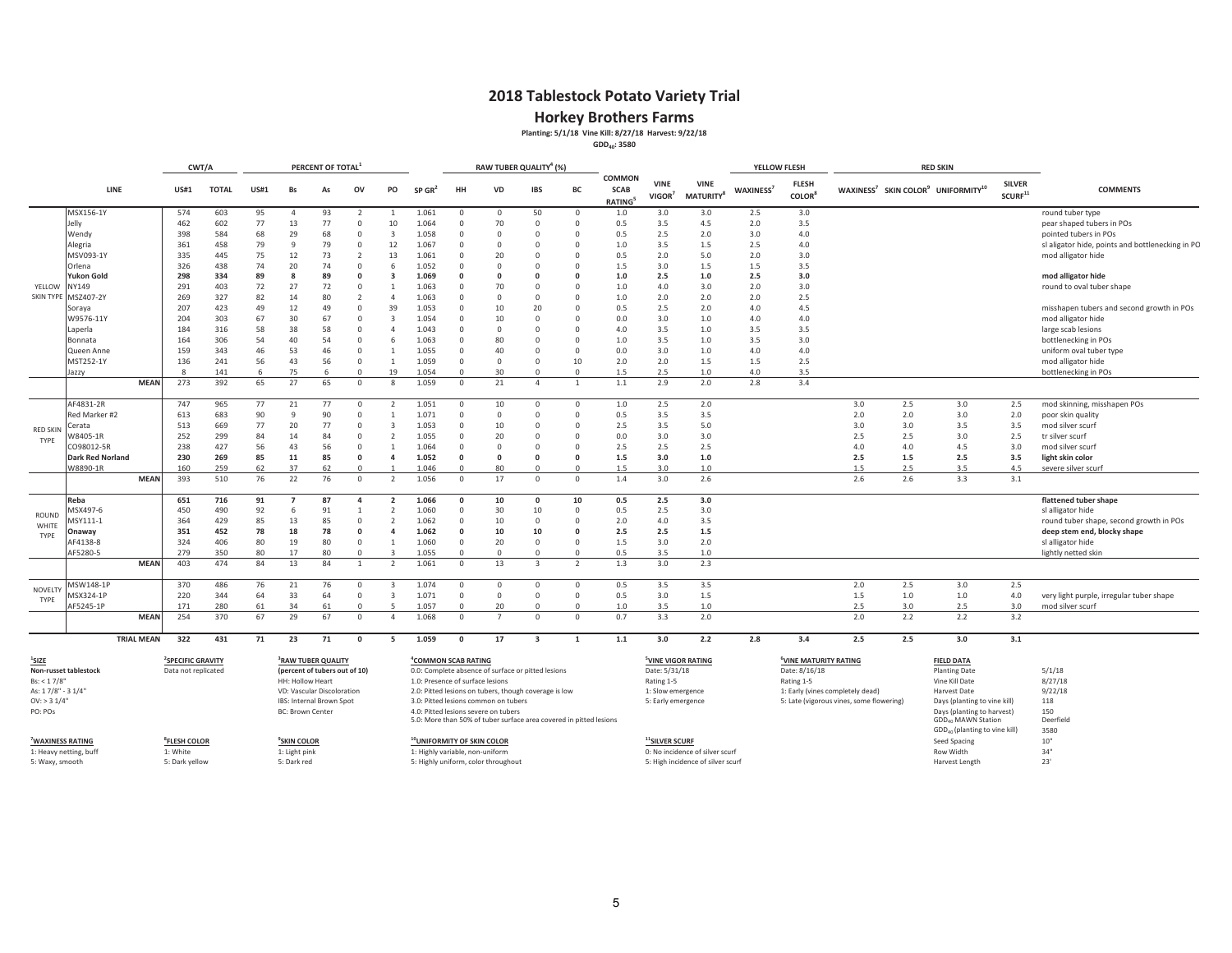**Jenkins Farms**

**Planting: 5/16/18 Vine Kill: 9/4/18 Harvest: 9/29/18**

**GDD40: 2571**

|                       |                         |                   |                               | CWT/A        |             |                                | PERCENT OF TOTAL |              |                |                                      |                |                | RAW TUBER QUALITY <sup>4</sup> (%)                                 |                |                                                     |                                   |                                             |                       | YELLOW FLESH                       |                                          |     | <b>RED SKIN</b>                                                        |                               |                                                   |
|-----------------------|-------------------------|-------------------|-------------------------------|--------------|-------------|--------------------------------|------------------|--------------|----------------|--------------------------------------|----------------|----------------|--------------------------------------------------------------------|----------------|-----------------------------------------------------|-----------------------------------|---------------------------------------------|-----------------------|------------------------------------|------------------------------------------|-----|------------------------------------------------------------------------|-------------------------------|---------------------------------------------------|
|                       | LINE                    |                   | US#1                          | <b>TOTAL</b> | <b>US#1</b> | <b>Bs</b>                      | As               | ov           | PO             | $SP$ GR <sup>2</sup>                 | HH             | <b>VD</b>      | <b>IBS</b>                                                         | <b>BC</b>      | <b>COMMON</b><br><b>SCAB</b><br>RATING <sup>5</sup> | <b>VINE</b><br>VIGOR <sup>7</sup> | <b>VINE</b><br><b>MATURITY</b> <sup>8</sup> | WAXINESS <sup>7</sup> | <b>FLESH</b><br>COLOR <sup>8</sup> |                                          |     | WAXINESS <sup>7</sup> SKIN COLOR <sup>9</sup> UNIFORMITY <sup>10</sup> | <b>SILVER</b><br>$SCURF^{11}$ | <b>COMMENTS</b>                                   |
|                       | Wendy                   |                   | 579                           | 781          | 74          | 25                             | 74               | $\Omega$     |                | 1.063                                | $\Omega$       | $^{\circ}$     | $\Omega$                                                           | $\Omega$       | 2.0                                                 | 3.0                               | 3.5                                         | 3.5                   | 3.5                                |                                          |     |                                                                        |                               | oval to oblong tuber type                         |
|                       | Soraya                  |                   | 530                           | 668          | 79          | 14                             | 79               | $\Omega$     |                | 1.061                                | $\Omega$       | 10             | $\Omega$                                                           | $\Omega$       | 0.0                                                 | 3.0                               | 3.0                                         | 1.5                   | 4.0                                |                                          |     |                                                                        |                               | mod aligator hide, pointed tubers in POs          |
|                       | Alegria                 |                   | 505                           | 604          | 84          | 11                             | 84               | $\Omega$     | 5              | 1.076                                | $\Omega$       | $\Omega$       | $\Omega$                                                           | $\Omega$       | 1.0                                                 | 3.5                               | 2.5                                         | 2.5                   | 3.0                                |                                          |     |                                                                        |                               | blocky oval to oblong tuber type                  |
|                       | Orlena                  |                   | 494                           | 581          | 85          | 10                             | 84               | $\mathbf{1}$ | $\overline{a}$ | 1.059                                | $\Omega$       | $\Omega$       | $\Omega$                                                           | $\Omega$       | 0.5                                                 | 2.5                               | 2.0                                         | 3.5                   | 3.0                                |                                          |     |                                                                        |                               | pointed and pear shaped in POs                    |
|                       | NY149                   |                   | 481                           | 602          | 80          | 16                             | 80               | $\Omega$     | Δ              | 1.078                                | $\Omega$       | 10             | $\mathbf 0$                                                        | $\Omega$       | 1.0                                                 | 3.5                               | 3.0                                         | 2.5                   | 2.5                                |                                          |     |                                                                        |                               | sl aligator hide                                  |
| YELLOW SKIN           | Bonnata                 |                   | 431                           | 613          | 70          | 25                             | 70               | $\Omega$     | $\overline{5}$ | 1.069                                | $\Omega$       | $\Omega$       | $\Omega$                                                           | $\Omega$       | 2.5                                                 | 3.5                               | 2.0                                         | 2.0                   | 2.0                                |                                          |     |                                                                        |                               | oblong tuber type                                 |
| TYPE                  | Laperla                 |                   | 370                           | 494          | 75          | 16                             | 75               | $\Omega$     | $\Omega$       | 1.052                                | 10             | $\Omega$       | $\Omega$                                                           | $\Omega$       | 1.5                                                 | 4.0                               | 1.0                                         | 2.0                   | 1.0                                |                                          |     |                                                                        |                               | pear shaped tubers in POs                         |
|                       | Yukon Gold              |                   | 364                           | 444          | 82          | $\mathbf{a}$                   | 82               | $\Omega$     | $\mathbf{q}$   | 1.078                                | 20             | $\Omega$       | $\Omega$                                                           | $\Omega$       | 1.5                                                 | 2.5                               | 2.0                                         | 3.0                   | 3.0                                |                                          |     |                                                                        |                               | GC and misshapen tubers in the POs                |
|                       | MST252-1Y               |                   | 334                           | 460          | 73          | 17                             | 73               | $\Omega$     | 10             | 1.069                                | $\Omega$       | $\Omega$       | $\Omega$                                                           | $\Omega$       | 0.0                                                 | 2.5                               | 1.5                                         | 3.0                   | 1.5                                |                                          |     |                                                                        |                               | GC in POs                                         |
|                       | W9576-11Y               |                   | 329                           | 429          | 77          | 21                             | 77               | $\Omega$     | $\overline{2}$ | 1.056                                | $\Omega$       | $\Omega$       | $\Omega$                                                           | $\Omega$       | 0.0                                                 | 4.0                               | 2.0                                         | 3.5                   | 2.5                                |                                          |     |                                                                        |                               | tr aligator hide, sl netted skin type             |
|                       | Queen Anne              |                   | 201                           | 405          | 50          | 48                             | 50               | $\Omega$     | $\overline{2}$ | 1.059                                | $\Omega$       | $\Omega$       | $\Omega$                                                           | $\Omega$       | 0.5                                                 | 2.0                               | 2.5                                         | 4.5                   | 3.5                                |                                          |     |                                                                        |                               | tr alligator hide, oblong tuber type              |
|                       | azzv                    |                   | 29                            | 179          | 16          | 72                             | 16               | $\Omega$     | 12             | 1.061                                | $\Omega$       | $\Omega$       | $\Omega$                                                           | $\Omega$       | 0.0                                                 | 3.0                               | 2.5                                         | 3.0                   | 2.5                                |                                          |     |                                                                        |                               | tubular tuber type, some bottle necking           |
|                       |                         | <b>MEAN</b>       | 387                           | 522          | 70          | 24                             | 70               | $\Omega$     | -6             | 1.065                                | $\overline{z}$ | $\overline{2}$ | $\Omega$                                                           | $\Omega$       | 0.9                                                 | 3.1                               | 2.3                                         | 2.9                   | 2.7                                |                                          |     |                                                                        |                               |                                                   |
|                       | CO98012-5R              |                   | 559                           | 659          | 85          | 12                             | 85               | $\Omega$     |                | 1.070                                | $\Omega$       | $^{\circ}$     | $\Omega$                                                           | $\Omega$       | 3.5                                                 | 3.0                               | 3.0                                         |                       |                                    | 4.0                                      | 4.0 | 4.5                                                                    | 2.5                           | mod sliver surf                                   |
|                       | Cerata                  |                   | 513                           | 607          | 84          | 16                             | 84               | $\Omega$     |                | 1.065                                | $\Omega$       | $\Omega$       | $\Omega$                                                           | $\Omega$       | 2.0                                                 | 3.0                               | 3.5                                         |                       |                                    | 3.0                                      | 2.5 | 3.0                                                                    | 2.5                           | mod silver scurf                                  |
|                       | led Marker #2           |                   | 461                           | 518          | 89          | 10                             | 89               | $\Omega$     |                | 1.079                                | $\Omega$       | $\Omega$       | $\Omega$                                                           | $\Omega$       | 2.5                                                 | 3.0                               | 3.0                                         |                       |                                    | 2.5                                      | 2.5 | 3.0                                                                    | 3.0                           | mod silver scurf, severe skinning                 |
| <b>RED SKIN</b>       | V8405-1R                |                   | 375                           | 477          | 79          | 21                             | 79               | $\Omega$     | $\Omega$       | 1.059                                | $\Omega$       | $\Omega$       | $\Omega$                                                           | $\Omega$       | 0.5                                                 | 3.5                               | 3.5                                         |                       |                                    | 3.0                                      | 3.0 | 4.0                                                                    | 0.5                           | slight silver scurf, oval tuber type              |
| TYPE                  | W8890-1R                |                   | 358                           | 416          | 86          | 10                             | 86               | $\Omega$     | $\Delta$       | 1.065                                | $\Omega$       | $\Omega$       | $\Omega$                                                           | 10             | 2.0                                                 | 4.0                               | 2.0                                         |                       |                                    | 2.0                                      | 4.0 | 4.0                                                                    | 1.5                           | no skinning, round tuber type                     |
|                       | <b>Dark Red Norland</b> |                   | 224                           | 285          | 79          | 20                             | 79               | $\Omega$     |                | 1.059                                | 10             | $\Omega$       | 10                                                                 | $\Omega$       | 0.5                                                 | 3.0                               | 1.0                                         |                       |                                    | 3.0                                      | 3.5 | 3.0                                                                    | 2.0                           | mod silver scurf                                  |
|                       | AF4831-2R               |                   |                               |              |             |                                |                  |              |                | 1.066                                | $\Omega$       | $\Omega$       | $\overline{0}$                                                     | $\Omega$       | 3.5                                                 | 2.5                               | 3.0                                         |                       |                                    | 3.0                                      | 3.0 | 3.5                                                                    | 2.5                           | mod silver scurf                                  |
|                       |                         | <b>MEAN</b>       | 415                           | 494          | 84          | 15                             | 84               | $\Omega$     | $\overline{2}$ | 1.066                                |                | $\Omega$       |                                                                    | $\mathbf{1}$   | 2.1                                                 | 3.1                               | 2.7                                         |                       |                                    | 2.9                                      | 3.2 | 3.6                                                                    | 2.1                           |                                                   |
|                       | Reba                    |                   | 711                           | 748          | 95          |                                | 95               | $\Omega$     |                | 1.070                                | 10             | $\mathbf 0$    | $\Omega$                                                           | $\Omega$       | 1.0                                                 | 3.5                               | 3.0                                         |                       |                                    |                                          |     |                                                                        |                               | deep stem ends, blocky flat tuber type            |
|                       | ASY111-1                |                   | 585                           | 622          | 94          |                                | 94               | $\Omega$     |                | 1.078                                | $\Omega$       | 10             | $\Omega$                                                           | $\Omega$       | 0.5                                                 | 3.0                               | 1.0                                         |                       |                                    |                                          |     |                                                                        |                               | round tuber type, netted skin type                |
| ROUND                 | F4138-8                 |                   | 485                           | 582          | 83          | 14                             | 83               | $\Omega$     | $\mathbf{R}$   | 1.064                                | $\Omega$       | $\Omega$       | $\Omega$                                                           | $\Omega$       | 0.0                                                 | 3.0                               | 2.5                                         |                       |                                    |                                          |     |                                                                        |                               | uniform round tuber type                          |
| WHITE TYPE            | AF5280-5                |                   | 396                           | 452          | 88          | 11                             | 88               | $\circ$      |                | 1.065                                | $\Omega$       | $\Omega$       | $\Omega$                                                           | $\Omega$       | 0.0                                                 | 4.0                               | 1.0                                         |                       |                                    |                                          |     |                                                                        |                               | tr aligator hide, dark lenticils, oval tuber type |
|                       | Superior                |                   | 294                           | 382          | 77          | 21                             | 77               | $\Omega$     |                | 1.070                                | 10             | 10             | $\Omega$                                                           | $\Omega$       | 0.0                                                 | 3.5                               | 1.0                                         |                       |                                    |                                          |     |                                                                        |                               | flat oval tuber type                              |
|                       |                         | <b>MEAN</b>       | 494                           | 558          | 87          | 11                             | 87               | $\circ$      | $\overline{2}$ | 1.069                                | $\Delta$       | $\Delta$       | $\overline{0}$                                                     | $\overline{0}$ | 0.3                                                 | 3.4                               | 1.7                                         |                       |                                    |                                          |     |                                                                        |                               |                                                   |
|                       | /ISW148-1P              |                   | 366                           | 473          | 77          | 22                             | 77               | $\Omega$     |                | 1.084                                | $\Omega$       | $^{\circ}$     | $\Omega$                                                           | $\Omega$       | 2.5                                                 | 3.0                               | 3.5                                         |                       |                                    | 3.5                                      | 3.0 | 2.5                                                                    | 3.0                           | mod silver scurf                                  |
| NOVELTY               | ASX324-1P               |                   | 239                           | 374          | 64          | 34                             | 64               | $\Omega$     | $\overline{2}$ | 1.071                                | $\Omega$       | $\Omega$       | $\Omega$                                                           | $\Omega$       | 0.0                                                 | 3.0                               | 1.0                                         |                       |                                    | 3.5                                      | 4.0 | 4.0                                                                    | 2.5                           | mod silver scurf                                  |
| TYPE                  | AF5245-1P               |                   | 201                           | 316          | 64          | 35                             | 64               | $\Omega$     | $\overline{1}$ | 1.073                                | 40             | 10             | $\Omega$                                                           | $\Omega$       | 0.0                                                 | 3.5                               | 1.0                                         |                       |                                    | 2.5                                      | 4.0 | 4.0                                                                    | 4.5                           | severe silver scurf, flat oval tuber type         |
|                       |                         | <b>MEAN</b>       | 269                           | 388          | 68          | 30                             | 68               | $\Omega$     |                | 1.076                                | 13             | $\overline{z}$ | $\Omega$                                                           | $\Omega$       | 0.8                                                 | 3.2                               | 1.8                                         |                       |                                    | 3.2                                      | 3.7 | 3.5                                                                    | 3.3                           |                                                   |
|                       |                         | <b>TRIAL MEAN</b> | 401                           | 507          | 77          | 20                             | 76               | $\Omega$     | $\Lambda$      | 1.067                                | $\overline{a}$ | $\overline{2}$ | $\Omega$                                                           | $\Omega$       | 1.1                                                 | 3.2                               | 2.2                                         | 2.9                   | 2.7                                | 3.0                                      | 3.4 | 3.6                                                                    | 2.5                           |                                                   |
| $^{1}$ SIZE           |                         |                   | <sup>2</sup> SPECIFIC GRAVITY |              |             | <sup>3</sup> RAW TUBER QUALITY |                  |              |                | <sup>4</sup> COMMON SCAB RATING      |                |                |                                                                    |                |                                                     |                                   | <sup>5</sup> VINE VIGOR RATING              |                       | <sup>6</sup> VINE MATURITY RATING  |                                          |     | <b>FIELD DATA</b>                                                      |                               |                                                   |
| Non-russet tablestock |                         |                   | Data not replicated           |              |             | (percent of tubers out of 10)  |                  |              |                |                                      |                |                | 0.0: Complete absence of surface or pitted lesions                 |                |                                                     | Date: 6/20/18                     |                                             |                       | Date: 8/21/18                      |                                          |     | <b>Planting Date</b>                                                   |                               | 5/16/18                                           |
| Bs: < 1.7/8"          |                         |                   |                               |              |             | HH: Hollow Heart               |                  |              |                | 1.0: Presence of surface lesions     |                |                |                                                                    |                |                                                     | Rating 1-5                        |                                             |                       | Rating 1-5                         |                                          |     | Vine Kill Date                                                         |                               | 9/4/18                                            |
| As: 17/8" - 3 1/4"    |                         |                   |                               |              |             | VD: Vascular Discoloration     |                  |              |                |                                      |                |                | 2.0: Pitted lesions on tubers, though coverage is low              |                |                                                     | 1: Slow emergence                 |                                             |                       |                                    | 1: Early (vines completely dead)         |     | <b>Harvest Date</b>                                                    |                               | 9/29/18                                           |
| $OV:$ > 3 $1/4"$      |                         |                   |                               |              |             | IBS: Internal Brown Spot       |                  |              |                | 3.0: Pitted lesions common on tubers |                |                |                                                                    |                |                                                     | 5: Early emergence                |                                             |                       |                                    | 5: Late (vigorous vines, some flowering) |     | Days (planting to vine kill)                                           |                               | 97                                                |
| PO: POs               |                         |                   |                               |              |             | <b>BC: Brown Center</b>        |                  |              |                | 4.0: Pitted lesions severe on tubers |                |                |                                                                    |                |                                                     |                                   |                                             |                       |                                    |                                          |     | Days (planting to harvest)<br>GDD <sub>40</sub> MAWN Station           |                               | 111<br>Kalkaska                                   |
|                       |                         |                   |                               |              |             |                                |                  |              |                |                                      |                |                | 5.0: More than 50% of tuber surface area covered in pitted lesions |                |                                                     |                                   |                                             |                       |                                    |                                          |     | $GDD40$ (planting to vine kill)                                        |                               | 2571                                              |
|                       |                         |                   |                               |              |             |                                |                  |              |                |                                      |                |                |                                                                    |                |                                                     |                                   |                                             |                       |                                    |                                          |     |                                                                        |                               |                                                   |

*T***WAXINESS RATING**<br>1: Heavy netting, buff

5: Dark yellow

**8FLESH COLOR**

"WAXINESS RATING NOT "SESS AREA AND THE SECURE "SAN MANUS AREA " "WIND-ROWITY OF SKIN COLOR " "SILVER SCURE" "<br>1: Heavy netting, buff the security of the security of the security and the security of the security of the se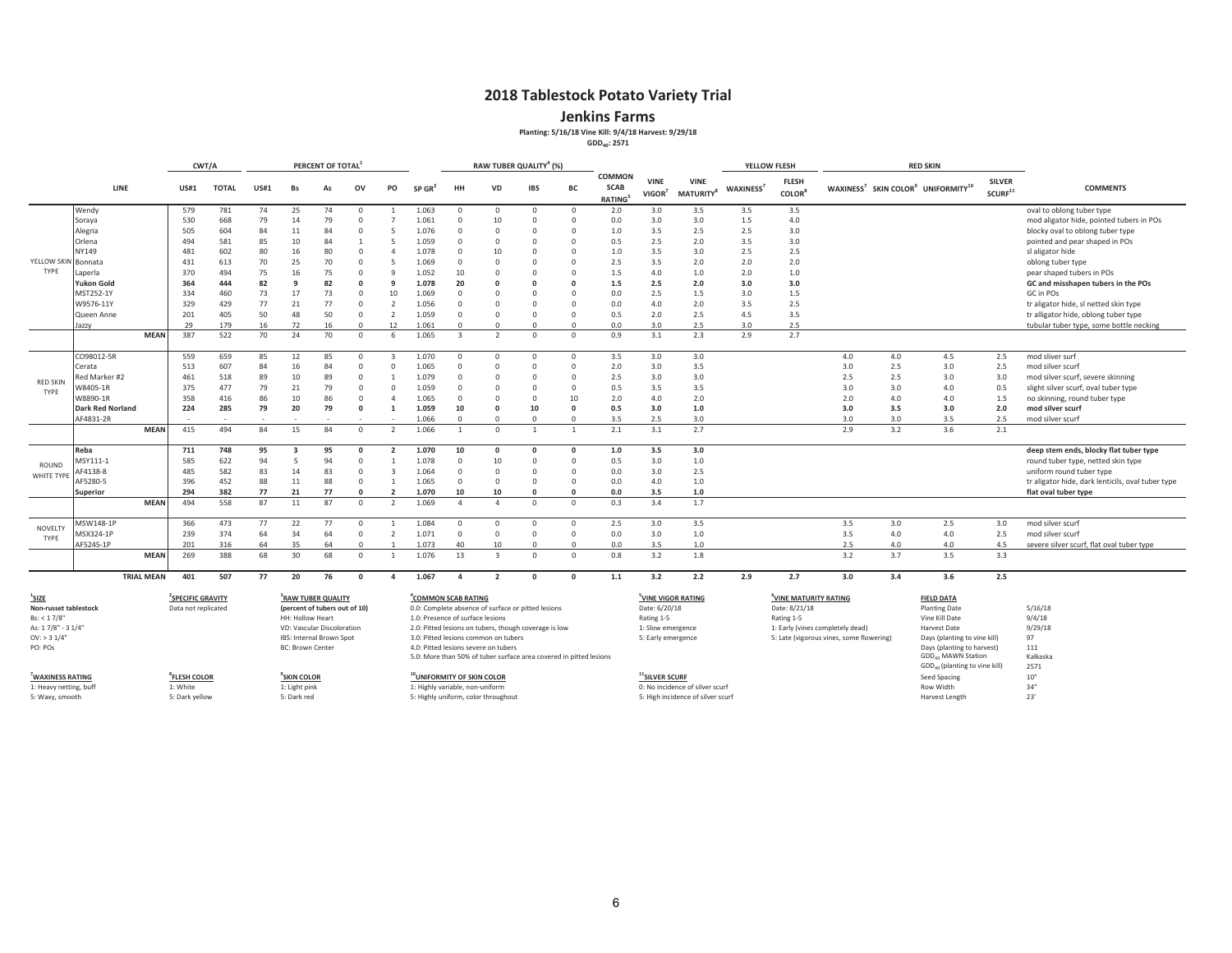### **Kitchen Farms Mini Bulk**

**Planting: 5/18/18 Vine Kill:9/5/18 Harvest: 10/13/18**

**GDD40: 2914**

|                              |                        |                   |                                                      | CWT/A        |             |                         | PERCENT OF TOTAL                                                |        |          |                                                                                       |                | RAW TUBER QUALITY <sup>4</sup> (%)   |            |                |                                               |                                   |                                             |                       | YELLOW FLESH                          |                                          |     | <b>RED SKIN</b>                                                        |                                      |                                                         |
|------------------------------|------------------------|-------------------|------------------------------------------------------|--------------|-------------|-------------------------|-----------------------------------------------------------------|--------|----------|---------------------------------------------------------------------------------------|----------------|--------------------------------------|------------|----------------|-----------------------------------------------|-----------------------------------|---------------------------------------------|-----------------------|---------------------------------------|------------------------------------------|-----|------------------------------------------------------------------------|--------------------------------------|---------------------------------------------------------|
|                              | LINE                   |                   | <b>US#1</b>                                          | <b>TOTAL</b> | <b>US#1</b> | Bs                      | As                                                              | ov     | PO       | $SP$ GR <sup>2</sup>                                                                  | HH             | <b>VD</b>                            | <b>IBS</b> | BC             | <b>COMMON</b><br><b>SCAB</b><br><b>RATING</b> | <b>VINE</b><br>VIGOR <sup>7</sup> | <b>VINE</b><br><b>MATURITY</b> <sup>8</sup> | WAXINESS <sup>7</sup> | <b>FLESH</b><br>COLOR <sup>8</sup>    |                                          |     | WAXINESS <sup>7</sup> SKIN COLOR <sup>9</sup> UNIFORMITY <sup>10</sup> | <b>SILVER</b><br>SCURE <sup>11</sup> | <b>COMMENTS</b>                                         |
|                              | W9576-11Y              |                   | 674                                                  | 744          | 91          |                         | 91                                                              |        |          | 1.059                                                                                 | $\Omega$       | $\Omega$                             | $\Omega$   | $\Omega$       | 0.5                                           | 3.5                               | 2.5                                         | 4.0                   | 3.5                                   |                                          |     |                                                                        |                                      | sl powdery scab                                         |
|                              | Queen Anne             |                   | 590                                                  | 718          | 82          | 17                      | 82                                                              |        |          | 1.057                                                                                 | $\Omega$       | 20                                   |            | $\Omega$       | 0.5                                           | 3.0                               | 2.5                                         | 4.0                   | 4.0                                   |                                          |     |                                                                        |                                      | tr powdery scab, bright skin, oblong to long tuber type |
| YELLOW                       | Orlena                 |                   | 548                                                  | 787          | 70          | 6                       | 70                                                              |        | 24       | 1.058                                                                                 | $\Omega$       | $\Omega$                             |            |                | 0.0                                           | 3.0                               | 2.5                                         | 3.0                   | 3.5                                   |                                          |     |                                                                        |                                      | GC and pointed POs                                      |
| <b>SKIN TYPE</b>             | Lady Terra             |                   | 461                                                  | 574          | 80          | 17                      | 80                                                              |        |          | 1.078                                                                                 | $\Omega$       | $\Omega$                             |            | $\Omega$       | 0.0                                           | 4.0                               | 4.0                                         | 3.0                   | 3.0                                   |                                          |     |                                                                        |                                      | sl powdery scab, oblong to long tuber type              |
|                              | Lady Anna              |                   | 403                                                  | 569          | 71          | 20                      | 71                                                              |        |          | 1.078                                                                                 | 10             | $\Omega$                             | n          | n              | 0.0                                           | 3.0                               | 4.0                                         | 4.0                   | 3.0                                   |                                          |     |                                                                        |                                      | bright appearance, oblong to long tuber type            |
|                              | Lady Claire            |                   | 301                                                  | 460          | 65          | 34                      | 65                                                              |        |          | 1.081                                                                                 | $\Omega$       | $\Omega$                             |            | $\Omega$       | 0.0                                           | 2.5                               | 2.0                                         | 1.0                   | 3.5                                   |                                          |     |                                                                        |                                      | tr powdery scab, poor skin finish                       |
|                              |                        | <b>MEAN</b>       | 496                                                  | 642          | 77          | 17                      | 77                                                              |        |          | 1.068                                                                                 | $\overline{2}$ | $\mathbf{R}$                         | $\Omega$   | $\Omega$       | 0.2                                           | 3.2                               | 2.9                                         | 3.2                   | 3.4                                   |                                          |     |                                                                        |                                      |                                                         |
| <b>RED SKIN</b>              | W8890-1R               |                   | 566                                                  | 629          | 90          | 8                       | 90                                                              |        |          | 1.071                                                                                 | $\Omega$       | $^{\circ}$                           | $\Omega$   | $^{\circ}$     | 0.0                                           | 4.0                               | 3.0                                         |                       |                                       | 3.5                                      | 4.0 | 4.0                                                                    | 2.0                                  | mod silver scurf, nice appearnce                        |
| TYPE                         | W8405-1R               |                   | 533                                                  | 659          | 81          | 15                      | 81                                                              |        |          | 1.063                                                                                 | $\Omega$       | 20                                   | 50         | $\Omega$       | 0.0                                           | 3.5                               | 3.5                                         |                       |                                       | 2.5                                      | 2.5 | 3.0                                                                    | 2.5                                  | mod silver scurf, tr powdery scab, oval shape           |
|                              | Red Marker #2          |                   | 471                                                  | 540          | 87          | 13                      | 87                                                              |        | $\Omega$ | 1.083                                                                                 | $\Omega$       | $\Omega$                             | $\Omega$   | $\Omega$       | 0.5                                           | 4.0                               | 3.5                                         |                       |                                       | 2.0                                      | 3.0 | 3.5                                                                    | 3.0                                  | tr powdery scab, mod silver scurf                       |
|                              |                        | <b>MEAN</b>       | 524                                                  | 609          | 86          | 12                      | 86                                                              |        |          | 1.072                                                                                 | $\Omega$       |                                      | 17         | $\Omega$       | 0.2                                           | 3.8                               | 3.3                                         |                       |                                       | 2.7                                      | 3.2 | 3.5                                                                    | 2.5                                  |                                                         |
|                              | White Beauty           |                   | 562                                                  | 608          | 92          |                         | 92                                                              |        |          | 1.071                                                                                 | $\Omega$       | $^{\circ}$                           | 10         | $\overline{0}$ | 0.0                                           | 3.5                               | 5.0                                         |                       |                                       |                                          |     |                                                                        |                                      | sl powdery scab                                         |
|                              | Harmony                |                   | 551                                                  | 648          | 85          | Q                       | 85                                                              |        |          | 1.067                                                                                 | $\Omega$       | 20                                   |            | $\Omega$       | 0.0                                           | 2.5                               | 3.5                                         |                       |                                       |                                          |     |                                                                        |                                      | misshapen and knobby POs                                |
| ROUND                        | AF4138-8               |                   | 543                                                  | 616          | 88          | 12                      | 88                                                              |        |          | 1.070                                                                                 | $\Omega$       | $\Omega$                             |            | $\Omega$       | 3.0                                           | 4.0                               | 3.5                                         |                       |                                       |                                          |     |                                                                        |                                      | severe powdery scab                                     |
| WHITE                        | MSY111-1               |                   | 530                                                  | 631          | 84          | $\Delta$                | 81                                                              |        | 12       | 1.068                                                                                 | $\Omega$       | $\Omega$                             |            | $\Omega$       | 0.0                                           | 3.5                               | 4.0                                         |                       |                                       |                                          |     |                                                                        |                                      | tr powdery scab, GC in POs, large round tuber type      |
| TYPE                         | Libertie               |                   | 407                                                  | 625          | 65          | 14                      | 65                                                              |        | 21       | 1.055                                                                                 | 10             | $\Omega$                             |            | 20             | 0.0                                           | 3.0                               | 4.0                                         |                       |                                       |                                          |     |                                                                        |                                      | mod powdery scab, non uniform tuber type                |
|                              | Moonlight              |                   | 387                                                  | 454          | 85          | 13                      | 85                                                              |        |          | 1.072                                                                                 | $\Omega$       | 10                                   |            | $\Omega$       | 0.0                                           | 4.5                               | 4.5                                         |                       |                                       |                                          |     |                                                                        |                                      | severe alligator hide, surface cracking                 |
|                              | Rock                   |                   | 308                                                  | 507          | 61          | 39                      | 61                                                              |        |          | 1.075                                                                                 | $\cap$         | $\Omega$                             | 10         |                | 0.5                                           | 3.0                               | 3.0                                         |                       |                                       |                                          |     |                                                                        |                                      | oval tuber type, poor skin finsh                        |
|                              |                        | <b>MEAN</b>       | 470                                                  | 584          | 80          | 14                      | 80                                                              | $\cap$ | 6        | 1.068                                                                                 |                | $\Delta$                             |            | $\overline{z}$ | 0.5                                           | 3.4                               | 3.9                                         |                       |                                       |                                          |     |                                                                        |                                      |                                                         |
|                              |                        | <b>TRIAL MEAN</b> | 490                                                  | 610          | 80          | 15                      | 80                                                              |        |          | 1.069                                                                                 |                |                                      |            |                | 0.3                                           | 3.4                               | 3.4                                         | 3.2                   | 3.4                                   | 2.7                                      | 3.2 | 3.5                                                                    | 2.5                                  |                                                         |
| $^{1}$ SIZE                  | Non-russet tablestock  |                   | <sup>2</sup> SPECIFIC GRAVITY<br>Data not replicated |              |             |                         | <sup>3</sup> RAW TUBER QUALITY<br>(percent of tubers out of 10) |        |          | <sup>4</sup> COMMON SCAB RATING<br>0.0: Complete absence of surface or pitted lesions |                |                                      |            |                |                                               | Date: 6/20/18                     | <sup>5</sup> VINE VIGOR RATING              |                       | UINE MATURITY RATING<br>Date: 8/21/18 |                                          |     | <b>FIELD DATA</b><br><b>Planting Date</b>                              |                                      | 5/18/18                                                 |
| Bs: < 1.7/8"                 |                        |                   |                                                      |              |             | HH: Hollow Heart        |                                                                 |        |          | 1.0: Presence of surface lesions                                                      |                |                                      |            |                |                                               | Rating 1-5                        |                                             |                       | Rating 1-5                            |                                          |     | Vine Kill Date                                                         |                                      | 9/5/18                                                  |
| As: 17/8" - 31/4"            |                        |                   |                                                      |              |             |                         | VD: Vascular Discoloration                                      |        |          | 2.0: Pitted lesions on tubers, though coverage is low                                 |                |                                      |            |                |                                               | 1: Slow emergence                 |                                             |                       |                                       | 1: Early (vines completely dead)         |     | Harvest Date                                                           |                                      | 10/13/18                                                |
| $OV:$ > 3 $1/4"$             |                        |                   |                                                      |              |             |                         | IBS: Internal Brown Spot                                        |        |          |                                                                                       |                | 3.0: Pitted lesions common on tubers |            |                |                                               | 5: Early emergence                |                                             |                       |                                       | 5: Late (vigorous vines, some flowering) |     | Days (planting to vine kill)                                           |                                      | 110                                                     |
| PO: POs                      |                        |                   |                                                      |              |             | <b>BC: Brown Center</b> |                                                                 |        |          |                                                                                       |                | 4.0: Pitted lesions severe on tubers |            |                |                                               |                                   |                                             |                       |                                       |                                          |     | Days (planting to harvest)                                             |                                      | 148                                                     |
|                              |                        |                   |                                                      |              |             |                         |                                                                 |        |          | 5.0: More than 50% of tuber surface area covered in pitted lesions                    |                |                                      |            |                |                                               |                                   |                                             |                       |                                       |                                          |     | GDD <sub>40</sub> MAWN Station                                         |                                      | Kalkaska                                                |
|                              |                        |                   |                                                      |              |             |                         |                                                                 |        |          |                                                                                       |                |                                      |            |                |                                               |                                   |                                             |                       |                                       |                                          |     | GDD <sub>40</sub> (planting to vine kill)                              |                                      | 2914                                                    |
| <sup>7</sup> WAXINESS RATING |                        |                   | <sup>8</sup> FLESH COLOR                             |              |             | <sup>9</sup> SKIN COLOR |                                                                 |        |          | <sup>10</sup> UNIFORMITY OF SKIN COLOR                                                |                |                                      |            |                |                                               | <sup>11</sup> SILVER SCURF        |                                             |                       |                                       |                                          |     | Seed Spacing                                                           |                                      | 10"                                                     |
|                              | 1: Heavy netting, buff |                   | 1: White                                             |              |             | 1: Light pink           |                                                                 |        |          | 1: Highly variable, non-uniform                                                       |                |                                      |            |                |                                               |                                   | 0: No incidence of silver scurf             |                       |                                       |                                          |     | Row Width                                                              |                                      | 34"<br>23'                                              |
| 5: Waxy, smooth              |                        |                   | 5: Dark yellow                                       |              |             | 5: Dark red             |                                                                 |        |          | 5: Highly uniform, color throughout                                                   |                |                                      |            |                |                                               |                                   | 5: High incidence of silver scurf           |                       |                                       |                                          |     | Harvest Length                                                         |                                      |                                                         |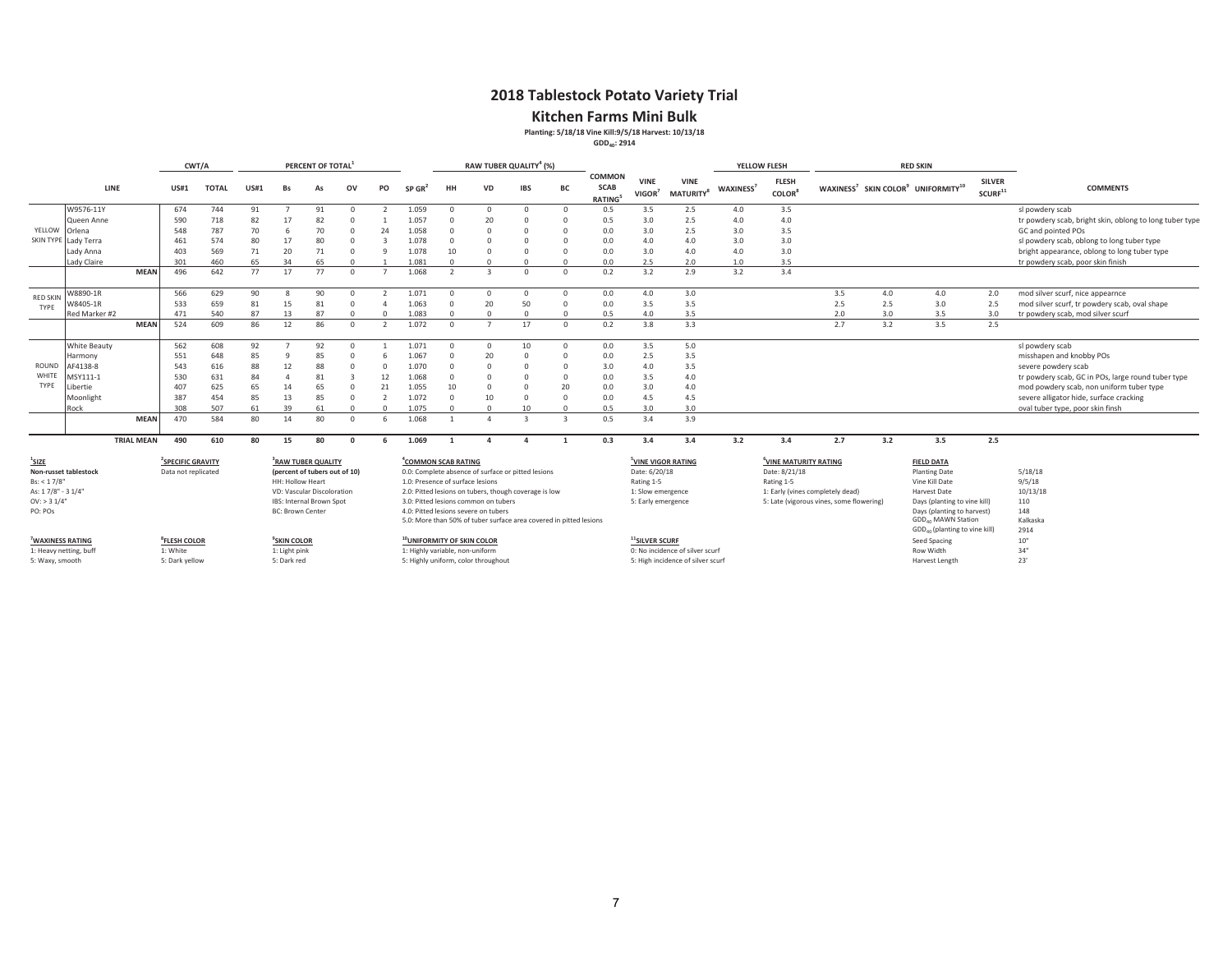### **Kitchen Farms Strip Trial**

**Planting: 5/18/18 Vine Kill: 9/5/18 Harvest:10/13/18**

**GDD40: 2914**

|                    |                         |                   | CWT/A                         |              |             |                         | PERCENT OF TOTAL               |                      |                |                                 |                                  |                                      | RAW TUBER QUALITY <sup>4</sup> (%)                                 |             |                                        |                                   |                                             |                       | YELLOW FLESH                              |                                                              |                                                                          | <b>RED SKIN</b>                                                        |                                      |                                                            |
|--------------------|-------------------------|-------------------|-------------------------------|--------------|-------------|-------------------------|--------------------------------|----------------------|----------------|---------------------------------|----------------------------------|--------------------------------------|--------------------------------------------------------------------|-------------|----------------------------------------|-----------------------------------|---------------------------------------------|-----------------------|-------------------------------------------|--------------------------------------------------------------|--------------------------------------------------------------------------|------------------------------------------------------------------------|--------------------------------------|------------------------------------------------------------|
|                    | <b>LINE</b>             |                   | <b>US#1</b>                   | <b>TOTAL</b> | <b>US#1</b> | Bs                      | As                             | ov                   | PO             | SP GR'                          | HH                               | <b>VD</b>                            | <b>IBS</b>                                                         | BC          | COMMON<br><b>SCAB</b><br><b>RATING</b> | <b>VINE</b><br>VIGOR <sup>7</sup> | <b>VINE</b><br><b>MATURITY</b> <sup>8</sup> | WAXINESS <sup>7</sup> | <b>FLESH</b><br><b>COLOR</b> <sup>8</sup> |                                                              |                                                                          | WAXINESS <sup>7</sup> SKIN COLOR <sup>9</sup> UNIFORMITY <sup>10</sup> | <b>SILVER</b><br>SCURF <sup>11</sup> | <b>COMMENTS</b>                                            |
|                    | Actrice                 |                   | 836                           | 865          | 97          |                         | 96                             |                      |                | 1.056                           | $\Omega$                         | $\Omega$                             |                                                                    | $\Omega$    | 0.0                                    | 3.0                               | 2.5                                         | 3.0                   | 3.5                                       |                                                              |                                                                          |                                                                        |                                      | misshapen POs                                              |
|                    | NY149                   |                   | 707                           | 772          | 91          |                         | 91                             | $\Omega$             |                | 1.079                           | $\Omega$                         | $\Omega$                             |                                                                    | $\Omega$    | 0.0                                    | 4.0                               | 3.5                                         | 3.0                   | 3.5                                       |                                                              |                                                                          |                                                                        |                                      | mod powdery scab, pink eyes                                |
|                    | Laperla                 |                   | 657                           | 717          | 92          |                         | 92                             | n                    |                | 1.056                           | 10                               | $\Omega$                             |                                                                    | $\Omega$    | 1.0                                    | 4.0                               | 2.0                                         | 3.0                   | 1.5                                       |                                                              |                                                                          |                                                                        |                                      |                                                            |
|                    | Wendy                   |                   | 628                           | 756          | 83          | 17                      | 83                             |                      | $\Omega$       | 1.067                           | $\Omega$                         | $\Omega$                             |                                                                    | $\Omega$    | 0.0                                    | 3.0                               | 2.5                                         | 4.0                   | 3.5                                       |                                                              |                                                                          |                                                                        |                                      | tr powdery scab, oval to oblong                            |
|                    | MSX156-1Y               |                   | 618                           | 637          | 97          | $\overline{2}$          | 91                             | 6                    |                | 1.064                           | $\Omega$                         | $\Omega$                             |                                                                    | $\Omega$    | 0.0                                    | 3.5                               | 2.5                                         | 2.5                   | 2.5                                       |                                                              |                                                                          |                                                                        |                                      | sl powdery scab, uniform larger size profile               |
| YELLOW             | Bonnata                 |                   | 571                           | 684          | 84          |                         | 84                             | $\Omega$             | 9              | 1.070                           | $\Omega$                         | $\Omega$                             |                                                                    | $\Omega$    | 0.0                                    | 4.0                               | 3.5                                         | 1.5                   | 1.5                                       |                                                              |                                                                          |                                                                        |                                      | non uniform tuber type, knobs and points in POs            |
| <b>SKIN TYPE</b>   | Soraya                  |                   | 570                           | 663          | 86          | 8                       | 86                             | $\Omega$             | 6              | 1.061                           |                                  | $\Omega$                             |                                                                    | $\Omega$    | 0.0                                    | 3.5                               | 2.5                                         | 3.5                   | 3.5                                       |                                                              |                                                                          |                                                                        |                                      | no powdery scab, misshapen POs                             |
|                    | MST252-1Y               |                   | 561                           | 693          | 81          | 6                       | 81                             | $\Omega$             | 13             | 1.072                           | $\Omega$                         | $\Omega$                             |                                                                    | $\Omega$    | 0.0                                    | 3.0                               | 2.5                                         | 2.5                   | 2.0                                       |                                                              |                                                                          |                                                                        |                                      | sl powdery scab, mod GC in POs                             |
|                    | AC10376-1W/Y            |                   | 439                           | 605          | 73          | 26                      | 73                             | n                    |                | 1.068                           | $\Omega$                         | 30                                   |                                                                    | $\Omega$    | 1.0                                    | 3.0                               | 2.0                                         | 3.0                   | 3.5                                       |                                                              |                                                                          |                                                                        |                                      | misshapen POs                                              |
|                    | MSZ407-2Y               |                   | 420                           | 470          | 90          | 6                       | 88                             |                      | $\Delta$       | 1.082                           | $\Omega$                         | $\Omega$                             |                                                                    | $\Omega$    | 0.0                                    | 3.0                               | 2.0                                         | 2.5                   | 2.0                                       |                                                              |                                                                          |                                                                        |                                      | mod alligator hide, non uniform tuber type                 |
|                    | <b>Yukon Gold</b>       |                   | 413                           | 455          | 91          | $\overline{7}$          | 91                             | n                    | $\overline{2}$ | 1.084                           | 30                               | $\Omega$                             |                                                                    |             | 0.0                                    | 3.5                               | 2.0                                         | 3.0                   | 3.0                                       |                                                              |                                                                          |                                                                        |                                      | sl alligator hide and powdery scab, non uniform tuber type |
|                    | Alegria                 |                   | 390                           | 459          | 85          | 15                      | 85                             | $\Omega$<br>$\Omega$ | $\Omega$<br>5  | 1.072                           | $\Omega$<br>$\Omega$             | $\Omega$                             |                                                                    | $\Omega$    | 0.0                                    | 4.0                               | 3.5                                         | 2.0                   | 3.0                                       |                                                              |                                                                          |                                                                        |                                      | tr powdery scab                                            |
|                    | Jazzy                   |                   | 101                           | 403          | 25          | 70                      | 25                             |                      |                | 1.062                           |                                  | $\Omega$                             |                                                                    | $\Omega$    | 0.5                                    | 4.0                               | 2.5                                         | 4.0                   | 3.5                                       |                                                              |                                                                          |                                                                        |                                      | tr powdery scab, pear shaped tubers, bright appearance     |
|                    |                         | <b>MEAN</b>       | 532                           | 629          | 83          | 14                      | 82                             | $\overline{1}$       | $\overline{4}$ | 1.069                           | $\mathbf{3}$                     | $\overline{\phantom{a}}$             | $\Omega$                                                           | $\Omega$    | 0.2                                    | 3.5                               | 2.6                                         | 2.9                   | 2.8                                       |                                                              |                                                                          |                                                                        |                                      |                                                            |
|                    | AF4831-2R               |                   | 665                           | 757          | 88          |                         | 88                             | $\Omega$             | 5              | 1.064                           | 10                               | 10                                   | 10                                                                 | $^{\circ}$  | 0.0                                    | 3.0                               | 4.0                                         |                       |                                           | 3.0                                                          | 3.0                                                                      | 3.0                                                                    | 2.5                                  | mod silver scurf, nice oval uniform tuber type             |
| <b>RED SKIN</b>    | Cerata                  |                   | 639                           | 721          | 89          | $\overline{7}$          | 89                             | $\Omega$             | $\overline{4}$ | 1.067                           | 10                               | $\Omega$                             | 10                                                                 | $\Omega$    | 0.0                                    | 3.5                               | 2.5                                         |                       |                                           | 2.5                                                          | 2.5                                                                      | 4.0                                                                    | 2.5                                  | tr sliver scurf                                            |
| TYPE               | CO98012-5R              |                   | 619                           | 704          | 88          |                         | 87                             |                      | $\Delta$       | 1.079                           | 10                               | 10                                   |                                                                    | $\Omega$    | 0.0                                    | 3.0                               | 3.0                                         |                       |                                           | 3.5                                                          | 4.0                                                                      | 3.0                                                                    | 2.0                                  | sl powdery scab, mod sliver scurf                          |
|                    | <b>Dark Red Norland</b> |                   | 309                           | 352          | 88          |                         | 88                             | n                    | $\overline{a}$ | 1.059                           | 10                               | $\Omega$                             | 10                                                                 | $\Omega$    | 0.0                                    | 3.5                               | 1.0                                         |                       |                                           | 1.5                                                          | 3.0                                                                      | 3.5                                                                    | 1.5                                  | mod powdery scab and silver scurf                          |
|                    |                         | <b>MEAN</b>       | 558                           | 633          | 88          | $\mathbf{8}$            | 88                             | $\Omega$             | $\overline{4}$ | 1.067                           | 10                               | 5                                    |                                                                    | $\Omega$    | 0.0                                    | 3.3                               | 2.6                                         |                       |                                           | 2.6                                                          | 3.1                                                                      | 3.4                                                                    | 2.1                                  |                                                            |
| ROUND              | Reba                    |                   | 567                           | 605          | 94          |                         | 93                             | -1                   | $\overline{2}$ | 1.073                           | 10                               | $\Omega$                             | - 0                                                                | $\Omega$    | 0.0                                    | 3.0                               | 2.0                                         |                       |                                           |                                                              |                                                                          |                                                                        |                                      | sl powdery scab                                            |
| WHITE              | AF5280-5                |                   | 468                           | 505          | 93          | 6                       | 93                             | $\Omega$             | $\mathbf{1}$   | 1.065                           | $\Omega$                         | $\Omega$                             |                                                                    | $\Omega$    | 0.0                                    | 3.5                               | 1.4                                         |                       |                                           |                                                              |                                                                          |                                                                        |                                      | severe powdery scab                                        |
| TYPE               | Vadine                  |                   | 420                           | 511          | 82          | 17                      | 82                             | $\Omega$             | $\mathbf{1}$   | 1.052                           | $\Omega$                         | $\Omega$                             |                                                                    | $\Omega$    | 0.0                                    | 3.0                               | 4.5                                         |                       |                                           |                                                              |                                                                          |                                                                        |                                      | tr powdery scab, nice bright appreance                     |
|                    | <b>Superior</b>         |                   | 305                           | 387          | 79          | 14                      | 79                             |                      |                | 1.073                           | 10                               | $\Omega$                             |                                                                    | $\Omega$    | 0.0                                    | 3.0                               | 1.5                                         |                       |                                           |                                                              |                                                                          |                                                                        |                                      | non uniform tuber type                                     |
|                    |                         | <b>MEAN</b>       | 440                           | 502          | 87          | 10                      | 87                             | $\Omega$             | $\overline{3}$ | 1.066                           | 5                                | $\Omega$                             |                                                                    | $\Omega$    | 0.0                                    | 3.1                               | 2.4                                         |                       |                                           |                                                              |                                                                          |                                                                        |                                      |                                                            |
| NOVELTY            | MSV443-1PP              |                   | 576                           | 646          | 89          | $\mathbf{Q}$            | 89                             | $\Omega$             |                | 1.067                           | $\Omega$                         | $\Omega$                             | $\Omega$                                                           | $^{\circ}$  | 0.0                                    | 3.0                               | 3.5                                         |                       |                                           | 3.5                                                          | 3.0                                                                      | 4.0                                                                    | 3.0                                  | mod silver scurf, misshapen in POs                         |
| TYPE               | AF5245-1P               |                   | 444                           | 541          | 82          | 10                      | 82                             | $\Omega$             | 8              | 1.079                           | 30                               | 20                                   |                                                                    | $\mathbf 0$ | 0.0                                    | 4.5                               | 2.5                                         |                       |                                           | 2.5                                                          | 4.0                                                                      | 4.0                                                                    | 2.0                                  | mod silver scurf, GC and misshapen POs                     |
|                    | MSW148-1P               |                   | 330                           | 440          | 75          | 22                      | 75                             | $\Omega$             | ্ব             | 1.080                           | $\Omega$                         | $\Omega$                             |                                                                    | $\Omega$    | 1.0                                    | 4.5                               | 3.0                                         |                       |                                           | 2.0                                                          | 3.5                                                                      | 3.5                                                                    | 3.5                                  | mod powdery scab                                           |
|                    |                         | <b>MEAN</b>       | 450                           | 542          | 82          | 14                      | 82                             | $\Omega$             | $\overline{4}$ | 1.075                           | 10                               | $\overline{z}$                       | $\Omega$                                                           | $\Omega$    | 0.3                                    | 4.0                               | 3.0                                         |                       |                                           | 2.7                                                          | 3.5                                                                      | 3.8                                                                    | 2.8                                  |                                                            |
|                    |                         | <b>TRIAL MEAN</b> | 519                           | 607          | 84          | 12                      | 84                             | $\Omega$             | 3              | 1.069                           | 5                                | в                                    |                                                                    | $\Omega$    | 0.2                                    | 3.5                               | 2.6                                         | 2.9                   | 2.8                                       | 2.6                                                          | 3.3                                                                      | 3.6                                                                    | 2.4                                  |                                                            |
| $^{1}$ SIZE        |                         |                   | <sup>2</sup> SPECIFIC GRAVITY |              |             |                         | <sup>3</sup> RAW TUBER QUALITY |                      |                | <sup>4</sup> COMMON SCAB RATING |                                  |                                      |                                                                    |             |                                        |                                   | <sup>5</sup> VINE VIGOR RATING              |                       | <sup>6</sup> VINE MATURITY RATING         |                                                              |                                                                          | <b>FIELD DATA</b>                                                      |                                      |                                                            |
|                    | Non-russet tablestock   |                   | Data not replicated           |              |             |                         | (percent of tubers out of 10)  |                      |                |                                 |                                  |                                      | 0.0: Complete absence of surface or pitted lesions                 |             |                                        | Date: 6/20/18                     |                                             |                       | Date: 8/21/18                             |                                                              |                                                                          | <b>Planting Date</b>                                                   |                                      | 5/18/18                                                    |
| Bs: < 1.7/8        |                         |                   |                               |              |             | HH: Hollow Heart        |                                |                      |                |                                 | 1.0: Presence of surface lesions |                                      |                                                                    |             |                                        | Rating 1-5                        |                                             |                       | Rating 1-5                                |                                                              |                                                                          | Vine Kill Date                                                         |                                      | 9/5/18                                                     |
| As: 17/8" - 3 1/4" |                         |                   |                               |              |             |                         | VD: Vascular Discoloration     |                      |                |                                 |                                  |                                      | 2.0: Pitted lesions on tubers, though coverage is low              |             |                                        | 1: Slow emergence                 |                                             |                       |                                           | 1: Early (vines completely dead)                             |                                                                          | <b>Harvest Date</b>                                                    |                                      | 10/13/18                                                   |
| $OV:$ > 3 $1/4"$   |                         |                   |                               |              |             |                         | IBS: Internal Brown Spot       |                      |                |                                 |                                  | 3.0: Pitted lesions common on tubers |                                                                    |             |                                        | 5: Early emergence                |                                             |                       |                                           |                                                              | 5: Late (vigorous vines, some flowering)<br>Days (planting to vine kill) |                                                                        |                                      | 110                                                        |
| PO: POs            |                         |                   |                               |              |             | <b>BC: Brown Center</b> |                                |                      |                |                                 |                                  | 4.0: Pitted lesions severe on tubers | 5.0: More than 50% of tuber surface area covered in pitted lesions |             |                                        |                                   |                                             |                       |                                           | Days (planting to harvest)<br>GDD <sub>40</sub> MAWN Station |                                                                          |                                                                        |                                      | 148<br>Kalkaska                                            |

**7 WAXINESS RATING <sup>9</sup>**

**8 FLESH COLOR** 5: Dark yellow 5: Highly uniform, color throughout

PO: POs BC: Brown Center 4.0: Pitted lesions severe on tubers or tubers of tubers and the surface area covered in pitted lesions days (planting to harvest) 148<br>GDD<sub>40</sub> MAWN Station Kalkaska 5.0: More than 50% of tuber sur GDD<sub>40</sub> (planting to vine kill) 2914<br>Seed Spacing 20<sup>11</sup> **SKIN COLOR** <sup>10</sup>UNIFORMITY OF SKIN COLOR<br>
1.1 Highly variable, non-uniform **100 and 100 and 11 Students** Seed Spacing Spacing Spacing Seed Spacing 10"<br>
1.1 Highly variable, non-uniform 34" (1.1 Non-uniform 100 and 100 and 1: Heavy netting, buff 1: White 1: White 1: White 1: Highly variable, non-uniform 1: Highly variable, non-uniform 1: Highly variable, non-uniform 1: Highly variable, non-uniform 1: No incidence of silver scurf and the scur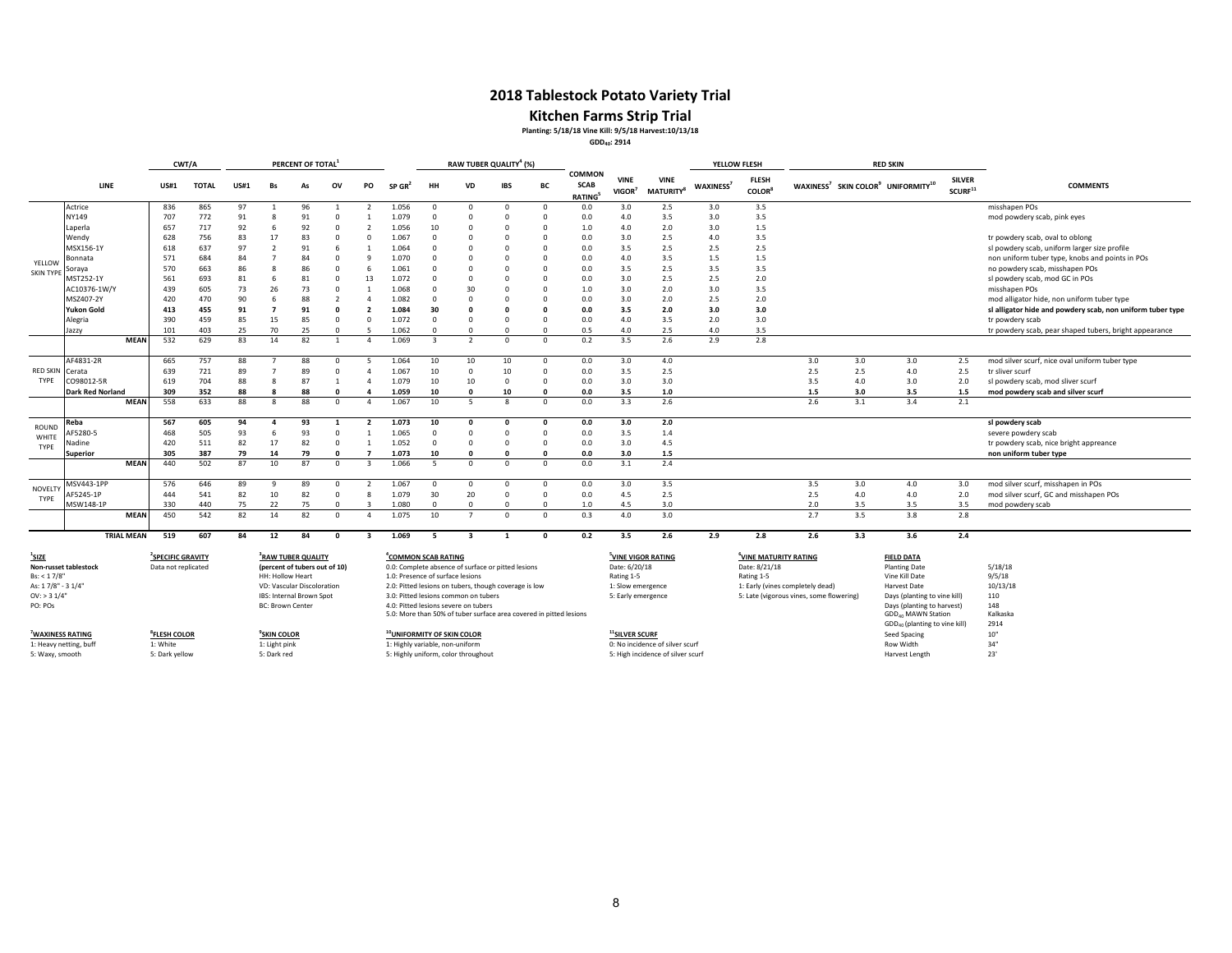### **2018 Tablestock Variety Trial**

**Verbrigge Potato Farm**<br>
Planting:5/31/18 Vine Kill:9/12/18 Harvest:10/12/18<br>
GDD<sub>40</sub>: 2640

|                                                                           |                                                                                                                         |             | CWT/A                                            |              |             |                                                   | PERCENT OF TOTAL                                                                                                          |                         |                         |                                                                           |                         |                                                                              | RAW TUBER QUALITY <sup>3</sup> (%)                                                                                                                                                |            |                                              |                                                                                                          |                                                                     |                       | YELLOW FLESH                                        |                                                                              |     | <b>RED SKIN</b>                                                                                                                                                             |                                        |                                                          |
|---------------------------------------------------------------------------|-------------------------------------------------------------------------------------------------------------------------|-------------|--------------------------------------------------|--------------|-------------|---------------------------------------------------|---------------------------------------------------------------------------------------------------------------------------|-------------------------|-------------------------|---------------------------------------------------------------------------|-------------------------|------------------------------------------------------------------------------|-----------------------------------------------------------------------------------------------------------------------------------------------------------------------------------|------------|----------------------------------------------|----------------------------------------------------------------------------------------------------------|---------------------------------------------------------------------|-----------------------|-----------------------------------------------------|------------------------------------------------------------------------------|-----|-----------------------------------------------------------------------------------------------------------------------------------------------------------------------------|----------------------------------------|----------------------------------------------------------|
|                                                                           | LINE                                                                                                                    |             | <b>US#1</b>                                      | <b>TOTAL</b> | <b>US#1</b> | <b>Bs</b>                                         | As                                                                                                                        | ov                      | PO                      | $SP$ GR <sup>2</sup>                                                      | HH                      | <b>VD</b>                                                                    | <b>IBS</b>                                                                                                                                                                        | BC         | COMMON<br><b>SCAB</b><br>RATING <sup>4</sup> | <b>VINE</b><br>VIGOR <sup>5</sup>                                                                        | <b>VINE</b><br>MATURITY <sup>6</sup>                                | WAXINESS <sup>7</sup> | <b>FLESH</b><br>COLOR <sup>8</sup>                  |                                                                              |     | WAXINESS <sup>7</sup> SKIN COLOR <sup>9</sup> UNIFORMITY <sup>10</sup>                                                                                                      | <b>SILVER</b><br>$\mathsf{SCURF}^{11}$ |                                                          |
|                                                                           | Laperla                                                                                                                 |             | 480                                              | 509          | 95          | $\mathbf{1}$                                      | 67                                                                                                                        | 28                      | $\Delta$                | 1.056                                                                     | $\overline{0}$          | $\mathbf{0}$                                                                 | $^{\circ}$                                                                                                                                                                        | $^{\circ}$ | 1.0                                          | 5.0                                                                                                      | 2.5                                                                 | 5.0                   | 3.0                                                 |                                                                              |     |                                                                                                                                                                             |                                        |                                                          |
|                                                                           | Orlena                                                                                                                  |             | 468                                              | 472          | 99          |                                                   | 83                                                                                                                        | 16                      | $\Omega$                | 1.066                                                                     | $\Omega$                | $\Omega$                                                                     | $\Omega$                                                                                                                                                                          | $\Omega$   | 1.0                                          | 1.0                                                                                                      | 3.0                                                                 | 5.0                   | 4.0                                                 |                                                                              |     |                                                                                                                                                                             |                                        |                                                          |
| YELLOW                                                                    | MST252-1Y                                                                                                               |             | 422                                              | 445          | 95          | 5                                                 | 77                                                                                                                        | 18                      | $\mathbf{0}$            | 1.079                                                                     | $\Omega$                | $\Omega$                                                                     | $\Omega$                                                                                                                                                                          | $\Omega$   | 1.0                                          | 2.0                                                                                                      | 3.5                                                                 | 5.0                   | 2.0                                                 |                                                                              |     |                                                                                                                                                                             |                                        |                                                          |
| <b>SKIN TYPE</b>                                                          | Bonnata                                                                                                                 |             | 421                                              | 489          | 86          |                                                   | 84                                                                                                                        | $\overline{2}$          | 6                       | 1.075                                                                     | $\Omega$                | $\Omega$                                                                     | $\Omega$                                                                                                                                                                          | $\Omega$   | 3.0                                          | 4.0                                                                                                      | 3.0                                                                 | 5.0                   | 3.0                                                 |                                                                              |     |                                                                                                                                                                             |                                        |                                                          |
|                                                                           | <b>Yukon Gold</b>                                                                                                       |             | 327                                              | 328          | 99          | 1                                                 | 56                                                                                                                        | 43                      | $\Omega$                | 1.083                                                                     | 10                      | 10                                                                           | $\Omega$                                                                                                                                                                          |            | 1.0                                          | 3.0                                                                                                      | 3.5                                                                 | 4.0                   | 3.0                                                 |                                                                              |     |                                                                                                                                                                             |                                        |                                                          |
|                                                                           | Queen Anne                                                                                                              |             | 320                                              | 400          | 80          | 18                                                | 80                                                                                                                        | $\mathbf 0$             | $\overline{2}$          | 1.067                                                                     | $\Omega$                | $\Omega$                                                                     | $\Omega$                                                                                                                                                                          | $\Omega$   | 0.0                                          | 3.0                                                                                                      | 3.0                                                                 | 3.0                   | 4.0                                                 |                                                                              |     |                                                                                                                                                                             |                                        |                                                          |
|                                                                           | Jazzy                                                                                                                   |             | 260                                              | 436          | 60          | 33                                                | 60                                                                                                                        | $\Omega$                | $\overline{7}$          | 1.073                                                                     | $\Omega$                | 10                                                                           | $\Omega$                                                                                                                                                                          | $\Omega$   | 0.0                                          | 4.0                                                                                                      | 3.5                                                                 | 4.0                   | 3.0                                                 |                                                                              |     |                                                                                                                                                                             |                                        |                                                          |
|                                                                           |                                                                                                                         | <b>MEAN</b> | 386                                              | 440          | 88          | 10                                                | 72                                                                                                                        | 15                      | $\overline{\mathbf{3}}$ | 1.071                                                                     | 1                       | $\overline{\mathbf{3}}$                                                      | $\Omega$                                                                                                                                                                          | $\Omega$   | 1.0                                          | 3.1                                                                                                      | 3.1                                                                 | 4.4                   | 3.1                                                 |                                                                              |     |                                                                                                                                                                             |                                        |                                                          |
|                                                                           | AF4831-2R                                                                                                               |             | 495                                              | 626          | 79          | 20                                                | 76                                                                                                                        | $\overline{\mathbf{3}}$ | $\mathbf{1}$            | 1.073                                                                     | $\overline{0}$          | $\Omega$                                                                     | $^{\circ}$                                                                                                                                                                        | $\Omega$   | 0.0                                          | 3.0                                                                                                      | 3.5                                                                 |                       |                                                     | 4.0                                                                          | 4.0 | 4.0                                                                                                                                                                         | 0.0                                    |                                                          |
|                                                                           | Cerata                                                                                                                  |             | 470                                              | 480          | 98          | $\Omega$                                          | 69                                                                                                                        | 29                      | $\overline{2}$          | 1.075                                                                     | $\Omega$                | $\Omega$                                                                     | $\Omega$                                                                                                                                                                          | $\Omega$   | 0.0                                          | 4.0                                                                                                      | 4.5                                                                 |                       |                                                     | 4.0                                                                          | 2.0 | 4.0                                                                                                                                                                         | 0.0                                    |                                                          |
| <b>RED SKIN</b>                                                           | Red Marker #2                                                                                                           |             | 402                                              | 419          | 96          | $\Delta$                                          | 92                                                                                                                        | $\overline{4}$          | $\Omega$                | 1.080                                                                     | $\Omega$                | $\Omega$                                                                     | $\Omega$                                                                                                                                                                          | $\Omega$   | 0.0                                          | 4.0                                                                                                      | 3.5                                                                 |                       |                                                     | 4.0                                                                          | 3.0 | 4.0                                                                                                                                                                         | 0.0                                    |                                                          |
| TYPF                                                                      | CO98012-5R                                                                                                              |             | 355                                              | 387          | 92          | 6                                                 | 84                                                                                                                        | 8                       | $\overline{2}$          | 1.079                                                                     | $\Omega$                | $\Omega$                                                                     | $\Omega$                                                                                                                                                                          | $\Omega$   | 0.0                                          | 4.0                                                                                                      | 3.5                                                                 |                       |                                                     | 4.0                                                                          | 4.0 | 4.0                                                                                                                                                                         | 0.0                                    |                                                          |
|                                                                           | W8405-1R                                                                                                                |             | 351                                              | 405          | 87          | 13                                                | 81                                                                                                                        | 6                       | $\Omega$                | 1.071                                                                     | $\Omega$                | $\Omega$                                                                     | $\Omega$                                                                                                                                                                          | $\Omega$   | 0.0                                          | 4.0                                                                                                      | 3.5                                                                 |                       |                                                     | 4.0                                                                          | 3.0 | 5.0                                                                                                                                                                         | 0.0                                    |                                                          |
|                                                                           | W8890-1R                                                                                                                |             | 255                                              | 282          | 91          | $\mathbf{R}$                                      | 91                                                                                                                        | $\mathbf{0}$            | $\overline{1}$          | 1.071                                                                     | 20                      | $\Omega$                                                                     | $\Omega$                                                                                                                                                                          | $\Omega$   | 0.0                                          | 4.0                                                                                                      | 3.5                                                                 |                       |                                                     | 4.0                                                                          | 4.0 | 5.0                                                                                                                                                                         | 0.0                                    |                                                          |
|                                                                           | <b>Dark Red Norland</b>                                                                                                 |             | 242                                              | 254          | 96          | $\mathbf{a}$                                      | 87                                                                                                                        | q                       | $\Omega$                | 1.068                                                                     | $\Omega$                | $\Omega$                                                                     | $\mathbf{0}$                                                                                                                                                                      | $\Omega$   | 0.0                                          | 5.0                                                                                                      | 2.0                                                                 |                       |                                                     | 3.0                                                                          | 2.0 | 4.0                                                                                                                                                                         | 0.0                                    |                                                          |
|                                                                           |                                                                                                                         | <b>MEAN</b> | 367                                              | 407          | 91          | $\mathbf{R}$                                      | 83                                                                                                                        | 8                       | $\overline{1}$          | 1.074                                                                     | $\overline{\mathbf{3}}$ | $\Omega$                                                                     | $\Omega$                                                                                                                                                                          | $\Omega$   | 0.0                                          | 4.0                                                                                                      | 3.4                                                                 |                       |                                                     | 3.9                                                                          | 3.1 | 4.3                                                                                                                                                                         | 0.0                                    |                                                          |
| NOVELTY                                                                   | AF5245-1P                                                                                                               |             | 407                                              | 422          | 96          | $\Lambda$                                         | 74                                                                                                                        | 22                      | $\mathbf{0}$            | 1.084                                                                     | $\mathbf 0$             | $\Omega$                                                                     | $^{\circ}$                                                                                                                                                                        | $\Omega$   | 0.0                                          | 3.0                                                                                                      | 3.5                                                                 |                       |                                                     | 4.0                                                                          | 5.0 | 5.0                                                                                                                                                                         | 0.0                                    |                                                          |
| TYPE                                                                      | MSX324-1P                                                                                                               |             | 399                                              | 414          | 96          |                                                   | 82                                                                                                                        | 14                      | $\Omega$                | 1.081                                                                     | $\Omega$                | $\Omega$                                                                     | $\Omega$                                                                                                                                                                          | $\Omega$   | 0.0                                          | 3.0                                                                                                      | 3.0                                                                 |                       |                                                     | 4.0                                                                          | 3.0 | 5.0                                                                                                                                                                         | 0.0                                    |                                                          |
|                                                                           | MSW148-1P                                                                                                               |             | 278                                              | 310          | 90          |                                                   | 90                                                                                                                        | $\mathbf 0$             | $\overline{3}$          | 1.080                                                                     | $\Omega$                | $\Omega$                                                                     | $\Omega$                                                                                                                                                                          | $\Omega$   | 2.0                                          | 4.0                                                                                                      | 3.5                                                                 |                       |                                                     | 4.0                                                                          | 2.0 | 5.0                                                                                                                                                                         | 0.0                                    |                                                          |
|                                                                           |                                                                                                                         | <b>MEAN</b> | 361                                              | 382          | 94          | 5                                                 | 82                                                                                                                        | 12                      | 1                       | 1.082                                                                     | $\mathbf 0$             | $\Omega$                                                                     | $\Omega$                                                                                                                                                                          | $\Omega$   | 0.7                                          | 3.3                                                                                                      | 3.3                                                                 |                       |                                                     | 4.0                                                                          | 3.3 | 5.0                                                                                                                                                                         | 0.0                                    |                                                          |
|                                                                           |                                                                                                                         |             | 374                                              | 416          | 90          | R                                                 | 78                                                                                                                        | 12                      | $\overline{2}$          | 1.074                                                                     | $\overline{2}$          | $\mathbf{1}$                                                                 | $\Omega$                                                                                                                                                                          | $\Omega$   | 0.5                                          | 3.5                                                                                                      | 3.3                                                                 | 4.4                   | 3.1                                                 | 3.9                                                                          | 3.2 | 4.5                                                                                                                                                                         | 0.0                                    |                                                          |
| $1$ SIZE<br>Bs: < 1.7/8"<br>OV: > 31/4'<br>PO: Pickouts                   | <b>TRIAL MEAN</b><br><sup>2</sup> SPECIFIC GRAVITY<br>Non-russet tablestock<br>Data not replicated<br>As: 17/8" - 31/4" |             |                                                  |              |             | HH: Hollow Heart<br><b>BC: Brown Center</b>       | <sup>3</sup> RAW TUBER QUALITY<br>(percent of tubers out of 10)<br>VD: Vascular Discoloration<br>IBS: Internal Brown Spot |                         |                         | <sup>4</sup> COMMON SCAB RATING<br>1.0: Presence of surface lesions       |                         | 3.0: Pitted lesions common on tubers<br>4.0: Pitted lesions severe on tubers | 0.0: Complete absence of surface or pitted lesions<br>2.0: Pitted lesions on tubers, though coverage is low<br>5.0: More than 50% of tuber surface area covered in pitted lesions |            |                                              | <sup>5</sup> VINE VIGOR RATING<br>Date: 6/29/18<br>Rating 1-5<br>1: Slow emergence<br>5: Early emergence |                                                                     |                       | VINE MATURITY RATING<br>Date: 8/29/18<br>Rating 1-5 | 1: Early (vines completely dead)<br>5: Late (vigorous vines, some flowering) |     | <b>FIELD DATA</b><br><b>Planting Date</b><br>Vine Kill Date<br>Harvest Date<br>Days (planting to vine kill)<br>Days (planting to harvest)<br>GDD <sub>40</sub> MAWN Station |                                        | 5/31/18<br>9/12/18<br>10/12/18<br>104<br>134<br>Escanaba |
| <sup>7</sup> WAXINESS RATING<br>1: Heavy netting, buff<br>5: Waxy, smooth |                                                                                                                         |             | <sup>8</sup> FLESH<br>1: White<br>5: Dark yellow |              |             | <b>SKIN COLOR</b><br>1: Light pink<br>5: Dark red |                                                                                                                           |                         |                         | <sup>10</sup> UNIFORMITY OF SKIN COLOR<br>1: Highly variable, non-uniform |                         | 5: Highly uniform, color throughout                                          |                                                                                                                                                                                   |            |                                              | <sup>11</sup> SILVER SCURF                                                                               | 0: No incidence of silver scurf<br>5: High incidene of silver scurf |                       |                                                     |                                                                              |     | GDD <sub>40</sub> (planting to vine kill)<br>Seed Spacing<br>Row Width<br>Harvest Length                                                                                    |                                        | 2640<br>10"<br>36"<br>23'                                |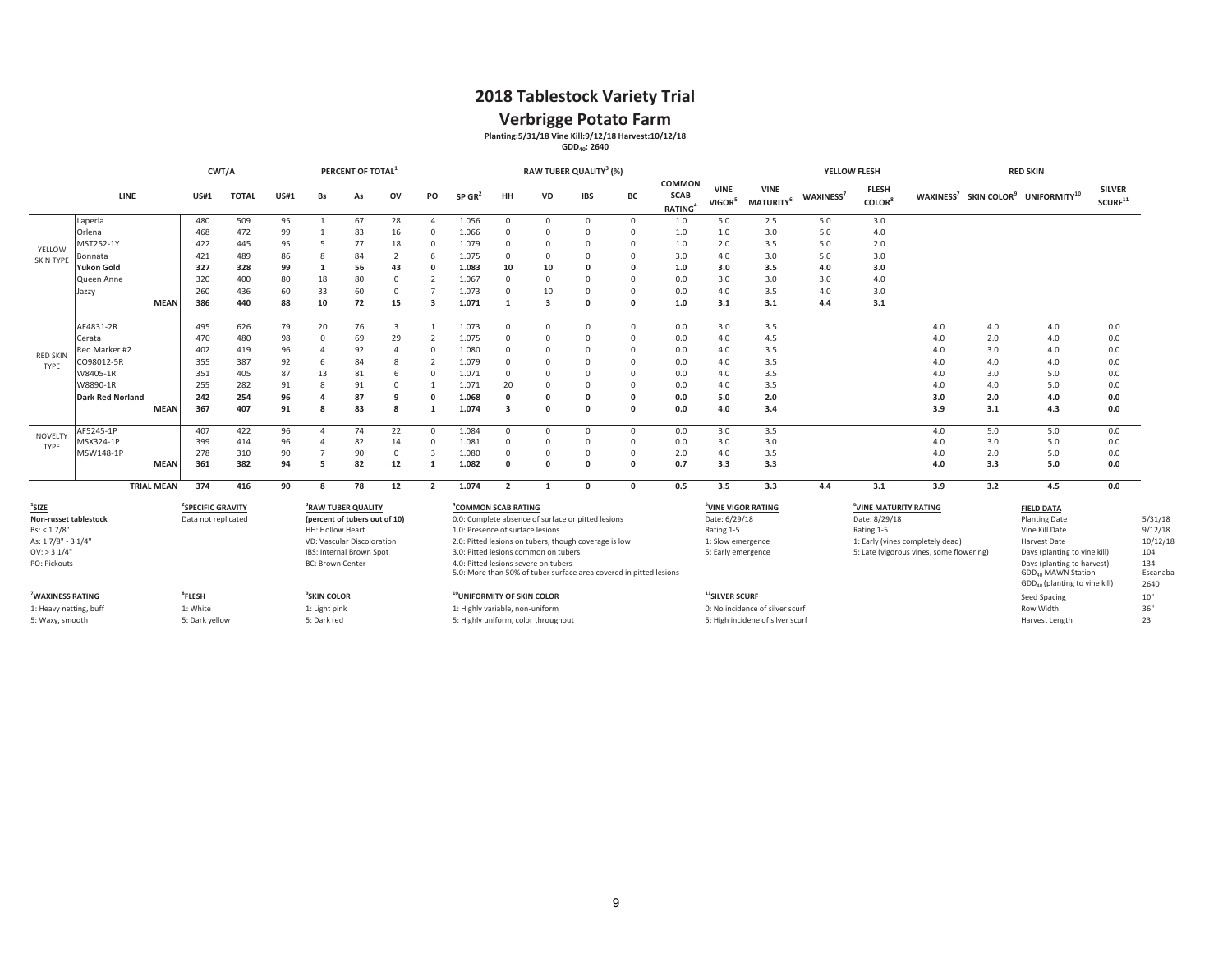### **2018 Replicated Tablestock Variety Trial**

Walther Farms Cass City<br>Planting: 5/17/18 Vine Kill: 8/30/18 Harvest: 9/7/18<br><sup>GDD<sub>40</sub>: 3136</sup>

|                              |                   |                         | CWT/A        |             |                               | PERCENT OF TOTAL |                |                |                                        |          | RAW TUBER QUALITY <sup>3</sup> (%)                    |                |                                                                    |                                        |                                   |                                      |                 | YELLOW FLESH                              |                                          |         | <b>RED SKIN</b>                                                        |                                        |                                              |
|------------------------------|-------------------|-------------------------|--------------|-------------|-------------------------------|------------------|----------------|----------------|----------------------------------------|----------|-------------------------------------------------------|----------------|--------------------------------------------------------------------|----------------------------------------|-----------------------------------|--------------------------------------|-----------------|-------------------------------------------|------------------------------------------|---------|------------------------------------------------------------------------|----------------------------------------|----------------------------------------------|
|                              | LINE              | <b>US#1</b>             | <b>TOTAL</b> | <b>US#1</b> | Bs                            | As               | OV             | PO             | $SP$ GR <sup>2</sup>                   | HH       | VD                                                    | <b>IBS</b>     | BC                                                                 | COMMON<br><b>SCAB</b><br><b>RATING</b> | <b>VINE</b><br>VIGOR <sup>5</sup> | <b>VINE</b><br>MATURITY <sup>6</sup> | <b>WAXINESS</b> | <b>FLESH</b><br><b>COLOR</b> <sup>8</sup> |                                          |         | WAXINESS <sup>7</sup> SKIN COLOR <sup>9</sup> UNIFORMITY <sup>10</sup> | <b>SILVER</b><br>$\mathsf{SCURF}^{11}$ | <b>COMMENTS</b>                              |
|                              | MSX156-1Y         | 328                     | 367          | 90          | -6                            | 89               | $\overline{1}$ | 4              | 1.062                                  |          | $\overline{0}$                                        | $^{\circ}$     | $^{\circ}$                                                         | 0.2                                    | 3.0                               | 4.3                                  | 1.5             | 1.7                                       |                                          |         |                                                                        |                                        | rough netted skin, poor appearance, skinning |
|                              | W9576-11Y         | 297                     | 367          | 81          | 11                            | 81               | $\cap$         | 8              | 1.058                                  | $\Omega$ | $\overline{7}$                                        | $^{\circ}$     | $\overline{0}$                                                     | 0.2                                    | 3.2                               | 3.5                                  | 2.7             | 2.8                                       |                                          |         |                                                                        |                                        | lightly netted skin                          |
|                              | Laperla           | 282                     | 397          | 71          | 16                            | 71               | $\Omega$       | 13             | 1.058                                  | $\Omega$ | $\overline{3}$                                        | $\Omega$       | $\Omega$                                                           | 0.3                                    | 3.5                               | 3.0                                  | 3.3             | 1.5                                       |                                          |         |                                                                        |                                        |                                              |
|                              | NY149             | 254                     | 367          | 69          | 25                            | 69               |                | 6              | 1.071                                  | $\Omega$ | 37                                                    | $\Omega$       | $\overline{7}$                                                     | 0.0                                    | 3.2                               | 4.0                                  | 2.0             | 1.5                                       |                                          |         |                                                                        |                                        | sl skinning, flatter tuber type              |
|                              | CO10097-2W/Y      | 225                     | 312          | 72          | 26                            | 72               | $\Omega$       | $\overline{2}$ | 1.066                                  | $\Omega$ | 10                                                    | $\Omega$       | $\Omega$                                                           | 3.3                                    | 2.7                               | 3.2                                  | 1.7             | 3.0                                       |                                          |         |                                                                        |                                        | mod alligator hide                           |
|                              | <b>Yukon Gold</b> | 216                     | 281          | 77          | 10                            | 77               |                | 13             | 1.078                                  |          | $\overline{7}$                                        | $\mathbf{0}$   | $\Omega$                                                           | 0.2                                    | 3.0                               | 3.0                                  | 2.3             | 3.2                                       |                                          |         |                                                                        |                                        | sl alligator hide                            |
|                              | Bonnata           | 206                     | 386          | 53          | 22                            | 53               | $\Omega$       | 25             | 1.071                                  | $\Omega$ | $\overline{3}$                                        | $\Omega$       | $\Omega$                                                           | 0.0                                    | 3.3                               | 3.5                                  | 3.8             | 1.0                                       |                                          |         |                                                                        |                                        | bright skin, attractive appearance           |
|                              | Alegria           | 176                     | 258          | 68          | 23                            | 68               | $\Omega$       | 9              | 1.071                                  |          | $\overline{7}$                                        | $\mathbf 0$    | $\overline{0}$                                                     | 0.2                                    | 3.0                               | 3.5                                  | 2.7             | 2.0                                       |                                          |         |                                                                        |                                        | mod alligator hide                           |
|                              | Soraya            | 164                     | 330          | 50          | 11                            | 50               | $\Omega$       | 39             | 1.059                                  | $\Omega$ | $\overline{0}$                                        | 0              | $\overline{0}$                                                     | 0.2                                    | 3.2                               | 4.0                                  | 3.0             | 3.5                                       |                                          |         |                                                                        |                                        | mod alligator hide                           |
|                              | Wendy             | 162                     | 277          | 56          | 39                            | 56               | $\Omega$       | 5              | 1.060                                  |          | $\Omega$                                              | $\Omega$       | $\Omega$                                                           | 0.0                                    | 3.0                               | 4.0                                  | 3.0             | 3.2                                       |                                          |         |                                                                        |                                        | sl alligator hide                            |
| YELLOW                       | Queen Anne        | 154                     | 299          | 51          | 43                            | 51               | $\Omega$       | 6              | 1.064                                  | $\Omega$ | 20                                                    | $\Omega$       | $\Omega$                                                           | 0.0                                    | 2.3                               | 3.0                                  | 3.0             | 2.2                                       |                                          |         |                                                                        |                                        | very attractive tubers, smooth skin          |
| <b>SKIN TYPE</b>             | MST252-1Y         | 153                     | 263          | 58          | 28                            | 58               |                | 14             | 1.069                                  |          | $\overline{7}$                                        | $\Omega$       | $\Omega$                                                           | 0.0                                    | 2.3                               | 2.5                                  | 1.8             | 1.8                                       |                                          |         |                                                                        |                                        | attractive round tubers                      |
|                              | Lady Terra        | 124                     | 287          | 44          | 46                            | 44               | $\Omega$       | 10             | 1.074                                  |          | 10                                                    | $\Omega$       | $\Omega$                                                           | 0.0                                    | 3.0                               | 4.0                                  | 1.5             | 1.3                                       |                                          |         |                                                                        |                                        | attractive oval to oblong tuber shape        |
|                              | Orlena            | 124                     | 287          | 44          | 11                            | 44               | $\Omega$       | 45             | 1.062                                  |          | 13                                                    | $\Omega$       | $\Omega$                                                           | 0.0                                    | 3.0                               | 3.2                                  | 3.0             | 3.0                                       |                                          |         |                                                                        |                                        | pear shaped tubers in pickouts               |
|                              | Lady Claire       | 100                     | 249          | 40          | 51                            | 40               | $\Omega$       | q              | 1.075                                  | $\Omega$ | $\mathbf{R}$                                          | $\Omega$       | $\Omega$                                                           | 0.0                                    | 3.0                               | 3.2                                  | 2.3             | 3.0                                       |                                          |         |                                                                        |                                        | mod alligator hide, some skin flaking        |
|                              | MSZ407-2Y         | 92                      | 218          | 42          | 10                            | 42               | $\Omega$       | 48             | 1.079                                  | $\Omega$ | $\Omega$                                              | $\Omega$       | $\Omega$                                                           | 0.0                                    | 2.8                               | 4.0                                  | 1.7             | 1.0                                       |                                          |         |                                                                        |                                        | poor appearance and tuber type, skinning     |
|                              | Rock              | 91                      | 258          | 34          | 60                            | 34               | $\Omega$       | 6              | 1.072                                  |          | $\overline{7}$                                        | $\Omega$       | $\Omega$                                                           | 0.0                                    | 3.0                               | 4.5                                  | 2.5             | 1.5                                       |                                          |         |                                                                        |                                        |                                              |
|                              | Lady Anna         | 81                      | 229          | 33          | 53                            | 33               | $\Omega$       | 14             | 1.077                                  | $\Omega$ | 10                                                    | $\Omega$       | $\Omega$                                                           | 0.0                                    | 2.5                               | 4.3                                  | 2.2             | 1.3                                       |                                          |         |                                                                        |                                        | sl alligator hide                            |
|                              | CO10064-1W/Y      | 35                      | 148          | 24          | 69                            | 24               | $\Omega$       | $\overline{7}$ | 1.085                                  |          | $\Omega$                                              | $\Omega$       | $\Omega$                                                           | 0.8                                    | 3.0                               | 3.7                                  | 2.0             | 2.5                                       |                                          |         |                                                                        |                                        | netted skin                                  |
|                              | CO10098-4W/Y      | 33                      | 163          | 20          | 73                            | 20               | $\Omega$       | $\overline{7}$ | 1.088                                  | $\Omega$ | 13                                                    | $\Omega$       | $\Omega$                                                           | 0.0                                    | 3.3                               | 4.3                                  | 3.0             | 4.0                                       |                                          |         |                                                                        |                                        | smaller size profile, mod alligator hide     |
|                              | CO10098-5W/Y      | 23                      | 131          | 17          | 67                            | 17               | $\Omega$       | 16             | 1.090                                  | $\Omega$ | $\overline{7}$                                        | $\Omega$       | $\circ$                                                            | 0.0                                    | 3.0                               | 3.2                                  | 1.8             | 4.0                                       |                                          |         |                                                                        |                                        | mod alligator hide, rough skin               |
|                              | Jazzy             |                         | 94           | 6           | 57                            | ĥ.               | $\cap$         | 37             | 1.069                                  | $\Omega$ | 13                                                    | $\Omega$       | $\Omega$                                                           | 0.0                                    | 3.0                               | 2.8                                  | 2.2             | 1.2                                       |                                          |         |                                                                        |                                        | long tuber type, tr alligator hide           |
|                              | <b>MEAN</b>       | 151                     | 271          | 50          | 34                            | 50               | $\Omega$       | 16             | 1.071                                  | $\Omega$ | $\mathbf{R}$                                          | $\Omega$       | $\Omega$                                                           | 0.2                                    | 3.0                               | 3.6                                  | 2.4             | 2.3                                       |                                          |         |                                                                        |                                        |                                              |
|                              | W8890-1R          | 273                     | 371          | 74          | 22                            | 74               | $\Omega$       | $\overline{4}$ | 1.066                                  | $\Omega$ | 57                                                    | $\Omega$       | $^{\circ}$                                                         | 0.0                                    | 3.3                               | 3.5                                  |                 |                                           | 2.2                                      | 3.8     | 4.0                                                                    | 0.0                                    | attractive deep skin color, some netting     |
|                              | W8405-1R          | 255                     | 347          | 73          | 16                            | 73               | $\Omega$       | 11             | 1.060                                  | $\Omega$ | 10                                                    | $\overline{3}$ | $\Omega$                                                           | 0.0                                    | 3.0                               | 3.5                                  |                 |                                           | 1.3                                      | 3.0     | 2.2                                                                    | 0.2                                    | non-uniform skin color, sl skinning          |
|                              | QSNDSU07-4R       | 238                     | 315          | 75          | 12                            | 75               | $\Omega$       | 13             | 1.062                                  | $\Omega$ | $\overline{7}$                                        | $^{\circ}$     | $\overline{0}$                                                     | 0.0                                    | 3.0                               | 2.5                                  |                 |                                           | 2.7                                      | 2.7     | 3.0                                                                    | 0.3                                    | very smooth, light red skin                  |
|                              | AF4831-2R         | 210                     | 309          | 68          | 28                            | 68               |                | 4              | 1.064                                  | $\Omega$ | $\overline{3}$                                        | $\Omega$       | $\Omega$                                                           | 0.0                                    | 2.8                               | 3.7                                  |                 |                                           | 3.2                                      | 3.3     | 2.8                                                                    | 0.7                                    | mod skinning                                 |
| <b>RED SKIN</b>              | Red Marker #2     | 203                     | 310          | 66          | 28                            | 66               |                | 6              | 1.074                                  | $\Omega$ | $\Omega$                                              | $\Omega$       | $\Omega$                                                           | 0.0                                    | 3.2                               | 4.0                                  |                 |                                           | 3.0                                      | 2.2     | 3.8                                                                    | 0.5                                    | mod skinning                                 |
| TYPE                         | Dark Red Norland  | 201                     | 262          | 77          | 14                            | 77               | $\Omega$       | 9              | 1.059                                  |          | 17                                                    | $\Omega$       | $\Omega$                                                           | 0.0                                    | 3.5                               | 1.5                                  |                 |                                           | 2.7                                      | 3.2     | 3.0                                                                    | 0.2                                    |                                              |
|                              | Cerata            | 160                     | 238          | 68          | 25                            | 68               | $\Omega$       | $\overline{7}$ | 1.057                                  | $\Omega$ | $\overline{3}$                                        | $\Omega$       | $\Omega$                                                           | 0.0                                    | 3.2                               | 4.5                                  |                 |                                           | 1.7                                      | 2.3     | 4.0                                                                    | 0.0                                    | lighter skin color                           |
|                              | W8893-1R          | 117                     | 187          | 58          | 38                            | 58               | $\Omega$       | $\overline{4}$ | 1.058                                  | $\Omega$ | $\Omega$                                              | $\Omega$       | $\Omega$                                                           | 0.0                                    | 3.3                               | 1.7                                  |                 |                                           | 3.2                                      | 3.5     | 3.2                                                                    | 0.3                                    |                                              |
|                              | NDTX071258BS-1R   | 108                     | 281          | 39          | 35                            | 39               | $\Omega$       | 26             | 1.067                                  | $\Omega$ | 20                                                    | $\Omega$       | $\Omega$                                                           | 1.5                                    | 3.3                               | 1.5                                  |                 |                                           | 2.5                                      | 3.7     | 3.5                                                                    | 0.3                                    | round shape, nice skin finish                |
|                              | CO98012-5R        | 71                      | 157          | 45          | 43                            | 45               | $\Omega$       | 12             | 1.065                                  | $\Omega$ | $\Omega$                                              | $\Omega$       | $\Omega$                                                           | 0.0                                    | 3.0                               | 4.0                                  |                 |                                           | 3.2                                      | 4.0     | 4.0                                                                    | 0.0                                    | nice size profile                            |
|                              | <b>MEAN</b>       | 184                     | 278          | 64          | 26                            | 64               | $\Omega$       | 10             | 1.063                                  | $\Omega$ | 12                                                    | $\Omega$       | $\Omega$                                                           | 0.2                                    | 3.2                               | 3.0                                  |                 |                                           | 2.6                                      | 3.2     | 3.4                                                                    | 0.3                                    |                                              |
|                              | <b>TRIAL MEAN</b> | 161                     | 273          | 54          | 32                            | 54               | $\Omega$       | 14             | 1.069                                  | - 0      | 9                                                     | $\Omega$       | $\Omega$                                                           | 0.2                                    | 3.0                               | 3.4                                  | 2.4             | 2.3                                       | 2.6                                      | 3.2     | 3.4                                                                    | 0.3                                    |                                              |
|                              | ANOVA p-value     | < .0001                 | $-.0001$     | $-.0001$    | < .0001                       | < .0001          | 0.4857         | < .0001        | < .0001                                | N/A      | < .0001                                               | 0.4857         | 0.4857                                                             | 0.0989                                 | < .0001                           | < .0001                              | $-.0001$        | $-.0001$                                  | 0.0002                                   | < .0001 | < .0001                                                                | 0.5637                                 |                                              |
|                              | <b>HSD</b>        | 125.0                   | 125.5        | 23.8        | 19.6                          | 23.8             |                | 16.0           | 0.007                                  |          | 32.8                                                  |                |                                                                    | 3.0                                    | 0.6                               | 1.6                                  | 1.2             | 1.1                                       | 1.3                                      | 0.8     | 1.2                                                                    | $\sim$                                 |                                              |
| $^{\prime}$ SIZE             |                   | <b>SPECIFIC GRAVITY</b> |              |             | RAW TUBER QUALITY             |                  |                |                | "COMMON SCAB RATING                    |          |                                                       |                |                                                                    |                                        |                                   | VINE VIGOR RATING                    |                 | VINE MATURITY RATING                      |                                          |         | <b>FIELD DATA</b>                                                      |                                        |                                              |
| Non-russet tablestock        |                   | Three replicates        |              |             | (percent of tubers out of 10) |                  |                |                |                                        |          | 0.0: Complete absence of surface or pitted lesions    |                |                                                                    |                                        | Date: 6/20/18                     |                                      |                 | Date: 8/3/18                              |                                          |         | <b>Planting Date</b>                                                   |                                        | 5/17/18                                      |
| Bs: < 17/8                   |                   |                         |              |             | HH: Hollow Heart              |                  |                |                | 1.0: Presence of surface lesions       |          |                                                       |                |                                                                    |                                        | Rating 1-5                        |                                      |                 | Rating 1-5                                |                                          |         | Vine Kill Date                                                         |                                        | 8/30/18                                      |
| As: 17/8" - 31/4"            |                   |                         |              |             | VD: Vascular Discoloration    |                  |                |                |                                        |          | 2.0: Pitted lesions on tubers, though coverage is low |                |                                                                    |                                        | 1: Slow emergence                 |                                      |                 |                                           | 1: Early (vines completely dead)         |         | Harvest Date                                                           |                                        | 9/7/18                                       |
| $OV:$ > 3 $1/4"$             |                   |                         |              |             | IBS: Internal Brown Spot      |                  |                |                |                                        |          | 3.0: Pitted lesions common on tubers                  |                |                                                                    |                                        | 5: Early emergence                |                                      |                 |                                           | 5: Late (vigorous vines, some flowering) |         | Days (planting to vine kill)                                           |                                        | 105                                          |
| PO: Pickouts                 |                   |                         |              |             | <b>BC: Brown Center</b>       |                  |                |                |                                        |          | 4.0: Pitted lesions severe on tubers                  |                | 5.0: More than 50% of tuber surface area covered in pitted lesions |                                        |                                   |                                      |                 |                                           |                                          |         | Days (planting to harvest)<br>GDD <sub>40</sub> MAWN Station           |                                        | 113<br>Fairgrove                             |
|                              |                   |                         |              |             |                               |                  |                |                |                                        |          |                                                       |                |                                                                    |                                        |                                   |                                      |                 |                                           |                                          |         | GDD <sub>40</sub> (planting to vine kill)                              |                                        | 3136                                         |
| <sup>7</sup> WAXINESS RATING |                   | <sup>8</sup> FLESH      |              |             | <sup>9</sup> SKIN COLOR       |                  |                |                | <sup>10</sup> UNIFORMITY OF SKIN COLOR |          |                                                       |                |                                                                    |                                        | <sup>11</sup> SILVER SCURF        |                                      |                 |                                           |                                          |         | Seed Spacing                                                           |                                        | $10"$                                        |
| 1: Heavy netting, buff       |                   | 1: White                |              |             | 1: Light pink                 |                  |                |                | 1: Highly variable, non-uniform        |          |                                                       |                |                                                                    |                                        |                                   | 0: No incidence of silver scurf      |                 |                                           |                                          |         | Row Width                                                              |                                        | 34"                                          |
| 5: Waxy, smooth              |                   | 5: Dark yellow          |              |             | 5: Dark red                   |                  |                |                |                                        |          | 5: Highly uniform, color throughout                   |                |                                                                    |                                        |                                   | 5: High incidene of silver scurf     |                 |                                           |                                          |         | Harvest Length                                                         |                                        | $15'$                                        |
|                              |                   |                         |              |             |                               |                  |                |                |                                        |          |                                                       |                |                                                                    |                                        |                                   |                                      |                 |                                           |                                          |         |                                                                        |                                        |                                              |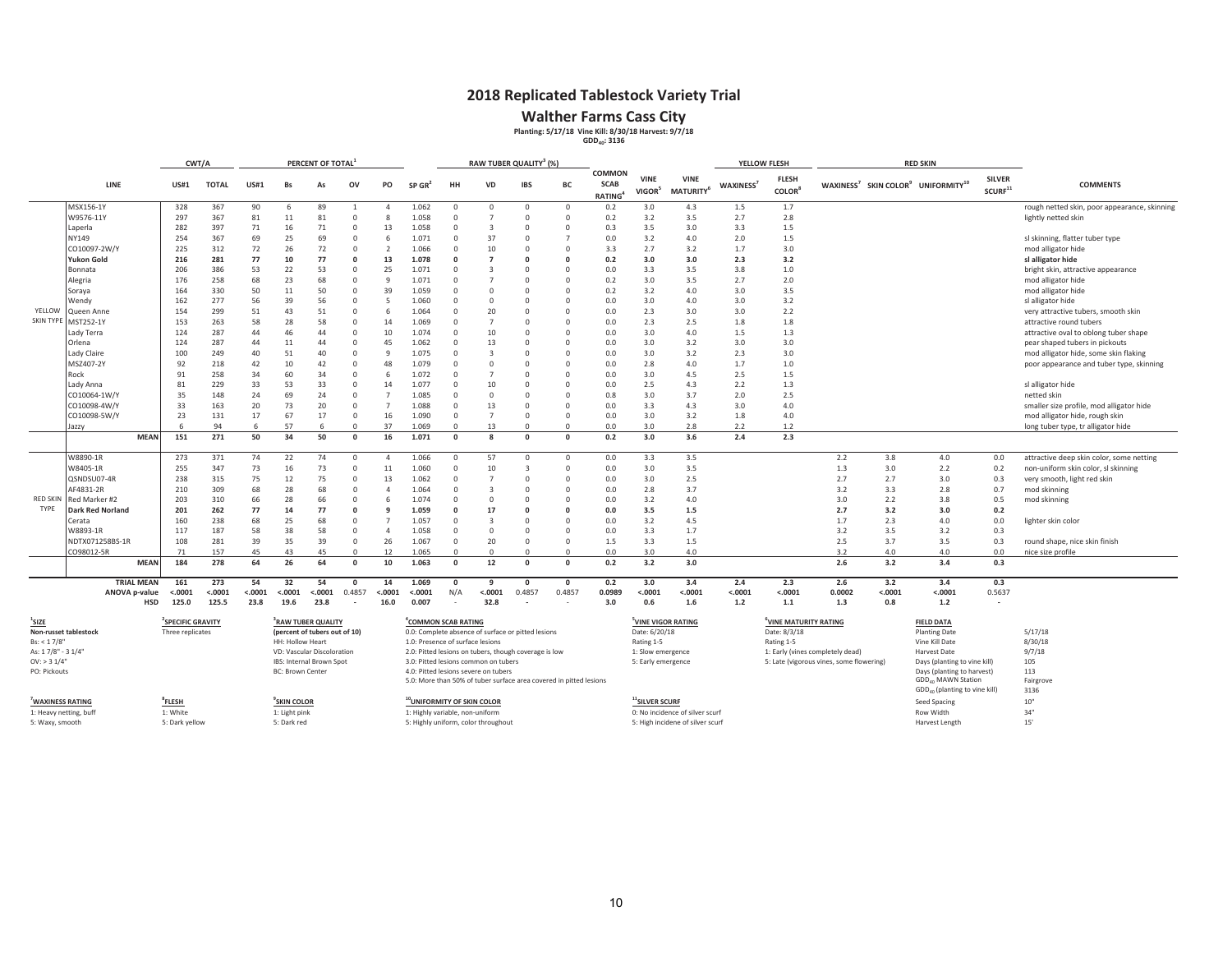### **2018 Tablestock Variety Trial**

Walther Farms Cass City Strip Trial<br>
Planting: 5/17/18 Vine Kill: 8/30/18 Harvest: 9/7/18<br>
GDD<sub>40</sub>: 3136

|                                   |                         |                   |                                                      | CWT/A        |             |                         | PERCENT OF TOTAL <sup>1</sup>                                   |          |                |                                  |                         | RAW TUBER QUALITY <sup>3</sup> (%)                                 |            |          |                                        |                                   |                                      |                       | YELLOW FLESH                                      |                                          |     | <b>RED SKIN</b>                                                        |                                      |                                        |
|-----------------------------------|-------------------------|-------------------|------------------------------------------------------|--------------|-------------|-------------------------|-----------------------------------------------------------------|----------|----------------|----------------------------------|-------------------------|--------------------------------------------------------------------|------------|----------|----------------------------------------|-----------------------------------|--------------------------------------|-----------------------|---------------------------------------------------|------------------------------------------|-----|------------------------------------------------------------------------|--------------------------------------|----------------------------------------|
|                                   | <b>LINE</b>             |                   | <b>US#1</b>                                          | <b>TOTAL</b> | <b>US#1</b> | Bs                      | As                                                              | ov       | PO             | $SP$ GR <sup>2</sup>             | HH                      | <b>VD</b>                                                          | <b>IBS</b> | BC       | COMMON<br><b>SCAB</b><br><b>RATING</b> | <b>VINE</b><br>VIGOR <sup>5</sup> | <b>VINE</b><br>MATURITY <sup>6</sup> | WAXINESS <sup>7</sup> | <b>FLESH</b><br><b>COLOR</b> <sup>8</sup>         |                                          |     | WAXINESS <sup>7</sup> SKIN COLOR <sup>9</sup> UNIFORMITY <sup>10</sup> | <b>SILVER</b><br>SCURF <sup>11</sup> | <b>COMMENTS</b>                        |
|                                   | <b>Yukon Gold</b>       |                   | 298                                                  | 345          | 86          | -6                      | 86                                                              | $\Omega$ |                | 1.080                            | 10                      | 10                                                                 | $\Omega$   | $\Omega$ | 0.0                                    | 3.5                               | 3.0                                  | 3.0                   | 3.0                                               |                                          |     |                                                                        |                                      | misshapen Pos                          |
| YELLOW SKIN                       | Wendv                   |                   | 275                                                  | 436          | 63          | 25                      | 63                                                              | $\Omega$ | 12             | 1.062                            | $\Omega$                | $\Omega$                                                           | $\Omega$   | $\Omega$ | 0.0                                    | 3.0                               | 4.0                                  | 2.5                   | 3.0                                               |                                          |     |                                                                        |                                      |                                        |
| TYPE                              | Soraya                  |                   | 186                                                  | 298          | 62          | 21                      | 62                                                              | $\Omega$ | 17             | 1.059                            | $\Omega$                | $\Omega$                                                           | $\Omega$   | $\Omega$ | 0.5                                    | 3.0                               | 4.0                                  | 2.0                   | 3.5                                               |                                          |     |                                                                        |                                      | mod aligator hide, mod netting         |
|                                   | Alegria                 |                   | 169                                                  | 246          | 69          | 18                      | 69                                                              | $\Omega$ | 13             | 1.074                            | $\Omega$                | $\Omega$                                                           | 10         | $\Omega$ | 0.0                                    | 3.5                               | 3.5                                  | 1.5                   | 2.5                                               |                                          |     |                                                                        |                                      |                                        |
|                                   | MST252-1Y               |                   | 165                                                  | 255          | 65          | 25                      | 65                                                              | $\Omega$ | 10             | 1.073                            | $\Omega$                | 20                                                                 | $\Omega$   | $\Omega$ | 1.0                                    | 2.5                               | 3.0                                  | 1.5                   | 1.0                                               |                                          |     |                                                                        |                                      | netted skin                            |
|                                   |                         | <b>MEAN</b>       | 232                                                  | 331          | 70          | 18                      | 70                                                              | $\Omega$ | 13             | 1.069                            | $\overline{\mathbf{3}}$ | ∍                                                                  | ર          | $\Omega$ | 0.1                                    | 3.3                               | 3.6                                  | 2.3                   | 3.0                                               |                                          |     |                                                                        |                                      |                                        |
|                                   | AF5806-1                |                   | 357                                                  | 455          | 79          | 14                      | 79                                                              | $\Omega$ |                | 1.063                            | $\Omega$                | $\Omega$                                                           | $\Omega$   | $\Omega$ | 0.0                                    | 4.0                               | 4.0                                  |                       |                                                   | 3.0                                      | 1.0 | 3.0                                                                    | 0.0                                  | light pink skin, skinning              |
|                                   | NDAF1134884B-1          |                   | 272                                                  | 402          | 68          | 13                      | 68                                                              | O        | 19             | 1.058                            |                         | 10                                                                 | $\Omega$   | $\Omega$ | 0.0                                    | 3.0                               | 2.0                                  |                       |                                                   | 2.5                                      | 3.0 | 4.0                                                                    | 0.0                                  | light skin netting                     |
|                                   | NDTX4784-7R             |                   | 254                                                  | 313          | 81          | 15                      | 81                                                              | $\Omega$ |                | 1.061                            | $\Omega$                | 10                                                                 | $\Omega$   | $\Omega$ | 0.0                                    | 2.0                               | 1.5                                  |                       |                                                   | 3.0                                      | 3.5 | 4.0                                                                    | 0.0                                  | foliar bronzing, skinning              |
|                                   | AF5831-2                |                   | 248                                                  | 334          | 74          | 19                      | 74                                                              | $\Omega$ |                | 1.078                            | O                       | $\Omega$                                                           | $\Omega$   |          | 0.5                                    | 3.5                               | 3.0                                  |                       |                                                   | 2.5                                      | 2.5 | 3.0                                                                    | 0.0                                  | sl skinning                            |
|                                   | CO06215-2R              |                   | 236                                                  | 374          | 63          | 33                      | 63                                                              | $\Omega$ |                | 1.074                            | O                       | 10                                                                 | $\Omega$   | n        | 0.0                                    | 3.0                               | 4.5                                  |                       |                                                   | 2.0                                      | 3.5 | 4.0                                                                    | 1.0                                  | nice round type, mod skinning          |
|                                   | NDAF102696C-5           |                   | 224                                                  | 344          | 65          | 33                      | 65                                                              | $\Omega$ | $\overline{2}$ | 1.067                            | O                       | $\sqrt{ }$                                                         | $\Omega$   | n        | 0.0                                    | 3.0                               | 1.5                                  |                       |                                                   | 2.5                                      | 3.0 | 3.0                                                                    | 0.0                                  | attractive round type, severe skinning |
|                                   | CO99076-6R              |                   | 214                                                  | 298          | 72          | 15                      | 72                                                              | $\Omega$ | 13             | 1.068                            | $\Omega$                | $\Omega$                                                           | $\Omega$   | $\Omega$ | 0.0                                    | 3.0                               | 4.0                                  |                       |                                                   | 3.0                                      | 3.5 | 3.5                                                                    | 0.0                                  |                                        |
| <b>RED SKIN</b>                   | NDAF12129-6             |                   | 198                                                  | 354          | 56          | 32                      | 56                                                              | $\Omega$ | 12             | 1.070                            | $\Omega$                | 20                                                                 | $\Omega$   | n        | 0.0                                    | 3.0                               | 3.0                                  |                       |                                                   | 3.0                                      | 3.5 | 4.0                                                                    | 0.0                                  | sl skinning                            |
| TYPE                              | NDAF12143-1             |                   | 195                                                  | 295          | 66          | 25                      | 66                                                              | $\Omega$ | q              | 1.063                            | O                       | 20                                                                 | $\Omega$   | $\Omega$ | 0.0                                    | 3.0                               | 3.0                                  |                       |                                                   | 2.0                                      | 3.5 | 3.0                                                                    | 1.5                                  |                                        |
|                                   | <b>Dark Red Norland</b> |                   | 194                                                  | 231          | 84          | 12                      | 84                                                              | $\Omega$ | $\Delta$       | 1.058                            |                         | 20                                                                 |            |          | 0.5                                    | 3.5                               | 1.5                                  |                       |                                                   | 2.0                                      | 4.0 | 3.0                                                                    | 0.0                                  | attractive deep skin color             |
|                                   | CO04159-1R              |                   | 186                                                  | 280          | 66          | 30                      | 66                                                              | $\Omega$ |                | 1.063                            |                         | $\Omega$                                                           |            |          | 1.5                                    | 2.5                               | 2.0                                  |                       |                                                   | 3.0                                      | 3.0 | 3.5                                                                    | 0.5                                  | round tuber type                       |
|                                   | NDAF12198B-5            |                   | 162                                                  | 292          | 55          | 38                      | 55                                                              | $\Omega$ | 7              | 1.052                            |                         | $\Omega$                                                           | $\Omega$   | n        | 1.5                                    | 3.0                               | 2.0                                  |                       |                                                   | 2.0                                      | 3.0 | 2.0                                                                    | 0.5                                  |                                        |
|                                   | COTX02293-4R            |                   | 158                                                  | 286          | 55          | 38                      | 55                                                              | $\Omega$ | $\overline{7}$ | 1.061                            |                         | 20                                                                 | $\Omega$   |          | 0.0                                    | 3.0                               | 2.5                                  |                       |                                                   | 3.0                                      | 4.0 | 4.0                                                                    | 0.0                                  |                                        |
|                                   | CO99256-2R              |                   | 133                                                  | 229          | 58          | 19                      | 58                                                              | $\Omega$ | 23             | 1.066                            | $\Omega$                | 40                                                                 | $\Omega$   | n        | 0.0                                    | 3.0                               | 4.5                                  |                       |                                                   | 3.0                                      | 4.0 | 4.0                                                                    | 0.0                                  | sl skinning, nice skin color           |
|                                   | COTX00104-6R            |                   | 82                                                   | 119          | 78          | 14                      | 69                                                              | q        | 8              | 1.063                            | $\Omega$                | 20                                                                 | $\Omega$   | $\Omega$ | 0.0                                    | 1.5                               | 3.0                                  |                       |                                                   | 1.0                                      | 4.0 | 4.0                                                                    | 0.0                                  |                                        |
|                                   | MSX569-1R               |                   | 62                                                   | 119          | 52          | 42                      | 52                                                              | $\Omega$ |                | 1.061                            | $\Omega$                | $\Omega$                                                           | $\Omega$   | $\Omega$ | 0.0                                    | 2.0                               | 3.0                                  |                       |                                                   | 3.0                                      | 4.0 | 3.0                                                                    | 0.0                                  | red in vascular ring                   |
|                                   |                         | <b>MEAN</b>       | 239                                                  | 340          | 71          | 21                      | 71                                                              | $\Omega$ |                | 1.066                            | $\Omega$                | q                                                                  | $\Omega$   | $\Omega$ | 0.1                                    | 3.1                               | 2.8                                  |                       |                                                   | 2.6                                      | 3.1 | 3.5                                                                    | 0.3                                  |                                        |
|                                   | MSZ413-6P               |                   | 195                                                  | 333          | 59          | 36                      | 59                                                              | $\Omega$ | -5             | 1.068                            | $\Omega$                | $\Omega$                                                           | $\Omega$   | $\Omega$ | 0.0                                    | 3.5                               | 3.5                                  |                       |                                                   | 3.0                                      | 4.0 | 4.0                                                                    | 0.0                                  |                                        |
| NOVELT<br>TYPE                    | AF5245-1P               |                   | 167                                                  | 259          | 64          | 26                      | 64                                                              | $\Omega$ | 10             | 1.072                            | $\Omega$                | 10                                                                 | $\Omega$   | $\Omega$ | 1.0                                    | 3.5                               | 3.0                                  |                       |                                                   | 2.5                                      | 4.0 | 4.0                                                                    | 0.0                                  |                                        |
|                                   | MSX324-1P               |                   | 155                                                  | 291          | 53          | 35                      | 53                                                              | $\Omega$ | 12             | 1.079                            | $\Omega$                | $\Omega$                                                           | $\Omega$   | $\Omega$ | 2.0                                    | 3.0                               | 2.5                                  |                       |                                                   | 2.5                                      | 3.5 | 1.5                                                                    | 0.5                                  | variable skin color                    |
|                                   |                         | <b>MEAN</b>       | 172                                                  | 294          | 59          | 32                      | 59                                                              | $\Omega$ | q              | 1.073                            | $\Omega$                | ্ব                                                                 | $\Omega$   | $\Omega$ | 1.0                                    | 3.3                               | 3.0                                  |                       |                                                   | 2.7                                      | 3.8 | 3.2                                                                    | 0.2                                  |                                        |
|                                   |                         | <b>TRIAL MEAN</b> | 199                                                  | 300          | 66          | 24                      | 66                                                              | $\Omega$ | 9              | 1.066                            | $\Omega$                | -9                                                                 | $\Omega$   | $\Omega$ | $\Omega$                               | 3.0                               | 3.0                                  | 2.3                   | 3.0                                               | 2.6                                      | 3.4 | 3.4                                                                    | 0.2                                  |                                        |
|                                   |                         |                   |                                                      |              |             |                         |                                                                 |          |                |                                  |                         |                                                                    |            |          |                                        |                                   |                                      |                       |                                                   |                                          |     |                                                                        |                                      |                                        |
| $1$ SIZE<br>Non-russet tablestock |                         |                   | <sup>2</sup> SPECIFIC GRAVITY<br>Data not replicated |              |             |                         | <sup>3</sup> RAW TUBER QUALITY<br>(percent of tubers out of 10) |          |                | <sup>4</sup> COMMON SCAB RATING  |                         | 0.0: Complete absence of surface or pitted lesions                 |            |          |                                        | Date: 6/20/18                     | <sup>5</sup> VINE VIGOR RATING       |                       | <sup>6</sup> VINE MATURITY RATING<br>Date: 8/3/18 |                                          |     | <b>FIELD DATA</b><br><b>Planting Date</b>                              |                                      | 5/17/18                                |
| Bs: < 1.7/8"                      |                         |                   |                                                      |              |             | <b>HH: Hollow Heart</b> |                                                                 |          |                | 1.0: Presence of surface lesions |                         |                                                                    |            |          |                                        | Rating 1-5                        |                                      |                       | Rating 1-5                                        |                                          |     | Vine Kill Date                                                         |                                      | 8/30/18                                |
| As: 17/8" - 31/4"                 |                         |                   |                                                      |              |             |                         | VD: Vascular Discoloration                                      |          |                |                                  |                         | 2.0: Pitted lesions on tubers, though coverage is low              |            |          |                                        | 1: Slow emergence                 |                                      |                       |                                                   | 1: Early (vines completely dead)         |     | Harvest Date                                                           |                                      | 9/7/18                                 |
| OV: > 31/4"                       |                         |                   |                                                      |              |             |                         | IBS: Internal Brown Spot                                        |          |                |                                  |                         | 3.0: Pitted lesions common on tubers                               |            |          |                                        | 5: Early emergence                |                                      |                       |                                                   | 5: Late (vigorous vines, some flowering) |     | Days (planting to vine kill)                                           |                                      | 105                                    |
| PO: Pickouts                      |                         |                   |                                                      |              |             | <b>BC: Brown Center</b> |                                                                 |          |                |                                  |                         | 4.0: Pitted lesions severe on tubers                               |            |          |                                        |                                   |                                      |                       |                                                   |                                          |     | Days (planting to harvest)                                             |                                      | 113                                    |
|                                   |                         |                   |                                                      |              |             |                         |                                                                 |          |                |                                  |                         | 5.0: More than 50% of tuber surface area covered in pitted lesions |            |          |                                        |                                   |                                      |                       |                                                   |                                          |     | GDD <sub>40</sub> MAWN Station                                         |                                      | Fairgrove                              |
|                                   |                         |                   |                                                      |              |             |                         |                                                                 |          |                |                                  |                         |                                                                    |            |          |                                        |                                   |                                      |                       |                                                   |                                          |     | GDD <sub>40</sub> (planting to vine kill)                              |                                      | 3136                                   |

**7WAXINESS RATING**

1: Highly variable, non-uniform

 **8FLESH 9SKIN COLOR 10UNIFORMITY OF SKIN COLOR 11SILVER SCURF** Seed Spacing 10" 5: Waxy, smooth 5: Dark yellow 5: Dark red 5: Highly uniform, color throughout 5: High incidene of silver scurf Harvest Length 15'

GDD<sub>40</sub> (planting to vine kill)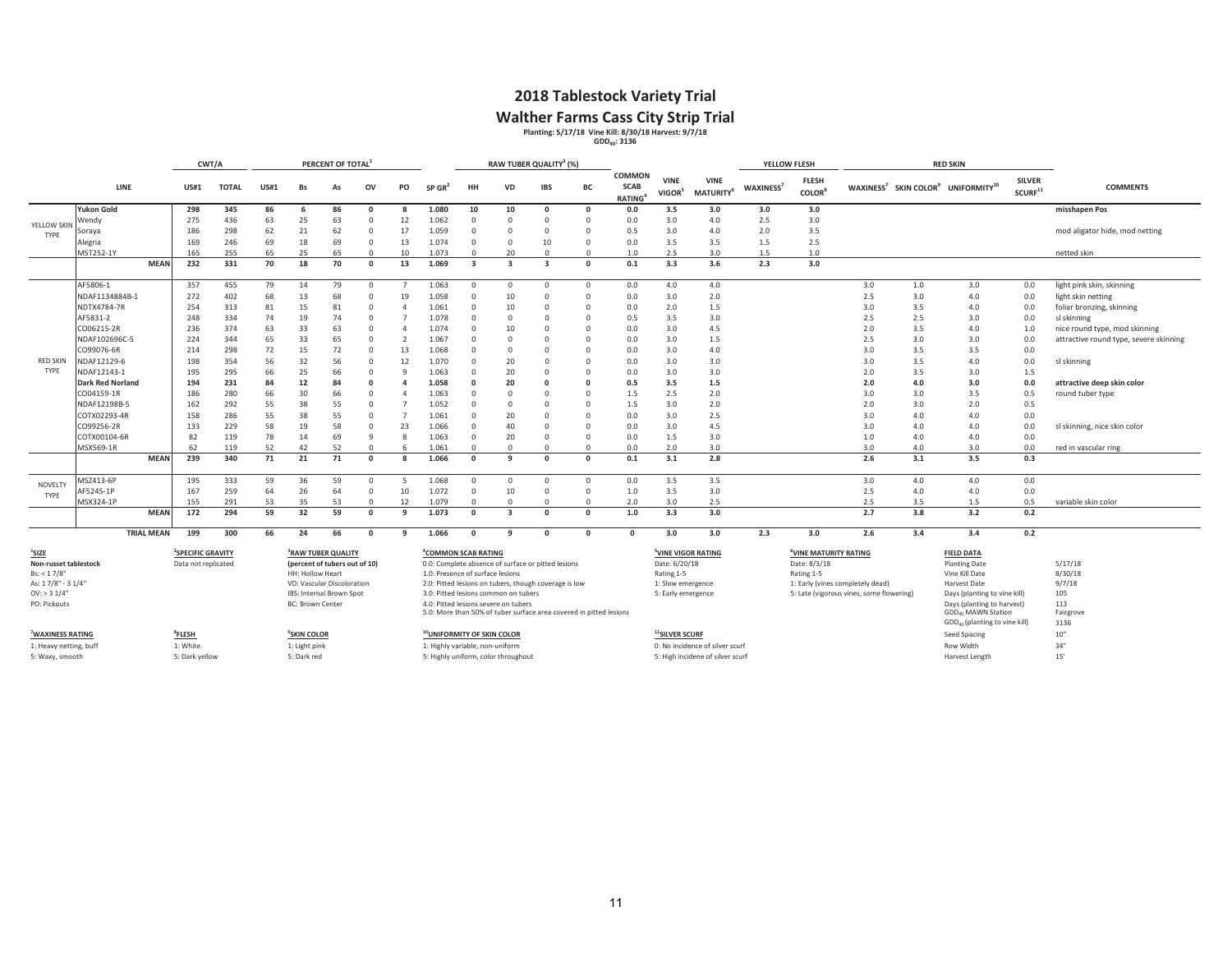### **2018 Replicated Tablestock Variety Trial**

**Walther Farms Hemlock**<br>Planting: 5/17/18 Vine Kill: 8/30/18 Harvest: 9/7/18<br>GDD<sub>40</sub>: 3159

|                         |                                                                                     |                   |                               | CWT/A                                                 |             |                         | PERCENT OF TOTAL               |              |                          |                      | RAW TUBER QUALITY3 (%)                                                                 |                                      |                         |                                                                    |                                               |                                                                          |                                      | YELLOW FLESH          |                                           |        | <b>RED SKIN</b>      |                                                                        |                                      |                                            |
|-------------------------|-------------------------------------------------------------------------------------|-------------------|-------------------------------|-------------------------------------------------------|-------------|-------------------------|--------------------------------|--------------|--------------------------|----------------------|----------------------------------------------------------------------------------------|--------------------------------------|-------------------------|--------------------------------------------------------------------|-----------------------------------------------|--------------------------------------------------------------------------|--------------------------------------|-----------------------|-------------------------------------------|--------|----------------------|------------------------------------------------------------------------|--------------------------------------|--------------------------------------------|
|                         |                                                                                     | <b>LINE</b>       | <b>US#1</b>                   | <b>TOTAL</b>                                          | <b>US#1</b> | Bs                      | As                             | ov           | PO                       | $SP$ GR <sup>4</sup> | HH                                                                                     | <b>VD</b>                            | <b>IBS</b>              | <b>BC</b>                                                          | <b>COMMON</b><br><b>SCAB</b><br><b>RATING</b> | <b>VINE</b><br>VIGOR <sup>5</sup>                                        | <b>VINE</b><br>MATURITY <sup>6</sup> | WAXINESS <sup>7</sup> | <b>FLESH</b><br><b>COLOR</b> <sup>8</sup> |        |                      | WAXINESS <sup>7</sup> SKIN COLOR <sup>9</sup> UNIFORMITY <sup>10</sup> | <b>SILVER</b><br>SCURF <sup>11</sup> | <b>COMMENTS</b>                            |
|                         | Laperla                                                                             |                   | 690                           | 818                                                   | 85          |                         | 84                             |              |                          | 1.052                | $\cap$                                                                                 | 17                                   | 30                      | $\Omega$                                                           | 3.7                                           | 3.7                                                                      | 2.5                                  | 2.8                   | 2.5                                       |        |                      |                                                                        |                                      | non uniform tuber type                     |
|                         | MSX156-1Y                                                                           |                   | 605                           | 661                                                   | 93          |                         | 91                             |              |                          | 1.063                |                                                                                        |                                      | $\overline{3}$          | $\Omega$                                                           | 1.7                                           | 3.0                                                                      | 4.3                                  | 1.7                   | 2.8                                       |        |                      |                                                                        |                                      | sl alligator hide                          |
|                         | Orlena                                                                              |                   | 517                           | 644                                                   | 80          | 12                      | 80                             |              | ×                        | 1.060                |                                                                                        | $\Omega$                             | $\Omega$                | 10                                                                 | 2.3                                           | 3.0                                                                      | 3.2                                  | 2.5                   | 3.8                                       |        |                      |                                                                        |                                      | mod alligator hide, pear shaped POs        |
|                         | W9576-11Y                                                                           |                   | 515                           | 592                                                   | 87          | $\Omega$                | 87                             | $\Omega$     |                          | 1.057                | $\Omega$                                                                               | 17                                   | $\Omega$                |                                                                    | 0.2                                           | 3.5                                                                      | 2.5                                  | 1.5                   | 3.2                                       |        |                      |                                                                        |                                      | non uniform tuber type, sl alligator hide  |
|                         | NY149                                                                               |                   | 504                           | 586                                                   | 86          | 13                      | 86                             | $\Omega$     |                          | 1.072                |                                                                                        | 10                                   |                         |                                                                    | 0.2                                           | 3.3                                                                      | 3.7                                  | 1.0                   | 3.0                                       |        |                      |                                                                        |                                      | uniform oval tuber type                    |
|                         | Alegria                                                                             |                   | 504                           | 593                                                   | 85          |                         | 85                             | $\Omega$     | q                        | 1.072                | $\Omega$                                                                               | $\overline{7}$                       | $\Omega$                |                                                                    | 0.5                                           | 3.3                                                                      | 3.3                                  | 1.0                   | 3.5                                       |        |                      |                                                                        |                                      | knobs, deep apical eyes in POs             |
| YELLOW                  | MST252-1Y                                                                           |                   | 466                           | 571                                                   | 82          |                         | 82                             | $\Omega$     | q                        | 1.07 <sub>2</sub>    |                                                                                        | 10                                   | $\Omega$                |                                                                    | 0.2                                           | 2.7                                                                      | 3.3                                  | 1.2                   | 2.3                                       |        |                      |                                                                        |                                      | mod alligator hide, non uniform tuber type |
| <b>SKIN TYPE</b>        | Bonnata                                                                             |                   | 457                           | 651                                                   | 70          | 18                      | 70                             | $\Omega$     | 12                       | 1.069                |                                                                                        | 20                                   |                         | $\Omega$                                                           | 1.3                                           | 3.3                                                                      | 3.7                                  | 2.8                   | 2.0                                       |        |                      |                                                                        |                                      | heat knobs and misshapen Pos               |
|                         | MSZ407-2Y                                                                           |                   | 455                           | 493                                                   | 92          |                         | 92                             | $\Omega$     | Δ                        | 1.076                |                                                                                        |                                      | $\Omega$                |                                                                    | 0.2                                           | 3.0                                                                      | 2.8                                  | 1.2                   | 2.3                                       |        |                      |                                                                        |                                      | severe alligator hide                      |
|                         | Soraya                                                                              |                   | 430                           | 577                                                   | 75          | 17                      | 75                             | $\cap$       | 8                        | 1.059                | $\Omega$                                                                               | 10                                   | $\Omega$                |                                                                    | 0.0                                           | 3.0                                                                      | 3.2                                  | 1.5                   | 3.8                                       |        |                      |                                                                        |                                      | sl alligator hide, pointed POs             |
|                         | <b>Yukon Gold</b>                                                                   |                   | 429                           | 490                                                   | 88          |                         | 88                             | $\Omega$     |                          | 1.077                | 13                                                                                     | $\overline{\mathbf{3}}$              | $\Omega$                | $\overline{\mathbf{a}}$                                            | 3.5                                           | 3.2                                                                      | 4.0                                  | 1.5                   | 2.8                                       |        |                      |                                                                        |                                      | misshapen POs                              |
|                         | Queen Anne                                                                          |                   | 406                           | 649                                                   | 62          | 35                      | 62                             | $\Omega$     | 3                        | 1.058                |                                                                                        | $\Omega$                             | $\Omega$                |                                                                    | 0.5                                           | 3.2                                                                      | 2.5                                  | 3.0                   | 3.2                                       |        |                      |                                                                        |                                      | sl alligator hide, oblong tuber type       |
|                         | Wendy                                                                               |                   | 271                           | 545                                                   | 50          | 45                      | 50                             | $\Omega$     | 5                        | 1.061                | $\Omega$                                                                               | 13                                   | $\Omega$                |                                                                    | 3.0                                           | 3.0                                                                      | 3.8                                  | 3.5                   | 3.2                                       |        |                      |                                                                        |                                      | non uniform tuber type, oblong             |
|                         | AC10376-1W/Y                                                                        |                   | 247                           | 479                                                   | 52          | 38                      | 52                             | $\Omega$     | 10                       | 1.064                | $\Omega$                                                                               | 17                                   | $\Omega$                |                                                                    | 2.2                                           | 3.0                                                                      | 3.0                                  | 1.5                   | 3.0                                       |        |                      |                                                                        |                                      | misshapen POs, non uniform tuber type      |
|                         | Jazzy                                                                               |                   | 50                            | 458                                                   | 11          | 79                      |                                | $\Omega$     | 10                       | 1.062                |                                                                                        | 37                                   |                         |                                                                    | 1.7                                           | 3.7                                                                      | 3.2                                  | 3.2                   | 2.3                                       |        |                      |                                                                        |                                      | longer tuber type, sl heat knobs           |
|                         |                                                                                     | <b>MEAN</b>       | 436                           | 587                                                   | 73          | 20                      | 73                             | $\Omega$     |                          | 1.065                |                                                                                        | 11                                   | ્વ                      |                                                                    | 1.4                                           | 3.2                                                                      | 3.3                                  | 2.0                   | 2.9                                       |        |                      |                                                                        |                                      |                                            |
|                         |                                                                                     |                   |                               |                                                       |             |                         |                                |              | 5                        |                      |                                                                                        |                                      | $\Omega$                |                                                                    |                                               |                                                                          |                                      |                       |                                           |        |                      |                                                                        |                                      |                                            |
|                         | <b>Dark Red Norland</b>                                                             |                   | 646                           | 753                                                   | 86          | ۰a                      | 86                             |              |                          | 1.061                |                                                                                        | 13                                   | $\Omega$                | $\Omega$                                                           | 0.3                                           | 3.2                                                                      | 3.0                                  |                       |                                           | 2.0    | 2.3                  | 2.0                                                                    | 3.8                                  | tr alligator hide                          |
|                         | Cerata                                                                              |                   | 546                           | 628                                                   | 87          |                         | 87                             |              |                          | 1.065                | $\Omega$                                                                               | $\Omega$                             |                         |                                                                    | 2.5                                           | 3.2                                                                      | 4.7                                  |                       |                                           | 2.0    | 2.3                  | 4.0                                                                    | 1.7                                  | GC in POs                                  |
|                         | W8890-1R                                                                            |                   | 515                           | 616                                                   | 84          | 15                      | 84                             | $\Omega$     |                          | 1.062                |                                                                                        | 20                                   | $\Omega$                |                                                                    | 4.0                                           | 3.8                                                                      | 2.3                                  |                       |                                           | 2.7    | 4.0                  | 3.3                                                                    | 2.0                                  | uniform tuber type, missapen POs           |
| <b>RED SKIN</b><br>TYPE | AF4831-2R                                                                           |                   | 479                           | 673                                                   | 71          | 25                      | 71                             | $\Omega$     | Δ                        | 1.059                |                                                                                        | 20                                   | $\Omega$                |                                                                    | 4.5                                           | 3.2                                                                      | 2.7                                  |                       |                                           | 3.0    | 3.0                  | 3.0                                                                    | 2.7                                  | oval to oblong tuber type                  |
|                         | Red Marker #2                                                                       |                   | 464                           | 547                                                   | 85          | 13                      | 85                             | $\Omega$     | $\overline{\phantom{a}}$ | 1.079                |                                                                                        | 17                                   | $\Omega$                | $\Omega$                                                           | 2.2                                           | 3.8                                                                      | 3.0                                  |                       |                                           | 1.8    | 2.5                  | 3.3                                                                    | 2.7                                  | uniform round tuber type, mod skinning     |
|                         | W8405-1R                                                                            |                   | 442                           | 541                                                   | 82          | 14                      | 82                             | $\Omega$     | $\Delta$                 | 1.059                | $\Omega$                                                                               | 10                                   | 20                      |                                                                    | 3.0                                           | 3.3                                                                      | 2.8                                  |                       |                                           | 2.8    | 2.3                  | 2.3                                                                    | 3.0                                  |                                            |
|                         | W8893-1R                                                                            |                   | 333                           | 467                                                   | 71          | 24                      | 71                             | $\Omega$     | -5                       | 1.058                | $\Omega$                                                                               | 13                                   | $\Omega$                | $\Omega$                                                           | 0.8                                           | 3.8                                                                      | 1.8                                  |                       |                                           | 3.5    | 3.3                  | 2.2                                                                    | 3.0                                  | sl alligator hide                          |
|                         | CO98012-5R                                                                          |                   | 311                           | 467                                                   | 66          | 32                      | 66                             | $\Omega$     | $\mathbf{a}$             | 1.071                | $\Omega$                                                                               | $\Omega$                             | $\Omega$                | $\Omega$                                                           | 4.8                                           | 3.3                                                                      | 3.7                                  |                       |                                           | 3.7    | 4.2                  | 4.2                                                                    | 2.7                                  | small uniform tuber type                   |
|                         |                                                                                     | <b>MEAN</b>       | 467                           | 587                                                   | 79          | 18                      | 79                             | $\Omega$     | -3                       | 1.064                | $\Omega$                                                                               | 12                                   | $\overline{\mathbf{3}}$ | $\Omega$                                                           | 2.8                                           | 3.5                                                                      | 3.0                                  |                       |                                           | 2.7    | 3.0                  | 3.0                                                                    | 2.7                                  |                                            |
| NOVELTY                 | AF5245-1P                                                                           |                   | 411                           | 501                                                   | 82          | 13                      | 82                             | $\Omega$     |                          | 1.074                | $\Omega$                                                                               | $\Omega$                             |                         | $\Omega$                                                           | 2.3                                           | 3.8                                                                      | 3.2                                  |                       |                                           | 2.5    | 4.2                  | 3.0                                                                    | 3.5                                  |                                            |
|                         |                                                                                     | <b>TRIAL MEAN</b> | 445                           | 583                                                   | 76          | 19                      | 75                             |              | 5                        | 1.065                |                                                                                        | 11                                   | $\overline{\mathbf{3}}$ | 1                                                                  | 1.9                                           | 3.3                                                                      | 3.2                                  | 2.0                   | 2.9                                       | 2.7    | 3.1                  | 3.0                                                                    | 2.8                                  |                                            |
|                         |                                                                                     | ANOVA p-value     | < .000                        | < .0001                                               | < .0001     | < .0001                 | $-.0001$                       | 0.5123       | 0.0012                   | < .0001              | < .0001                                                                                | 0.1009                               | < .0001                 | 0.0059                                                             | < .0001                                       | $-.0001$                                                                 | < .0001                              | < .0001               | < .0001                                   | 0.0012 | < .0001              | 0.0008                                                                 | 0.0523                               |                                            |
|                         |                                                                                     |                   | <b>HSD</b><br>223.0           | 251.3                                                 | 16.3        | 12.6                    | 16.6                           | $\sim$       | 9.7                      | 0.007                | 0.4                                                                                    |                                      | 1.4                     | 0.8                                                                | 2.8                                           | 0.8                                                                      | 1.9                                  | 1.2                   | 0.9                                       | 1.4    | 1.1                  | 1.6                                                                    | $\sim$                               |                                            |
|                         |                                                                                     |                   |                               |                                                       |             |                         |                                |              |                          |                      |                                                                                        |                                      |                         |                                                                    |                                               |                                                                          |                                      |                       |                                           |        |                      |                                                                        |                                      |                                            |
| <sup>1</sup> SIZE       |                                                                                     |                   | <sup>2</sup> SPECIFIC GRAVITY |                                                       |             |                         | <sup>3</sup> RAW TUBER QUALITY |              |                          |                      | <sup>4</sup> COMMON SCAB RATING                                                        |                                      |                         |                                                                    |                                               | <sup>5</sup> VINE VIGOR RATING                                           |                                      |                       | <sup>6</sup> VINE MATURITY RATING         |        |                      | <b>FIELD DATA</b>                                                      |                                      |                                            |
| Non-russet tablestock   |                                                                                     |                   | <b>Three Replicates</b>       |                                                       |             |                         | (percent of tubers out of 10)  |              |                          |                      | 0.0: Complete absence of surface or pitted lesions<br>1.0: Presence of surface lesions |                                      |                         |                                                                    | Date: 6/31/18                                 |                                                                          |                                      | Date: 8/3/18          |                                           |        | <b>Planting Date</b> |                                                                        | 5/17/18                              |                                            |
| Bs: < 1.7/8"            |                                                                                     |                   |                               |                                                       |             | HH: Hollow Heart        |                                |              |                          |                      |                                                                                        |                                      |                         |                                                                    | Rating 1-5                                    |                                                                          |                                      | Rating 1-5            |                                           |        | Vine Kill Date       |                                                                        | 8/30/18                              |                                            |
| As: 17/8" - 31/4"       | VD: Vascular Discoloration<br>2.0: Pitted lesions on tubers, though coverage is low |                   |                               | 1: Slow emergence<br>1: Early (vines completely dead) |             |                         |                                | Harvest Date |                          | 9/7/18               |                                                                                        |                                      |                         |                                                                    |                                               |                                                                          |                                      |                       |                                           |        |                      |                                                                        |                                      |                                            |
| $OV:$ > 3 $1/4"$        |                                                                                     |                   |                               |                                                       |             |                         | IBS: Internal Brown Spot       |              |                          |                      | 3.0: Pitted lesions common on tubers<br>5: Early emergence                             |                                      |                         |                                                                    |                                               | Days (planting to vine kill)<br>5: Late (vigorous vines, some flowering) |                                      |                       |                                           |        | 105                  |                                                                        |                                      |                                            |
| PO: POs                 |                                                                                     |                   |                               |                                                       |             | <b>BC: Brown Center</b> |                                |              |                          |                      |                                                                                        | 4.0: Pitted lesions severe on tubers |                         |                                                                    |                                               |                                                                          |                                      |                       |                                           |        |                      | Days (planting to harvest)                                             |                                      | 113                                        |
|                         |                                                                                     |                   |                               |                                                       |             |                         |                                |              |                          |                      |                                                                                        |                                      |                         | 5.0: More than 50% of tuber surface area covered in pitted lesions |                                               |                                                                          |                                      |                       |                                           |        |                      | GDD <sub>40</sub> MAWN Station                                         |                                      | Ithaca                                     |

|                        |                |                   | 5.0: More than 50% of tuber surface area covered in pitted lesions |                                  | GDD. MAWN Station                  | Ithaca           |
|------------------------|----------------|-------------------|--------------------------------------------------------------------|----------------------------------|------------------------------------|------------------|
|                        |                |                   |                                                                    |                                  | $GDD_{40}$ (planting to vine kill) | 3159             |
| <b>WAXINESS RATING</b> | <b>FLESH</b>   | <b>SKIN COLOR</b> | <sup>10</sup> UNIFORMITY OF SKIN COLOR                             | <sup>11</sup> SILVER SCURF       | Seed Spacing                       | 10 <sup>11</sup> |
| 1: Heavy netting, buff | : White        | 1: Light pink     | 1: Highly variable, non-uniform                                    | 0: No incidence of silver scurf  | Row Width                          | 2.4              |
| 5: Waxy, smooth        | 5: Dark yellow | 5: Dark red       | 5: Highly uniform, color throughout                                | 5: High incidene of silver scurf | Harvest Length                     |                  |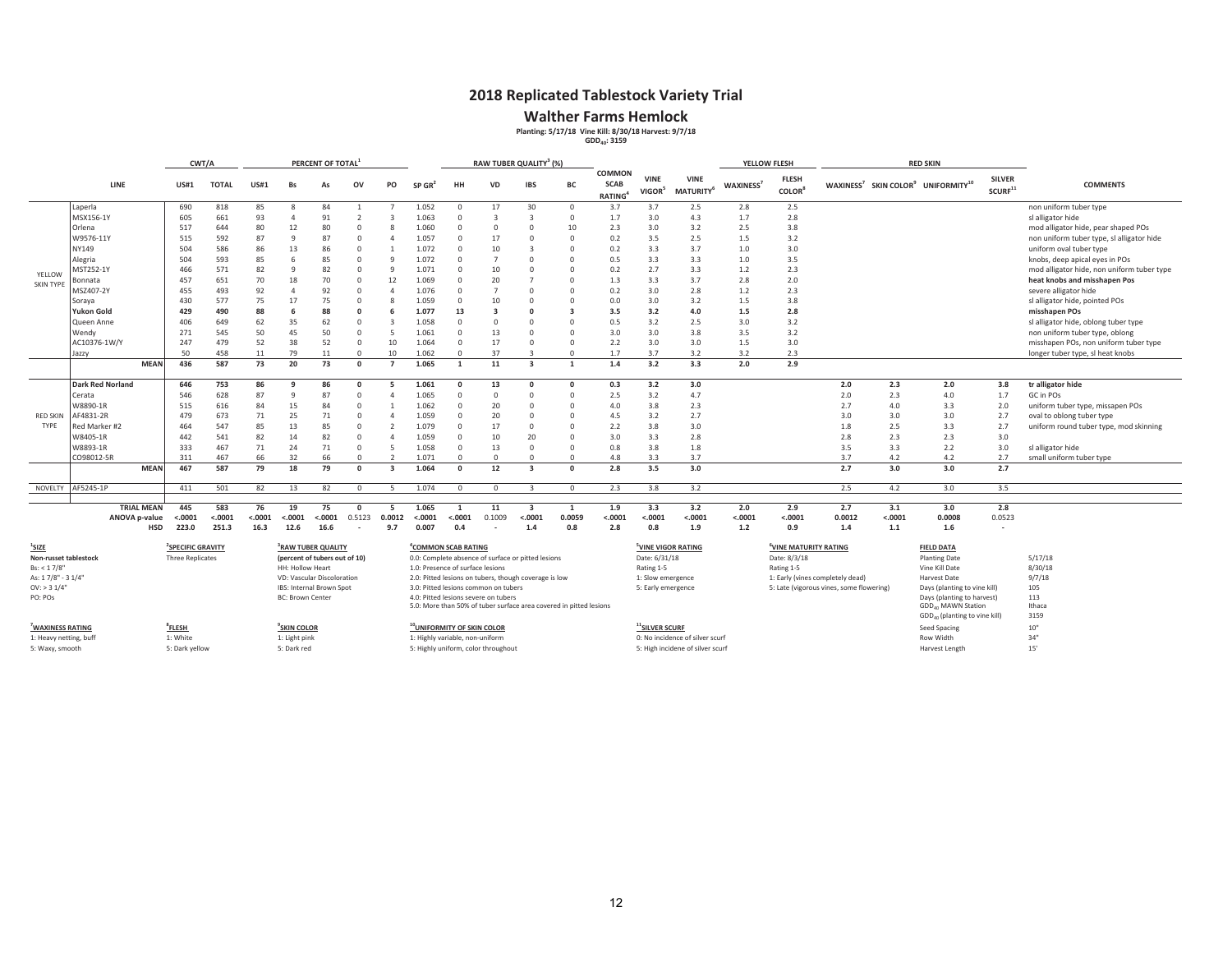### **2018 Tablestock Variety Trial**

# Walther Farms Hemlock Strip Trial<br>Planting: 5/17/18 Vine Kill: 8/30/18 Harvest: 9/7/18<br><sup>GDD<sub>40</sub>: 3159</sup>

|                        |                         |                   | CWT/A                         |              |             |                                | PERCENT OF TOTAL <sup>3</sup> |            |                          |                                        | RAW TUBER QUALITY <sup>3</sup> (%) |                                      |                                                                    |                         |                                        |                                   | YELLOW FLESH                     |                       |                                           | <b>RED SKIN</b> |     |                                                                        |                                      |                                                      |
|------------------------|-------------------------|-------------------|-------------------------------|--------------|-------------|--------------------------------|-------------------------------|------------|--------------------------|----------------------------------------|------------------------------------|--------------------------------------|--------------------------------------------------------------------|-------------------------|----------------------------------------|-----------------------------------|----------------------------------|-----------------------|-------------------------------------------|-----------------|-----|------------------------------------------------------------------------|--------------------------------------|------------------------------------------------------|
|                        | LINE                    |                   | <b>US#1</b>                   | <b>TOTAL</b> | <b>US#1</b> | Bs                             | As                            | ov         | PO                       | SP GR                                  | HH                                 | VD                                   | <b>IBS</b>                                                         | BC                      | COMMON<br><b>SCAB</b><br><b>RATING</b> | <b>VINE</b><br>VIGOR <sup>5</sup> | <b>VINE</b><br><b>MATURITY</b>   | WAXINESS <sup>7</sup> | <b>FLESH</b><br><b>COLOR</b> <sup>8</sup> |                 |     | WAXINESS <sup>7</sup> SKIN COLOR <sup>9</sup> UNIFORMITY <sup>10</sup> | <b>SILVER</b><br>SCURF <sup>11</sup> | <b>COMMENTS</b>                                      |
|                        | Actrice                 |                   | 596                           | 700          | 85          |                                | 85                            | $\Omega$   | 8                        | 1.058                                  | $\Omega$                           | 40                                   | $\Omega$                                                           | $\mathbf 0$             | 0.5                                    | 3.0                               | 2.5                              | 1.5                   | 3.0                                       |                 |     |                                                                        |                                      |                                                      |
|                        | NY149                   |                   | 568                           | 641          | 89          | $\mathbf{q}$                   | 89                            | $\Omega$   | $\overline{\phantom{a}}$ | 1.071                                  | $\Omega$                           | 30                                   | $\Omega$                                                           | $\Omega$                | 1.0                                    | 4.0                               | 4.0                              | 1.5                   | 2.0                                       |                 |     |                                                                        |                                      | skinning, tr alligator hide                          |
|                        | Alegria                 |                   | 511                           | 604          | 85          | 9                              | 85                            | $\Omega$   | 6                        | 1.072                                  | $\Omega$                           | $\Omega$                             | C                                                                  | $\Omega$                | 1.5                                    | 3.5                               | 4.0                              | 2.5                   | 3.5                                       |                 |     |                                                                        |                                      | non uniform tuber type                               |
|                        | Soraya                  |                   | 509                           | 675          | 75          | 13                             | 75                            | $\Omega$   | 12                       | 1.060                                  | $\Omega$                           | 10                                   | C                                                                  | $^{\circ}$              | 0.0                                    | 4.0                               | 4.0                              | 1.5                   | 3.0                                       |                 |     |                                                                        |                                      | tr alligator hide                                    |
|                        | <b>Yukon Gold</b>       |                   | 497                           | 548          | 91          | $\overline{\mathbf{3}}$        | 91                            | $\Omega$   |                          | 1.076                                  | 10                                 | 20                                   |                                                                    | $\Omega$                | 2.5                                    | 3.0                               | 4.0                              | 2.0                   | 2.5                                       |                 |     |                                                                        |                                      | sl alligator hide                                    |
|                        | W9576-11Y               |                   | 430                           | 542          | 79          | 13                             | 79                            | $\Omega$   | 8                        | 1.057                                  | n                                  | 20                                   | C                                                                  | $\Omega$                | 1.0                                    | 3.5                               | 2.5                              |                       | $\sim$                                    |                 |     |                                                                        |                                      |                                                      |
|                        | MST252-1Y               |                   | 411                           | 520          | 79          | 11                             | 79                            | $\Omega$   | 10                       | 1.071                                  | $\Omega$                           | 30                                   |                                                                    | $^{\circ}$              | 0.5                                    | 2.0                               | 4.0                              | 1.5                   | 2.5                                       |                 |     |                                                                        |                                      | mod alligator hide                                   |
| YELLOW                 | CO10097-2W/Y            |                   | 383                           | 518          | 74          | 22                             | 74                            | $\Omega$   | $\Delta$                 | 1.068                                  | n                                  | 30                                   | C                                                                  | 10                      | 2.5                                    | 3.0                               | 3.5                              | 1.0                   | 3.0                                       |                 |     |                                                                        |                                      | sl alligator hide                                    |
| SKIN TYPE              | Queen Anne              |                   | 382                           | 593          | 64          | 34                             | 64                            | $\Omega$   |                          | 1.058                                  | n                                  | 10                                   | $\Omega$                                                           | $\Omega$                | 0.0                                    | 3.0                               | 2.5                              | 2.5                   | 3.0                                       |                 |     |                                                                        |                                      | sl to mod alligator hide, oval to oblong tuber shape |
|                        | Lady Terra              |                   | 360                           | 527          | 68          | 29                             | 68                            | $\Omega$   | 3                        | 1.081                                  | $\Omega$                           | 20                                   | 10                                                                 | $\Omega$                | 3.5                                    | 3.5                               | 4.0                              | 1.0                   | 2.0                                       |                 |     |                                                                        |                                      | sl alligator hide, poor general appearance           |
|                        | Wendy                   |                   | 339                           | 609          | 56          | 42                             | 56                            | $\Omega$   | $\overline{2}$           | 1.064                                  | $\Omega$                           | 10                                   | $\Omega$                                                           | $\Omega$                | 4.0                                    | 3.0                               | 4.0                              | 2.0                   | 2.5                                       |                 |     |                                                                        |                                      | long to oblong tuber type                            |
|                        | CO10064-1W/Y            |                   | 272                           | 433          | 63          | 27                             | 63                            | $\Omega$   | 10                       | 1.082                                  | $\Omega$                           | 20                                   | 30                                                                 | $\Omega$                | 2.0                                    | 3.5                               | 4.5                              | 1.0                   | $4.0$                                     |                 |     |                                                                        |                                      |                                                      |
|                        | Lady Claire             |                   | 271                           | 462          | 59          | 32                             | 59                            | $\Omega$   | 9                        | 1.083                                  | $\Omega$                           | $\Omega$                             | $\Omega$                                                           | $\Omega$                | 3.0                                    | 3.0                               | 3.0                              | 1.0                   | 2.5                                       |                 |     |                                                                        |                                      | some pointed tubers                                  |
|                        | CO10098-4W/Y            |                   | 228                           | 449          | 51          | 49                             | 51                            | $\Omega$   | $\Omega$                 | 1.083                                  | $\Omega$                           | $\Omega$                             | 10                                                                 | $\Omega$                | 5.0                                    | 4.0                               | 3.0                              | 1.5                   | 3.0                                       |                 |     |                                                                        |                                      | small uniform tuber tupe                             |
|                        | Rock                    |                   | 218                           | 442          | 49          | 51                             | 49                            | $\Omega$   | $\Omega$                 | 1.077                                  | $\Omega$                           | $\Omega$                             | 50                                                                 | $\Omega$                | 4.0                                    | 3.0                               | 5.0                              | 3.0                   | 2.5                                       |                 |     |                                                                        |                                      | non uniform tuber type                               |
|                        | Lady Anna               |                   | 193                           | 415          | 46          | 51                             | 46                            | $\Omega$   | 3                        | 1.077                                  | n                                  | 40                                   | $\Omega$                                                           | $^{\circ}$              | 3.5                                    | 3.0                               | 4.0                              | 2.0                   | 3.0                                       |                 |     |                                                                        |                                      | long to oblong tuber type                            |
|                        | CO10098-5W/Y            |                   | 77                            | 316          | 24          | 69                             | 24                            | $\Omega$   | $\overline{7}$           | 1.084                                  | $\Omega$                           | $\Omega$                             | $\Omega$                                                           | $\Omega$                | 5.0                                    | 3.5                               | 2.5                              | 1.0                   | 5.0                                       |                 |     |                                                                        |                                      |                                                      |
|                        |                         | <b>MEAN</b>       | 385                           | 542          | 70          | 25                             | 70                            | $\Omega$   | 5                        | 1.071                                  | $\mathbf{1}$                       | 18                                   | 6                                                                  | $\overline{\mathbf{1}}$ | 2.2                                    | 3.3                               | 3.7                              | 1.7                   | 2.8                                       |                 |     |                                                                        |                                      |                                                      |
|                        | <b>Dark Red Norland</b> |                   | 440                           | 514          | 86          | 7                              | 86                            | $\Omega$   |                          | 1.062                                  | $\mathbf{0}$                       | 20                                   | $\Omega$                                                           | $\Omega$                | 1.0                                    | 3.0                               | 2.0                              |                       |                                           | 2.5             | 3.0 | 3.0                                                                    | 3.0                                  | mod alligator hide                                   |
| <b>RED SKIN</b>        | QSNDSU07-4R             |                   | 438                           | 544          | 81          | 10                             | 81                            | $\Omega$   | q                        | 1.060                                  | $\Omega$                           | 20                                   | 90                                                                 | $\Omega$                | 4.0                                    | 3.5                               | 2.5                              |                       |                                           | 2.0             | 2.5 | 3.0                                                                    | 2.5                                  | bronzed foliage                                      |
| TYPE                   | AF4831-2R               |                   | 397                           | 533          | 74          | 22                             | 74                            | $\Omega$   | $\overline{4}$           | 1.059                                  | $\Omega$                           | 30                                   | 10                                                                 | $\Omega$                | 4.0                                    | 3.0                               | 2.0                              |                       |                                           | 3.0             | 2.5 | 3.0                                                                    | 3.0                                  | oval tuber type                                      |
|                        | Red Marker #2           |                   | 324                           | 442          | 73          | 22                             | 73                            | $\Omega$   | 5                        | 1.079                                  | $\Omega$                           | $\Omega$                             | $\Omega$                                                           | $\Omega$                | 3.0                                    | 3.5                               | 3.5                              |                       |                                           | 2.5             | 2.5 | 2.0                                                                    | 4.0                                  |                                                      |
|                        | CO98012-5R              |                   | 284                           | 469          | 60          | 40                             | 60                            | $\Omega$   | $\Omega$                 | 1.070                                  | $\Omega$                           | $\Omega$                             | $\Omega$                                                           | $\Omega$                | 5.0                                    | 3.5                               | 4.0                              |                       |                                           | 3.5             | 4.5 | 4.0                                                                    | 3.5                                  |                                                      |
|                        |                         | <b>MEAN</b>       | 377                           | 500          | 75          | 20                             | 75                            | $\Omega$   | 5                        | 1.066                                  | $\mathbf{0}$                       | 14                                   | 20                                                                 | $\mathbf 0$             | 3.4                                    | 3.3                               | 2.8                              |                       |                                           | 2.7             | 3.0 | 3.0                                                                    | 3.2                                  |                                                      |
|                        | NOVELTY MSX324-1P       |                   | 446                           | 528          | 84          | 12                             | 84                            | $^{\circ}$ | $\overline{4}$           | 1.073                                  | $\Omega$                           | $\Omega$                             | 10                                                                 | $^{\circ}$              | 0.5                                    | 3.0                               | 2.0                              |                       |                                           | 3.0             | 4.0 | 2.0                                                                    | 3.5                                  |                                                      |
|                        |                         | <b>TRIAL MEAN</b> | 386                           | 532          | 71          | 23                             | 71                            | $\Omega$   | - 5                      | 1.070                                  | $\Omega$                           | 16                                   | 10                                                                 | $\Omega$                | 3.0                                    | 3.3                               | 3.3                              | 1.7                   | 2.9                                       | 2.8             | 3.2 | 2.8                                                                    | 3.3                                  |                                                      |
|                        |                         |                   |                               |              |             |                                |                               |            |                          |                                        |                                    |                                      |                                                                    |                         |                                        |                                   |                                  |                       |                                           |                 |     |                                                                        |                                      |                                                      |
| $^{1}$ SIZE            |                         |                   | <sup>2</sup> SPECIFIC GRAVITY |              |             | <sup>3</sup> RAW TUBER QUALITY |                               |            |                          | <sup>4</sup> COMMON SCAB RATING        |                                    |                                      |                                                                    |                         |                                        |                                   | <sup>5</sup> VINE VIGOR RATING   |                       | <sup>6</sup> VINE MATURITY RATING         |                 |     | <b>FIELD DATA</b>                                                      |                                      |                                                      |
| Non-russet tablestock  |                         |                   | Data not replicated           |              |             | (percent of tubers out of 10)  |                               |            |                          |                                        |                                    |                                      | 0.0: Complete absence of surface or pitted lesions                 |                         |                                        | Date: 6/31/18                     |                                  |                       | Date: 8/3/18                              |                 |     | <b>Planting Date</b>                                                   |                                      | 5/17/18                                              |
| Bs: < 1.7/8"           |                         |                   |                               |              |             | <b>HH: Hollow Heart</b>        |                               |            |                          | 1.0: Presence of surface lesions       |                                    |                                      |                                                                    |                         |                                        | Rating 1-5                        |                                  |                       | Rating 1-5                                |                 |     | Vine Kill Date                                                         |                                      | 8/30/18                                              |
| As: 17/8" - 3 1/4"     |                         |                   |                               |              |             | VD: Vascular Discoloration     |                               |            |                          |                                        |                                    |                                      | 2.0: Pitted lesions on tubers, though coverage is low              |                         |                                        | 1: Slow emergence                 |                                  |                       | 1: Early (vines completely dead)          |                 |     | Harvest Date                                                           |                                      | 9/7/18                                               |
| $OV:$ > 3 $1/4"$       |                         |                   |                               |              |             | IBS: Internal Brown Spot       |                               |            |                          |                                        |                                    | 3.0: Pitted lesions common on tubers |                                                                    |                         |                                        | 5: Early emergence                |                                  |                       | 5: Late (vigorous vines, some flowering)  |                 |     | Days (planting to vine kill)                                           |                                      | 105                                                  |
| PO: Pickouts           |                         |                   |                               |              |             | <b>BC: Brown Center</b>        |                               |            |                          |                                        |                                    | 4.0: Pitted lesions severe on tubers |                                                                    |                         |                                        |                                   |                                  |                       |                                           |                 |     | Days (planting to harvest)                                             |                                      | 113                                                  |
|                        |                         |                   |                               |              |             |                                |                               |            |                          |                                        |                                    |                                      | 5.0: More than 50% of tuber surface area covered in pitted lesions |                         |                                        |                                   |                                  |                       |                                           |                 |     | GDD <sub>40</sub> MAWN Station                                         |                                      | Ithaca                                               |
|                        |                         |                   |                               |              |             |                                |                               |            |                          |                                        |                                    |                                      |                                                                    |                         |                                        |                                   |                                  |                       |                                           |                 |     | GDD <sub>40</sub> (planting to vine kill)                              |                                      | 3159                                                 |
| WAXINESS RATING        |                         |                   | <sup>8</sup> FLESH            |              |             | <sup>9</sup> SKIN COLOR        |                               |            |                          | <sup>10</sup> UNIFORMITY OF SKIN COLOR |                                    |                                      |                                                                    |                         |                                        | <sup>11</sup> SILVER SCURF        |                                  |                       |                                           |                 |     | Seed Spacing                                                           |                                      | $10"$                                                |
| 1: Heavy netting, buff |                         |                   | 1: White                      |              |             | 1: Light pink                  |                               |            |                          | 1: Highly variable, non-uniform        |                                    |                                      |                                                                    |                         |                                        |                                   | 0: No incidence of silver scurf  |                       |                                           |                 |     | <b>Row Width</b>                                                       |                                      | 34"                                                  |
| 5: Waxy, smooth        |                         |                   | 5: Dark yellow                |              |             | 5: Dark red                    |                               |            |                          |                                        |                                    | 5: Highly uniform, color throughout  |                                                                    |                         |                                        |                                   | 5: High incidene of silver scurf |                       |                                           |                 |     | Harvest Length                                                         |                                      | 15'                                                  |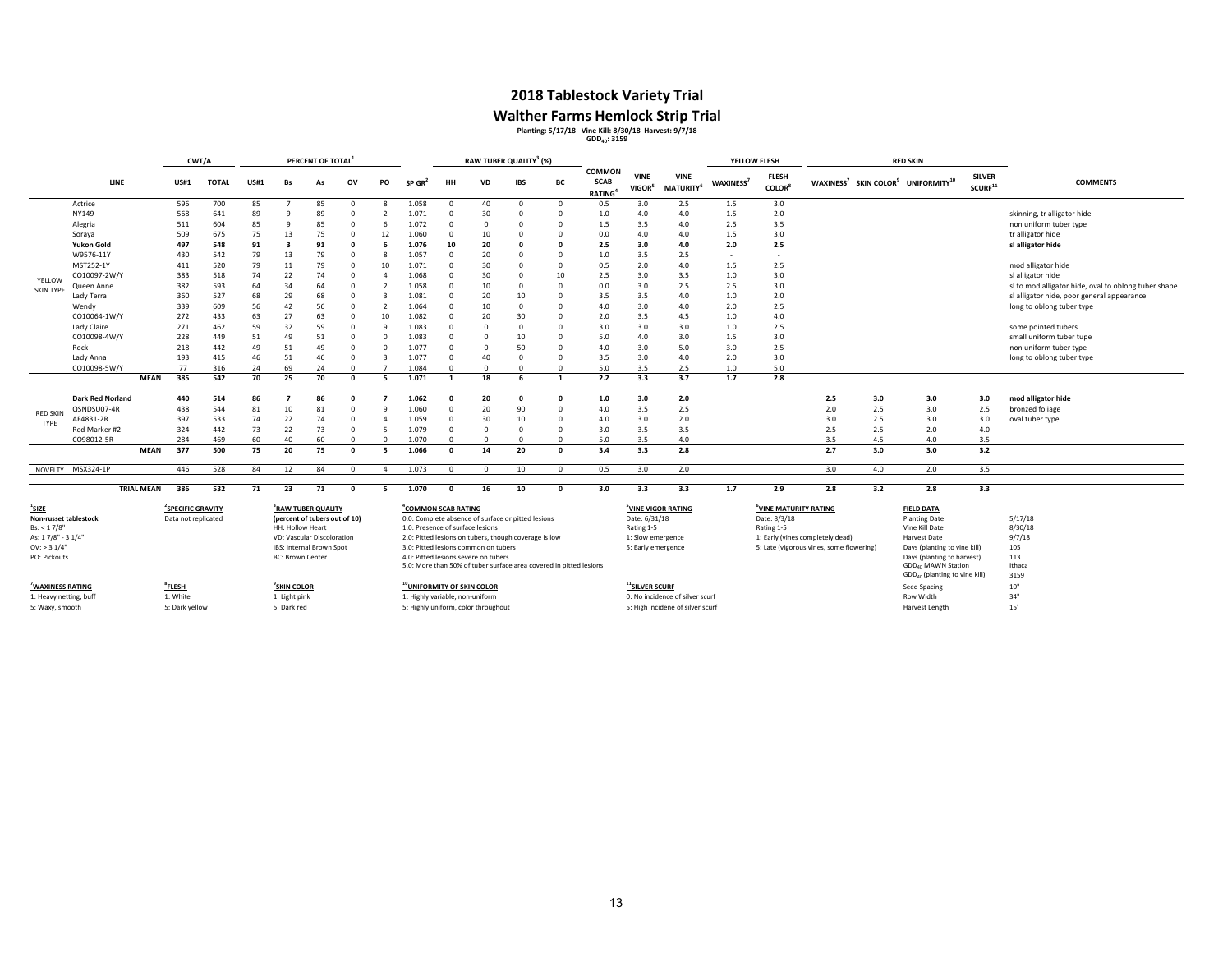**Wilk Farms**

**Planting: 5/23/18 Vine Kill: 9/22/18 Harvest: 10/24/18**

**GDD40: 3150**

|                                                                                               |                                                                                                                                     |                   | CWT/A                         |                            |             |                     | PERCENT OF TOTAL               |                                          |                          |                                  | RAW TUBER QUALITY <sup>4</sup> (%) |                                                                    | YELLOW FLESH         |                        | <b>RED SKIN</b>                        |                                   |                                             |                       |                                           |                                  |     |                                                                        |                                      |                                                     |
|-----------------------------------------------------------------------------------------------|-------------------------------------------------------------------------------------------------------------------------------------|-------------------|-------------------------------|----------------------------|-------------|---------------------|--------------------------------|------------------------------------------|--------------------------|----------------------------------|------------------------------------|--------------------------------------------------------------------|----------------------|------------------------|----------------------------------------|-----------------------------------|---------------------------------------------|-----------------------|-------------------------------------------|----------------------------------|-----|------------------------------------------------------------------------|--------------------------------------|-----------------------------------------------------|
|                                                                                               | <b>LINE</b>                                                                                                                         |                   | <b>US#1</b>                   | <b>TOTAL</b>               | <b>US#1</b> | Bs                  | As                             | ov                                       | PO                       | $SP$ GR <sup>2</sup>             | HH                                 | <b>VD</b>                                                          | <b>IBS</b>           | BC                     | COMMON<br><b>SCAB</b><br><b>RATING</b> | <b>VINE</b><br>VIGOR <sup>7</sup> | <b>VINE</b><br><b>MATURITY</b> <sup>8</sup> | WAXINESS <sup>7</sup> | <b>FLESH</b><br><b>COLOR</b> <sup>8</sup> |                                  |     | WAXINESS <sup>7</sup> SKIN COLOR <sup>9</sup> UNIFORMITY <sup>10</sup> | <b>SILVER</b><br>SCURF <sup>11</sup> | <b>COMMENTS</b>                                     |
|                                                                                               | Laperla                                                                                                                             |                   | 448                           | 499                        | 89          | 9                   | 85                             | $\overline{4}$                           |                          | 1.060                            | $\circ$                            | 10                                                                 | $\circ$              | $\mathbf{0}$           | 2.0                                    | 4.0                               | 3.0                                         | 3.0                   | 1.5                                       |                                  |     |                                                                        |                                      | tuber breakdown                                     |
|                                                                                               | Alegria                                                                                                                             |                   | 381                           | 445                        | 86          | $\Delta$            | 82                             | $\Lambda$                                | 10                       | 1.076                            | $\overline{0}$                     | 20                                                                 | $\Omega$             | $\Omega$               | 1.5                                    | 4.5                               | 5.0                                         | 1.0                   | 1.5                                       |                                  |     |                                                                        |                                      | rough netted skin, poor tuber shape                 |
|                                                                                               | NY149                                                                                                                               |                   | 336                           | 388                        | 86          | 13                  | 86                             | $\Omega$                                 |                          | 1.078                            | $\Omega$                           | 10                                                                 | $\Omega$             | $\Omega$               | 0.0                                    | 4.5                               | 4.0                                         | 0.5                   | 3.0                                       |                                  |     |                                                                        |                                      | mod alligator hide                                  |
|                                                                                               | Wendy                                                                                                                               |                   | 312                           | 415                        | 75          | 20                  | 75                             | $\Omega$                                 | 5                        | 1.067                            | $\Omega$                           | $\Omega$                                                           | $\Omega$             | $\Omega$               | 1.0                                    | 5.0                               | 4.0                                         | 1.5                   | 4.0                                       |                                  |     |                                                                        |                                      | pointed tubers in POs                               |
|                                                                                               | Queen Anne                                                                                                                          |                   | 308                           | 407                        | 76          | 23                  | 76                             | $\Omega$                                 | $\overline{1}$           | i.                               | $\Omega$                           | 10                                                                 | $\Omega$             | $\Omega$               | 0.5                                    | 4.5                               | 4.0                                         | 4.0                   | 3.0                                       |                                  |     |                                                                        |                                      |                                                     |
| YELLOW                                                                                        | Orlena                                                                                                                              |                   | 300                           | 364                        | 82          | 6                   | 82                             | $\Omega$                                 | 12                       | 1.063                            | $\Omega$                           | 30                                                                 | $\Omega$             | $\Omega$               | 2.0                                    | 4.0                               | 2.0                                         | 4.0                   | 4.0                                       |                                  |     |                                                                        |                                      | large scab lesions                                  |
| <b>SKIN TYPE</b>                                                                              | W9576-11Y                                                                                                                           |                   | 256                           | 341                        | 75          | 17                  | 75                             | $\Omega$                                 | 8                        | 1.065                            | $\Omega$                           | 10                                                                 | $\Omega$             | $\Omega$               | 0.0                                    | 3.5                               | 3.0                                         | 2.0                   | 2.5                                       |                                  |     |                                                                        |                                      | sl alligator hide                                   |
|                                                                                               | Soraya                                                                                                                              |                   | 243                           | 315                        | 77          | 21                  | 77                             | $\Omega$                                 | $\overline{2}$           | 1.067                            | $\Omega$                           | 40                                                                 | $\Omega$             | $\Omega$               | 0.5                                    | 4.5                               | 2.0                                         | 4.0                   | 3.5                                       |                                  |     |                                                                        |                                      | misshapen tubers in POs, bright appearance          |
|                                                                                               | Yukon Gold                                                                                                                          |                   | 226                           | 292                        | 77          | 14                  | 77                             | $\Omega$                                 | q                        |                                  | $\Omega$                           | 0                                                                  |                      | $\Omega$               | 3.0                                    | 4.5                               | 3.0                                         | 2.0                   | 3.0                                       |                                  |     |                                                                        |                                      | poor tuber type, misshapen                          |
|                                                                                               | MST252-1Y                                                                                                                           |                   | 212                           | 283                        | 75          | 17                  | 75                             | $\Omega$                                 | 8                        | 1.073                            | $\Omega$                           | 10                                                                 | $\Omega$             | $\Omega$               | 0.5                                    | 4.5                               | 4.0                                         | 2.5                   | 1.5                                       |                                  |     |                                                                        |                                      | tr alligator hide                                   |
|                                                                                               | Bonnata                                                                                                                             |                   | 152                           | 243                        | 63          | 21                  | 63                             | $\Omega$                                 | 16                       | 1.072                            | 10                                 | 10                                                                 | $\Omega$             | $\Omega$               | 2.0                                    | 3.5                               | 4.0                                         | 3.0                   | 1.5                                       |                                  |     |                                                                        |                                      | misshapen tubers in POs                             |
|                                                                                               | azzy                                                                                                                                |                   | 48                            | 265                        | 18          | 55                  | 18                             | $\Omega$                                 | 27                       | 1.071                            | $\Omega$                           | 20                                                                 | $\Omega$             | $\Omega$               | 1.5                                    | 3.0                               | 3.0                                         | 2.0                   | 2.0                                       |                                  |     |                                                                        |                                      | A. alternaria observed during vigor rating          |
|                                                                                               |                                                                                                                                     | <b>MEAN</b>       | 268                           | 355                        | 73          | 18                  | 73                             | $\overline{1}$                           | 8                        | 1.069                            | <sup>1</sup>                       | 14                                                                 | $\circ$              | $\circ$                | 1.2                                    | 4.2                               | 3.4                                         | 2.5                   | 2.6                                       |                                  |     |                                                                        |                                      |                                                     |
|                                                                                               |                                                                                                                                     |                   |                               |                            |             |                     |                                |                                          |                          |                                  |                                    |                                                                    |                      |                        |                                        |                                   |                                             |                       |                                           |                                  |     |                                                                        |                                      |                                                     |
|                                                                                               | Cerata                                                                                                                              |                   | 521                           | 577                        | 90          | $\overline{4}$      | 83                             |                                          | 6                        | 1.068                            | $\overline{0}$                     | $\mathbf{0}$                                                       | $\overline{0}$       | $^{\circ}$             | 0.5                                    | 5.0                               | 4.0                                         |                       |                                           | 2.0                              | 3.0 | 4.0                                                                    | 2.0                                  | mod skin flaking                                    |
|                                                                                               | W8405-1R                                                                                                                            |                   | 460                           | 542                        | 85          | 9                   | 85                             | $\Omega$                                 | 6                        | 1.066                            | $\overline{0}$                     | 10                                                                 | 10                   | $\Omega$               | 0.0                                    | 5.0                               | 3.0                                         |                       |                                           | 3.5                              | 3.0 | 3.0                                                                    | 1.0                                  | larger tuber size profile                           |
| <b>RED SKIN</b>                                                                               | Red Marker #2                                                                                                                       |                   | 414                           | 495                        | 84          | $\overline{7}$      | 84                             | $\Omega$                                 | 9                        | 1.071                            | $\circ$                            | $\mathbf{0}$                                                       | $\Omega$             | $^{\circ}$             | 0.0                                    | 4.5                               | 4.0                                         |                       |                                           | 2.5                              | 2.5 | 3.0                                                                    | 1.0                                  | sl GC, misshapen tubers in POs, sl surface cracking |
| TYPE                                                                                          | AF4831-2R                                                                                                                           |                   | 400                           | 470                        | 85          | 14                  | 85                             | $\Omega$                                 | $\mathbf{1}$             | 1.064                            | $\Omega$                           | $\Omega$                                                           | $\Omega$             | $\Omega$               | 1.5                                    | 5.0                               | 4.0                                         |                       |                                           | 3.5                              | 3.0 | 3.0                                                                    | 0.5                                  | 10 percent of tubers with severe scab lesions       |
|                                                                                               | W8890-1R                                                                                                                            |                   | 350                           | 427                        | 82          | 15                  | 82                             | $\Omega$                                 | $\overline{\mathbf{3}}$  | 1.067                            | $\overline{0}$                     | 30                                                                 | $\Omega$             | $\Omega$               | 1.5                                    | 3.5                               | 3.0                                         |                       |                                           | 2.5                              | 3.0 | 3.0                                                                    | 1.0                                  |                                                     |
|                                                                                               | <b>Dark Red Norland</b>                                                                                                             |                   | 350                           | 383                        | 91          | 9                   | 91                             | $\Omega$                                 | $\Omega$                 | 1.060                            | $\mathbf 0$                        | 10                                                                 | n                    | $\Omega$               | 0.0                                    | 5.0                               | 3.0                                         |                       |                                           | 3.0                              | 3.5 | 2.5                                                                    | 1.5                                  |                                                     |
|                                                                                               | CO98012-5R                                                                                                                          |                   | 337                           | 411                        | 82          | 15                  | 82                             | $\Omega$                                 |                          | 1.073                            | $\Omega$                           | 20                                                                 | $\Omega$             | $\Omega$               | 0.5                                    | 4.5                               | 4.0                                         |                       |                                           | 3.5                              | 3.5 | 3.5                                                                    | 2.0                                  |                                                     |
|                                                                                               |                                                                                                                                     | <b>MEAN</b>       | 405                           | 472                        | 86          | 10                  | 85                             | $\overline{1}$                           | $\overline{4}$           | 1.067                            | $\Omega$                           | 10                                                                 | $\mathbf{1}$         | $\Omega$               | 0.6                                    | 4.6                               | 3.6                                         |                       |                                           | 2.9                              | 3.1 | 3.1                                                                    | 1.3                                  |                                                     |
|                                                                                               |                                                                                                                                     |                   |                               |                            |             |                     |                                |                                          |                          |                                  |                                    |                                                                    |                      |                        |                                        |                                   |                                             |                       |                                           |                                  |     |                                                                        |                                      |                                                     |
|                                                                                               | MSY111-1                                                                                                                            |                   | 465                           | 508                        | 92<br>94    | 3<br>$\overline{2}$ | 86<br>86                       |                                          | 5<br>$\Delta$            | 1.065<br>1.068                   | $\circ$<br>$\Omega$                | $\circ$<br>$\Omega$                                                | $\Omega$             | $^{\circ}$<br>$\Omega$ | 1.5                                    | 3.0                               | 4.0                                         |                       |                                           |                                  |     |                                                                        |                                      | tr GC                                               |
| ROUND                                                                                         | Reba                                                                                                                                |                   | 408                           | 431                        |             | $\overline{7}$      |                                | $\Omega$                                 | $\overline{\phantom{a}}$ |                                  | $\Omega$                           |                                                                    | $\Omega$             | $\Omega$               | 0.0                                    | 4.0                               | 4.0                                         |                       |                                           |                                  |     |                                                                        |                                      | variable skin color and finish                      |
| WHITE                                                                                         | AF4138-8                                                                                                                            |                   | 331                           | 365                        | 91<br>87    | $\overline{3}$      | 91<br>87                       | $\Omega$                                 |                          | 1.066                            |                                    | 20                                                                 | $\Omega$             |                        | 0.0                                    | 3.0                               | 3.0                                         |                       |                                           |                                  |     |                                                                        |                                      |                                                     |
| TYPE                                                                                          | MSX497-6                                                                                                                            |                   | 268                           | 310                        |             |                     |                                |                                          | 10                       | 1.067                            | $\overline{0}$                     | $\mathbf{0}$                                                       |                      | $\Omega$               | 2.5                                    | 3.0                               | 3.0                                         |                       |                                           |                                  |     |                                                                        |                                      | early blight observed during vigor rating           |
|                                                                                               | Onaway                                                                                                                              |                   | 222                           | 319                        | 70          | 10                  | 68                             | $\overline{2}$                           | 20                       | 1.073                            | $\Omega$                           | 20                                                                 | n                    | $\Omega$               | 0.0                                    | 4.5                               | 3.0                                         |                       |                                           |                                  |     |                                                                        |                                      |                                                     |
|                                                                                               | Vadine                                                                                                                              |                   | 190                           | 266                        | 72          | 27<br>q             | 72<br>86                       | $\circ$<br>$\Omega$                      | $\overline{1}$           | 1.061<br>1.065                   | $\circ$                            | $\Omega$<br>50                                                     | $\Omega$<br>$\Omega$ | $\Omega$<br>$\Omega$   | 1.0<br>0.5                             | 3.5                               | 1.0                                         |                       |                                           |                                  |     |                                                                        |                                      | bright skin color                                   |
|                                                                                               | AF5280-5                                                                                                                            | <b>MEAN</b>       | 342<br>314                    | 399<br>367                 | 86<br>84    | 9                   | 82                             |                                          |                          | 1.067                            | $\overline{0}$<br>$\Omega$         | $\overline{7}$                                                     | $\Omega$             | $\Omega$               | 0.8                                    | 3.5<br>3.5                        | 3.0<br>3.0                                  |                       |                                           |                                  |     |                                                                        |                                      | sl skinning                                         |
|                                                                                               |                                                                                                                                     |                   |                               |                            |             |                     |                                |                                          |                          |                                  |                                    |                                                                    |                      |                        |                                        |                                   |                                             |                       |                                           |                                  |     |                                                                        |                                      |                                                     |
|                                                                                               | MSW148-1P                                                                                                                           |                   | 341                           | 436                        | 78          | 18                  | 78                             | $\Omega$                                 | $\Delta$                 | 1.082                            | $\overline{0}$                     | $\Omega$                                                           | $\Omega$             | $\Omega$               | 1.0                                    | 4.0                               | 4.0                                         |                       |                                           | 1.5                              | 3.0 | 2.5                                                                    | 1.5                                  | mod skinning                                        |
| <b>NOVELTY</b>                                                                                | AF5245-1P                                                                                                                           |                   | 291                           | 333                        | 87          | 11                  | 87                             | $\Omega$                                 | $\overline{2}$           | 1.077                            | $\overline{0}$                     | 20                                                                 | $\Omega$             | $^{\circ}$             | 0.0                                    | 3.5                               | 2.0                                         |                       |                                           | 4.0                              | 4.0 | 3.0                                                                    | 2.0                                  | sl surface cracking                                 |
| TYPE                                                                                          | <b>MSV235-2PY</b>                                                                                                                   |                   | 203                           | 375                        | 54          | 45                  | 54                             | $\Omega$                                 | $\mathbf{1}$             | 1.079                            | $\overline{0}$                     | $\mathbf 0$                                                        | $\Omega$             | $^{\circ}$             | 0.0                                    | 3.5                               | 1.0                                         |                       |                                           | 2.5                              | 4.5 | 4.0                                                                    | 3.0                                  |                                                     |
|                                                                                               | MSX324-1P                                                                                                                           |                   | 180                           | 230                        | 78          | 16                  | 78                             | $\Omega$                                 | 6                        | 1.076                            | $\Omega$                           | $\Omega$                                                           | $\Omega$             | $\Omega$               | 0.5                                    | 3.5                               | 3.0                                         |                       |                                           | 3.0                              | 4.0 | 4.0                                                                    | 2.5                                  | nice skin color                                     |
|                                                                                               |                                                                                                                                     | <b>MEAN</b>       | 254                           | 344                        | 74          | 23                  | 74                             | $\Omega$                                 | $\mathbf{R}$             | 1.078                            | $\overline{0}$                     | 5                                                                  | $\overline{0}$       | $\Omega$               | 0.4                                    | 3.6                               | 2.5                                         |                       |                                           | 2.8                              | 3.9 | 3.4                                                                    | 2.3                                  |                                                     |
|                                                                                               |                                                                                                                                     | <b>TRIAL MEAN</b> | 309                           | 384                        | 79          | 15                  | 78                             | 1                                        | 6                        | 1.069                            | $\mathbf{0}$                       | 10                                                                 | $\Omega$             | $\mathbf 0$            | 0.9                                    | 4.1                               | 3.2                                         | 2.5                   | 2.6                                       | 2.9                              | 3.4 | 3.2                                                                    | 1.6                                  |                                                     |
|                                                                                               |                                                                                                                                     |                   |                               |                            |             |                     |                                |                                          |                          |                                  |                                    |                                                                    |                      |                        |                                        |                                   |                                             |                       |                                           |                                  |     |                                                                        |                                      |                                                     |
| $1$ SIZE                                                                                      |                                                                                                                                     |                   | <sup>2</sup> SPECIFIC GRAVITY |                            |             |                     | <sup>3</sup> RAW TUBER QUALITY |                                          |                          | <sup>4</sup> COMMON SCAB RATING  |                                    |                                                                    |                      |                        |                                        |                                   | <sup>5</sup> VINE VIGOR RATING              |                       | <sup>6</sup> VINE MATURITY RATING         |                                  |     | <b>FIELD DATA</b>                                                      |                                      |                                                     |
|                                                                                               | Non-russet tablestock                                                                                                               |                   | Data not replicated           |                            |             |                     | (percent of tubers out of 10)  |                                          |                          |                                  |                                    | 0.0: Complete absence of surface or pitted lesions                 |                      |                        |                                        | Date: 7/12/18                     |                                             |                       | Date: 8/23/18                             |                                  |     | <b>Planting Date</b>                                                   |                                      | 5/23/18                                             |
| Bs: < 1.7/8"                                                                                  |                                                                                                                                     |                   |                               |                            |             | HH: Hollow Heart    |                                |                                          |                          | 1.0: Presence of surface lesions |                                    |                                                                    |                      |                        |                                        | Rating 1-5                        |                                             |                       | Rating 1-5                                |                                  |     | Vine Kill Date                                                         |                                      | 9/22/18                                             |
| As: 17/8" - 31/4"<br>$OV:$ > 3 $1/4"$                                                         |                                                                                                                                     |                   |                               |                            |             |                     | VD: Vascular Discoloration     |                                          |                          |                                  |                                    | 2.0: Pitted lesions on tubers, though coverage is low              |                      |                        |                                        | 1: Slow emergence                 |                                             |                       |                                           | 1: Early (vines completely dead) |     | <b>Harvest Date</b>                                                    |                                      | 10/24/18<br>122                                     |
|                                                                                               | IBS: Internal Brown Spot<br>3.0: Pitted lesions common on tubers<br><b>BC: Brown Center</b><br>4.0: Pitted lesions severe on tubers |                   |                               | 5: Early emergence         |             |                     |                                | 5: Late (vigorous vines, some flowering) |                          | Days (planting to vine kill)     |                                    | 154                                                                |                      |                        |                                        |                                   |                                             |                       |                                           |                                  |     |                                                                        |                                      |                                                     |
| PO: POs                                                                                       |                                                                                                                                     |                   |                               |                            |             |                     |                                |                                          |                          |                                  |                                    | 5.0: More than 50% of tuber surface area covered in pitted lesions |                      |                        |                                        |                                   |                                             |                       |                                           |                                  |     | Days (planting to harvest)<br>GDD <sub>40</sub> MAWN Station           |                                      | Hawks                                               |
|                                                                                               |                                                                                                                                     |                   |                               |                            |             |                     |                                |                                          |                          |                                  |                                    |                                                                    |                      |                        |                                        |                                   |                                             |                       |                                           |                                  |     | GDD <sub>40</sub> (planting to vine kill)                              |                                      | 3150                                                |
| <sup>10</sup> UNIFORMITY OF SKIN COLOR<br>WAXINESS RATING<br><b>FLESH COLOR</b><br>SKIN COLOR |                                                                                                                                     |                   |                               | <sup>11</sup> SILVER SCURF |             |                     |                                |                                          |                          | Seed Spacing                     |                                    | 10"                                                                |                      |                        |                                        |                                   |                                             |                       |                                           |                                  |     |                                                                        |                                      |                                                     |
| 1: Heavy netting, buff                                                                        |                                                                                                                                     |                   | 1: White                      |                            |             | 1: Light pink       |                                |                                          |                          | 1: Highly variable, non-uniform  |                                    |                                                                    |                      |                        |                                        |                                   | 0: No incidence of silver scurf             |                       |                                           |                                  |     | Row Width                                                              |                                      | 34"                                                 |
| 5: Waxy, smooth                                                                               |                                                                                                                                     |                   | 5: Dark vellow                |                            |             | 5: Dark red         |                                |                                          |                          |                                  |                                    | 5: Highly uniform, color throughout                                |                      |                        |                                        |                                   | 5: High incidence of silver scurf           |                       |                                           |                                  |     | Harvest Length                                                         |                                      | 23'                                                 |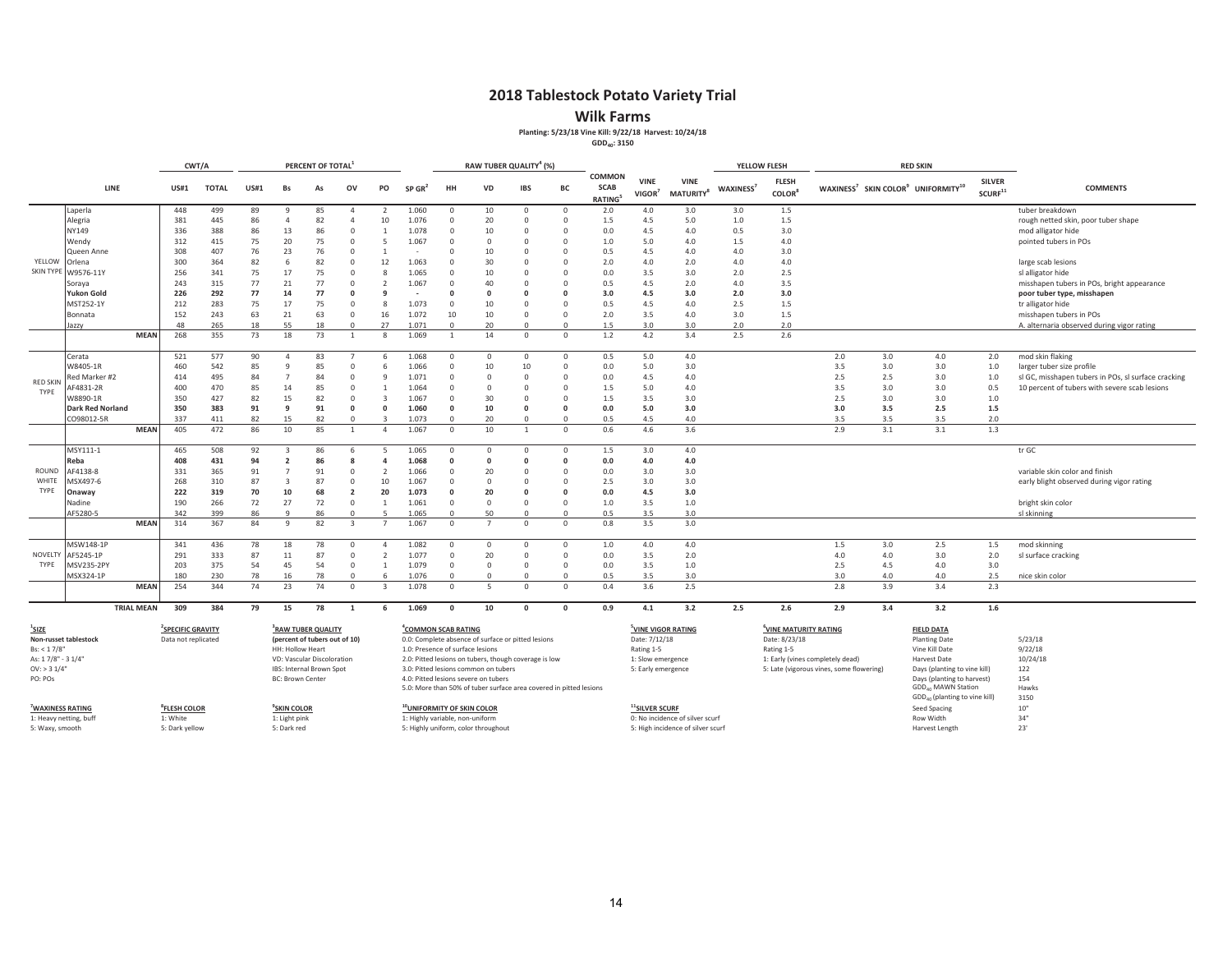# **2018 Yellow Flesh Variety Descriptions**

| <b>Entry</b>       | <b>Pedigree</b>                   | 2018<br><b>Scab</b><br>Rating* | <b>Characteristics</b>                                                                                                                                                  |
|--------------------|-----------------------------------|--------------------------------|-------------------------------------------------------------------------------------------------------------------------------------------------------------------------|
| Actrice            | Meijer Potato                     | 0.3                            | High tuber set, resistant to leaf roll and<br>several nematode species, highest yield in<br>2018                                                                        |
| Alegria            | Norika America,<br><b>LLC</b>     | 0.6                            | High yield potential, long-oval tuber shape,<br>resistant to Ro1 Ro4 cyst nematodes, PVY,<br>and leaf roll, average yield potential, good<br>internal quality           |
| <b>Bonnata</b>     | Bernadette x<br>RZ 95-6643        | 1.5                            | Oval shaper tubers, light yellow flesh,<br>medium maturity, susceptible to vascular<br>discoloration                                                                    |
| Jazzy              | <b>Meijer Seed Potato</b><br>Ltd. | 0.7                            | Early maturity, small tuber size profile, light<br>yellow flesh, waxy skin                                                                                              |
| Jelly              | Sun Rain                          | 0.5                            | High yield potential, oblong tubers, medium<br>yellow flesh, medium to late maturity,<br>resistant to common scab, PVY, Rhizoctonia,<br>blackleg, and late blight       |
| Lady Anna          | <b>Meijer Seed Potato</b><br>Ltd. | 1.2                            | Light yellow skin with yellow flesh, oblong<br>shape, uniform, medium maturity, resistant to<br>bruising and common scab, high specific<br>gravity                      |
| <b>Lady Claire</b> | <b>Meijer Seed Potato</b><br>Ltd. | 1.0                            | Round tuber size, light yellow flesh, smaller<br>tuber size profile, some skin flaking                                                                                  |
| Lady Terra         | Meijer Seed Potato<br>Ltd.        | 1.2                            | High yield potential, uniform tubers, yellow<br>skin with yellow flesh, medium to late<br>maturity, resistant to common scab, adapted<br>to a broad range of soil types |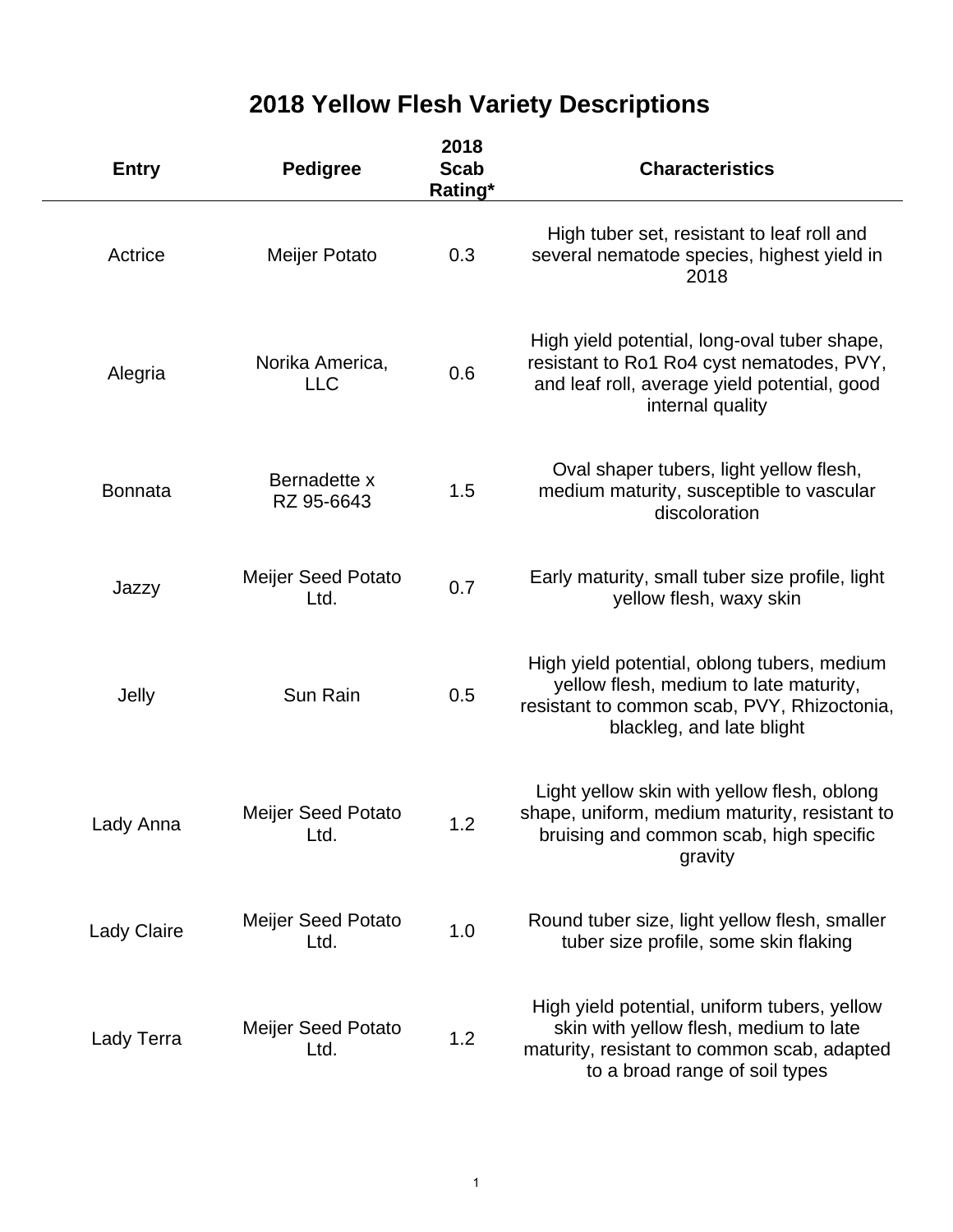## *(2018 Yellow Flesh Varieties cont.)*

| <b>Entry</b>      | <b>Pedigree</b>                                             | 2018<br><b>Scab</b><br>Rating* | <b>Characteristics</b>                                                                                                                                                                   |
|-------------------|-------------------------------------------------------------|--------------------------------|------------------------------------------------------------------------------------------------------------------------------------------------------------------------------------------|
| Laperla           | Solanum<br>International                                    | 1.7                            | High tuber set, light yellow skin, oval tuber<br>shape, early maturity, good internal quality                                                                                            |
| Orlena            | Emergo x<br>Laura<br>(HZPC)                                 | 1.0                            | Oval to oblong shape, light yellow flesh,<br>resistance to blackspot bruise, some pear<br>shaped tubers                                                                                  |
| Queen Anne        | Solanum<br>International                                    | 0.4                            | Oval to oblong shape, yellow flesh, yellow<br>skin, shallow eyes, medium to high scab<br>resistance, PVY resistance and resistance to<br>Ro1 and Ro4 nematodes, attractive<br>appearance |
| Rock              | <b>Meijer Seed Potato</b><br>Ltd.                           | 2.0                            | High yield potential, suitable for table and<br>french fries, yellow skin and yellow flesh,<br>oval shape, prefers heavier soils, nematode<br>resistance                                 |
| Soraya            | Norika America,<br><b>LLC</b><br>Marabeel x 1.307<br>120-93 | 0.2                            | High yield potential, late maturity, large oval-<br>oblong tubers with yellow skin and yellow<br>flesh, low specific gravity, resistant to<br>common and powdery scab                    |
| Wendy             | Norika America,<br><b>LLC</b>                               | 1.3                            | Yellow skin and flesh, oval shape, resistant<br>to Ro1 and Ro4 nematodes, resistant to<br>common scab, moderate resistance to leaf<br>and tuber blight                                   |
| <b>Yukon Gold</b> | Norgleam x<br>W5279-4                                       | 1.3                            | Moderate yields, medium maturity, oval<br>shaped with yellow-white skin and light<br>yellow flesh, common scab susceptible                                                               |
| AC10376-1W/Y      | Gala x Granola                                              | 1.6                            | High yield potential, full season maturity,<br>resistance to blackspot bruise                                                                                                            |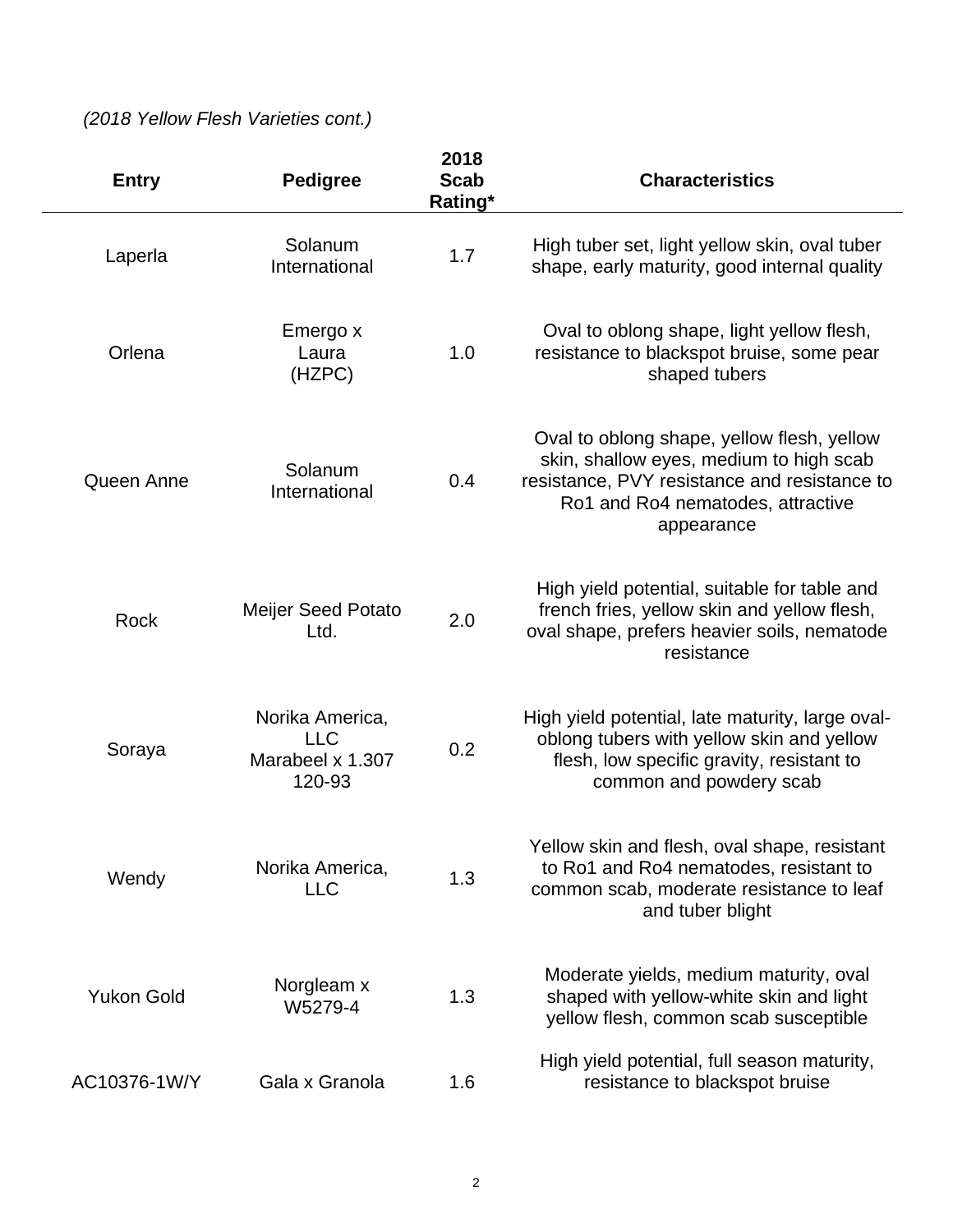*(2018 Yellow Flesh Varieties cont.)*

| <b>Entry</b>     | <b>Pedigree</b>                   | 2018<br><b>Scab</b><br>Rating* | <b>Characteristics</b>                                                                                                                                               |
|------------------|-----------------------------------|--------------------------------|----------------------------------------------------------------------------------------------------------------------------------------------------------------------|
| CO10064-1W/Y     | CO00412-5W/Y x<br>CO04099-4W/Y    | 1.4                            | B sized tuber profile, above average specific<br>gravity, full season maturity                                                                                       |
| CO10097-2W/Y     | CO04067-10W/Y x<br>CO00412-5W/Y   | 2.9                            | Medium maturity, susceptible to vascular<br>discoloration and common scab, average<br>yield potential                                                                |
| CO10098-5W/Y     | CO04099-3W/Y x<br>CO04099-3W/Y    | 2.5                            | High specific gravity, full season maturity, B<br>sized tuber profile, common scab suceptible                                                                        |
| CO10098-4W/Y     | CO04099-3W/Y x<br>CO04099-3W/Y    | 2.5                            | Smaller tuber size, high specific gravity, good<br>internal quality                                                                                                  |
| <b>MST252-1Y</b> | MSL024-AY x<br><b>MSL211-3</b>    | 0.7                            | Average yield potential, good internal quality,<br>light yellow skin color                                                                                           |
| <b>MSV093-1Y</b> | McBride x<br>MSP408-14Y           | 0.5                            | Above average yield, susceptible to vascular<br>discoloration, full season maturity                                                                                  |
| <b>MSX156-1Y</b> | MSI005-20Y x<br><b>Boulder</b>    | 1.1                            | High yield potential, good internal quality,<br>medium yellow flesh color                                                                                            |
| MSX407-2Y        | McBride x OP                      | 0.3                            | Average yield potential, above average<br>specific gravity, excellent internal quality                                                                               |
| <b>NY149</b>     | Yukon Gold x<br><b>Keuka Gold</b> | 0.5                            | Mid to late season, slightly-textured skin and<br>pink eyes, oval shape, medium yellow flesh,<br>resistance to Ro1 cyst nematode, moderate<br>common scab resistance |
| W9576-11Y        | Dakota Pearl x<br>Gala            | 0.3                            | Medium maturity, high yield potential, buff<br>skin type, nice yellow flesh color                                                                                    |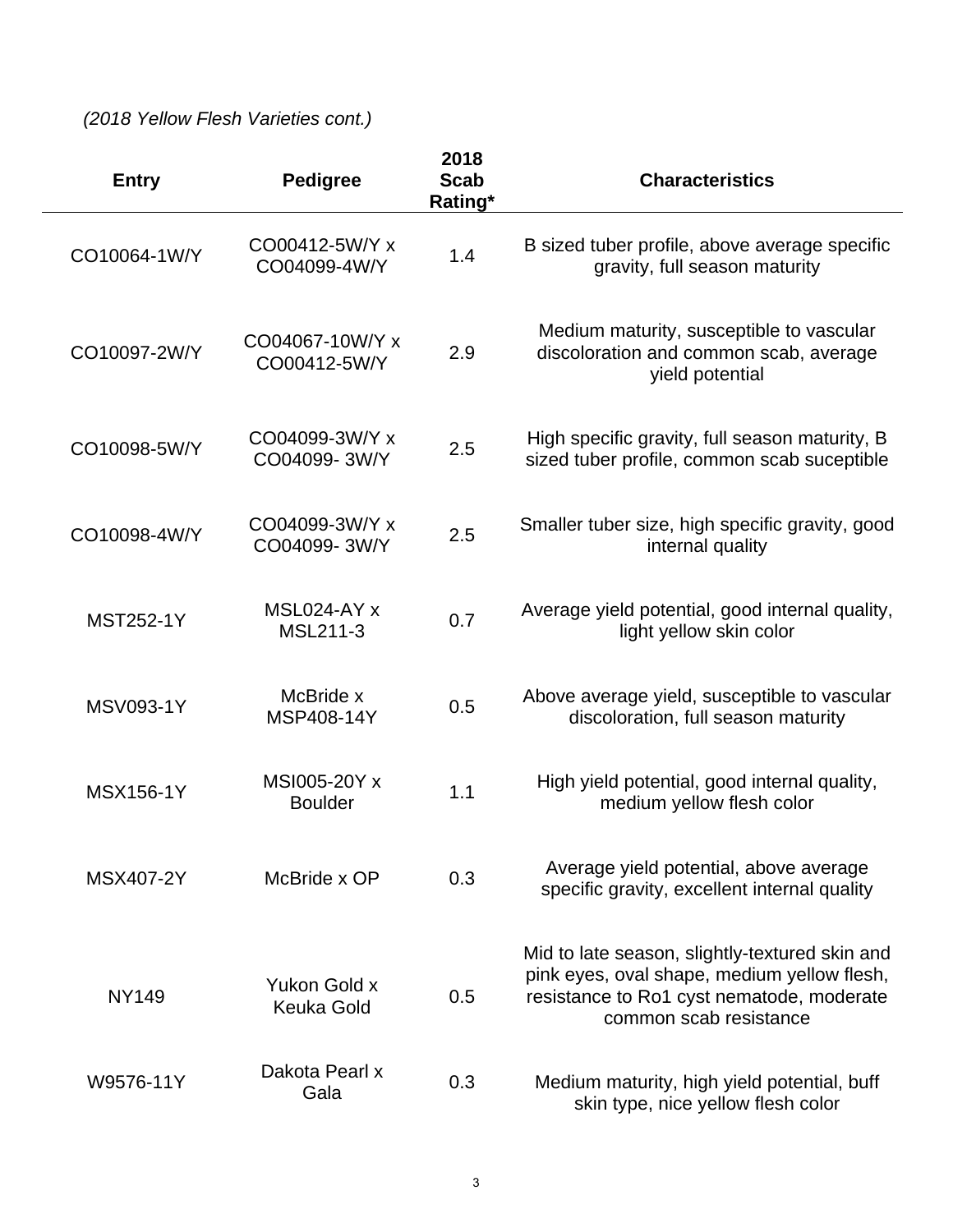\* Scab rating based on 0-5 scale; 0 = most resistant and 5 = most susceptible. Common scab data provided by Potato Outreach Program. Line descriptions provided by potato breeding programs and updated by Potato Outreach Program following evaluations at trial locations throughout Michigan.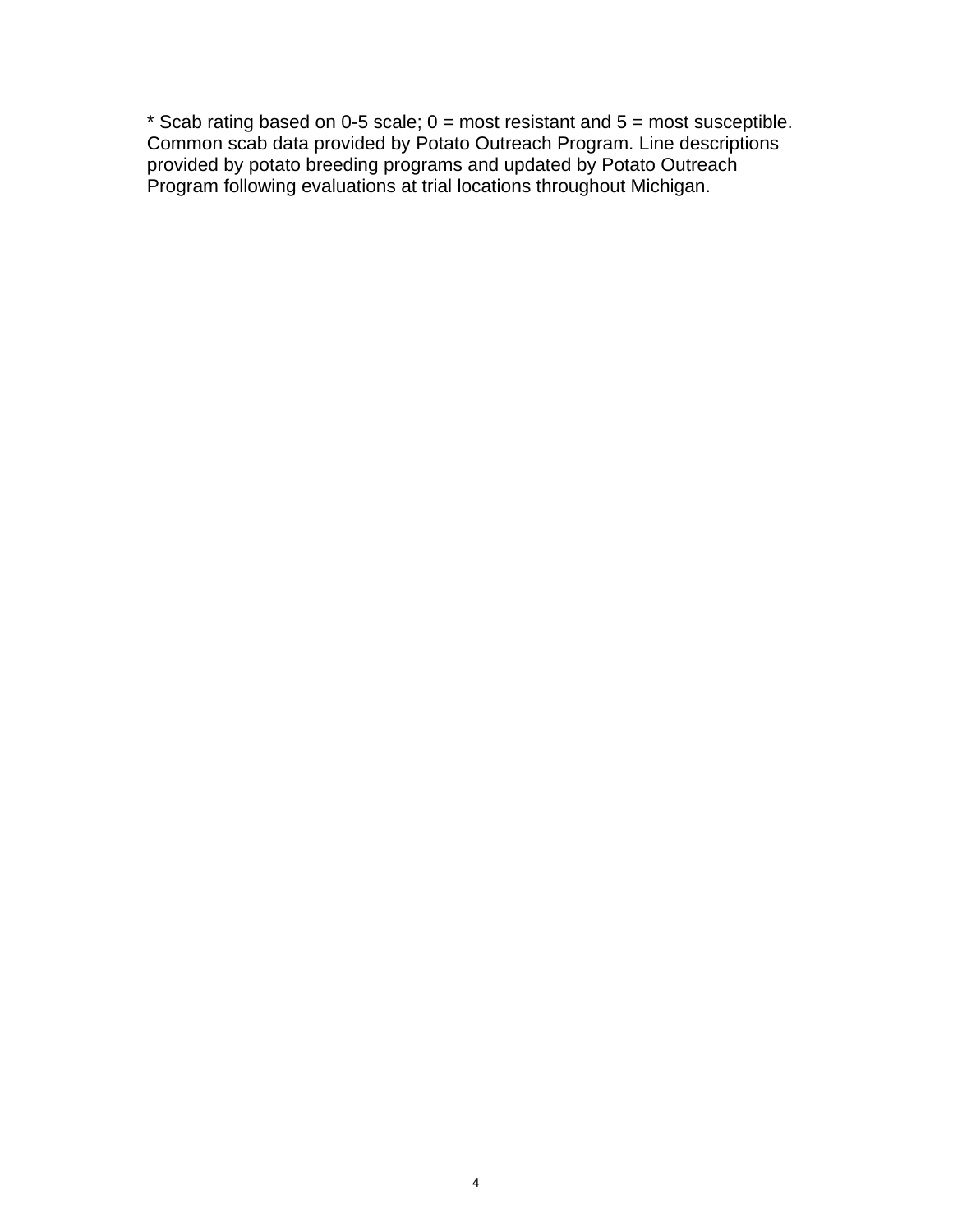# **2018 Red Skin Variety Descriptions**

| <b>Entry</b>     | <b>Pedigree</b>                  | 2018<br><b>Scab</b><br>Rating* | <b>Characteristics</b>                                                                                                                                                                                              |
|------------------|----------------------------------|--------------------------------|---------------------------------------------------------------------------------------------------------------------------------------------------------------------------------------------------------------------|
| Cerata           | <b>Stet Holland</b>              | 0.8                            | Medium to late maturity, oval shaped tubers,<br>white flesh and dark red skin, adapted to all<br>soil types, suitable for storage, resistant to<br>potato cyst nematodes Ro1, moderate<br>resistance to common scab |
| Dark Red Norland | Redkote x ND626                  | 0.4                            | Broadly adapted, low to moderate yields,<br>early season maturity, smooth, oblong,<br>slightly flattened tubers, common scab<br>tolerant                                                                            |
| Red Marker #2    |                                  | 0.9                            | Above average yield and specific gravity,<br>good internal quality                                                                                                                                                  |
| AF4831-2R        | ND028946B x<br>ND8555-8R         | 1.5                            | Mid-season, bright red-skinned, white-fleshed<br>variety with oblong tubers and small size<br>profile, moderate common scab and<br>verticillium resistance                                                          |
| AF5806-1         | AF4614-2 x<br>AF4566-4           | 0.0                            | Above average yield, excellent internal<br>quality, average specific gravity                                                                                                                                        |
| AF5831-2         | Liberator x<br>AF4566-4          | 0.5                            | Average yield, above average internal quality,<br>some skinning observed in 2018                                                                                                                                    |
| CO98012-5R       | A79543-4R x<br>AC91844-2         | 1.9                            | Attractive tuber size profile, dark red skin,<br>susceptible to common scab                                                                                                                                         |
| CO99076-6R       | AC91848-1 x<br><b>NDC5281-2R</b> | 0.0                            | Average specific gravity, good internal quality,<br>medium red skin color and uniformity                                                                                                                            |
| CO99256-2R       | NDC5281-2R x<br>CO89097-2R       | 0.0                            | Susceptible to vascular discoloration, full<br>season maturity                                                                                                                                                      |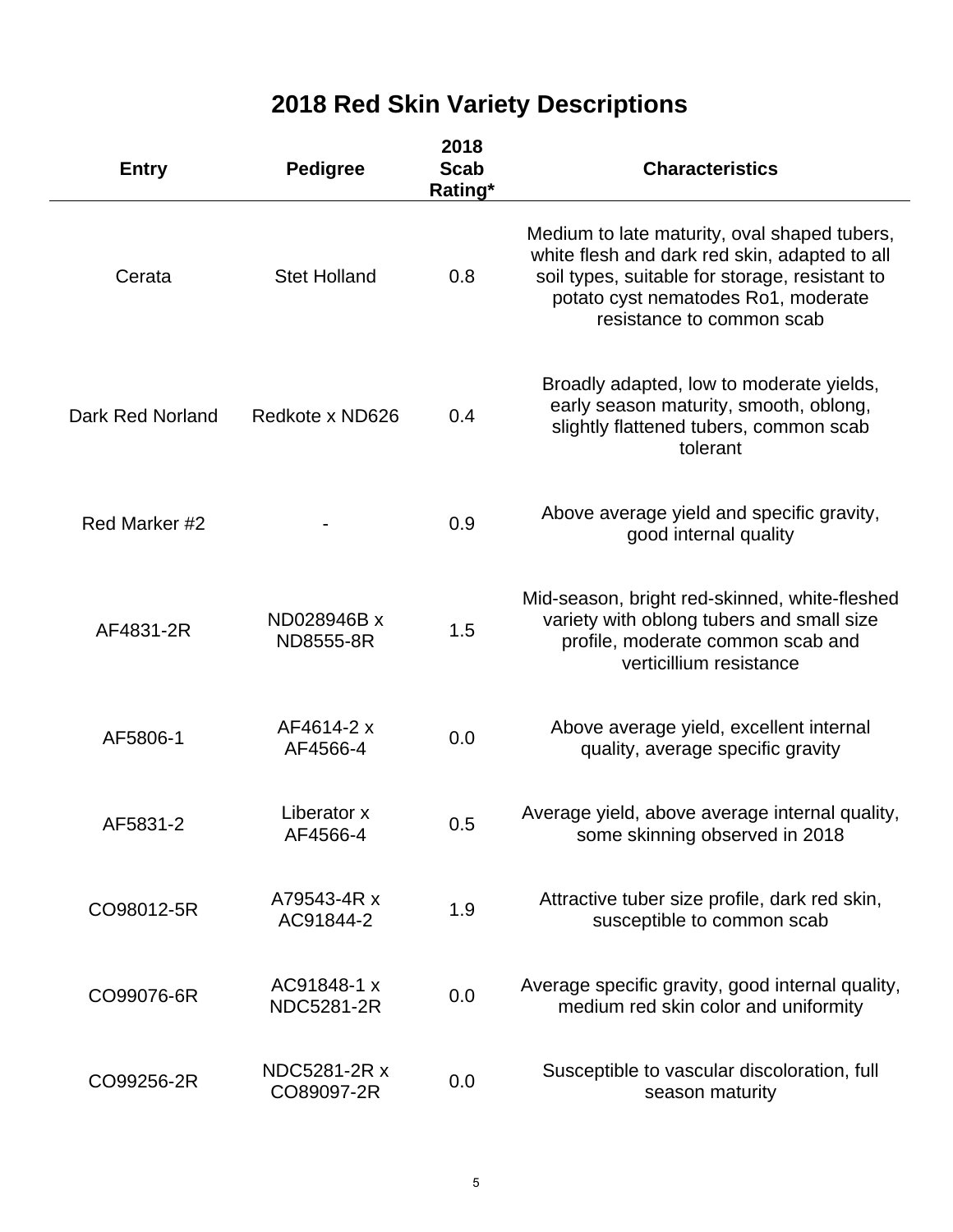*(2018 Red Skin Varieties cont.)*

| <b>Entry</b>     | <b>Pedigree</b>                 | 2018<br><b>Scab</b><br>Rating* | <b>Characteristics</b>                                                                                    |
|------------------|---------------------------------|--------------------------------|-----------------------------------------------------------------------------------------------------------|
| CO04159-1R       | AC97521-1R/Y x<br>CO99076-6R    | 1.5                            | Round tuber type, minimal silver scurf                                                                    |
| CO06215-2R       | CO99256-2R x<br>CO01156-1R      | 0.0                            | Average yield potential, good internal quality,<br>uniform red skin                                       |
| COTX00104-6R     | ND3574-5R x<br>C086218-2        | 0.0                            | Uniform dark red skin color, average specific<br>gravity                                                  |
| COTX02293-4R     | NDC5281-2R x<br>ND3574-5R       | 0.0                            | Average specific gravity, acceptable internal<br>quality, lower than average yield                        |
| <b>MSX569-1R</b> | MSS002-2R x<br><b>MSS544-1R</b> | 0.0                            | High percentage B size tubes, early maturity<br>and small vine type, red pigmentation in<br>vascular ring |
| NDAF102696C-5    | ND049326C-2P x<br>ND8555-8R     | 0.0                            | Attractive round tuber type, severe skinning,<br>good internal tuber quality                              |
| NDAF11348B-1     | ND060570B-1R x<br>ND8555-8R     | 0.0                            | Early maturity, above average yield, good<br>internal tuber quality                                       |
| NDAF12129-6      | ND7132-1R x<br>ND4659-5R        | 0.0                            | Above average specific gravity, uniform<br>medium red skin                                                |
| NDAF12143-1      | ND8555-8R x<br>Dakota Jewel     | 0.0                            | Comparable to trial average in yield, size<br>breakdown, gravity, and internal tuber quality              |
| NDAF12198B-5     | ND060570B-1R x<br>AND00272-1R   | 1.5                            | Textured skin, less uniform color, good<br>internal quality                                               |
| NDTX071258BS-1R  | ND039035B-9R x<br>ND4659-5R     | 1.5                            | Attractive round tuber shape and skin finish,<br>many pickouts observed in 2018                           |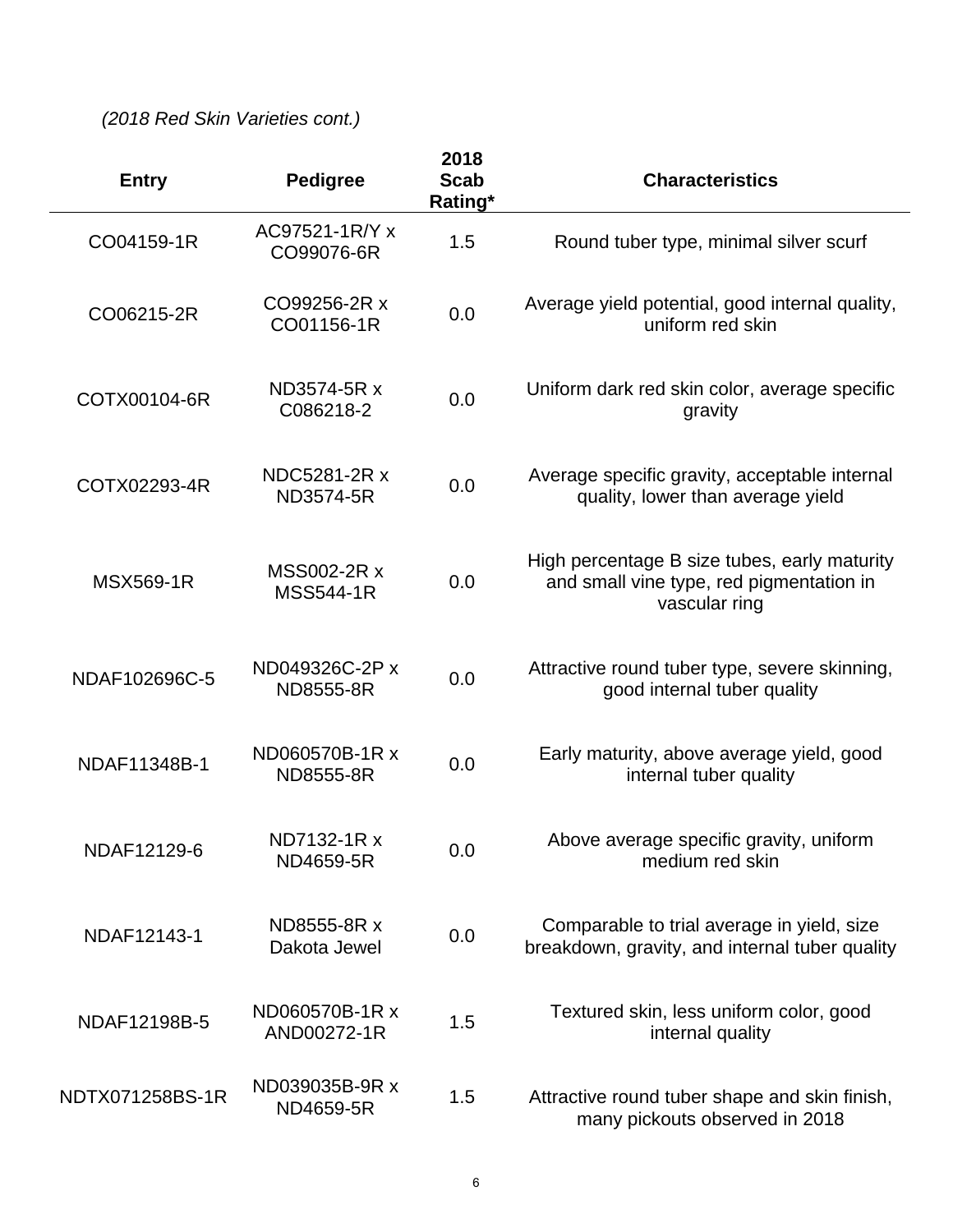*(2018 Red Skin Varieties cont.)*

| <b>Entry</b>       | <b>Pedigree</b>                | 2018<br><b>Scab</b><br>Rating* | <b>Characteristics</b>                                                               |
|--------------------|--------------------------------|--------------------------------|--------------------------------------------------------------------------------------|
| <b>NDTX4784-7R</b> | ND3574-5R x<br>ND2050-1R       | 0.0                            | Very early maturing with small vine, average<br>yield potential                      |
| QSNDSU07-4R        |                                | 2.0                            | Susceptible to internal brown spot, above<br>average yield, smooth light red skin    |
| W8405-1R           | Kankan x<br>W2303-9R           | 0.4                            | High yield potential, oval to oblong tuber type,<br>mid-season maturity              |
| W8890-1R           | W2169-1R x<br>Dakota Rose      | 1.3                            | Fresh market, dark red skin color and smaller<br>size profile, attractive appearance |
| W8893-1R           | <b>W1101R X</b><br>Dakota Rose | 0.4                            | Average yield potential, lower specific gravity,<br>mid-season maturity              |

\* Scab rating based on 0-5 scale;  $0 =$  most resistant and  $5 =$  most susceptible. Common scab data provided by Potato Outreach Program. Line descriptions provided by various potato breeding programs and updated by Potato Outreach Program following evaluations at various trial locations throughout Michigan.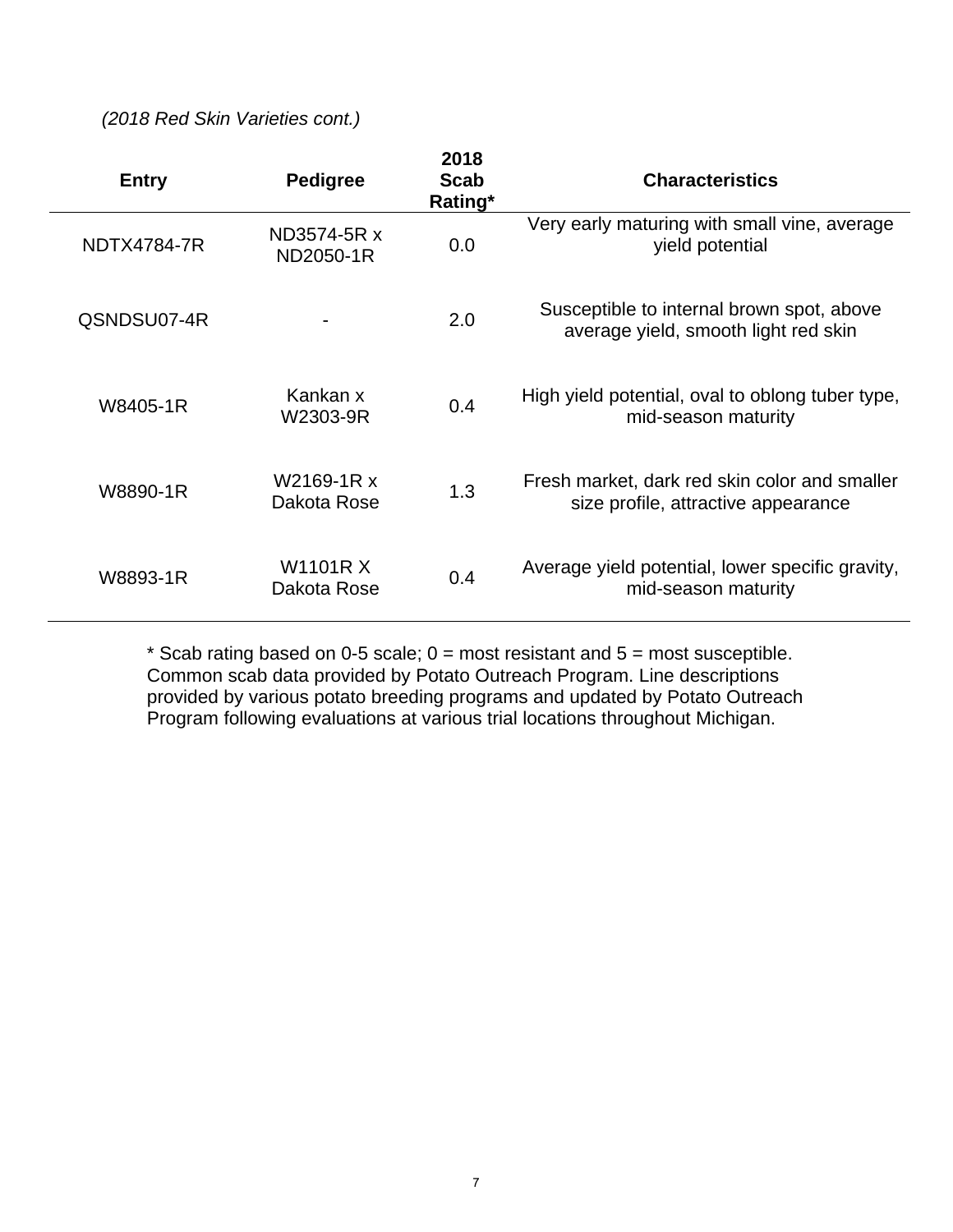## **2018 Round White Variety Descriptions**

| <b>Entry</b>    | <b>Pedigree</b>                                                                 | 2018<br><b>Scab</b><br>Rating* | <b>Characteristics</b>                                                                                                                                                                                                                                               |
|-----------------|---------------------------------------------------------------------------------|--------------------------------|----------------------------------------------------------------------------------------------------------------------------------------------------------------------------------------------------------------------------------------------------------------------|
| Harmony         | Nadine x<br><b>Stamina</b><br>(Caithness)                                       | 0.0                            | Long dormancy, resistance to black dot and<br>bruising, susceptible to dry rot, powdery<br>scab, and silver scurf                                                                                                                                                    |
| Libertie        | Harmony x<br>Diva<br>(Caithness)                                                | 0.0                            | Moderately resistant to bruising, dry rot,<br>common and powdery scab, susceptible to<br><b>PVY</b>                                                                                                                                                                  |
| Moonlight       | 1463.1 x<br>V394<br>(New Zealand<br>Institute for Crop<br>and Food<br>Research) | 0.0                            | Good internal quality, moderate resistance to<br>powdery scab, bacterial soft rot, and late<br>blight, high percentage US #1 tubers                                                                                                                                  |
| <b>Nadine</b>   | Caithness                                                                       | 0.5                            | Resistance to potato cyst nematode, bright<br>skin color and appearance                                                                                                                                                                                              |
| Onaway          | <b>USDAX96-56 x</b><br>Katahdin                                                 | 1.3                            | Early maturity, average specific gravity, used<br>primarily out-of-the field for fresh market,<br>minimal internal defects, not recommended<br>for storage                                                                                                           |
| Reba<br>(NY 87) | Monona x<br>Allegany                                                            | 0.3                            | High yield, bright tuber appearance, low<br>incidence of internal defects, mid to late<br>season maturity, medium specific gravity,<br>resistance to golden nematode Ro1,<br>common scab, verticillium wilt, and early<br>blight, susceptible to late blight and PVY |
| Rock            |                                                                                 | 0.5                            | High specific gravity, mid-season maturity,<br>good internal quality                                                                                                                                                                                                 |
| Superior        | <b>USDA96-56 x</b><br>M59.44                                                    | 0.0                            | Early maturity, round to oblong tubers, deep<br>eyes, resistant to net necrosis and common<br>scab, susceptible to verticillium wilt, pressure<br>bruise issues in long-term storage                                                                                 |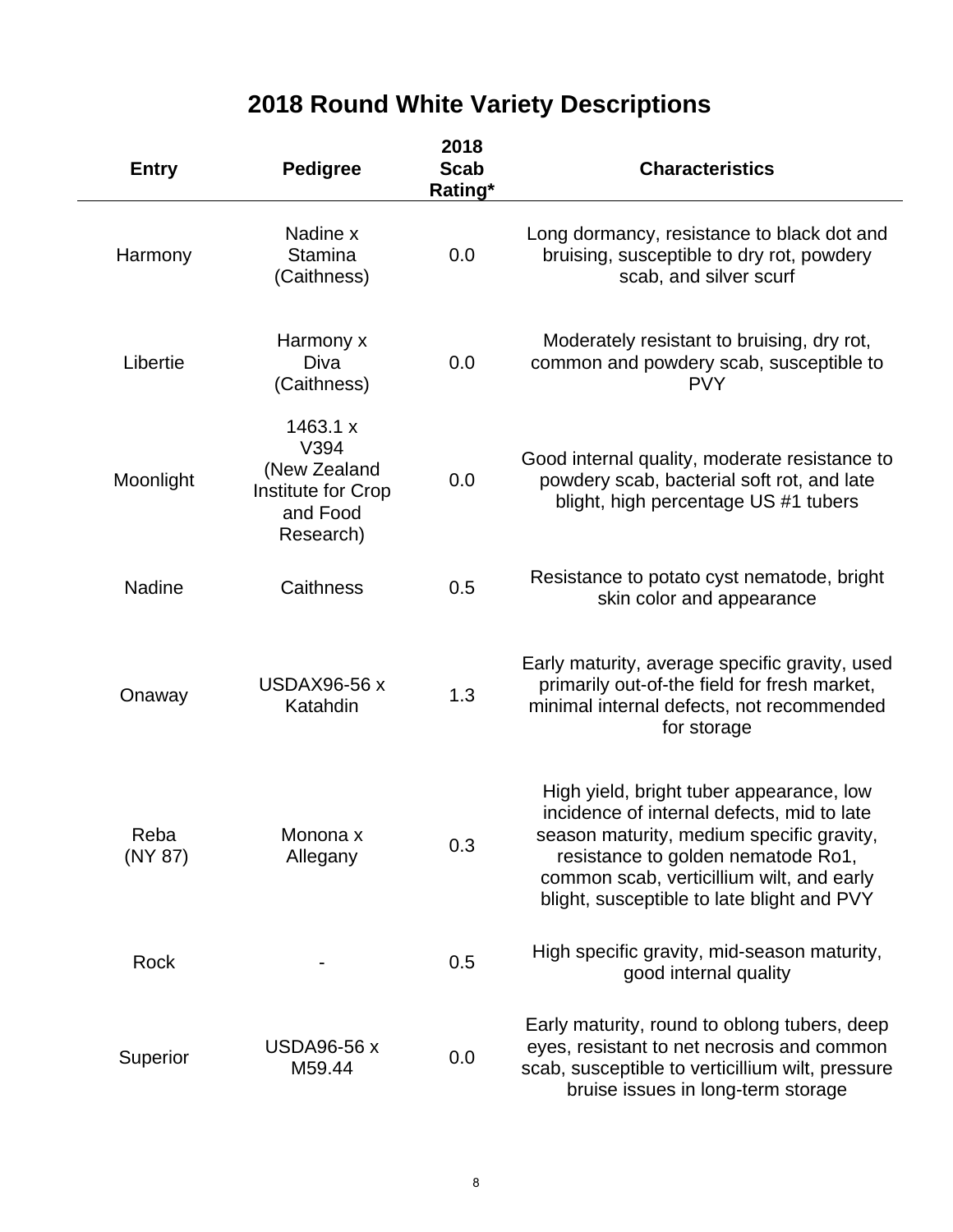*(2018 Round White Varieties cont.)*

| <b>Entry</b>        | <b>Pedigree</b>                      | 2018<br>Common<br>Scab<br>Rating* | <b>Characteristics</b>                                                                                                            |
|---------------------|--------------------------------------|-----------------------------------|-----------------------------------------------------------------------------------------------------------------------------------|
| <b>White Beauty</b> | New Zealand                          | 0.0                               | Resistant to PVY and common scab,<br>susceptible to late blight, high yield                                                       |
| AF4138-8            | SA9707-6 x<br>AF1953-4               | 1.1                               | Susceptible to vascular discoloration, early<br>maturity, moderate scab resistance,<br>blackspot resistance, smaller size profile |
| AF5280-5            | ND7799C-1 x<br>ND860-2               | 0.3                               | Average yield potential, susceptible to<br>vascular discoloration, early maturity                                                 |
| MSX497-6            | <b>MSQ131-A x</b><br><b>MSL268-D</b> | 1.7                               | Bright skin appearance, uniform round tuber<br>type, mid-season maturity                                                          |
| <b>MSY111-1</b>     | MSQ086-3 x<br><b>McBride</b>         | 0.8                               | Round tuber shape, netted skin, mid-season<br>maturity                                                                            |

\* Scab rating based on 0-5 scale;  $0 =$  most resistant and  $5 =$  most susceptible. Common scab data provided by Potato Outreach Program. Line descriptions provided by various potato breeding programs and updated by Potato Outreach Program following evaluations at various trial locations throughout Michigan.